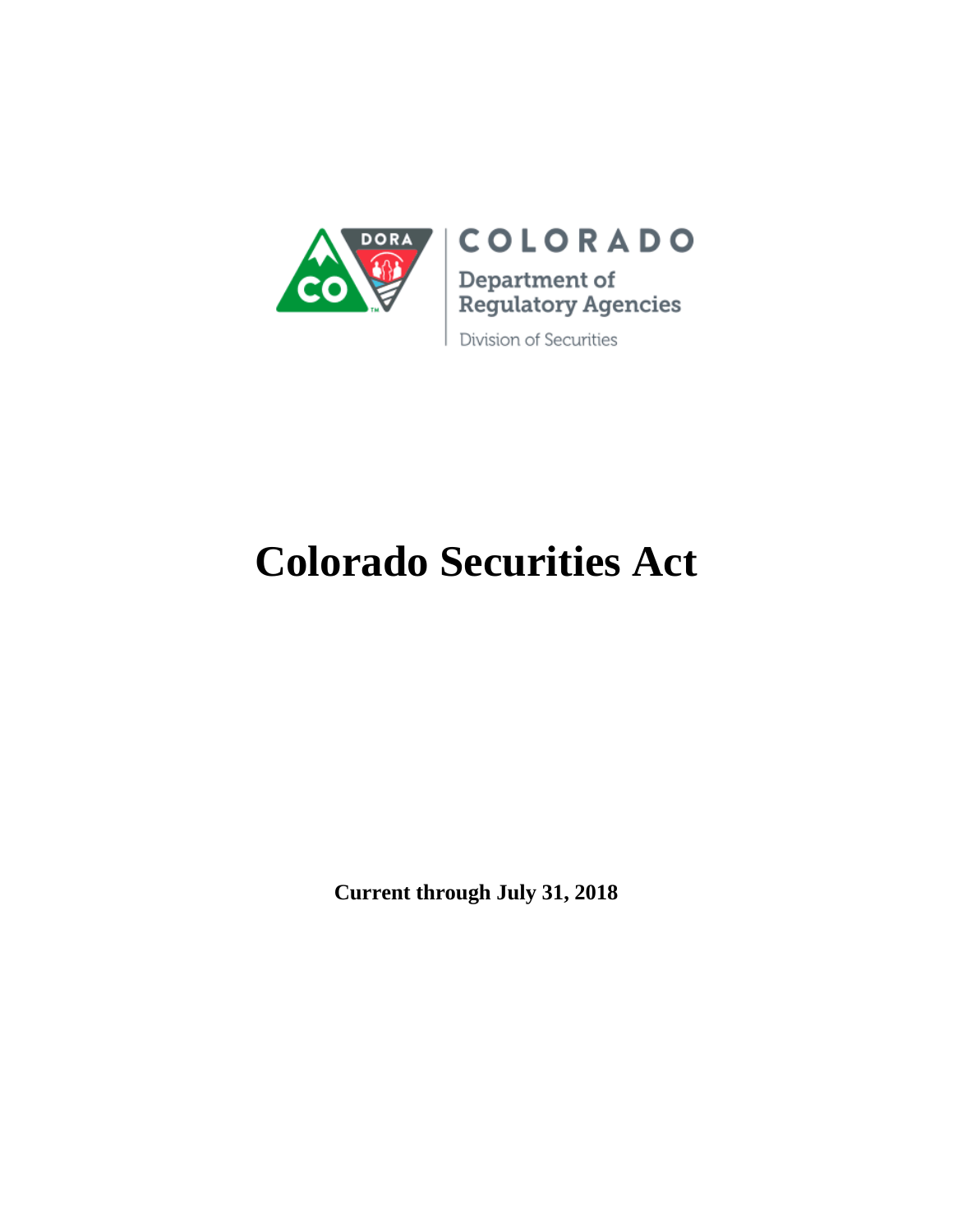# **Contents**

| <b>ARTICLE 51. SECURITIES</b>                                                                              |                                  |
|------------------------------------------------------------------------------------------------------------|----------------------------------|
| PART 1. SHORT TITLE, PURPOSE, AND SCOPE<br>11-51-101 Short title and purpose<br>11-51-102 Scope of article | $\overline{4}$<br>$\overline{4}$ |
| PART 2. DEFINITIONS AND REFERENCES TO FEDERAL STATUTES AND<br><b>RULES</b>                                 |                                  |
| 11-51-201 Definitions                                                                                      | 6                                |
| 11-51-201.5 Investment adviser registration depository - definition                                        | 13                               |
| 11-51-202 References to federal statutes                                                                   | 13                               |
| PART 3. REGISTRATION OF SECURITIES AND EXEMPTIONS                                                          |                                  |
| 11-51-301 Requirement for registration of securities                                                       | 14                               |
| 11-51-302 General registration provisions                                                                  | 14                               |
| 11-51-303 Registration by coordination                                                                     | 17                               |
| 11-51-304 Registration by qualification                                                                    | 18                               |
| 11-51-305 Filing of sales literature                                                                       | 23                               |
| 11-51-306 Denial, suspension, or revocation of registration                                                | 23                               |
| 11-51-307 Exempt securities                                                                                | 24                               |
| 11-51-308 Exempt transactions                                                                              | 26                               |
| 11-51-308.5 Crowdfunding--intrastate offering of securities--on-line                                       |                                  |
| intermediaries--rules--fees--short title--legislative declaration                                          | 29                               |
| 11-51-309 Discretionary exemptions                                                                         | 34                               |
| 11-51-310 Denial or revocation of exemptions                                                               | 35                               |
| 11-51-311 Coordination of exemptions                                                                       | 35                               |
| PART 4. LICENSING AND REGULATION OF BROKER-DEALERS AND SALES                                               |                                  |
| <b>REPRESENTATIVES</b>                                                                                     |                                  |
| 11-51-401 Licensing and notice filing requirements                                                         | 36                               |
| 11-51-402 Exempt broker-dealers, sales representatives - sanctions - exempt                                |                                  |
| investment advisers and investment adviser representatives                                                 | 37                               |
| 11-51-403 Application for license - notice filing requirements                                             | 39                               |
| 11-51-404 License and notice fees                                                                          | 40                               |
| 11-51-405 Examinations and alternate qualifications                                                        | 41                               |
| 11-51-406 General provisions                                                                               | 42                               |
| 11-51-407 Operating requirements                                                                           | 43                               |
| 11-51-408 Licensing of successor firms                                                                     | 46                               |
| 11-51-409 Access to records                                                                                | 46                               |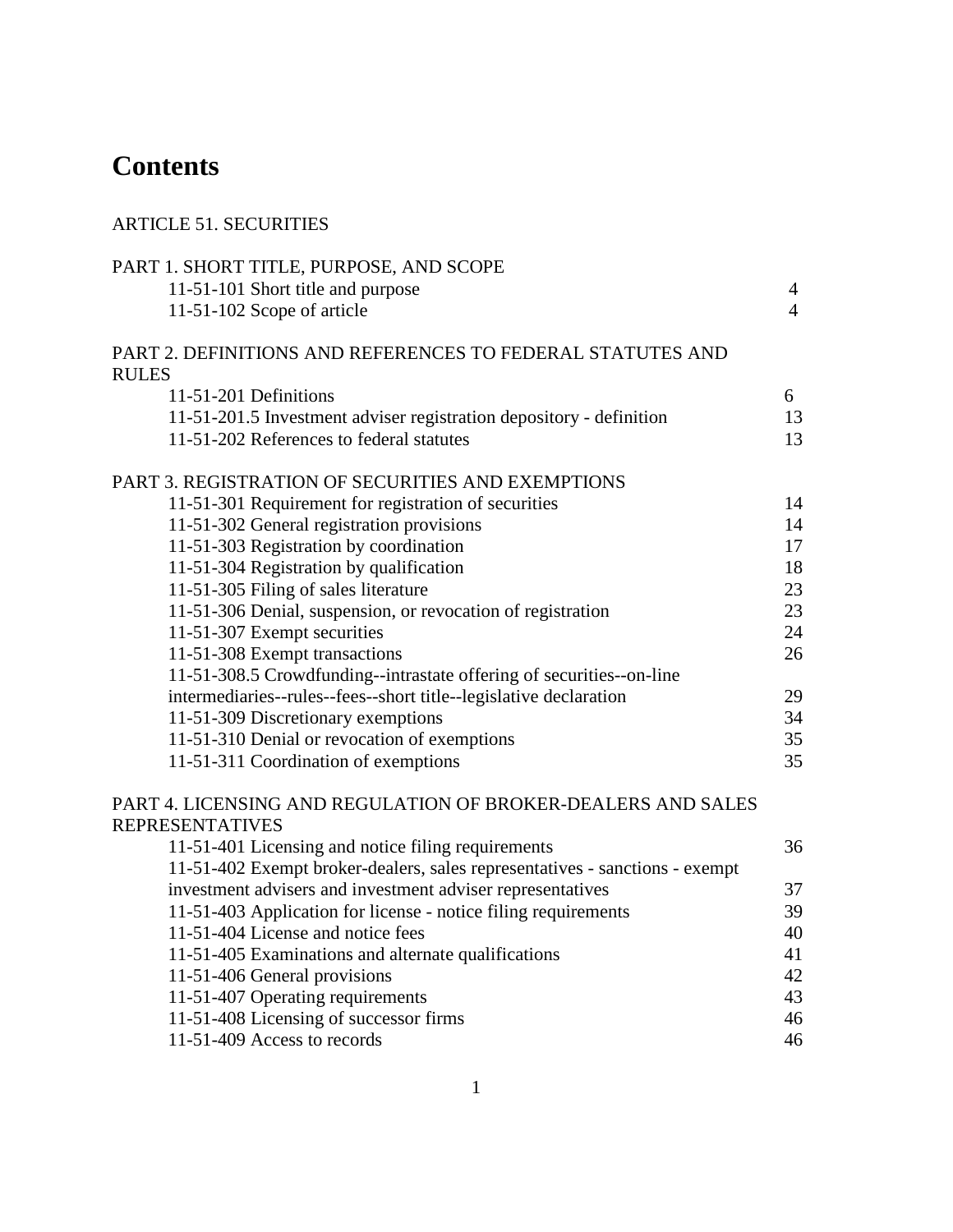| 11-51-409.5 Mandatory disclosure - investment advisers and investment adviser |    |
|-------------------------------------------------------------------------------|----|
| representatives                                                               | 47 |
| 11-51-410 Denial, suspension, or revocation                                   | 47 |
| 11-51-411 Abandonment of license                                              | 51 |
| 11-51-412 Withdrawal                                                          | 51 |
| PART 5. FRAUD AND OTHER PROHIBITED CONDUCT                                    |    |
| 11-51-501 Fraud and other prohibited conduct                                  | 52 |
| 11-51-502 Misleading filings                                                  | 53 |
| 11-51-503 Unlawful representation concerning a license, registration, or      |    |
| exemption                                                                     | 54 |
| PART 6. ENFORCEMENT AND CIVIL LIABILITY                                       |    |
| 11-51-601 Investigations - subpoenas                                          | 54 |
| 11-51-602 Enforcement by injunction                                           | 55 |
| 11-51-603 Criminal penalties                                                  | 56 |
| 11-51-603.5 Concurrent enforcement by attorney general – legislative          |    |
| declaration                                                                   | 57 |
| 11-51-604 Civil liabilities                                                   | 57 |
| 11-51-605 Burden of proof                                                     | 61 |
| 11-51-606 Conduct of proceedings - cease-and-desist orders - consent orders - |    |
| summary orders - issued by securities commissioner - rules                    | 62 |
| 11-51-607 Judicial review of orders                                           | 66 |
| PART 7. ADMINISTRATION AND FEES                                               |    |
| 11-51-701 Division of securities - creation - powers and duties               | 67 |
| 11-51-702 (Repealed)                                                          | 67 |
| 11-51-702.5 Securities board - creation - duties - repeal                     | 67 |
| 11-51-703 Administration of article                                           | 68 |
| 11-51-704 Rules, forms, and orders                                            | 69 |
| 11-51-705 Interpretive opinions                                               | 70 |
| 11-51-706 Consent to service of process                                       | 70 |
| 11-51-707 Collection of fees - division of securities cash fund created       | 71 |
| 11-51-708 Administrative files                                                | 72 |
| PART 8. EFFECTIVE DATE – REPEAL OF ARTICLE                                    |    |
| 11-51-801 Effective date of article                                           | 73 |
| 11-51-802 Savings provisions                                                  | 73 |
| 11-51-803 Repeal of article                                                   | 76 |
| PART 9. LOCAL GOVERNMENT INVESTMENT POOL TRUST FUND                           |    |

ADMINISTRATION AND ENFORCEMENT ACT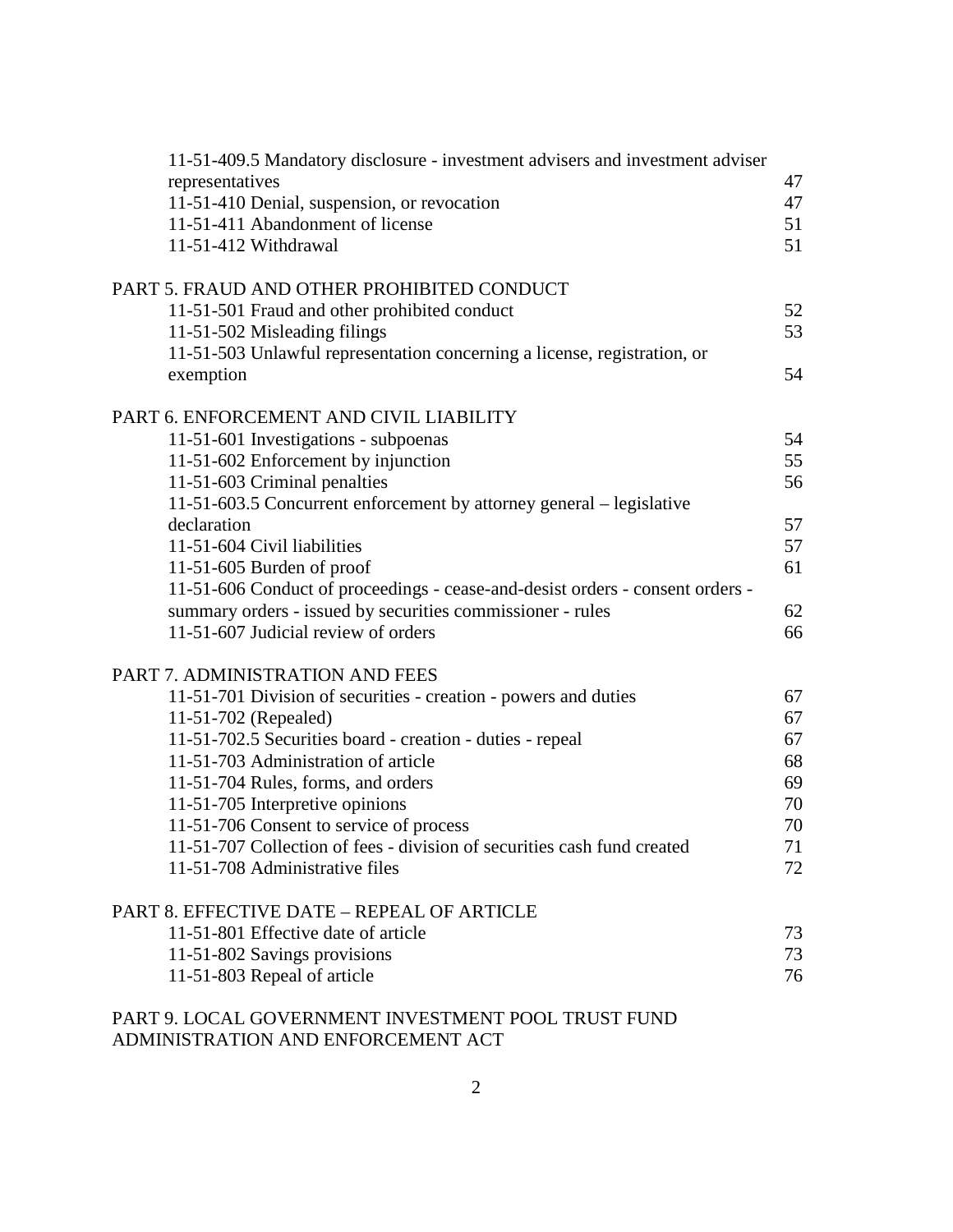| 11-51-901 Short title                                                       | 76 |
|-----------------------------------------------------------------------------|----|
| 11-51-902 General powers of securities commissioner                         | 76 |
| 11-51-903 Interests in local government investment pool trust fund          | 76 |
| 11-51-904 Requirement for registration of local government investment pools | 77 |
| 11-51-905 General registration requirements                                 | 77 |
| 11-51-906 Reports to securities commissioner                                | 77 |
| 11-51-907 Access to records                                                 | 78 |
| 11-51-908 Confidentiality of information                                    | 79 |
| PART 10. PROTECT VULNERABLE ADULTS FROM FINANCIAL EXPLOITATION ACT          |    |
| 11-51-1001 Short title                                                      | 79 |
| 11-51-1002 Definitions                                                      | 79 |
| 11-51-1003 Governmental disclosures – immunity                              | 80 |

| $11-51-1004$ Third-party disclosures – immunity | 80  |
|-------------------------------------------------|-----|
| 11-51-1005 Delaying disbursements $-$ immunity  | 81. |
| 11-51-1006 Immunity for nondisclosure           | 82  |
| 11-51-1007 Records                              | 82  |
| 11-51-1008 Multiple duties to report            | 82  |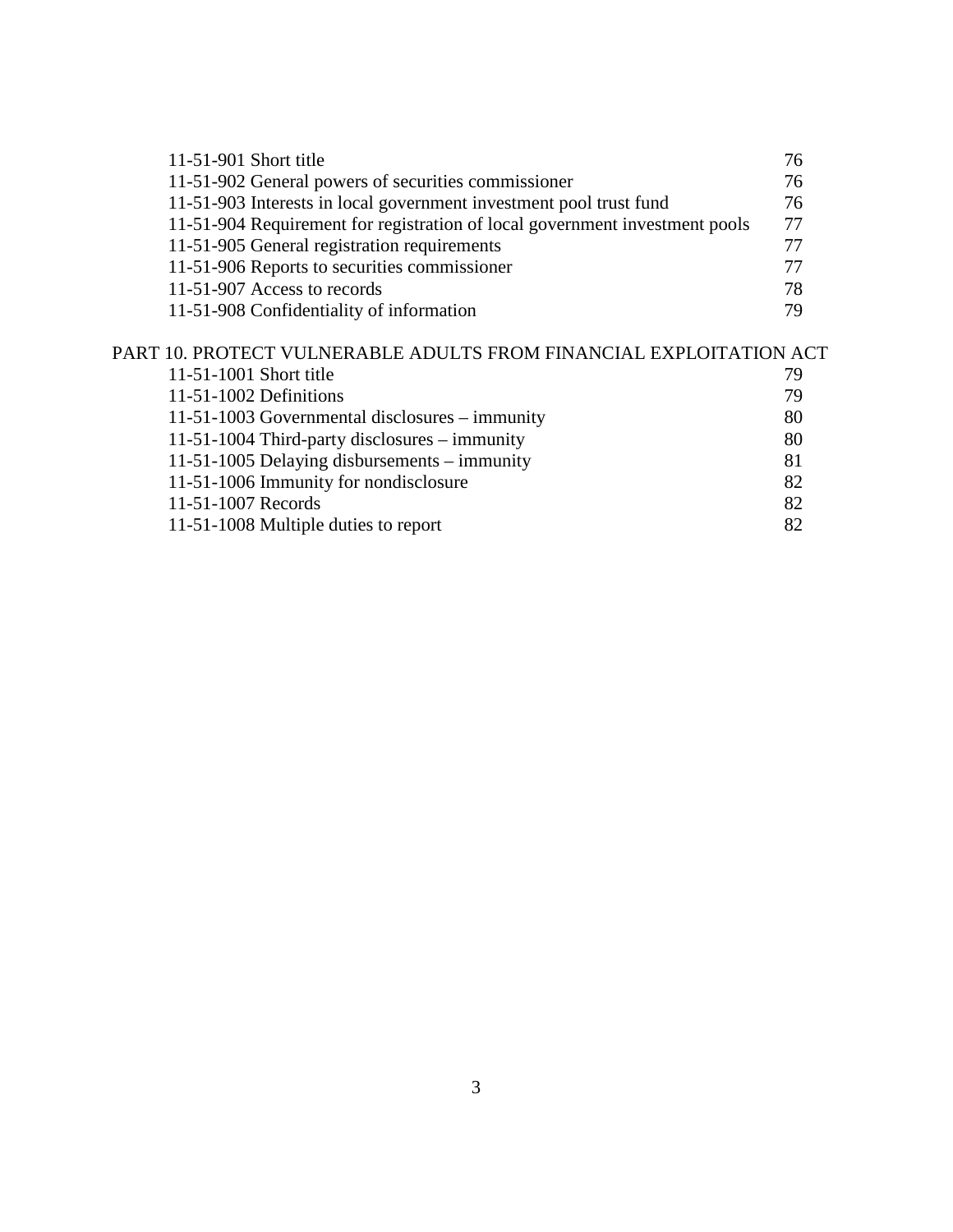#### PART 1

#### SHORT TITLE, PURPOSE, AND SCOPE

**11-51-101. Short title and purpose.** (1) This article shall be known and may be cited as the "Colorado Securities Act".

(2) The purposes of this article are to protect investors and maintain public confidence in securities markets while avoiding unreasonable burdens on participants in capital markets. This article is remedial in nature and is to be broadly construed to effectuate its purposes.

(3) The provisions of this article and rules made under this article shall be coordinated with the federal acts and statutes to which references are made in this article and rules and regulations promulgated under those federal acts and statutes, to the extent coordination is consistent with both the purposes and the provisions of this article.

**Source: L. 90:** Entire article R&RE, p. 700, § 1, effective July 1.

**Editor's note:** This section is similar to former § 11-51-101 as it existed prior to 1990.

**11-51-102. Scope of article.** (1) Except as provided in subsection (7) of this section, sections 11-51-301, 11-51-401 (1) and (2), 11-51-501, and 11-51-503 apply to persons who sell or offer to sell when an offer to sell is made in this state or when an offer to purchase is made and accepted in this state.

(2) Sections 11-51-401 (1) and (2), 11-51-501, and 11-51-503 apply to persons who purchase or offer to purchase when an offer to purchase is made in this state or when an offer to sell is made and accepted in this state.

(3) For the purpose of this section, an offer to sell or to purchase is made in this state, whether or not either party is then present in this state, when the offer originates from this state or is directed by the offeror to this state and is received at the place to which it is directed or, in the case of a mailed offer, at any post office in this state.

(4) For the purpose of this section, an offer to purchase or to sell is accepted in this state when acceptance is communicated to the offeror in this state and has not previously been communicated to the offeror, orally or in writing, outside this state; and acceptance is communicated to the offeror in this state, whether or not either party is then present in this state, when the offeree directs it to the offeror in this state reasonably believing the offeror is to be in this state and it is received at the place to which it is directed or, in the case of a mailed acceptance, at any post office in this state.

(5) (a) For the purpose of subsections (1) to (4) of this section, an offer to sell or to purchase made in a newspaper or other publication of general, regular, and paid circulation is not made in this state if the publication:

(I) Is not published in this state; or

(II) Is published in this state, but has had more than two-thirds of its circulation outside this state during the past twelve months.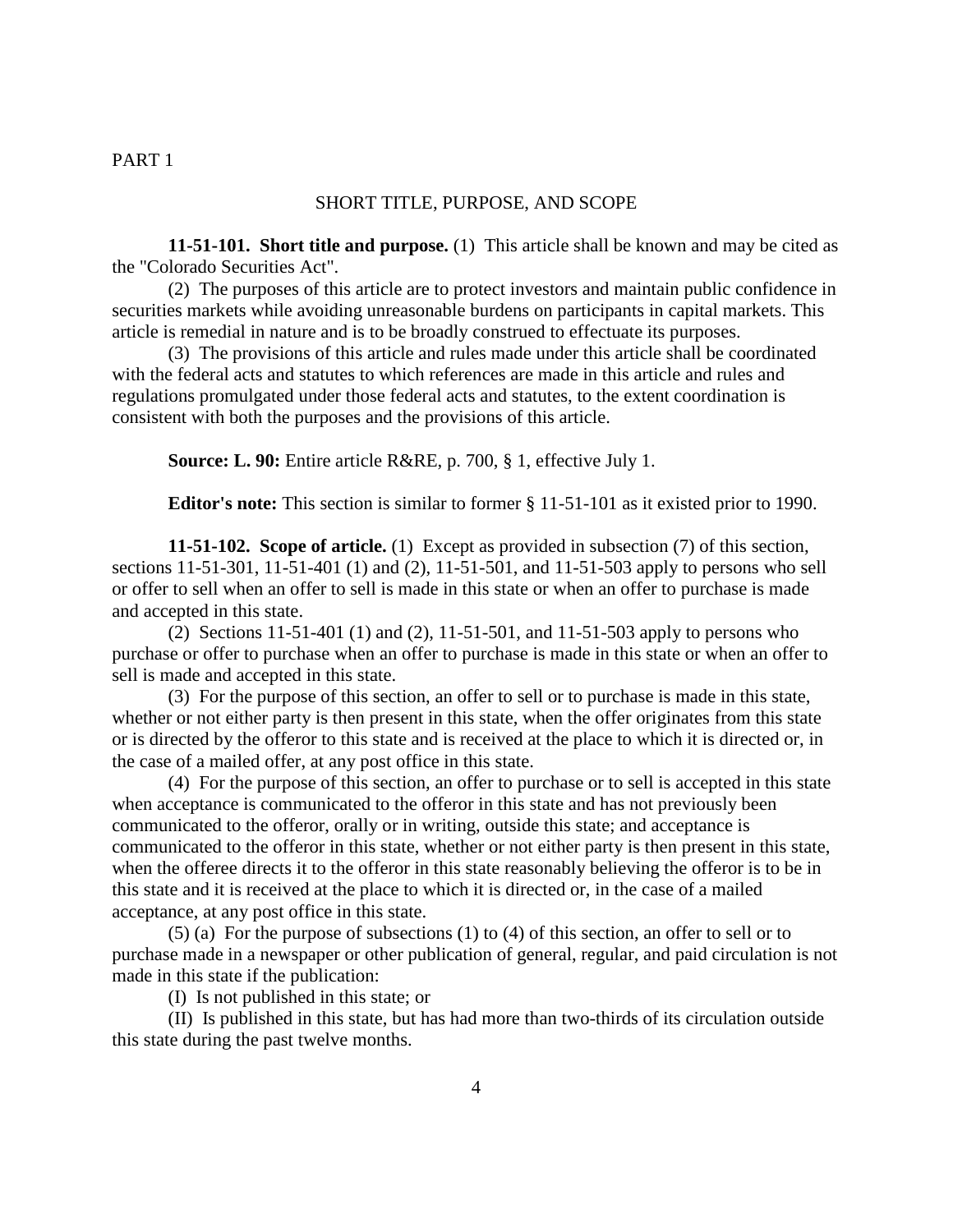(b) For the purpose of this subsection (5), if a publication is published in editions, each edition is a separate publication except for material common to all editions.

(6) (a) For the purpose of subsections (1) to (4) of this section, an offer to sell or to purchase made in a radio or television broadcast or other publicly distributed electronic communication received in this state which originates outside this state is not made in this state. For the purpose of subsection (8) of this section, investment advisory services limited to holding oneself out as an investment adviser or financial planner or similar type of adviser or consultant, but not the transaction of any further business, in a radio or television broadcast or other publicly distributed electronic communication received in this state in a manner originating outside this state shall not be construed as investment advisory services provided in this state.

(b) For the purpose of this subsection (6), a radio or television broadcast or other publicly distributed electronic communication originates in this state if either the broadcast studio or the originating source of transmission is located in this state, unless:

(I) The broadcast or communication is syndicated and distributed from outside this state for redistribution to the general public in this state;

(II) The broadcast or communication is supplied by a radio, television, or other electronic network with the electronic signal originating from outside this state for redistribution to the general public in this state;

(III) The broadcast or communication is an electronic signal that originates outside this state and is captured for redistribution to the general public in this state by a community antenna or cable, radio, cable television, or other electronic system; or

(IV) The broadcast or communication consists of an electronic signal that originates in this state, but which is not intended for redistribution to the general public in this state.

(7) Section 11-51-301 and section 11-51-604, to the extent such section relates to section 11-51-301, do not apply to any person with respect to a sale or offer to sell where the sale or offer to sell is directed to another person not located in this state, does not violate a securities registration requirement or its equivalent in the laws of the jurisdiction in which the other person is located, and is not made for the purpose of evading the provisions of this article.

(8) For purposes of section 11-51-401 (1.5), (1.6), and (2.5), "transacting business in this state" includes engaging in any of the activities enumerated in section 11-51-201 (9.5)(a) or holding oneself out as an investment adviser, financial planner, or similar type of adviser or consultant if such activities are engaged in, or the holding out occurs, within the state regardless of whether a person to whom services are provided or to whom such holding out is made is physically present within the state. "Transacting business in this state" also includes engaging in the services or so holding oneself out whenever a person to whom such services are provided or to whom such holding out is made is both a resident of, and physically present within, the state.

(9) Section 11-51-501 (2) and (3) apply if:

(a) Any of the proscribed conduct occurs within this state regardless of whether a client or prospective client is present within the state when such conduct occurs; or

(b) A client or prospective client is physically present within the state when any of the proscribed conduct occurs in this state.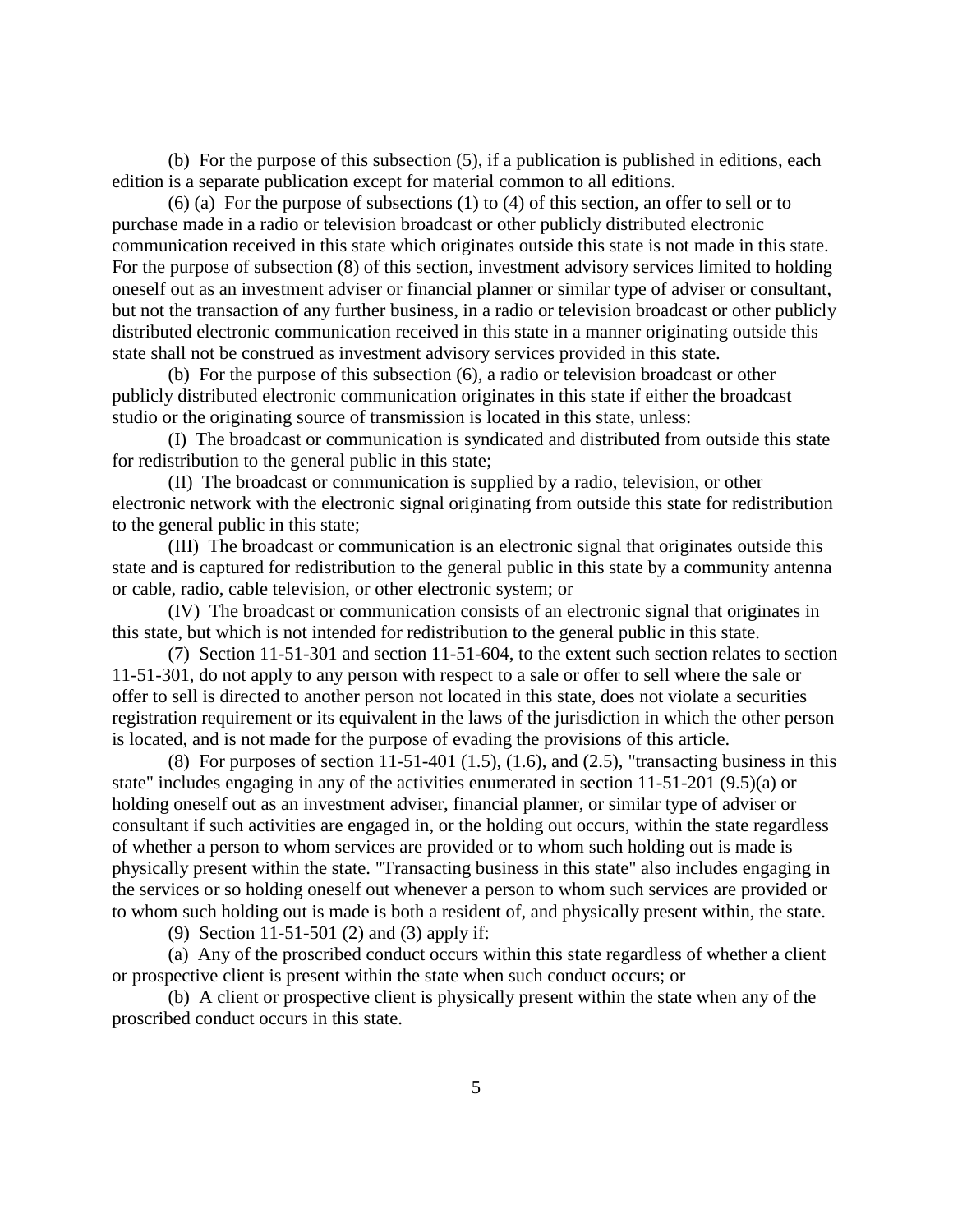**Source: L. 90:** Entire article R&RE, p. 700, § 1, effective July 1. **L. 98:** (1), (2), and  $(6)(a)$  amended and  $(8)$  and  $(9)$  added, p. 546, § 1, effective April 30.

**Editor's note:** This section is similar to former § 11-51-127 as it existed prior to 1990.

## PART 2

# DEFINITIONS AND REFERENCES TO FEDERAL STATUTES AND RULES

**11-51-201. Definitions.** As used in this article, unless the context otherwise requires:

(1) "Bank" means a banking institution organized under the laws of the United States, a member bank of the federal reserve system, any other banking institution or trust company, whether incorporated or not, doing business under the laws of any state or of the United States, a substantial portion of the business of which consists of receiving deposits or exercising fiduciary powers similar to those permitted to national banks under the authority of the comptroller of the currency, which is supervised and examined by a state or federal authority having supervision over banks, and which is not operated for the purpose of evading the provisions of the federal "Securities Act of 1933", and a receiver, conservator, or other liquidating agent of any institution or firm described in this subsection (1).

(2) "Broker-dealer" means a person engaged in the business of effecting purchases or sales of securities for the accounts of others or in the business of purchasing and selling securities for the person's own account. The term does not include the following:

(a) A sales representative;

- (b) An issuer with respect to purchasing and selling the issuer's own securities;
- (c) A bank; or

(d) Any other person or class of persons the securities commissioner designates by rule or order.

(3) "Central registration depository" means the computer registration system known as the central registration depository, which is maintained by the financial industry regulatory authority and the states that participate in that system, or any successor system.

(4) "Commodity futures trading commission" means the commission established by the federal "Commodity Exchange Act".

(5) "Depository institution" means:

(a) A person that is organized or chartered, or is doing business or holds an authorization certificate, under the laws of a state or of the United States which authorize the person to receive deposits, including deposits in savings, share, certificate, or other deposit accounts, and that is supervised and examined for the protection of depositors by an official or agency of a state or the United States; and

(b) A trust company or other institution that is authorized by federal or state law to exercise fiduciary powers of the type a national bank is permitted to exercise under the authority of the comptroller of the currency and is supervised and examined by an official or agency of a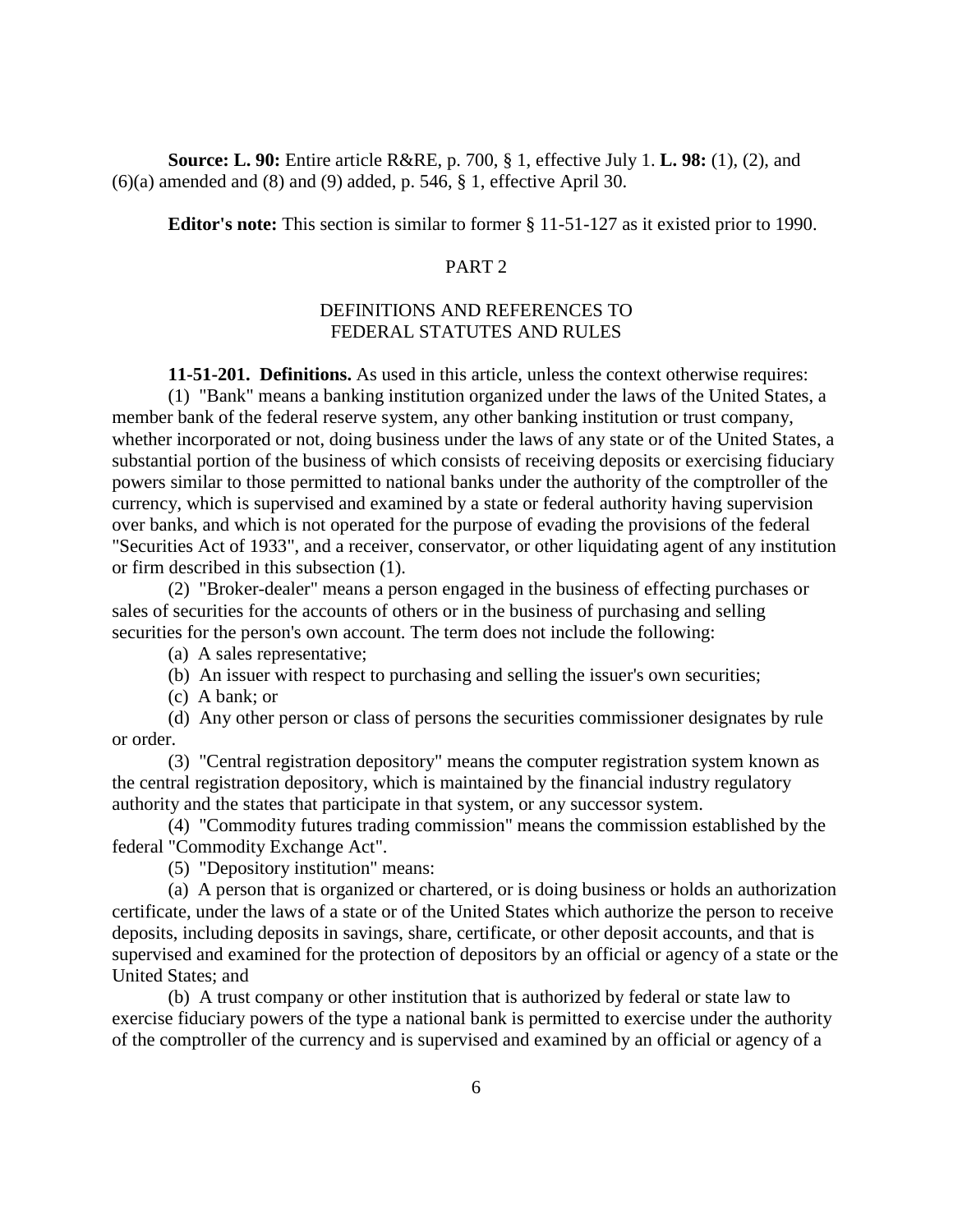state or the United States. The term does not include an insurance company or other organization primarily engaged in the insurance business.

(5.5) (a) "Federal covered adviser" means a person who is registered or required to be registered under section 203 of the federal "Investment Advisers Act of 1940".

(b) "Federal covered adviser" does not include either a person excepted from the definition of "investment adviser" or exempt from registration under the federal "Investment Advisers Act of 1940" solely by reason of the fact such person advises a local government investment pool trust fund under article 75 of title 24, C.R.S.

(6) "Financial or institutional investor" means any of the following, whether acting for itself or others in a fiduciary capacity:

(a) A depository institution;

(b) An insurance company;

(c) A separate account of an insurance company;

(d) An investment company registered under the federal "Investment Company Act of 1940";

(e) A business development company as defined in the federal "Investment Company Act of 1940";

(f) Any private business development company as defined in the federal "Investment Advisers Act of 1940";

(g) An employee pension, profit-sharing, or benefit plan if the plan has total assets in excess of five million dollars or its investment decisions are made by a named fiduciary, as defined in the federal "Employee Retirement Income Security Act of 1974", that is a brokerdealer registered under the federal "Securities Exchange Act of 1934", an investment adviser registered or exempt from registration under the federal "Investment Advisers Act of 1940", a depository institution, or an insurance company;

(h) An entity, but not an individual, a substantial part of whose business activities consist of investing, purchasing, selling, or trading in securities of more than one issuer and not of its own issue and that has total assets in excess of five million dollars as of the end of its latest fiscal year;

(i) A small business investment company licensed by the federal small business administration under the federal "Small Business Investment Act of 1958"; and

(j) Any other institutional buyer.

(7) "Fraud", "deceit", and "defraud" are not limited to common-law deceit.

(8) "Fraudulent conduct" means, for the purposes of section 11-51-410, conduct within this state which constitutes a willful violation of section 11-51-501 or conduct outside this state which would constitute a willful violation of section 11-51-501 if it had occurred within this state.

(9) "Guaranteed" means guaranteed as to payment of principal, interest, or dividends.

(9.5) (a) (I) "Investment adviser" means any person who, for compensation, engages in the business of advising others, either directly or through publications or writings, as to the value of securities or as to the advisability of investing in, purchasing, or selling securities, or who, for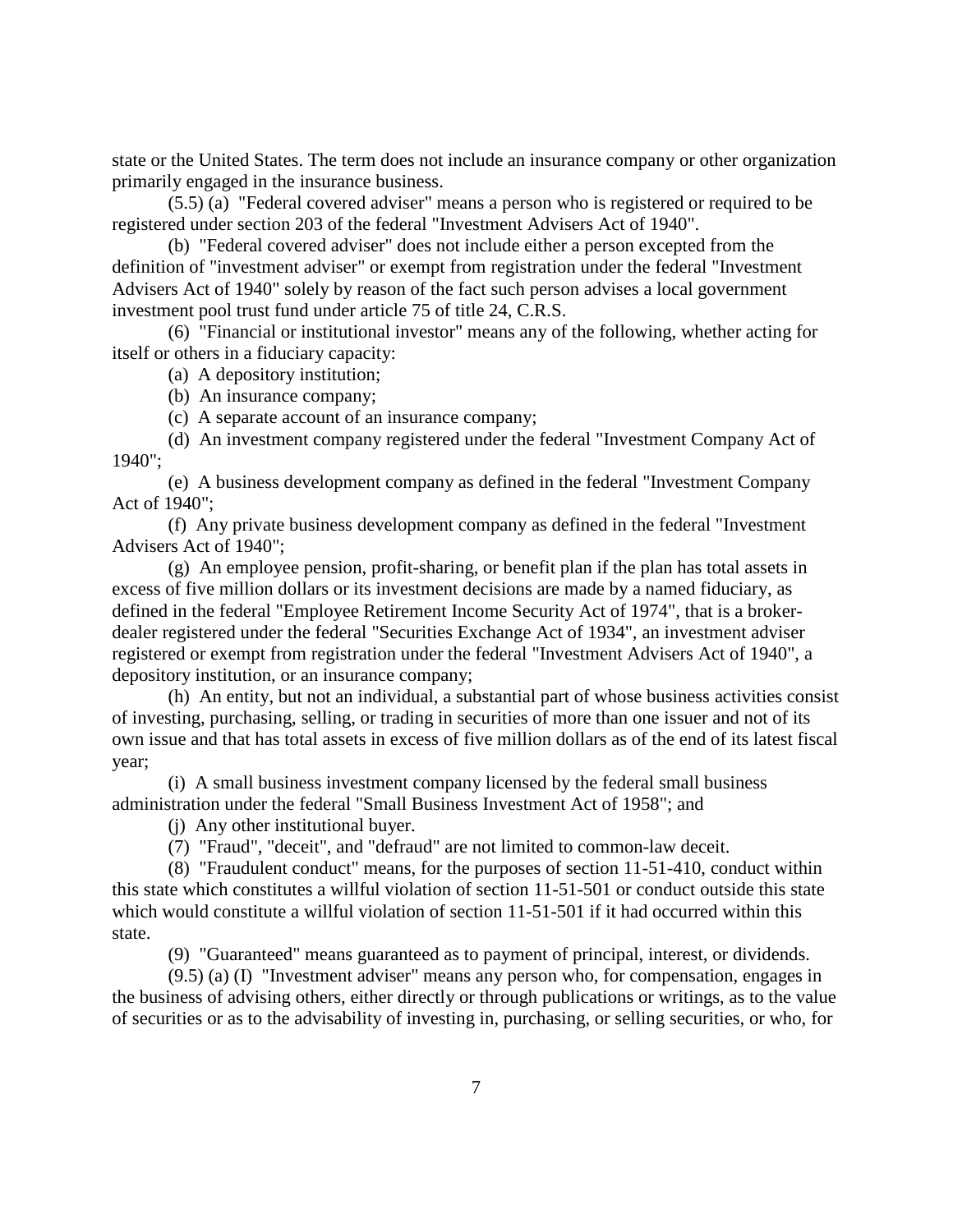compensation and as part of a regular business, issues or promulgates analyses or reports concerning securities.

(II) "Investment adviser" includes financial planners or other persons who, as an integral component of other financially related services, provide investment advisory services to others for compensation and as a part of a business or who hold themselves out as providing investment advisory services to others for compensation.

(b) "Investment adviser" does not include:

(I) A federal covered adviser;

(II) A publisher of a bona fide newspaper, magazine, or business or financial publication with a regular paid circulation;

(III) A publisher of a securities advisory newsletter with a regular and paid circulation who does not provide advice to subscribers on their specific investment situations;

(IV) An author of material included in a newspaper, magazine, publication, or newsletter who does not otherwise come within the definition of an investment adviser or investment adviser representative;

(V) An investment adviser representative;

(VI) A licensed broker-dealer or sales representative for a licensed broker-dealer whose performance of investment advisory services is solely incidental to the conduct of the person's business as a broker-dealer and who receives no special compensation for such services;

(VII) A depository institution or a person employed by or directly associated with a depository institution;

(VIII) Any lawyer, accountant, engineer, or teacher whose performance of such services is solely incidental to the practice of that person's profession;

(IX) A person who provides investment advisory services solely while acting as an investment banker or business broker on behalf of one or more parties to, and in connection with, a transaction or proposed transaction for the transfer of a controlling interest in a business enterprise;

(X) An official, employee, or representative of the United States, an individual state, a political subdivision of an individual state, or an agency or a corporate or other instrumentality of the United States or an individual state, while acting in such person's official capacity on behalf of such entity;

(XI) A licensed real estate broker or salesperson whose advice to clients relates only to the investment or acquisition of real property or an interest in real property; or

(XII) Any other person or class of persons excluded by rule or order of the securities commissioner.

(9.6) (a) "Investment adviser representative" with respect to an investment adviser means an individual who has a place of business in this state; who is a partner, officer, or director of an investment adviser; who occupies a status similar to or performs functions similar to those of a partner, officer, or director for an investment adviser; or who is employed or otherwise associated with an investment adviser who:

(I) Makes recommendations or otherwise renders advice to clients regarding securities;

(II) Manages securities accounts or portfolios for clients;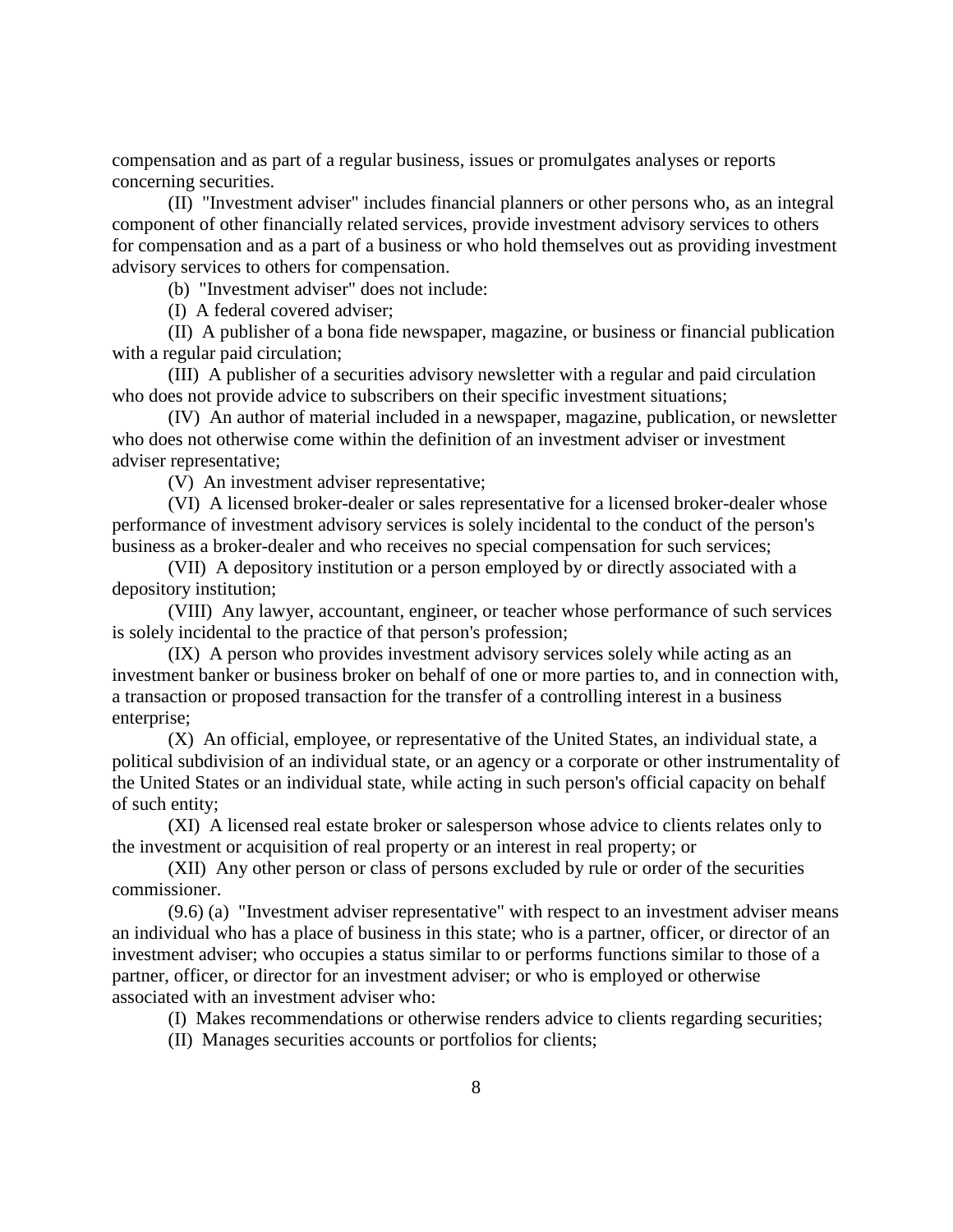(III) Determines which recommendation or advice regarding securities should be given to clients; or

(IV) Supervises employees of, or persons otherwise associated with, an investment adviser or a federal covered adviser who perform any of the duties specified in this paragraph (a).

(b) "Investment adviser representative" for a federal covered adviser means any individual with a place of business in this state who is an "investment adviser representative" as defined by the securities and exchange commission in rule 203A-3 promulgated under the federal "Investment Advisers Act of 1940".

(c) The term "investment adviser representative" does not include:

(I) A licensed sales representative for a licensed broker-dealer whose performance of investment advisory services is solely incidental to the conduct of business as a sales representative and who receives no special consideration in connection with providing such services; or

(II) Any other individual or class of individuals excluded by rule or order of the securities commissioner.

(9.7) "Investment advisory services" means those activities performed by a person in connection with such person's engaging in any of the activities described in paragraph (a) of subsection (9.5) of this section, including such activities by a federal covered adviser or an investment adviser representative for a federal covered adviser.

(10) "Issuer" means any person who issues or proposes to issue any security; except that, with respect to certificates of deposit, voting-trust certificates, or collateral-trust certificates or with respect to certificates of interest or shares in an unincorporated investment trust not having a board of directors or persons performing similar functions or of the fixed, restricted management, or unit type, the term "issuer" means the person performing the acts and assuming the duties of depositor or manager pursuant to the provisions of the trust or other agreement or instrument under which such securities are issued; except that, in the case of an unincorporated association which provides by its articles for limited liability of any or all of its members or in the case of a trust, committee, or other legal entity, the trustees or members thereof shall not be individually liable as issuers of any security issued by the association, trust, committee, or other legal entity; except that, with respect to equipment-trust certificates or like securities, the term "issuer" means the person by whom the equipment or property is or is to be used; and except that, with respect to fractional undivided interests in oil, gas, or other mineral rights, the term "issuer" means the owner of any such right or of any interest in such right (whether whole or fractional) who creates fractional interests therein for the purpose of offering them for sale.

(11) "Nonissuer" means not directly or indirectly for the benefit of the issuer.

(11.5) "Online intermediary" means a person:

(a) Acting pursuant to section 11-51-308.5 as an intermediary in a transaction involving the offer through a website of securities for the account of an issuer; and

(b) Who does not:

(I) Offer investment advice or recommendations;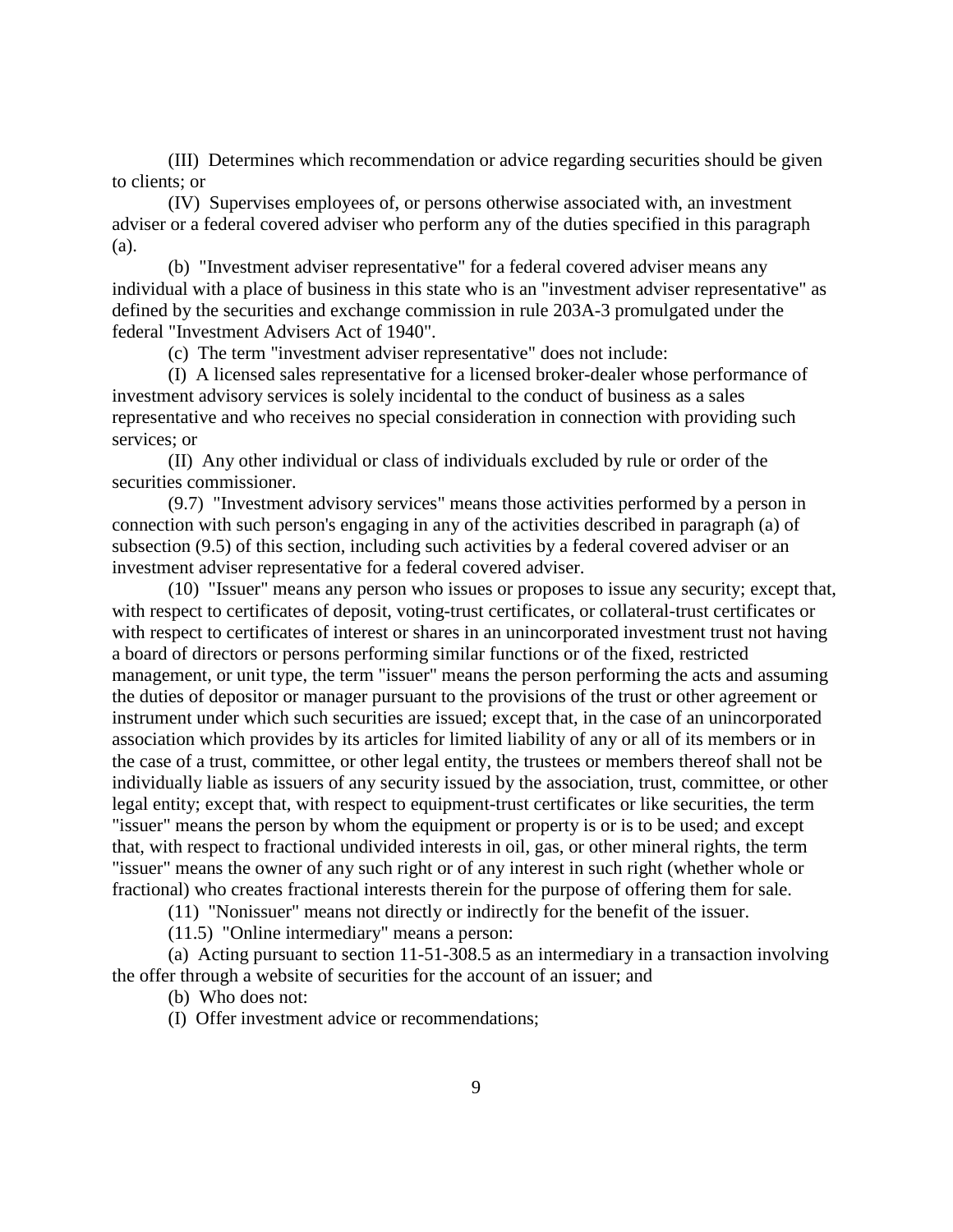(II) Solicit purchases, sales, or offers to buy the securities offered or displayed on its website;

(III) Compensate employees, agents, or other persons for such solicitation or based on the sale of securities displayed or referenced on its website;

(IV) Hold, manage, possess, or otherwise handle purchaser funds or securities;

(V) Act as an exchange or listing or quotation service for the offer or sale of securities by third parties; or

(VI) Engage in such other activities as the securities commissioner, by rule, determines is inappropriate.

(12) "Person" means an individual, a corporation, a partnership, an association, an estate, a joint-stock company, a trust where the interests of the beneficiaries are evidenced by a security, an unincorporated organization, a government, a governmental subdivision or agency, or any other legal entity.

(12.5) "Place of business" for investment adviser representatives shall have the same meaning as defined by the securities and exchange commission in rule 203A-3 promulgated under the federal "Investment Advisers Act of 1940".

(13) (a) "Sale" or "sell" includes every contract of sale of, contract to sell, or disposition of a security or interest in a security for value. "Offer to sell" includes every attempt or offer to dispose of, or solicitation of an offer to buy, a security or interest in a security for value.

(b) "Purchase" or "buy" includes every contract of purchase of, contract to buy, or acquisition of a security or interest in a security for value. "Offer to purchase" includes every attempt or offer to acquire, or solicitation of an offer to sell, a security or interest in a security for value.

(c) "Offer" means an offer to sell or an offer to purchase.

(d) Any security given or delivered with, or as a bonus on account of, any purchase of securities or any other thing is considered to constitute part of the subject of the purchase and to have been offered, sold, and purchased for value.

(e) A purported gift of assessable stock is considered to involve an offer, sale, and purchase.

(f) Every sale or offer of a warrant or right to purchase or subscribe to another security of the same or another issuer, as well as every sale or offer of a security which gives the holder a present or future right or privilege to convert into another security of the same or another issuer, is considered to include an offer of the other security.

(g) An "offer", "offer to sell", "offer to purchase", "sale", and "purchase" shall be deemed to be involved so far as the security holders of a corporation or other person are concerned where, pursuant to statutory provisions of the jurisdiction under which such corporation or other person is organized, or pursuant to provisions contained in its articles of incorporation or similar controlling instruments, or otherwise, there is submitted for the vote or consent of such security holders a plan or agreement for the following:

(I) A reclassification of securities of such corporation or other person, other than a stock split, reverse stock split, or change in par value, which involves the substitution of a security for another security;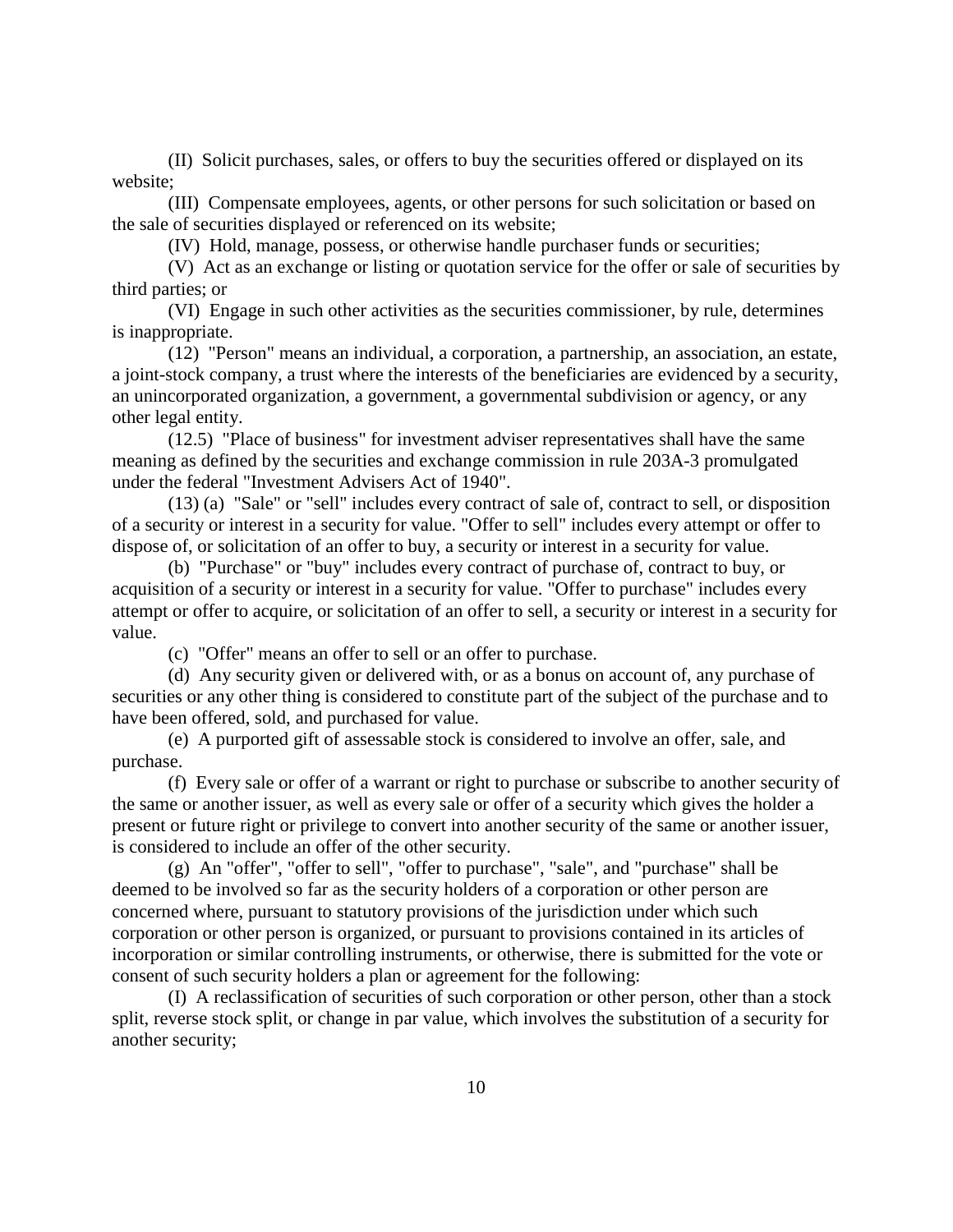(II) A statutory merger or consolidation or similar plan of acquisition in which securities of such corporation or other person held by such security holders will become or be exchanged for securities of any other person, except where the sole purpose of the transaction is to change an issuer's domicile; or

(III) A transfer of assets of such corporation or other person to another person, in consideration of the issuance of securities of such other person or any of its affiliates, if:

(A) Such plan or agreement provides for dissolution of the corporation or other person whose security holders are voting or consenting;

(B) Such plan or agreement provides for a pro rata or similar distribution of such securities to the security holders voting or consenting;

(C) The board of directors or similar representative of such corporation or other person adopts resolutions relative to sub-subparagraph (A) or (B) of this subparagraph (III) within one year after taking of such vote or consent; or

(D) The transfer of assets is a part of a preexisting plan for distribution of such securities, notwithstanding the provisions of sub-subparagraph (A), (B), or (C) of this subparagraph (III).

(h) The terms defined in this subsection (13) do not include any bona fide pledge or loan or any dividend payable by an issuer only in its own securities if nothing of value is given by stockholders for the dividend.

(14) "Sales representative" means an individual, other than a broker-dealer, either authorized to act and acting for a broker-dealer in effecting or attempting to effect purchases or sales of securities or authorized to act and acting for an issuer in effecting or attempting to effect purchases or sales of the issuer's own securities. An individual so acting for an issuer is not a sales representative if the individual primarily performs, or is intended primarily to perform upon completion of an offering of the issuer's own securities, substantial duties for or on behalf of the issuer otherwise than in connection with transactions in the issuer's own securities and the individual's compensation is not based, in whole or in part, upon the amount of purchases or sales of the issuer's own securities effected for the issuer. A partner, officer, or director of a broker-dealer or issuer, or an individual occupying a similar status or performing similar functions, is a sales representative only if the individual otherwise comes within the definition.

(15) "Securities and exchange commission" means the commission established by the federal "Securities Exchange Act of 1934".

(16) "Securities commissioner" means the commissioner of securities created by section 11-51-701.

(17) "Security" means any note; stock; treasury stock; bond; debenture; evidence of indebtedness; certificate of interest or participation in any profit-sharing agreement; collateraltrust certificate; preorganization certificate of subscription; transferable share; investment contract; viatical settlement investment; voting-trust certificate; certificate of deposit for a security; certificate of interest or participation in an oil, gas, or mining title or lease or in payments out of production under such a title or lease; or, in general, any interest or instrument commonly known as a "security" or any certificate of interest or participation in, temporary or interim certificate for, guarantee of, or warrant or right to subscribe to or purchase any of the foregoing. "Security" does not include any insurance or endowment policy or annuity contract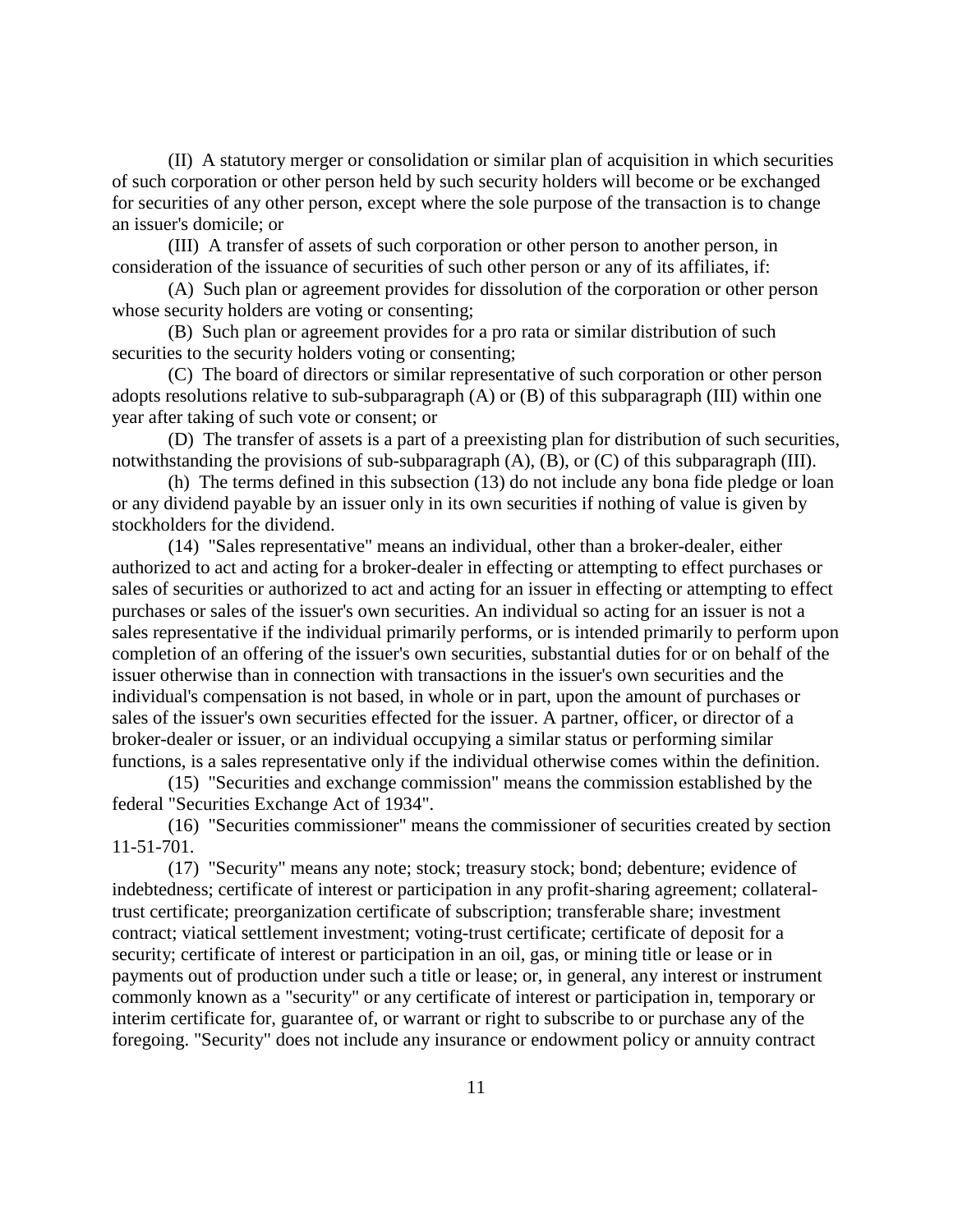under which an insurance company promises to pay a sum of money either in a lump sum or periodically for life or some other specified period. For purposes of this article, an "investment contract" need not involve more than one investor nor be limited to those circumstances wherein there are multiple investors who are joint participants in the same enterprise.

(18) "Self-regulatory organization" means a national securities exchange registered under section 6 of the federal "Securities Exchange Act of 1934", a national securities association of broker-dealers registered under section 15A of the federal "Securities Exchange Act of 1934", a clearing agency registered under section 17A of the federal "Securities Exchange Act of 1934", the municipal securities rule-making board established under section 15B of the federal "Securities Exchange Act of 1934", or a futures association registered under section 21 of the federal "Commodity Exchange Act".

(19) "State" means any state, territory, or possession of the United States, the District of Columbia, or Puerto Rico.

(20) "Viatical settlement investment" means the contractual right to receive any portion of the death benefit or ownership of a life insurance policy or certificate, in exchange for consideration that is less than the expected death benefit of the life insurance policy or certificate. "Viatical settlement investment" does not include:

(a) Any transaction between a viator and a viatical settlement provider as defined by section 10-7-602, C.R.S.;

(b) Any transfer of ownership or beneficial interest in a life insurance policy from a viatical settlement provider to another viatical settlement provider as defined by section 10-7- 602, C.R.S., or to any legal entity formed solely for the purpose of holding ownership or beneficial interest in a life insurance policy or policies;

(c) The bona fide assignment of a life insurance policy to a bank, savings bank, savings and loan association, savings association, credit union, or other licensed lending institution as collateral for a loan; or

(d) The exercise of accelerated benefits pursuant to the terms of a life insurance policy issued in accordance with title 10, C.R.S.

**Source: L. 90:** Entire article R&RE, p. 702, § 1, effective July 1. **L. 98:** (5.5), (9.5), (9.6), (9.7), and (12.5) added, p. 547, § 2, effective April 30. **L. 2005:** (17) amended and (20) added, p. 1324, § 2, effective January 1, 2006. **L. 2015:** (3) and (20)(c) amended, (SB 15-104), ch. 177, p. 575, § 2, effective May 11; (11.5) added, (HB 15-1246), ch. 98, p. 286, § 2, effective August 5.

**Editor's note:** This section is similar to former § 11-51-102 as it existed prior to 1990.

**Cross references:** For the "Securities Act of 1933", see Pub.L. 73-22, codified at 15 U.S.C. sec. 77a et seq.; for the "Commodity Exchange Act", see Pub.L. 67-331, codified at 7 U.S.C. sec. 1 et seq.; for the "Investment Advisers Act of 1940", see Pub.L. 76-768, 54 Stat. 847 (1940); for the "Investment Company Act of 1940", see Pub.L. 76-768, 54 Stat. 789 (1940); for the "Employee Retirement Income Security Act of 1974", see Pub.L. 93-406, codified at 29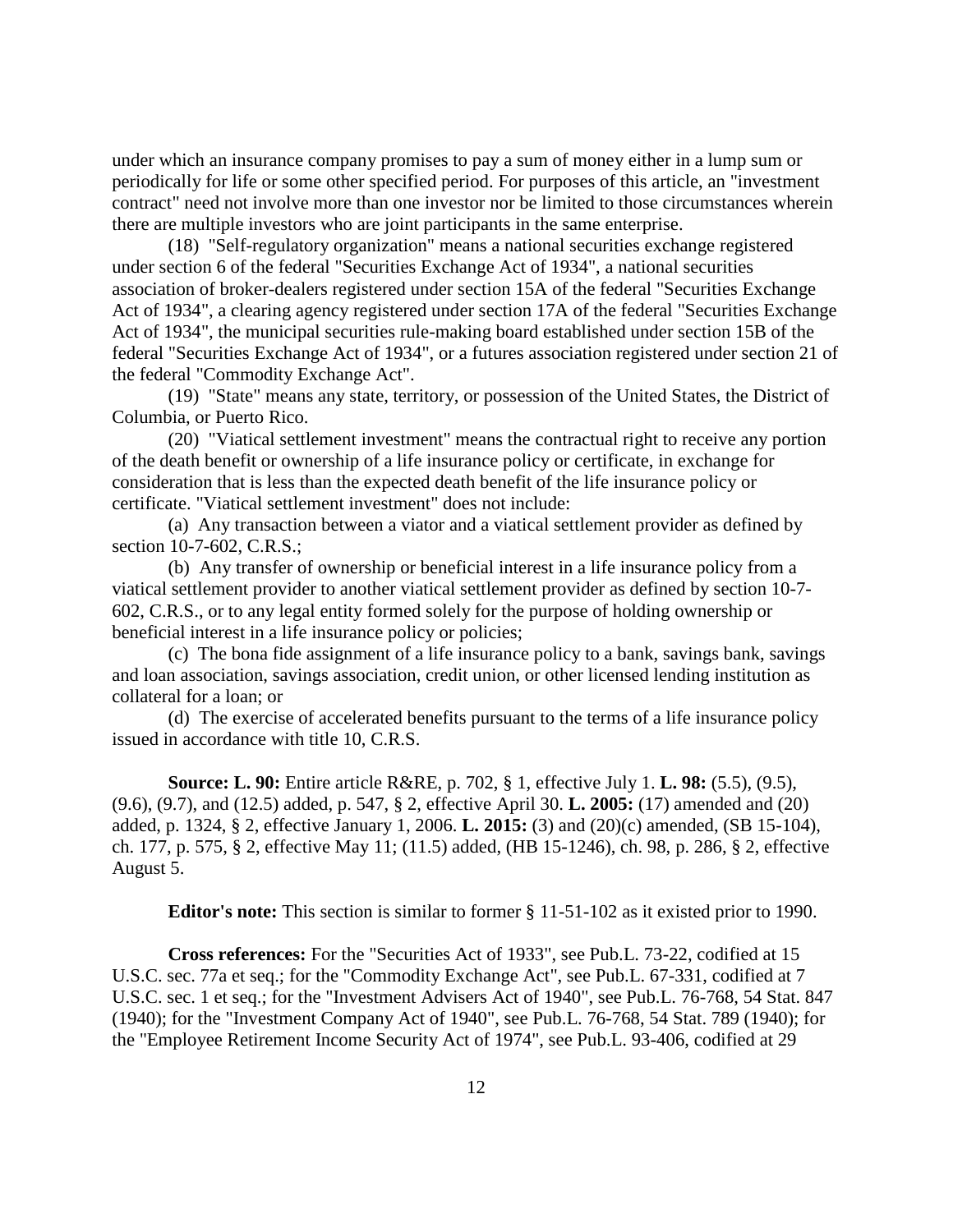U.S.C. sec. 1001 et seq.; for the "Securities Exchange Act of 1934", see Pub.L. 73-291, codified at 15 U.S.C. sec. 78a et seq.; for the "Small Business Investment Act of 1958", see Pub.L. 85- 699, codified at 15 U.S.C. sec. 661 et seq.

**11-51-201.5. Investment adviser registration depository - definition.** As used in this article, unless the context otherwise requires:

(1) "Investment adviser registration depository" means the electronic computer registration system known as the investment adviser registration depository, which is operated and maintained by the financial industry regulatory authority and by the states that participate in the system. The term includes any successor system.

**Source: L. 2001:** Entire section added, p. 15, § 1, effective March 9. **L. 2015:** Entire section amended, (SB 15-104), ch. 177, p. 576, § 3, effective May 11.

**11-51-202. References to federal statutes.** (1) Each reference in this article to a federal act or statute means, unless the context otherwise requires, that act or statute as in effect on January 1, 1990, together with all rules and regulations under such act or statute as in effect on that date, except as subsequent amendments may become applicable under this article pursuant to subsection (2) of this section.

(2) (a) Whenever an amendment to any federal act or statute to which reference is made in this article is enacted with an effective date on or after January 1, 1990, or whenever an amendment to any rule or regulation under any such federal act or statute is promulgated with an effective date on or after such date, the securities commissioner shall determine whether giving effect to such amendment is inconsistent with the purposes of this article set forth in section 11- 51-101 (2), any other provision of this article, or any rule under this article. If the securities commissioner determines that an inconsistency exists, the securities commissioner shall commence rule-making proceedings for the purpose of making, amending, or rescinding such rules under this article as may be appropriate to carry out the policy stated in section 11-51-101 (3). If no rule-making proceeding with respect to such amendment is commenced within ninety days after the effective date of such amendment (or within ninety days after the effective date of this article as set forth in section 11-51-801, if later), such amendment shall apply to this article and the rules under this article. If a rule-making proceeding with respect to such amendment is commenced within ninety days after the effective date of such amendment (or within ninety days after the effective date of this article as set forth in section 11-51-801, if later), such amendment shall not apply to this article or any rule under this article except as may be provided by rule upon completion of such rule-making proceeding.

(b) No provision of this article imposing any liability upon a person or providing a basis for any sanction against a person applies to any act done or omitted by such person in good faith and in conformity with the provisions of this article and the rules under this article, as in effect prior to the effective date of any amendment to any federal act or statute to which reference is made in this article or any amendment to any rule or regulation under any such federal act or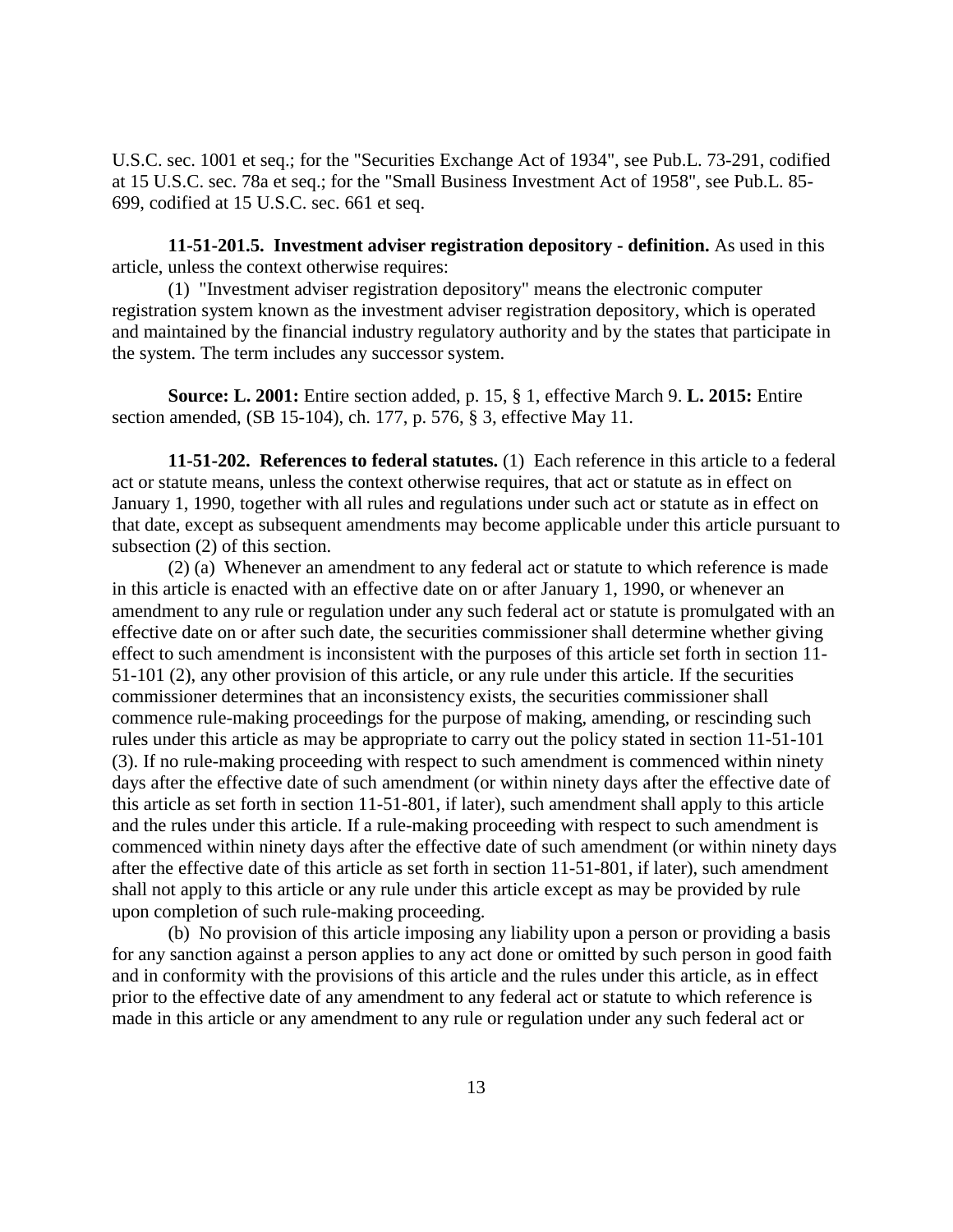statute during the period commencing upon the effective date of such amendment and ending on the date determined by the following:

(I) If no rule-making proceeding with respect to such amendment is commenced under this subsection (2) within ninety days after its effective date (or within ninety days after the effective date of this article as set forth in section 11-51-801, if later), ending on the ninetieth day after such effective date; or

(II) If such a rule-making proceeding is commenced within such period of ninety days, ending upon completion of such rule-making proceeding.

(3) Each reference in this article to the federal "Investment Advisers Act of 1940" means that act in effect on April 30, 1998, together with all rules and regulations under such federal act as in effect on that date, except as subsequent amendments may become applicable under this article pursuant to subsection (2) of this section.

**Source: L. 90:** Entire article R&RE, p. 706, § 1, effective July 1. **L. 98:** (3) added, p. 549, § 3, effective April 30.

**Cross references:** For the "Investment Advisers Act of 1940", see Pub.L. 76-768, 54 Stat. 847 (1940).

## PART 3

## REGISTRATION OF SECURITIES AND EXEMPTIONS

**11-51-301. Requirement for registration of securities.** It is unlawful for any person to offer to sell or sell any security in this state unless it is registered under this article or unless the security or transaction is exempted under section 11-51-307, 11-51-308, 11-51-308.5, or 11-51- 309.

**Source: L. 90:** Entire article R&RE, p. 707, § 1, effective July 1. **L. 2016:** Entire section amended, (SB 16-189), ch. 210, p. 757, § 18, effective June 6.

**Editor's note:** This section is similar to former § 11-51-107 (1) as it existed prior to 1990.

**Cross references:** For the applicability of this section, see § 11-51-102 (1) and (7). For securities exempted from this section, see § 11-51-307.

**11-51-302. General registration provisions.** (1) A registration statement may be filed by the issuer, any other person on whose behalf the offering is to be made, or a broker-dealer licensed or exempt under this article.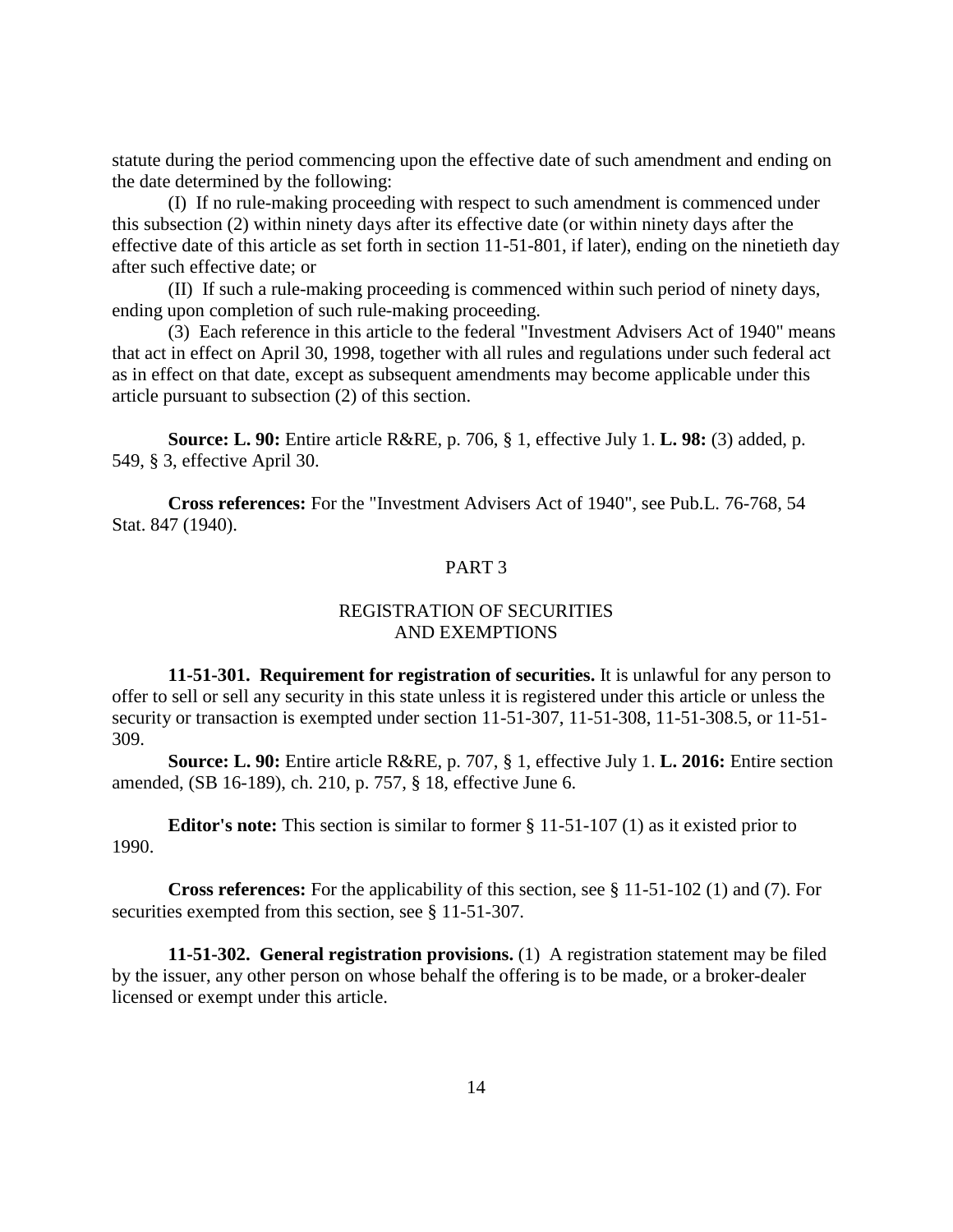(2) Every registration statement filed under section 11-51-303 or 11-51-304 shall be accompanied by a registration fee, which shall be determined and collected pursuant to section 11-51-707.

(3) Any document or portion thereof filed with the securities commissioner under this article or a predecessor law within five years preceding the filing of a registration statement may be incorporated by reference in a registration statement to the extent that such document or portion thereof is accurate at the time of such incorporation by reference.

(4) The securities commissioner may, by rule or order, permit the omission of any item of information or document from any registration statement.

(5) The securities commissioner may, by rule or order, require as a condition of registration under section 11-51-304 that the proceeds from the sale of the registered security be held in escrow until the issuer receives a specified amount. The securities commissioner may, by rule or order, determine the conditions of any escrow required under this subsection (5), but the securities commissioner may not reject a depository solely because of its location in another state. Improper release by a depository of such escrow in violation of this subsection (5) is punishable pursuant to section 11-51-603 (2).

(6) (a) In the case of any offering registered under section 11-51-303 or 11-51-304 where less than seventy-five percent of the net proceeds from the sale of the registered securities are committed for use in one or more specific lines of business, eighty percent of the net proceeds received by the issuer shall be placed into escrow until:

(I) The completion of a transaction or series of transactions whereby at least fifty percent of the gross proceeds received from the sale of registered securities (including any amounts actually received by the issuer upon exercise of registered warrants or rights to purchase or subscribe to another security) are committed for use in one or more specific lines of business; and

(II) The lapse of no more than ten days after receipt by the securities commissioner of notice of the proposed release of funds from such escrow.

(b) Such notice must contain the information and be in the form the securities commissioner by rule requires. If an escrow is released and warrants or rights which were once registered remain outstanding, then this subsection (6) shall apply separately to the proceeds from any subsequent exercise of such warrants or rights. Proceeds received from the exercise of such warrants or rights shall then be subject to release upon the conditions stated in this subsection (6), and this subsection (6) shall then each time apply separately with respect to proceeds from the exercise of warrants or rights which were once registered and still remain outstanding. The securities commissioner may, by rule or order, determine the conditions of any escrow required under this subsection (6), but the securities commissioner may not reject a depository solely because of its location in another state. Improper release by a depository of such escrow in violation of this subsection (6), is punishable pursuant to section 11-51-603 (2). The securities commissioner may, by rule or order, waive the requirements of this subsection (6), in whole or in part, with respect to any class of registrations or any specific registration if the securities commissioner finds that such waiver is in the public interest and that compliance with the requirements of this subsection (6) is not necessary for the protection of investors.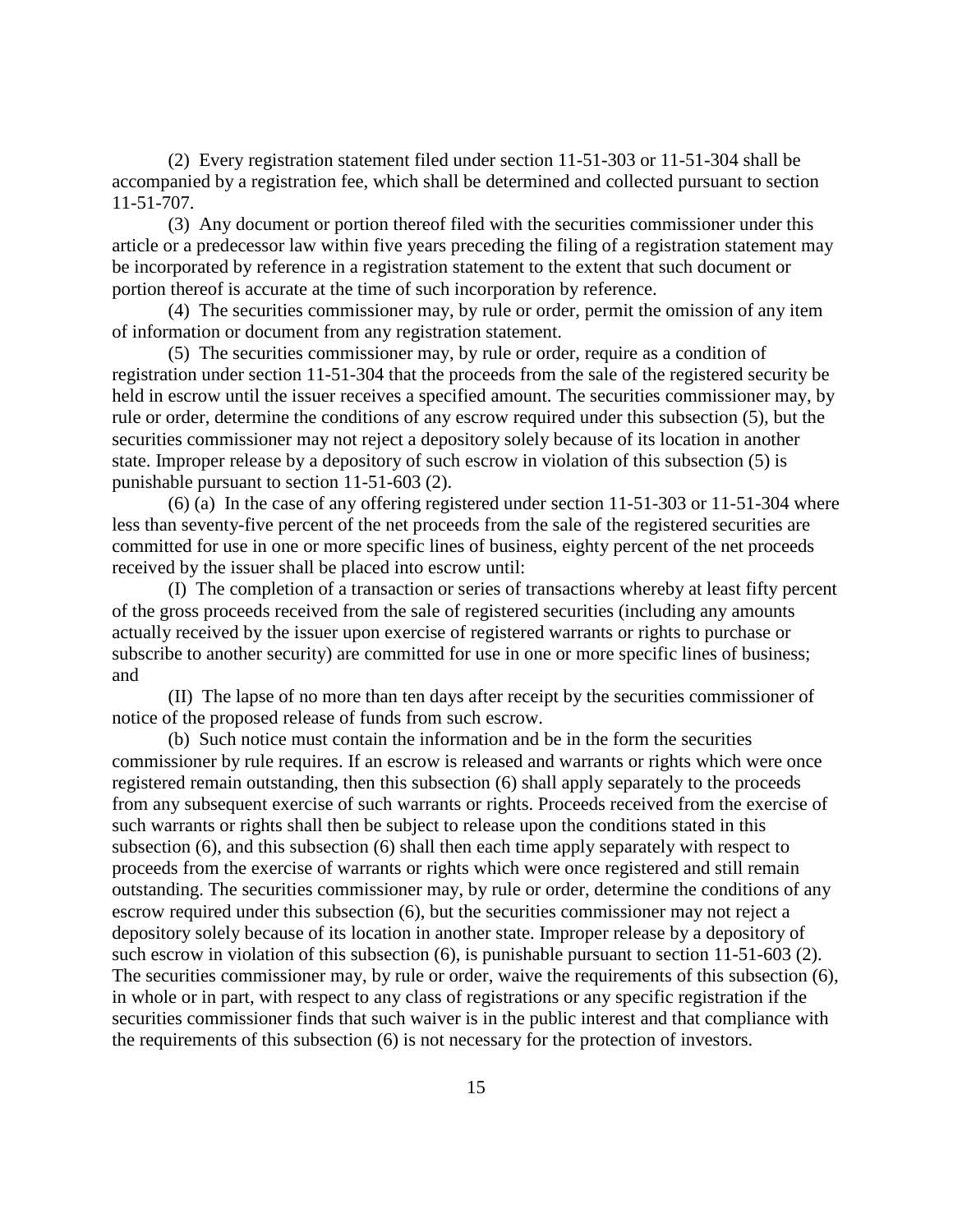(7) (a) Except as provided in paragraph (b) of this subsection (7), a registration statement filed and effective under section 11-51-303 is effective for one year after its effective date and thereafter is effective during the period or periods, but only those periods, when the prospectus contained in the registration statement filed under the federal "Securities Act of 1933" meets the requirements of subsection (a) of section 10 of such federal "Securities Act of 1933".

(b) (I) A registration statement filed and effective under section 11-51-303 or 11-51-304 on behalf of an investment company registered under the federal "Investment Company Act of 1940" is effective for one year after its effective date and may be renewed by filing a renewal notice with the securities commissioner.

(II) Any person filing a renewal notice pursuant to this paragraph (b) shall pay a renewal fee pursuant to section 11-51-707.

(c) A registration statement filed and effective under section 11-51-304 is effective for one year after its effective date unless the securities commissioner by rule or order extends the period of effectiveness.

(d) A registration statement effective under section 11-51-303 or 11-51-304 may be terminated or withdrawn upon the request of the issuer or the person who filed the registration statement and with the consent of the securities commissioner.

(e) All outstanding securities of the same class as a registered security are considered to be registered for the purpose of a nonissuer transaction or series of transactions while the registration statement is effective.

(8) So long as a registration statement under section 11-51-304 is effective, the securities commissioner may, by rule or order, require the person who filed the registration statement to file reports, not more often than quarterly, to keep reasonably current the information contained in the registration statement and to disclose the progress of the offering.

(9) A registration statement under section 11-51-303 or 11-51-304 may be amended after its effective date so as to increase the quantity of securities specified as being offered. Every person filing such an amendment shall pay a registration fee, which shall be determined and collected pursuant to section 11-51-707, with respect to the additional securities being registered. Such an amendment becomes effective when the securities commissioner so orders. If the additional securities being registered have been sold before such amendment is filed and the person filing the amendment provides such information as the securities commissioner may request to show that the failure to register the additional securities prior to their sale was in good faith and not for the purpose of avoiding compliance with this article, the securities commissioner may by order provide that the effectiveness of the amendment shall relate back to the first date of sale of the additional securities.

**Source: L. 90:** Entire article R&RE, p. 707, § 1, effective July 1. **L. 94:** (7) amended, p. 1838, § 1, effective July 1.

**Editor's note:** This section is similar to former § 11-51-108 as it existed prior to 1990.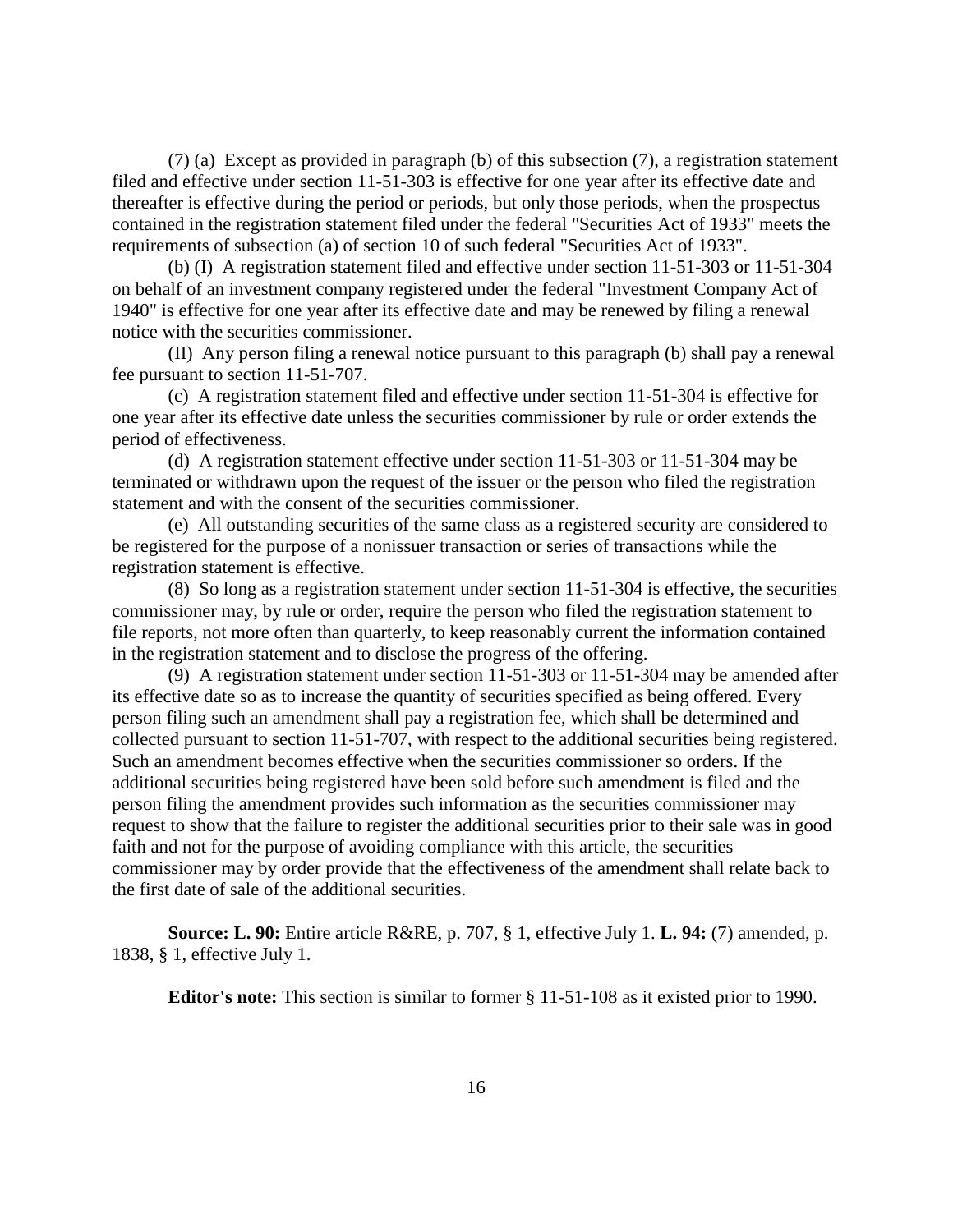**Cross references:** For the "Securities Act of 1933", see Pub.L. 73-22, codified at 15 U.S.C. sec. 77a et seq.; for the "Investment Company Act of 1940", see Pub.L. 76-768, 54 Stat. 789 (1940).

**11-51-303. Registration by coordination.** (1) Securities for which a registration statement has been filed under the federal "Securities Act of 1933" or any securities for which filings have been made pursuant to the security and exchange commission's regulation A, promulgated pursuant to section 3(b) of the federal "Securities Act of 1933", in connection with the offering of the securities may be registered by coordination. A registration statement and accompanying records shall be filed with the securities commissioner pursuant to this section and must contain the following information and be accompanied by the consent to service of process required by section 11-51-706:

(a) A copy of the latest form of prospectus, offering circular, or letter of notification filed under the federal "Securities Act of 1933";

(b) (I) A current copy of the issuer's articles of incorporation and bylaws or, if so determined by the securities commissioner, the substantial equivalent of the issuer's articles of incorporation and bylaws;

(II) A copy of any agreement with or among the underwriters of the security to be registered;

(III) A copy of any indenture or other instrument governing the issuance of the security to be registered;

(IV) A specimen, copy, or description of the security that is required by rule promulgated by the securities commissioner or order issued pursuant to this article; and

(c) A copy of other information or records filed by the issuer under the federal "Securities Act of 1933" that the securities commissioner may request.

(d) (Deleted by amendment, L. 2004, p. 512, 1, effective July 1, 2004.)

(2) Any amendments to the federal prospectus, offering circular, or letter of notification shall be promptly filed with the securities commissioner after the amended prospectus or other filing is filed with the federal securities and exchange commission; except that an amendment to the prospectus that only delays the effective date of the registration statement shall not be filed with the securities commissioner.

(3) A registration statement or other filing required to be filed with the securities commissioner pursuant to this section shall be considered effective simultaneously with or subsequent to the federal registration statement or other filing when all of the following conditions are satisfied:

(a) A stop order under subsection (4) of this section or section 11-51-306, or issued by the federal securities and exchange commission, is not in effect and a proceeding is not pending against the issuer under section 11-51-410; and

(b) The registration statement or other filing has been on file with the securities commissioner for at least twenty days; except that the securities commissioner may establish, by rule or order, a period less than twenty days.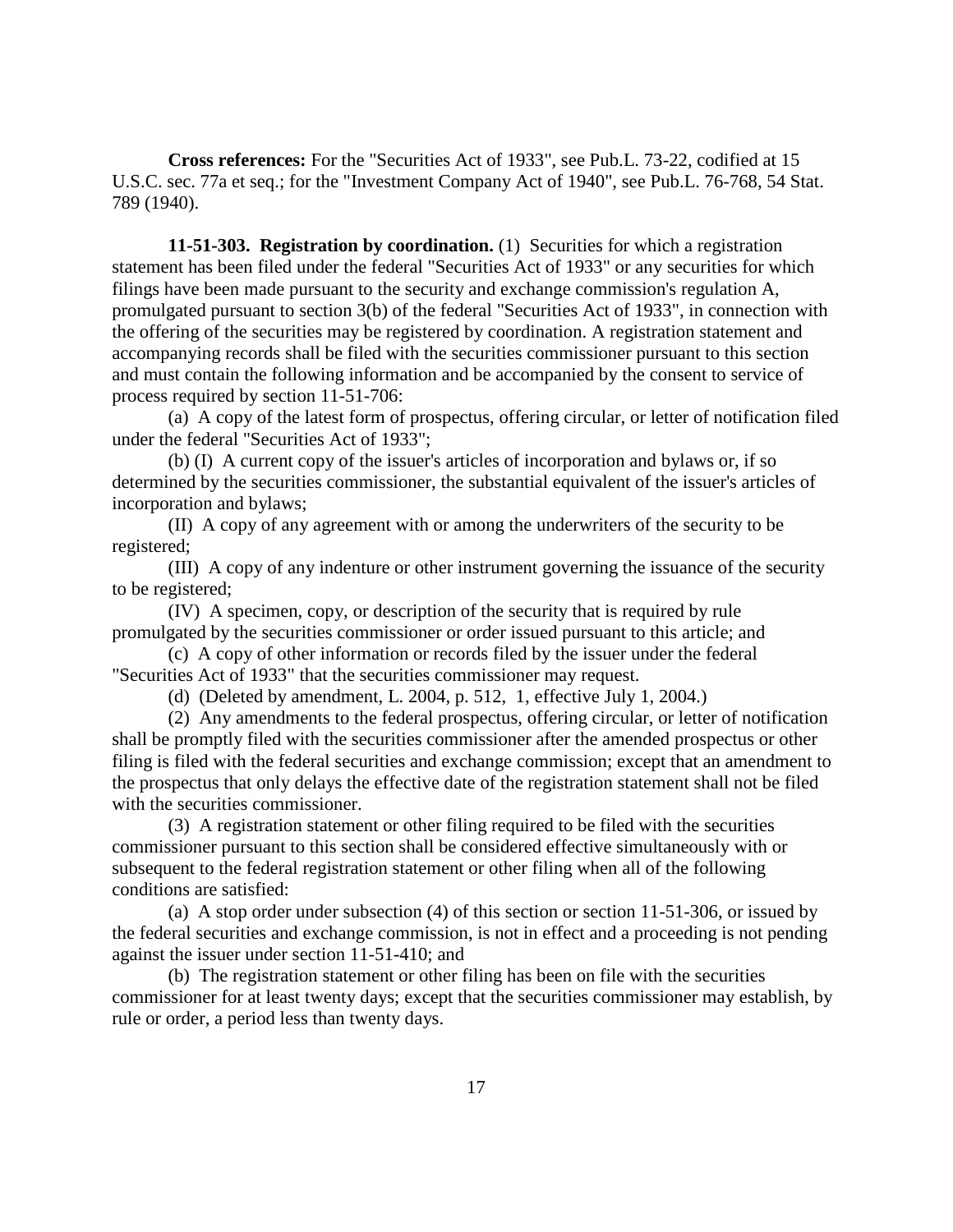(4) The registrant shall promptly notify the securities commissioner of the date when the federal registration statement or other filing becomes effective and the content of any price amendment. The registrant shall promptly file the notice containing the price amendment with the securities commissioner. If the notice is not timely received, the securities commissioner may, without prior notice or hearing, issue a stop order, which retroactively denies the effectiveness of a registration statement or suspends the effectiveness of the registration statement until the registrant complies with this section. The securities commissioner shall promptly notify the registrant of a stop order by telephone or electronic means and be able to confirm that notice of the stop order was given to the registrant. If the registrant subsequently complies with the notice requirements of this section, the stop order becomes void as of the date of its issuance.

(5) If the federal registration statement or other federal filing becomes effective before all of the conditions of this section are satisfied, or if a condition of this section is waived by the securities commissioner, the registration statement or other filing becomes effective when all of the conditions of this section are either satisfied or waived by the securities commissioner. If the registrant notifies the securities commissioner of the date when the federal registration statement or other federal filing is expected to become effective, the securities commissioner shall promptly notify the registrant by telephone or electronic means whether all of the conditions of this section have been satisfied by the registrant or the securities commissioner is waiving one or all of the conditions. The securities commissioner shall also notify the registrant if the securities commissioner intends to institute a proceeding against the registrant pursuant to section 11-51- 306 and be able to confirm that such notice was provided to the registrant. Failure of the securities commissioner to notify the registrant of the securities commissioner's intent to institute an action pursuant to section 11-51-306 does not invalidate or preclude the institution of such action.

(6) The commissioner shall promulgate a rule that defines the prompt filing and notification provisions of this section.

**Source: L. 90:** Entire article R&RE, p. 709, § 1, effective July 1. **L. 2004:** Entire section amended, p. 512, § 1, effective July 1. **L. 2015:** Entire section amended, (SB 15-104), ch. 177, p. 576, § 4, effective May 11.

**Cross references:** For the "Securities Act of 1933", see Pub.L. 73-22, codified at 15 U.S.C. sec. 77a et seq.; for the Security and Exchange Commission's regulation A, see 17 CFR 230.251 to 17 CFR 230.263.

**11-51-304. Registration by qualification.** (1) A security may be registered by qualification.

(2) A registration statement under this section shall contain full and fair disclosure of all material facts respecting the investment offered, including the following information, shall state the title of the security and the number or amount being registered under this article, and shall be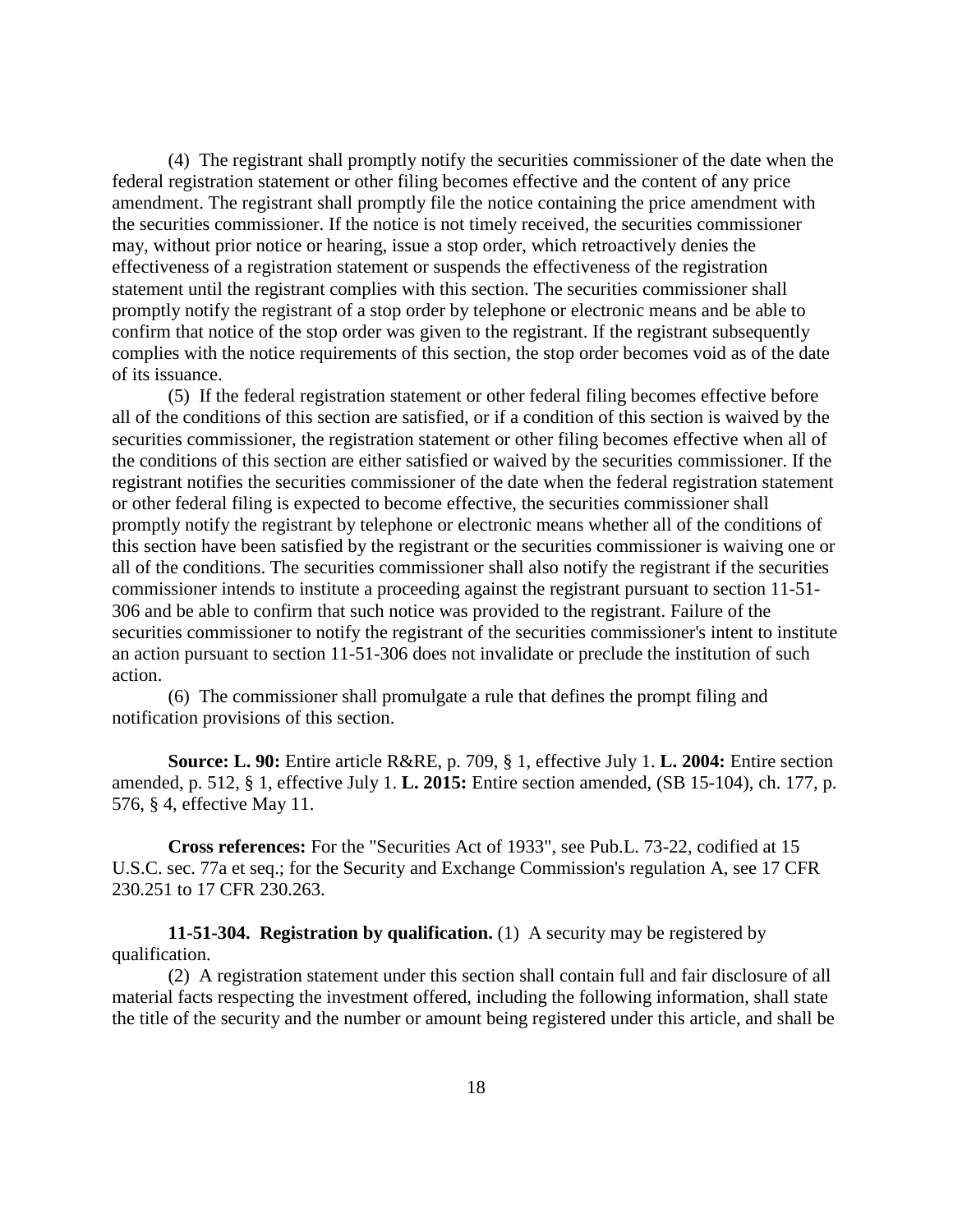accompanied by the following documents in addition to the consent to service of process required by section 11-51-706:

(a) With respect to the issuer, its name, address, and form of organization; the state or foreign jurisdiction and date of its organization; the general character and location of its business; a description of its physical properties and equipment; and a statement of the general competitive conditions in the industry or business in which it is or will be engaged;

(b) With respect to every director and officer of the issuer, or person occupying a similar status or performing similar functions, the name, address, and principal occupation for the past five years; the amount of securities of the issuer held as of a specified date within thirty days of the filing of the registration statement; the amount of the securities covered by the registration statement to which the person has indicated an intention to subscribe; and a description of any material interest in any material transaction with the issuer or any significant subsidiary effected within the past three years or proposed to be effected;

(c) With respect to persons covered by paragraph (b) of this subsection (2), the remuneration paid during the past twelve months and estimated to be paid during the next twelve months, directly or indirectly, by the issuer (together with all predecessors, parents, subsidiaries, and affiliates) to all such persons in the aggregate;

(d) With respect to any person owning of record, or beneficially if known, ten percent or more of the outstanding shares of any class of equity security of the issuer, the information specified in paragraph (b) of this subsection (2) other than the occupation;

(e) With respect to every promoter, if the issuer was organized within the past three years, the information specified in paragraph (b) of this subsection (2), any amount paid within that period or intended to be paid to that person, and the consideration for any such payment;

(f) With respect to any person on whose behalf any part of the offering is to be made in a nonissuer distribution, the name and address, the amount of securities of the issuer held as of the date of the filing of the registration statement, a description of any material interest in any material transaction with the issuer or any significant subsidiary effected within the past three years or proposed to be effected, and a statement of the person's reasons for making the offering;

(g) The capitalization and long-term debt on both a current and pro forma basis of the issuer, including a description of each security outstanding or being registered or otherwise offered, and a statement of the amount and kind of consideration whether in the form of cash, physical assets, services, patents, goodwill, or anything else for which the issuer or any subsidiary has issued any of its securities within the past two years or is obligated to issue any of its securities;

(h) The kind and amount of securities to be offered; the proposed offering price or the method by which it is to be computed; any variation therefrom at which any proportion is to be made to any person or class of persons, other than the underwriters, with a specification of any such person or class; the basis upon which the offering is to be made if otherwise than for cash; the estimated aggregate underwriting and selling discounts or commissions and finders' fees including separately cash, securities, contracts, or anything else of value to accrue to the underwriters or finders in connection with the offering or, if the selling discounts or commissions are variable, the basis of determining them and their maximum and minimum amounts; the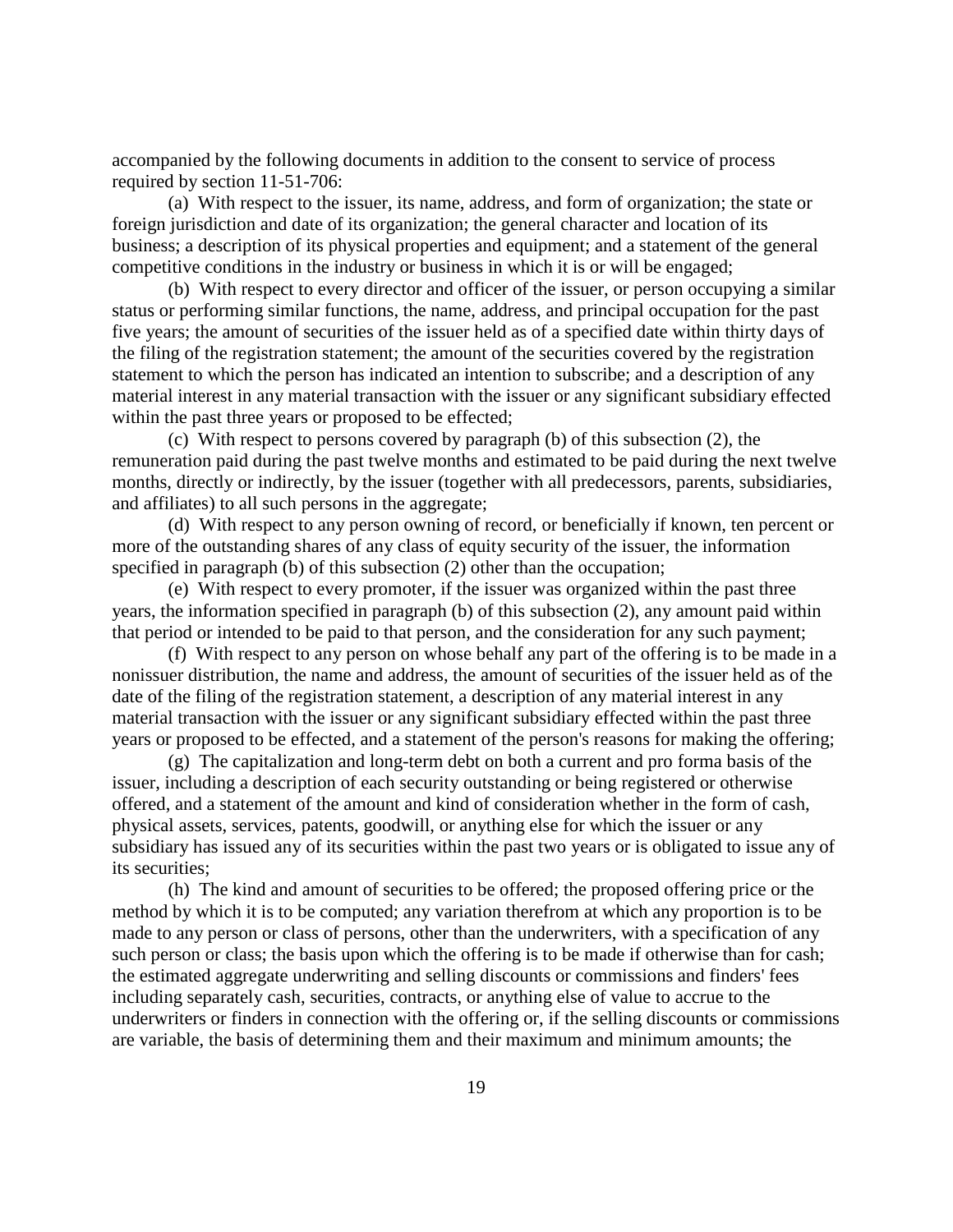estimated amounts of other selling expenses, including legal, engineering, and accounting charges; the name and address of every underwriter and every recipient of a finder's fee; a copy of any underwriting or selling group agreement pursuant to which the distribution is to be made, or the proposed form of any such agreement whose terms have not yet been determined; and a description of the plan of distribution of any securities which are to be offered otherwise than through an underwriter;

(i) The estimated cash proceeds to be received by the issuer from the offering; the purposes for which the proceeds are to be used by the issuer; the amount to be used for each purpose; the order or priority in which the proceeds will be used for the purposes stated; and the amounts of any funds to be raised; and, if any part of the proceeds is to be used to acquire any property including goodwill otherwise than in the ordinary course of business, the names and addresses of the vendors, the purchase price, and the names of any persons who have received commissions in connection with the acquisition, and the amounts of any such commissions and any other expenses in connection with the acquisition including the cost of borrowing money to finance the acquisition;

(j) A description of any stock options or other security options outstanding or to be created in connection with the offering, together with the amount of any such options held or to be held by every person required to be named in paragraph (b), (d), (e), (f), or (h) of this subsection (2) and by any person who holds or will hold ten percent or more in the aggregate of any such options;

(k) The date of, parties to, and general effect concisely stated of every management or other material contract made or to be made otherwise than in the ordinary course of business if it is to be performed in whole or in part at or after the filing of the registration statement or was made within the past two years, together with a copy of every such contract, and a description of any pending litigation or proceeding to which the issuer is a party and which materially affects its business or assets including any litigation or proceeding known to be contemplated by governmental authorities;

(l) A copy of any prospectus, pamphlet, circular, form letter, advertisement, or other sales literature intended as of its effective date to be used in connection with the offering;

(m) A specimen or copy of the security being registered, a copy of the issuer's articles of incorporation and bylaws, or their substantial equivalents, as currently in effect, and a copy of any indenture or other instrument covering the security to be registered;

(n) A signed or conformed copy of an opinion of counsel as to the legality of the security being registered, which shall state whether the security when sold will be legally issued, fully paid, and nonassessable and, if a debt security, a binding obligation of the issuer;

(o) The written consent of any accountant, engineer, appraiser, or other person whose profession gives authority to a statement made by him, if any such person is named as having prepared or certified a report or valuation other than a public and official document or statement which is used in connection with the registration statement;

(p) The balance sheet of the issuer as of a date within four months prior to the filing of the registration statement; a profit and loss statement and analysis of surplus for each of the three fiscal years preceding the date of the balance sheet and for any period between the close of the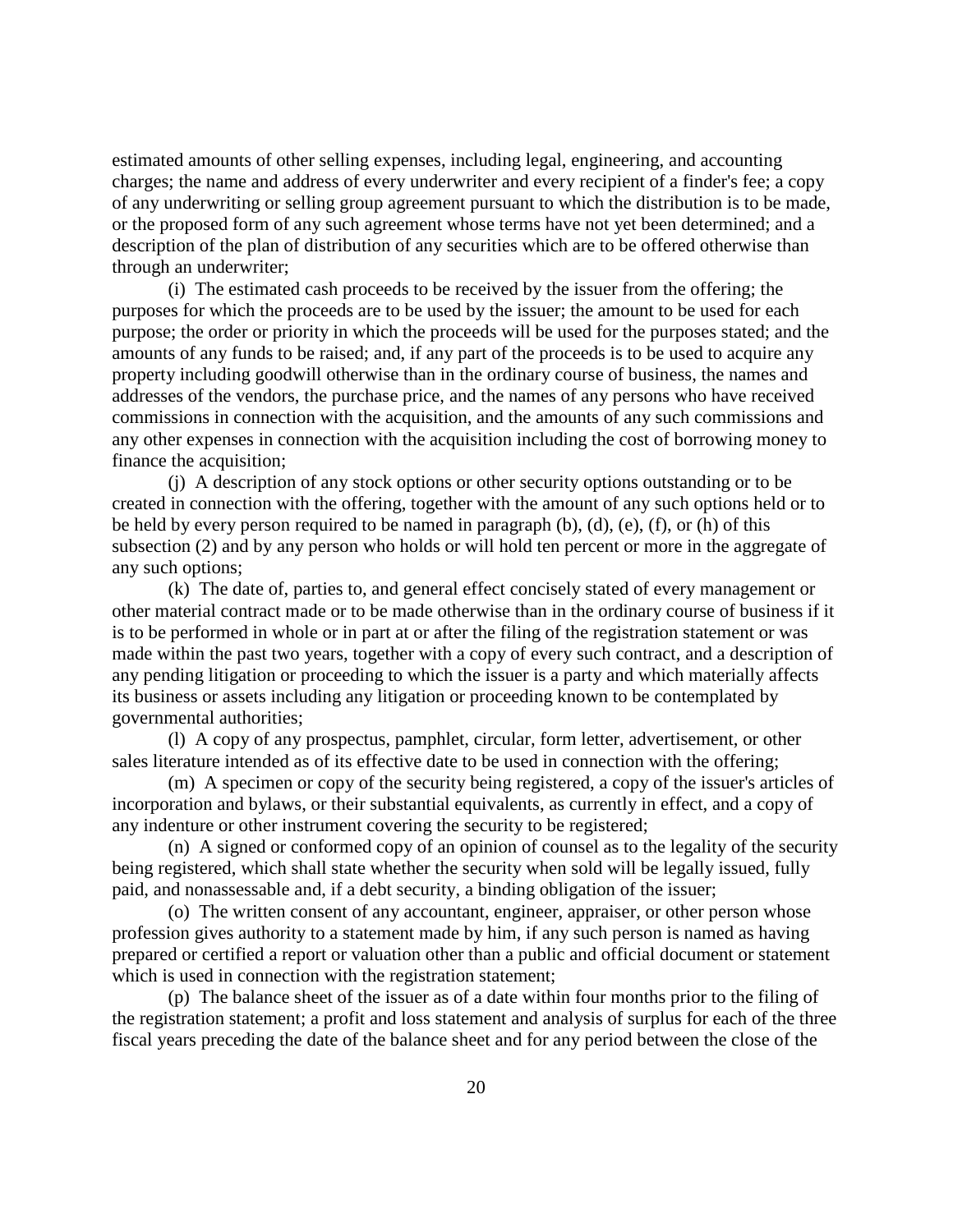last fiscal year and the date of the balance sheet, or for the period of the issuer's and any predecessor's existence if less than three years; and, if any part of the proceeds of the offering is to be applied to the purchase of any business, the same financial statements which would be required if that business were the registrant; and

(q) Such additional information as the securities commissioner requires by rule or order and as is required for full and fair disclosure respecting the investment offered.

(3) A registration statement under this section becomes effective when the securities commissioner so orders or twenty-eight calendar days from the date of filing if the securities commissioner does not request changes in the registration statement or if the registration statement is not subject to a stop order under section 11-51-306.

(4) The securities commissioner may, by rule or order, require as a condition of registration under this section that an offering circular containing any designated part of the information specified in subsection (2) of this section be sent or given to each person to whom an offer is made before or concurrently with: The first written offer made to such person otherwise than by means of a public advertisement by or for the account of the issuer or any other person on whose behalf the offering is being made or by any broker-dealer or underwriter who is offering part of an unsold allotment or subscription taken as a participant in the distribution; the confirmation of any sale made by or for the account of any person; or a payment made pursuant to any such sale or the delivery of the security pursuant to any such sale, whichever first occurs.

(5) The date of filing shall be the date that the registration statement or an amendment to the registration statement is received by the securities commissioner.

(6) The securities commissioner shall by rule prescribe a limited offering registration procedure for any offering of securities by an issuer if the issuer has its principal office and the majority of its full-time employees in Colorado; if the issuer provides in its offering document that at least eighty percent of the net proceeds from the offering will be used in connection with the operations of such issuer in this state; if the gross proceeds from such offering of securities and any other offering of securities will not exceed five million dollars within any twelve-month period; and if the registration statement and offering documents for such limited offering contain the following:

(a) With respect to the issuer, its principal business address, and its form, state or foreign jurisdiction, and date of its organization;

(b) The general character and location of its business and a description of its physical properties and equipment;

(c) The name and address of every officer and director of the issuer and of every person occupying a similar status or performing similar functions, and for each such person, a brief description of their business experience within the last five years, a description of any transaction during the preceding year or any proposed transaction between any such persons and the issuer, and a description of any of the following events occurring within the last five years that are material to an evaluation of the offering:

(I) The filing of a petition in bankruptcy by or against, or the filing of a receivership action against, any such person personally or by or against any entity for which they served as officer, director, or in a similar status or function;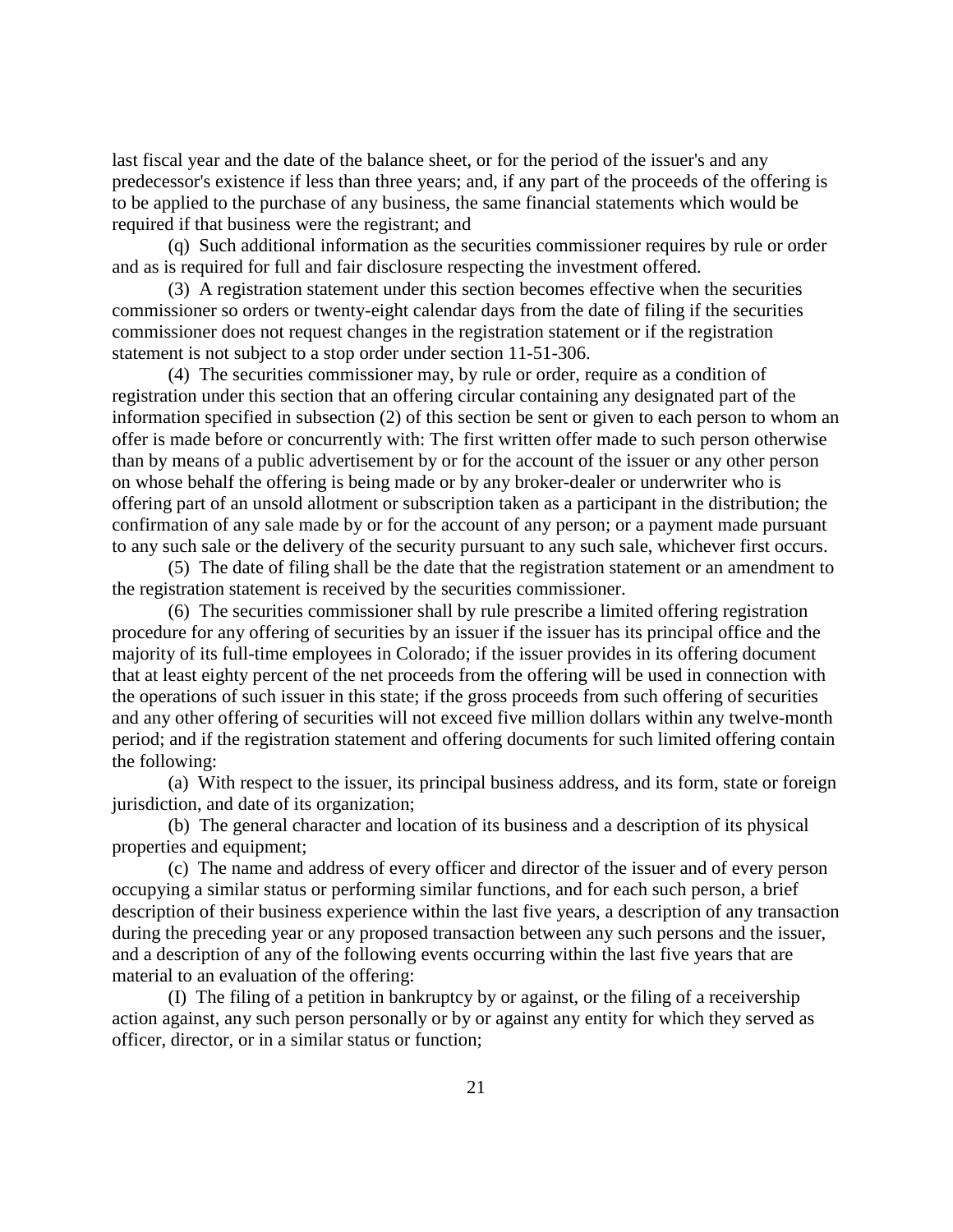(II) Any conviction of any such person in a criminal proceeding, or the filing of any indictment, information, or criminal complaint against any such person (excluding traffic violations and other minor offenses); and

(III) Any order, judgment, or decree, not subsequently reversed, suspended, or vacated, against any such person entered by a court of competent jurisdiction or any federal or state regulatory authority involving the violation by such person of any federal or state securities law or in connection with any matter material to the offering, the issuer, or its business;

(d) The principal factors contributing to the risks of the enterprise, including, when applicable, the absence of an operating history of the issuer, the absence of profitable operations in recent periods, the nature of the business or proposed business in which the issuer will engage, and the absence of any previous market for the securities of the issuer;

(e) The amount of authorized and issued securities of the issuer;

(f) The kind and amount of securities to be offered, the proposed offering price, and the minimum and maximum amounts that will be raised in the offering;

(g) The name, address, and amount of compensation of any underwriter or broker-dealer to receive compensation in connection with the offering;

(h) The estimated proceeds to be received by the issuer from the offering and the purposes for which such proceeds are to be used;

(i) An unaudited balance sheet as of a date within four months of the filing of the registration statement and an unaudited profit and loss statement and analysis of surplus for the most recent fiscal year of the issuer and for any period between the close of the last fiscal year and the date of the balance sheet, or for the period of the issuer's existence if less than one year; and

(j) The following legend prominently stated on the cover page of the offering document:

 THESE SECURITIES ARE OFFERED PURSUANT TO A LIMITED OFFERING REGISTRATION WITH THE COLORADO DIVISION OF SECURITIES. THESE SECURITIES HAVE NOT BEEN APPROVED OR DISAPPROVED BY THE COLORADO DIVISION OF SECURITIES NOR HAS THE DIVISION PASSED UPON THE ACCURACY OR ADEQUACY OF THIS OFFERING DOCUMENT. ANY REPRESENTATION TO THE CONTRARY IS A CRIMINAL OFFENSE.

 THE STATE OF COLORADO HAS INSTITUTED THIS LIMITED OFFERING REGISTRATION PROCEDURE IN AN EFFORT TO SIMPLIFY AND EXPEDITE THE SMALL BUSINESS CAPITAL FORMATION PROCESS. INVESTORS ARE ENCOURAGED TO ASK QUESTIONS OF AND SEEK ADDITIONAL INFORMATION FROM THE ISSUER AND UNDERWRITER OF THESE SECURITIES.

(7) In the case of a registration by qualification under subsection (6) of this section, the securities commissioner may not require as a condition of registration under section 11-51-302 (5) that any of the gross proceeds from the sale of the registered security be held in escrow in the case of an offering underwritten by a broker-dealer registered under the federal "Securities Exchange Act of 1934", or that more than thirty-five percent of the gross proceeds from the sale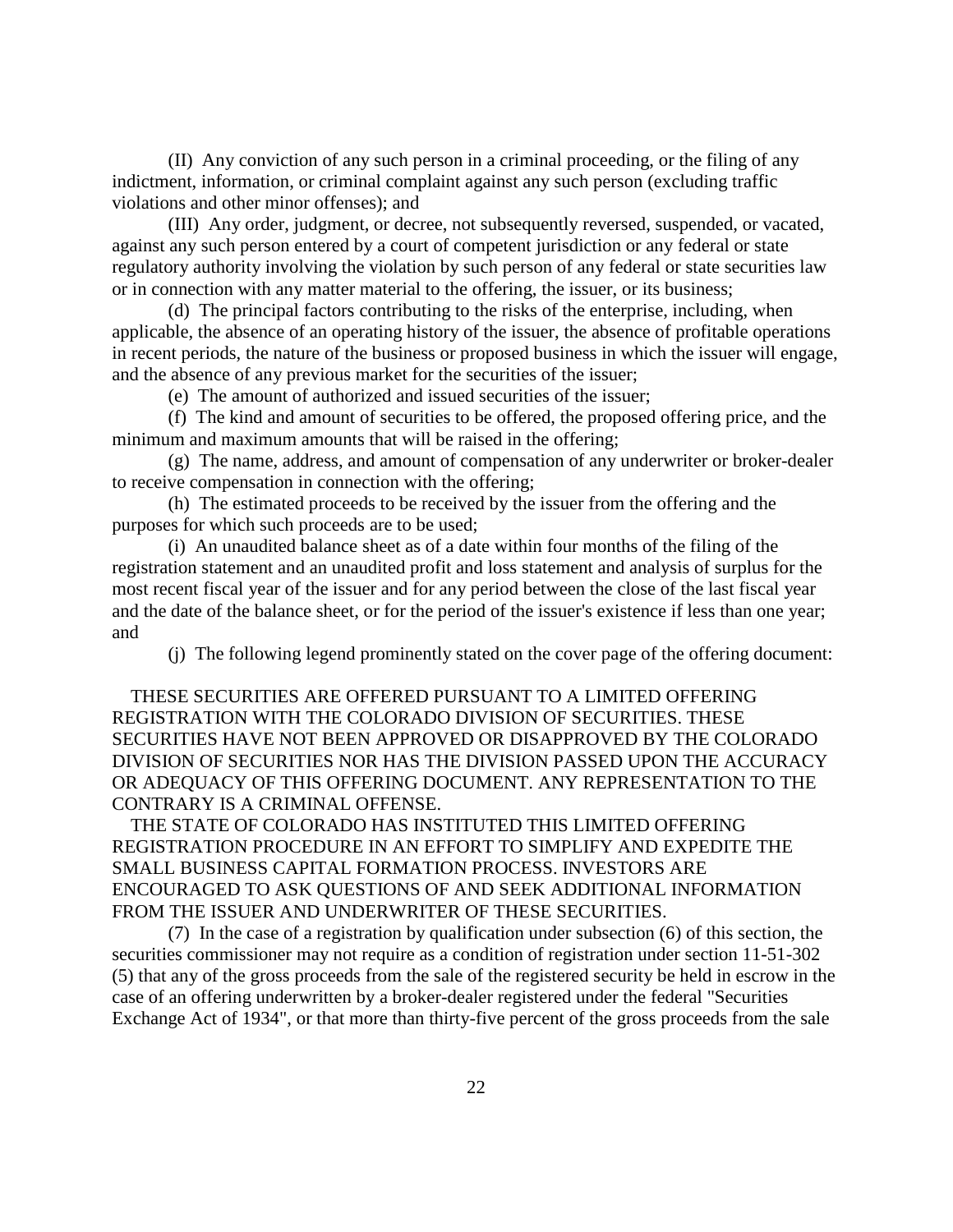of the registered security be held in escrow in the case of an offering not underwritten by such a broker-dealer.

(8) A registration statement under subsection (6) of this section becomes effective when the securities commissioner so orders or fourteen calendar days from the date of the filing if the securities commissioner does not request changes in the registration statement or if the registration statement is not subject to a stop order under section 11-51-306.

**Source: L. 90:** Entire article R&RE, p. 710, § 1, effective July 1. **L. 2014:** IP(6) amended, (HB 14-1079), ch. 72, p. 302, § 1, effective August 6.

**Editor's note:** This section is similar to former § 11-51-109 as it existed prior to 1990. **Cross references:** For the "Securities Exchange Act of 1934", see Pub.L. 73-22, codified at 15 U.S.C. sec. 78a et seq.

**11-51-305. Filing of sales literature.** The securities commissioner may, by rule or order, require the filing of any prospectus, pamphlet, circular, form letter, advertisement, or other sales literature addressed or intended for distribution to prospective investors, unless the security or the transaction is exempted by section 11-51-307, 11-51-308, or 11-51-309.

**Source: L. 90:** Entire article R&RE, p. 714, § 1, effective July 1.

**Editor's note:** This section is similar to former § 11-51-114 as it existed prior to 1990.

**Cross references:** For securities exempted from this section, see § 11-51-307.

**11-51-306. Denial, suspension, or revocation of registration.** (1) The securities commissioner may issue a stop order denying effectiveness to, or suspending or revoking the effectiveness of, any registration statement, if the securities commissioner finds violations of the escrow provisions in section 11-51-302 (5) or (6), or, in the case of any registration statement under section 11-51-304, if the securities commissioner finds that the order is in the public interest and that any one of the following grounds exists:

(a) The registration statement as of its effective date or as of any earlier date in the case of an order denying effectiveness, any amendment under section 11-51-302 (9) as of its effective date, or any report under section 11-51-302 (8) contains any false or misleading statement in violation of section 11-51-502;

(b) Any provision of this article or any rule, order, or condition imposed under this article has been violated, in connection with the offering, by the issuer, any partner, officer, or director of the issuer, any person occupying a similar status or performing similar functions, or any person directly or indirectly controlling or controlled by the issuer. Notwithstanding any other provision of this article, the securities commissioner shall not issue any stop order denying effectiveness to, or suspending or revoking the effectiveness of, any registration statement on the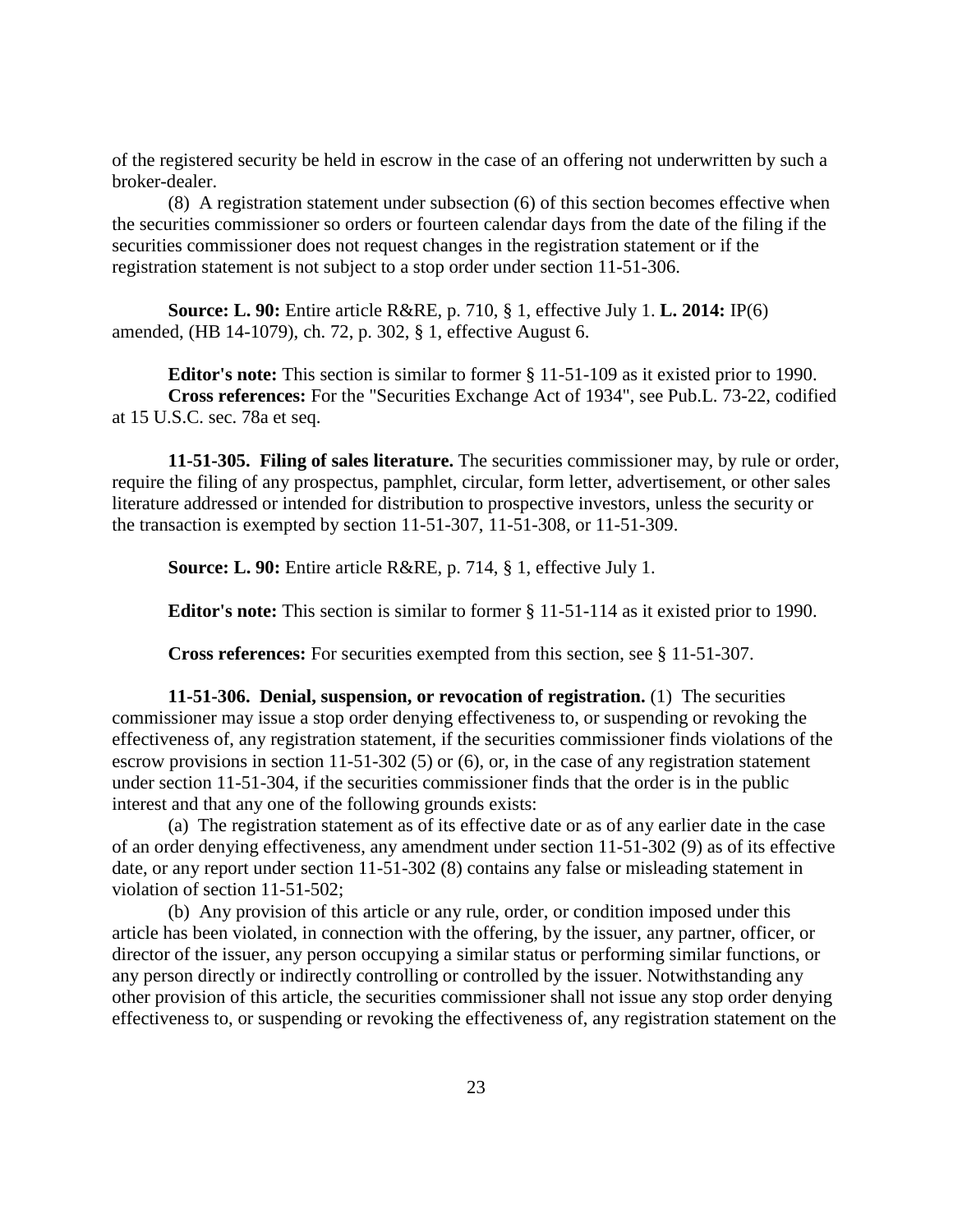grounds that the offering, when viewed on its merits as an investment, is unfair, unjust, or inequitable.

(c) The security registered or sought to be registered is the subject of an administrative stop order or similar order or a permanent or temporary injunction of any court of competent jurisdiction entered under any other federal or state law applicable to the offering; but the securities commissioner may not institute a proceeding against an effective registration statement under this paragraph (c) more than one year from the date of the order or injunction relied on, and the securities commissioner may not enter an order under this paragraph (c) on the basis of an order or injunction entered under any other state law unless that order or injunction was based on facts which would currently constitute a ground for a stop order under this section; or

(d) The issuer's enterprise or method of business includes or would include activities which are illegal where performed.

(1.5) With respect to a security sought to be registered pursuant to section 11-51-303, the securities commissioner may issue a stop order denying effectiveness to, or suspending or revoking the effectiveness of, any registration statement if the securities commissioner finds that there has been a failure to comply with section 11-51-303 (2).

(2) The securities commissioner may, by summary order under section  $11-51-606$  (3)(a), summarily postpone or suspend the effectiveness of a registration statement pending final determination of any proceeding under this section.

(3) No stop order may be entered under this section, except under subsection (2) of this section, without the provision to the issuer of an appropriate prior notice, an opportunity for a hearing, and written findings of fact and conclusions of law.

(4) The securities commissioner may vacate or modify a stop order if the securities commissioner finds that the conditions which prompted its entry have changed or that it is otherwise in the public interest to do so.

**Source: L. 90:** Entire article R&RE, p. 714, § 1, effective July 1. **L. 94:** (2) amended, p. 1839, § 2, effective July 1. **L. 2004:** (1.5) added, p. 514, § 2, effective July 1.

**Editor's note:** This section is similar to former § 11-51-112 as it existed prior to 1990.

**11-51-307. Exempt securities.** (1) The following securities are exempted from sections 11-51-301 and 11-51-305:

(a) Any security (including a revenue obligation) issued or guaranteed by the United States, any state, any political subdivision of a state, or any agency or corporate or other instrumentality of one or more of any of them or any certificate of deposit for any of them;

(b) Any security issued or guaranteed by Canada, any Canadian province, any political subdivision of any such province, any agency or corporate or other instrumentality of one or more of any of them, or any other foreign government with which the United States currently maintains diplomatic relations, if the security is recognized as a valid obligation by the issuer or guarantor;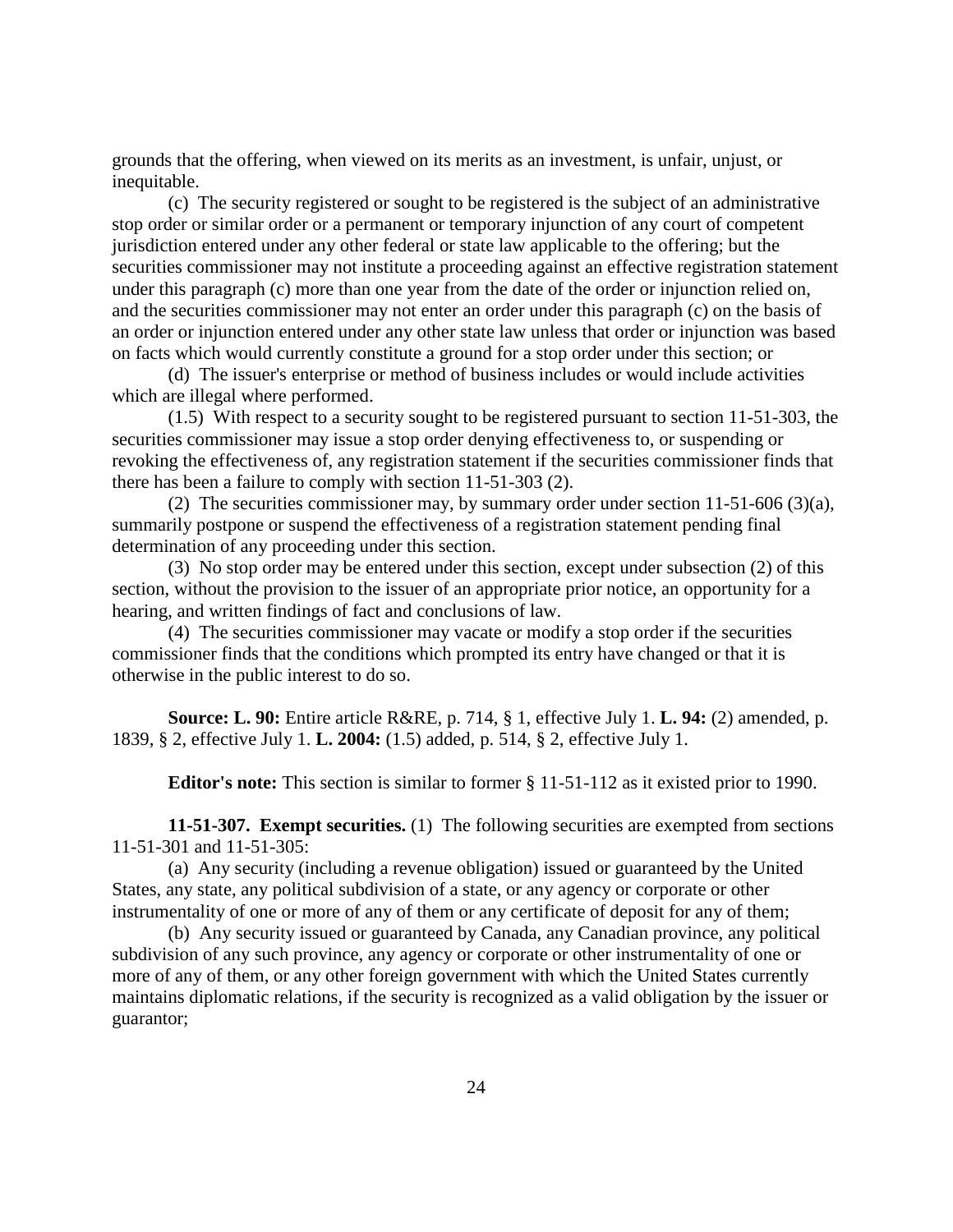(c) Any security issued by and representing an interest in or a debt of, or guaranteed by, any depository institution organized under the laws of the United States or any depository institution organized and supervised under the laws of any state;

(d) Any security issued or guaranteed by any federal credit union or any credit union, industrial loan association, or similar association organized and supervised under the laws of this state;

(e) Any security issued or guaranteed by any railroad, other common carrier, public utility, or holding company which is: Subject to the jurisdiction of the surface transportation board; a registered holding company under the federal "Public Utility Holding Company Act of 1935" or a subsidiary of such a company within the meaning of that act; or regulated in respect of its issuance or guarantee of the security by a governmental authority of the United States, any state, Canada, or any Canadian province;

(f) Any security listed or approved for listing upon notice of issuance on any national securities exchange registered under the federal "Securities Exchange Act of 1934", 15 U.S.C. sec. 78f, as amended, or any other security of the same issuer that is of a senior or substantially equal rank; any security called for by subscription rights or warrants so listed, designated, or approved; or any warrant or right to purchase or subscribe to any of them;

(g) Any security which is issued by any person organized and operated not for private profit but exclusively for religious, educational, benevolent, or charitable purposes or as a chamber of commerce or trade or professional association and which is offered or sold to a bona fide constituent or member of such organization or association, if no direct or indirect commission or remuneration is paid in connection with the offer or sale of such security except to a licensed broker-dealer; or any security which is issued by any cooperative association engaged in the sale or production of electricity and regulated by the public utilities commission of this state;

(h) Any commercial paper which arises out of a current transaction or the proceeds of which have been or are to be used for current transactions and which evidences an obligation to pay cash within nine months of the date of issuance, exclusive of days of grace, or any renewal of such paper which is likewise limited, or any guarantee of such paper or of any such renewal;

(i) Any security issued in connection with an employee's stock purchase, savings, pension, profit-sharing, or similar benefit plan;

(j) Any security issued by a cooperative association as defined in article 55 of title 7, C.R.S.; and

(k) Any security issued by an issuer registered as an open-end management investment company or unit investment trust under the federal "Investment Company Act of 1940" if:

(I) (A) The issuer is advised by an investment adviser that is a depository institution exempt from registration under the federal "Investment Advisers Act of 1940" or that is currently registered, and has been registered or is affiliated with an adviser that has been registered, as an investment adviser under the federal "Investment Advisers Act of 1940" for at least three years next preceding an offer or sale of a security claimed to be exempt under this paragraph (k) and the adviser has acted, or is affiliated with an investment advisor that has acted, as investment adviser to one or more registered investment companies or unit investment trusts for at least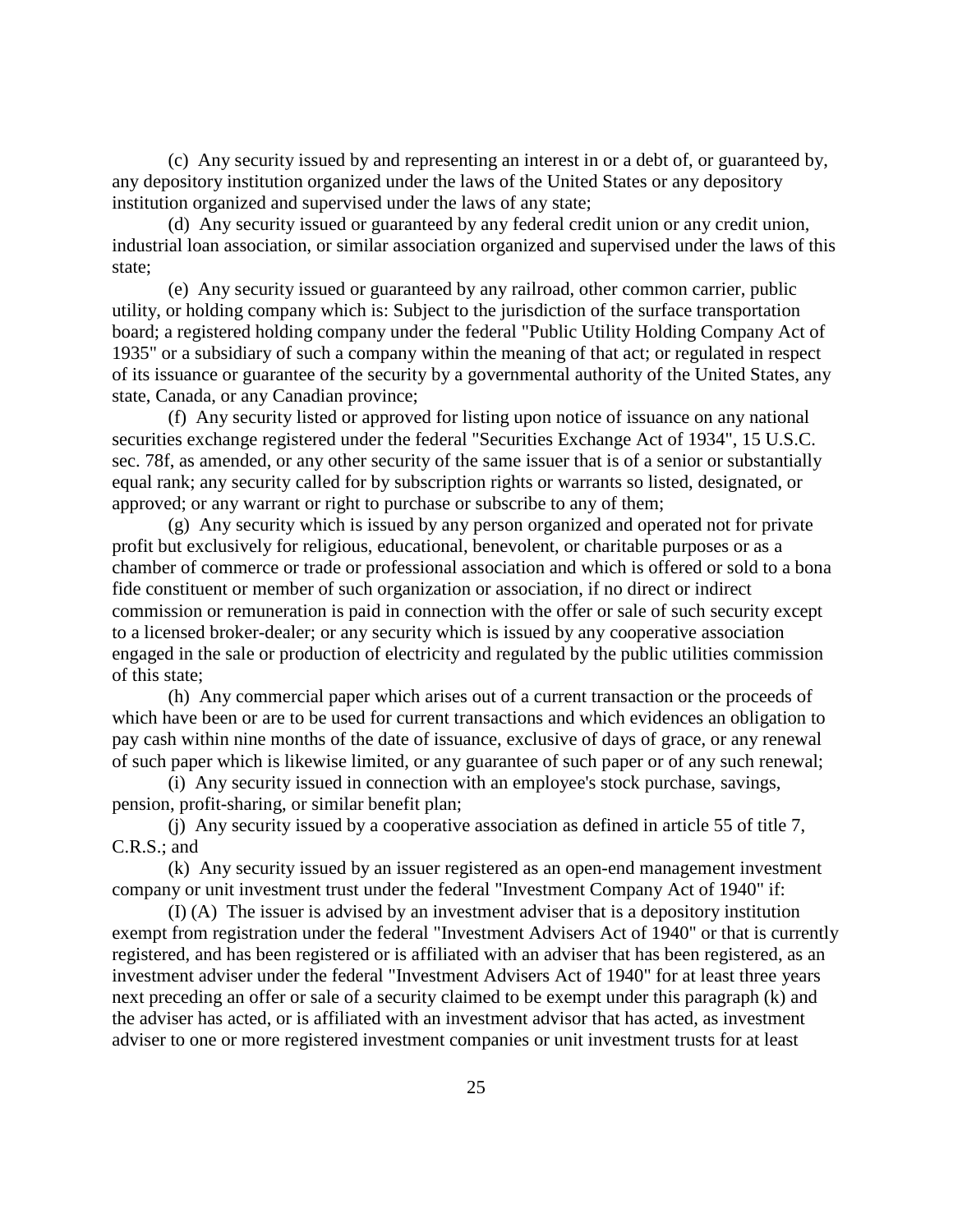three years next preceding an offer or sale of a security claimed to be exempt under this paragraph (k); or

(B) The issuer has a sponsor that has at all times throughout the three years before an offer or sale of a security claimed to be exempt under this paragraph (k) sponsored one or more registered investment companies or unit investment trusts the aggregate total assets of which have exceeded one hundred million dollars; and

(II) There is filed with and paid to the securities commissioner prior to any sale of any securities claimed to be exempt under this paragraph  $(k)$ :

(A) A notice of intention to sell which has been executed by the issuer and which sets forth the name and address of the issuer and the title of the securities to be offered in this state; and

(B) An exemption fee, which shall be determined and collected pursuant to section 11- 51-707, for open-end management companies and for unit investment trusts.

(2) Any notice filed and exemption fee paid under paragraph (k) of subsection (1) of this section shall be effective only for securities sold within twelve months after the date on which such notice was filed with the securities commissioner. For the purposes of paragraph (k) of subsection (1) of this section, an investment adviser is affiliated with another investment adviser if it controls, is controlled by, or is under common control with the other investment adviser. For the purposes of paragraph (k) of subsection (1) of this section, a "sponsor" of a unit investment trust means the person primarily responsible for the organization of the unit investment trust or who has continuing responsibilities for the administration of the affairs of the unit investment trust other than a trustee or custodian. "Sponsor" includes the depositor of the unit investment trust.

**Source: L. 90:** Entire article R&RE, p. 715, § 1, effective July 1. **L. 2001:** (1)(e) amended, p. 1267, § 7, effective June 5. **L. 2008:** (1)(f) amended, p. 21, § 10, effective August 5.

**Editor's note:** This section is similar to former § 11-51-113 as it existed prior to 1990.

**Cross references:** For the "Public Utility Holding Company Act of 1935", see Pub.L. 74- 333, codified at 15 U.S.C. sec. 79 et seq.; for the "Investment Company Act of 1940", see Pub.L. 76-768, 54 Stat. 789 (1940); for the "Investment Advisers Act of 1940", see Pub.L. 76-768, 54 Stat. 847 (1940).

**11-51-308. Exempt transactions.** (1) The following transactions are exempted from sections 11-51-301 and 11-51-305:

(a) Any isolated nonissuer transaction, whether or not effected through a broker-dealer;

(b) Any nonissuer distribution of an outstanding security:

(I) If a recognized securities manual contains the name of the issuer, the names of the issuer's officers and directors, a balance sheet of the issuer as of a date within the eighteen-month period immediately preceding the date of the distribution, and a profit and loss statement for either the fiscal year preceding that date or the most recent year of operations;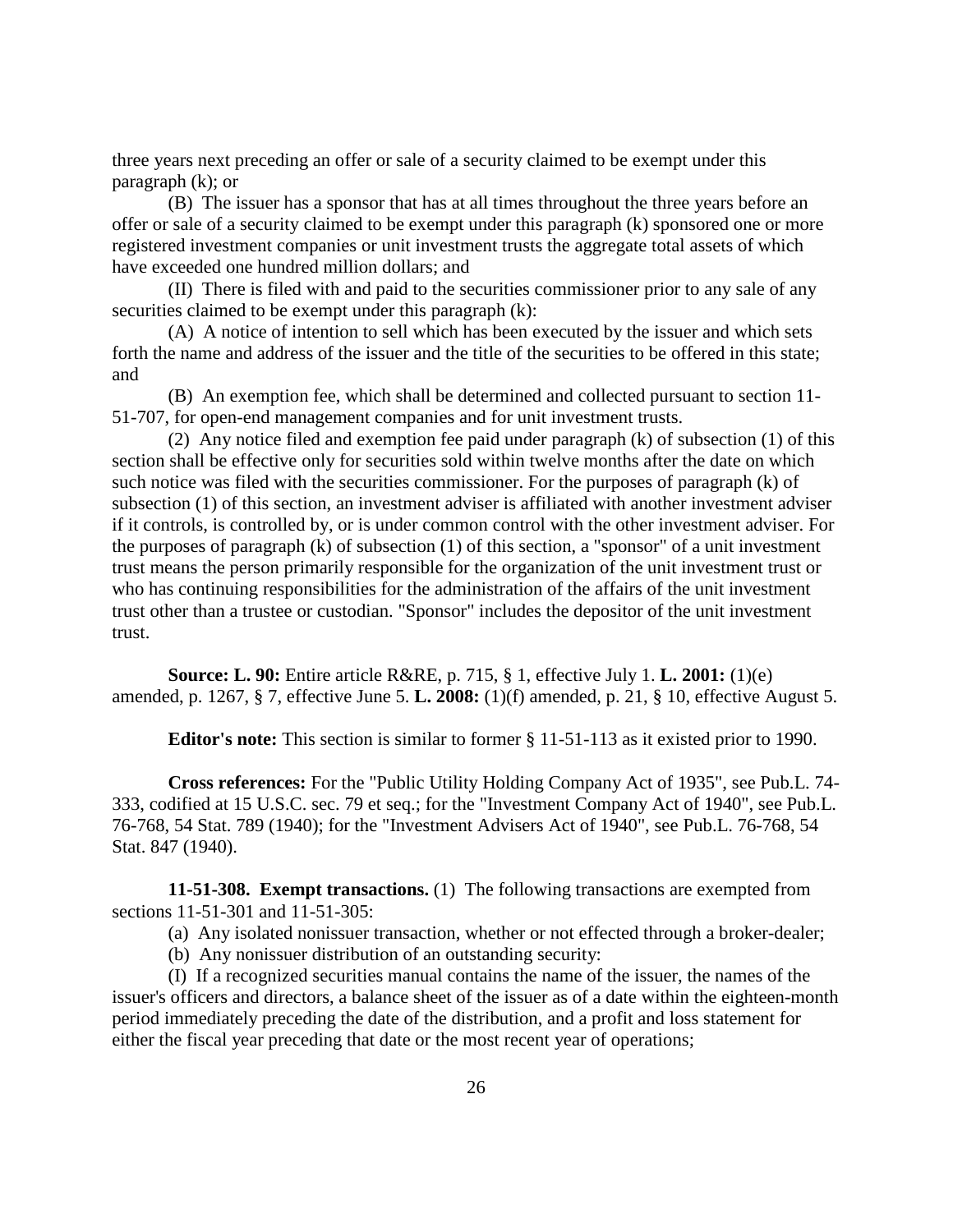(II) If the security has a fixed maturity or a fixed interest or dividend provision and there has been no default by the issuer during the current fiscal year or within the three preceding fiscal years, or during the existence of the issuer and any predecessors if less than three years, in the payment of principal, interest, or dividend on any security of the issuer;

(III) If any class of securities of the issuer is registered under section 12 of the federal "Securities Exchange Act of 1934";

(IV) If the issuer is an investment company registered under the federal "Investment Company Act of 1940"; or

(V) If the issuer of the security has filed and maintained with the securities commissioner, for not less than ninety days next preceding the transaction, such information as the securities commissioner may specify by rule and has paid an exemption fee to be determined and collected as provided in section 11-51-707;

(c) Any nonissuer transaction effected by or through a licensed broker-dealer pursuant to an unsolicited order or offer to buy, if either the confirmation of the transaction delivered to the customer clearly states that the transaction was unsolicited or the broker-dealer obtains a written acknowledgment signed by the customer that the transaction was unsolicited and a copy of the confirmation or the acknowledgment is preserved by the broker-dealer for such period as the securities commissioner may, by rule, require;

(d) Any transaction between the issuer or other person on whose behalf the offering is made and an underwriter or among underwriters;

(e) Any transaction in a bond or other evidence of indebtedness secured by a mortgage, security interest, or deed of trust or by an agreement for the sale of real estate or chattels, if the entire mortgage, security interest, deed of trust, or agreement together with all the bonds or other evidences of indebtedness secured thereby is offered and sold as a unit;

(f) Any transaction by an executor, administrator, sheriff, marshal, receiver, trustee in bankruptcy, guardian, or conservator;

(g) Any transaction executed by a bona fide pledgee without any purpose of evading the provisions of this article;

(h) Any offer or sale to a financial or institutional investor or to a broker-dealer, whether the purchaser is acting for itself or in some fiduciary capacity;

(i) Any transaction not involving any public offering;

(j) Any transaction pursuant to an offering of securities directed by the offeror to not more than twenty persons (other than those designated in paragraph (h) of this subsection (1)) in this state and sold to not more than ten buyers (other than those designated in paragraph (h) of this subsection (1)) in this state during any period of twelve consecutive months, whether or not the offeror or any of the offerees or buyers is then present in this state, if:

(I) The seller reasonably believes that all the buyers in this state (other than those designated in paragraph (h) of this subsection (1)) are purchasing for investment; and

(II) No commission or other remuneration is paid or given directly or indirectly for soliciting any prospective buyer in this state (other than those designated in paragraph (h) of this subsection (1)) except to a licensed broker-dealer or a licensed sales representative;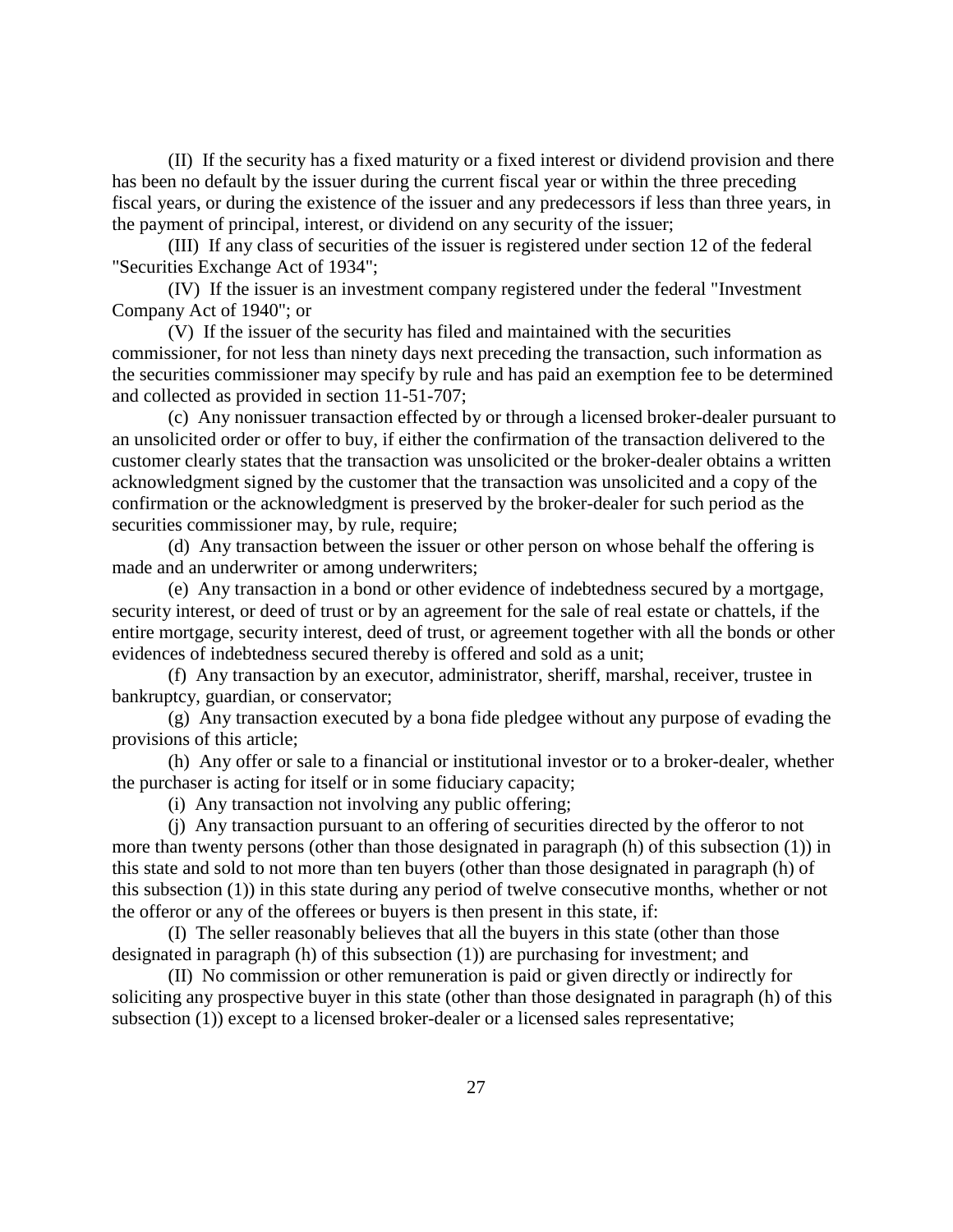(k) Any offer or sale of a preorganization certificate or subscription if no commission or other remuneration is paid or given directly or indirectly for soliciting any prospective subscriber, if the number of subscribers does not exceed twenty-five, and if no payment is made by any subscriber;

(l) Any transaction pursuant to an offer to existing security holders of the issuer, including persons who at the time of the transaction are holders of convertible securities, nontransferable warrants, or transferable warrants exercisable within not more than ninety days of their issuance, if no commission or other remuneration (other than a standby commission) is paid or given directly or indirectly for soliciting any security holder in this state except to a licensed or exempt broker-dealer;

(m) A transaction involving an offer to sell, but not a sale, of a security if:

(I) A registration or offering statement or similar document as required under the federal "Securities Act of 1933" has been filed with the securities and exchange commission, but is not effective;

(II) A registration statement, if required, has been filed under section 11-51-303, but is not effective; and

(III) No stop order of which the offeror is aware has been entered by the securities commissioner or the securities and exchange commission;

(n) A transaction involving an offer to sell, but not a sale, of a security if:

(I) A registration statement has been filed under section 11-51-304 but is not effective; and

(II) No stop order of which the offeror is aware has been entered by the securities commissioner;

(o) A transaction described in section  $11-51-201$  (13)(g); and

(p) Any offer or sale of a security in compliance with an exemption from registration with the securities and exchange commission under section  $3(b)(1)$  or  $4(a)(2)$  of the federal "Securities Act of 1933", as amended, 15 U.S.C. secs. 77c (b)(1) and 77d (a)(2), pursuant to regulations adopted in accordance with the federal act by the securities and exchange commission; except that an offer or sale of a security in compliance with an exemption from registration with the securities and exchange commission under regulation A, codified at 17 CFR 230.251 to 17 CFR 230.263 and adopted pursuant to section 3(b) of the federal "Securities Act of 1933", as amended, is not exempted under this section. The issuer shall file with the securities commissioner a notification of exemption, in a form prescribed by the securities commissioner, and pay an exemption fee to be determined and collected pursuant to section 11-51-707.

**Source: L. 90:** Entire article R&RE, p. 717, § 1, effective July 1. **L. 2015:** (1)(p) amended, (SB 15-104), ch. 177, p. 578, § 5, effective May 11; (1)(p) amended, (SB 15-264), ch. 259, p. 944, § 14, effective August 5.

**Editor's note:** (1) This section is similar to former § 11-51-113 as it existed prior to 1990.

(2) Amendments to this section by SB 15-104 and SB 15-264 were harmonized.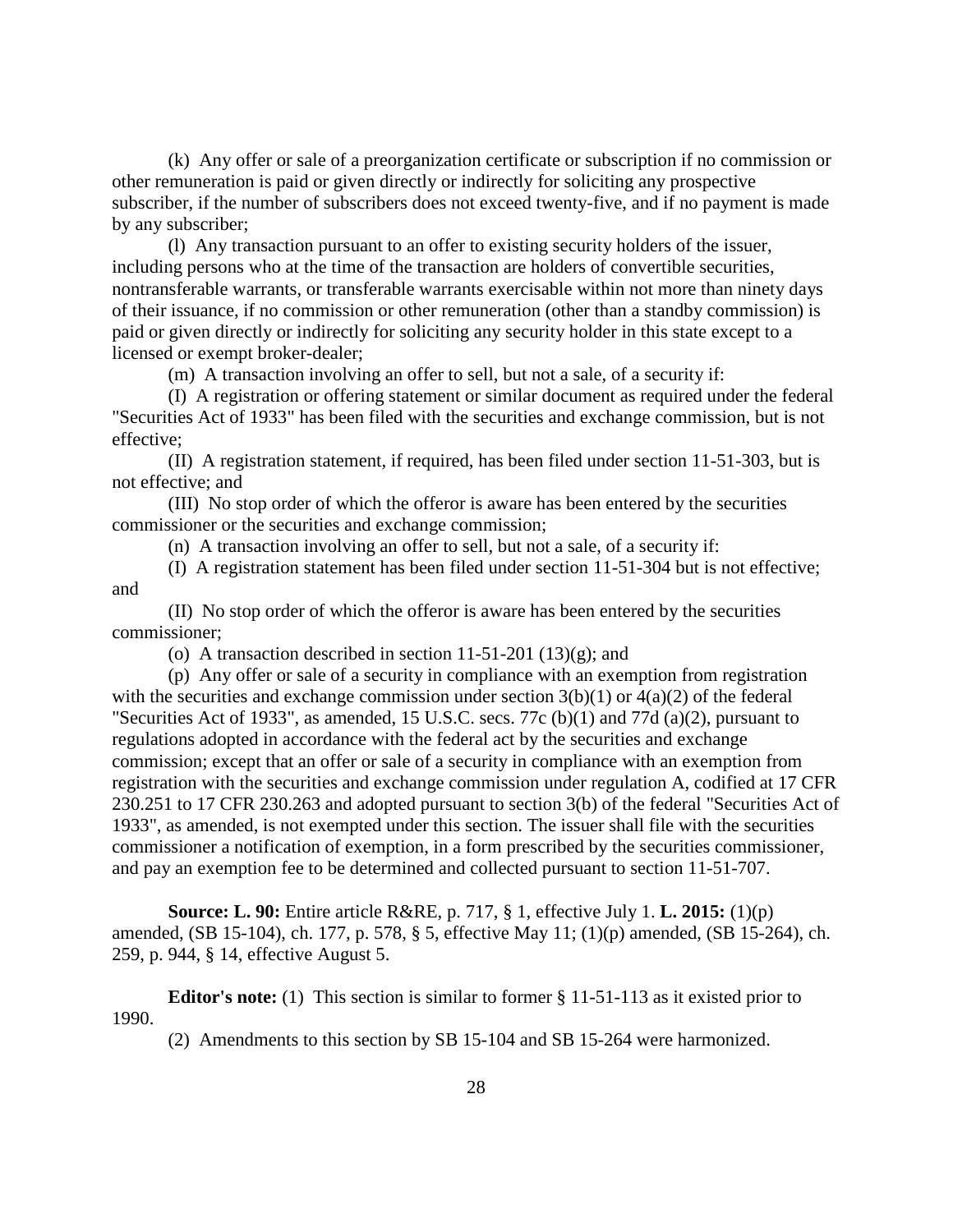**Cross references:** For the "Securities Exchange Act of 1934", see Pub.L. 78-291, codified at 15 U.S.C. sec. 78a et seq.; for the "Investment Company Act of 1940", see Pub.L. 76- 768, 54 Stat. 789 (1940); for the "Securities Act of 1933", see Pub.L. 73-22, codified at 15 U.S.C. sec. 77a et seq.

**11-51-308.5. Crowdfunding - intrastate offering of securities - online intermediaries - rules - fees - short title - legislative declaration.** (1) **Short title.** This act shall be known and may be cited as the "Colorado Crowdfunding Act".

(2) **Legislative declaration.** The general assembly hereby:

(a) Finds that:

(I) Start-up companies play a critical role in expanding economic opportunities, creating new jobs, and generating revenues; and

(II) Lack of access to capital is an obstacle to starting and expanding small business, inhibits job growth, and has negatively affected the state's economy;

(b) Determines that:

(I) The costs and complexities of state securities registration can outweigh the benefits to Colorado businesses seeking to raise capital by small securities offerings;

(II) The use of crowdfunding, or raising money online through small contributions from a large number of investors, is presently restricted by our state securities laws; and

(III) Crowdfunding allows small companies to access the capital they need to start or expand businesses; and

(c) Declares that:

(I) In compliance with exemptions from federal law, the exemption provided by this section applies only if:

(A) The investor is a Colorado resident or is an entity formed pursuant to Colorado laws;

(B) The issuer of the securities is an entity formed pursuant to Colorado laws and doing business in Colorado; and

(C) The issuer intends to use and uses at least eighty percent of the proceeds of the sale of securities in Colorado; and

(II) Creating a Colorado crowdfunding option, with limitations to protect investors, will enable Colorado businesses to obtain capital, democratize venture capital formation, and facilitate investment by Colorado residents in Colorado start-ups, thereby promoting the formation and growth of local companies and the accompanying job creation.

(3) **Exemption.** If an offer or sale of a security by an issuer made after the securities commissioner initially promulgates rules to implement this section is conducted in accordance with all the following requirements and those contained in the rules promulgated pursuant to subsection (4) of this section, the transaction is exempt from section 11-51-301:

(a) The issuer of the security must be a business entity organized pursuant to the laws of Colorado and authorized to do business in Colorado and meet all of the following requirements:

(I) The securities must meet the requirements of the federal exemption for intrastate offerings in section 3 (a)(11) of the federal "Securities Act of 1933", 15 U.S.C. sec. 77c (a)(11),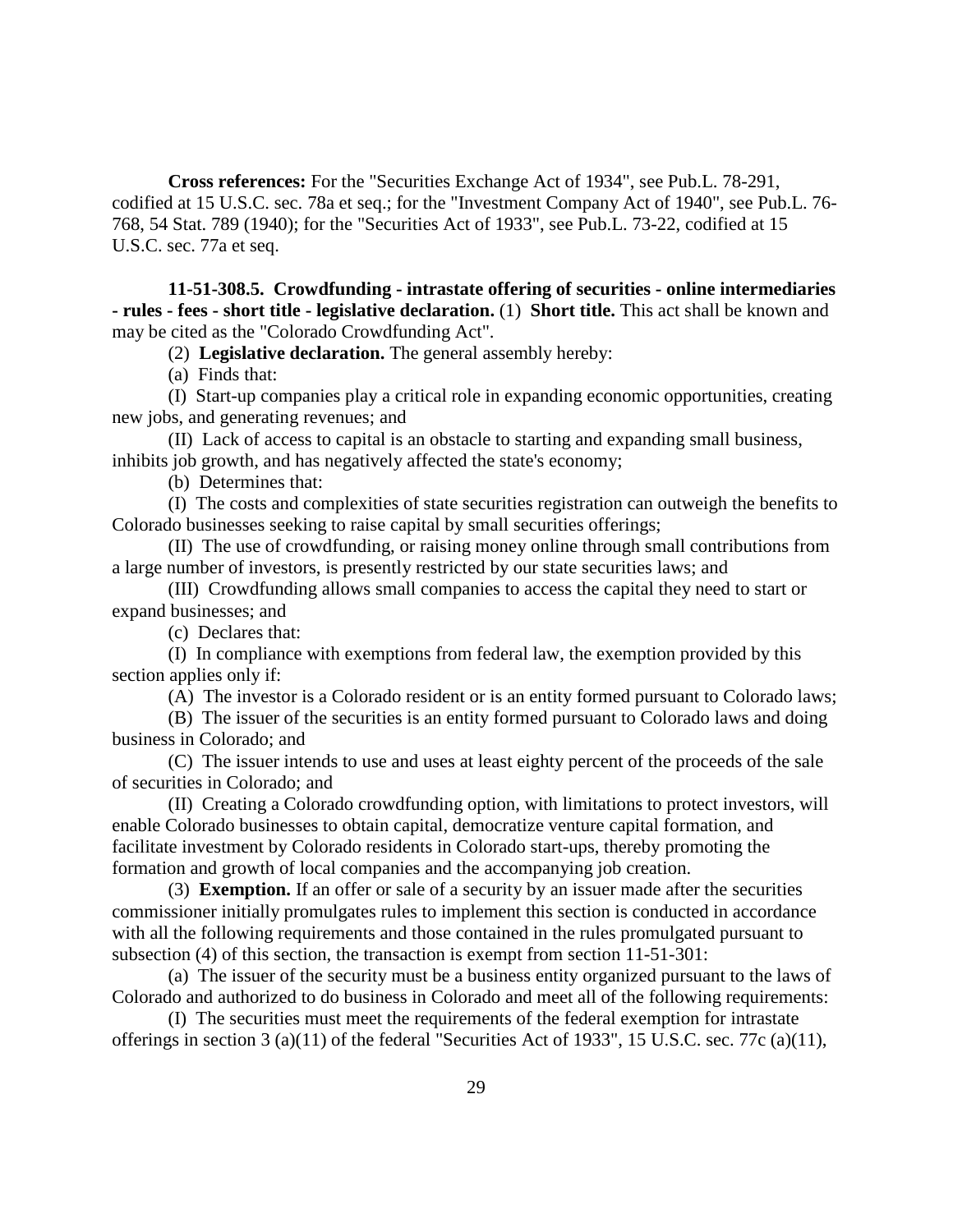and the securities and exchange commission's rule 147 adopted pursuant to said act, 17 CFR 230.147, for an intrastate offering being conducted in Colorado. Prior to any sale pursuant to this exemption, the issuer shall obtain documentary evidence from each prospective purchaser that provides the seller with a reasonable basis to believe that the purchaser meets the requirements of subsection (d) of the securities and exchange commission's rule 147, 17 CFR 230.147 (d).

(II) The sum of all cash and other consideration to be received for all sales of the security pursuant to the exemption provided by this section must not exceed one million dollars during any twelve-month period; except that, if before offering and selling the securities, the issuer submits audited financial statements regarding the issuer to the securities commissioner, the sum must not exceed two million dollars.

(III) The aggregate amount sold to any purchaser during the twelve-month period preceding the date of the sale must not exceed five thousand dollars unless the purchaser is an accredited investor as defined by the securities and exchange commission's rule 501 of Regulation D, 17 CFR 230.501.

(IV) Unless waived or modified by written consent by the securities commissioner, not less than ten days before the commencement of an offering of securities pursuant to the exemption provided by this section, the issuer must do all the following:

(A) Make a notice filing with the securities commissioner on a form prescribed by the securities commissioner, including a consent to service of process in such form as the securities commissioner may require;

(B) Pay the fee established by the securities commissioner;

(C) Provide the securities commissioner with a copy of the disclosure document to be provided to prospective purchasers pursuant to subparagraph  $(X)$  of this paragraph  $(a)$ ;

(D) Provide the securities commissioner with a copy of an escrow agreement with a depository institution authorized to do business in Colorado in which the issuer will deposit the purchaser's funds or cause the purchaser's funds to be deposited and that the issuer may access only as provided in sub-subparagraph (F) of this subparagraph (IV). The depository institution in which the purchaser funds are deposited shall act only at the direction of the party establishing the escrow agreement and does not have any duty or liability, contractual or otherwise, to any purchaser or other person. A purchaser may cancel the purchaser's commitment to invest if the minimum amount established pursuant to sub-subparagraph (F) of this subparagraph (IV) is not raised before the time stated in the escrow agreement.

(E) Maintain all records with respect to any offering conducted pursuant to the exemption provided by this section as the securities commissioner may by rule require; and

(F) Establish both a minimum and a maximum offering amount, and deposit all funds raised from purchasers pursuant to the exemption provided by this section into an escrow account established pursuant to sub-subparagraph (D) of this subparagraph (IV); except that, once the minimum offering amount has been raised and deposited in the escrow account, the issuer may terminate the escrow arrangement. The minimum established must be not less than one-half of the maximum offering amount. The maximum amount must not exceed the limitations set forth in subparagraph (II) of this paragraph (a). The issuer shall not access the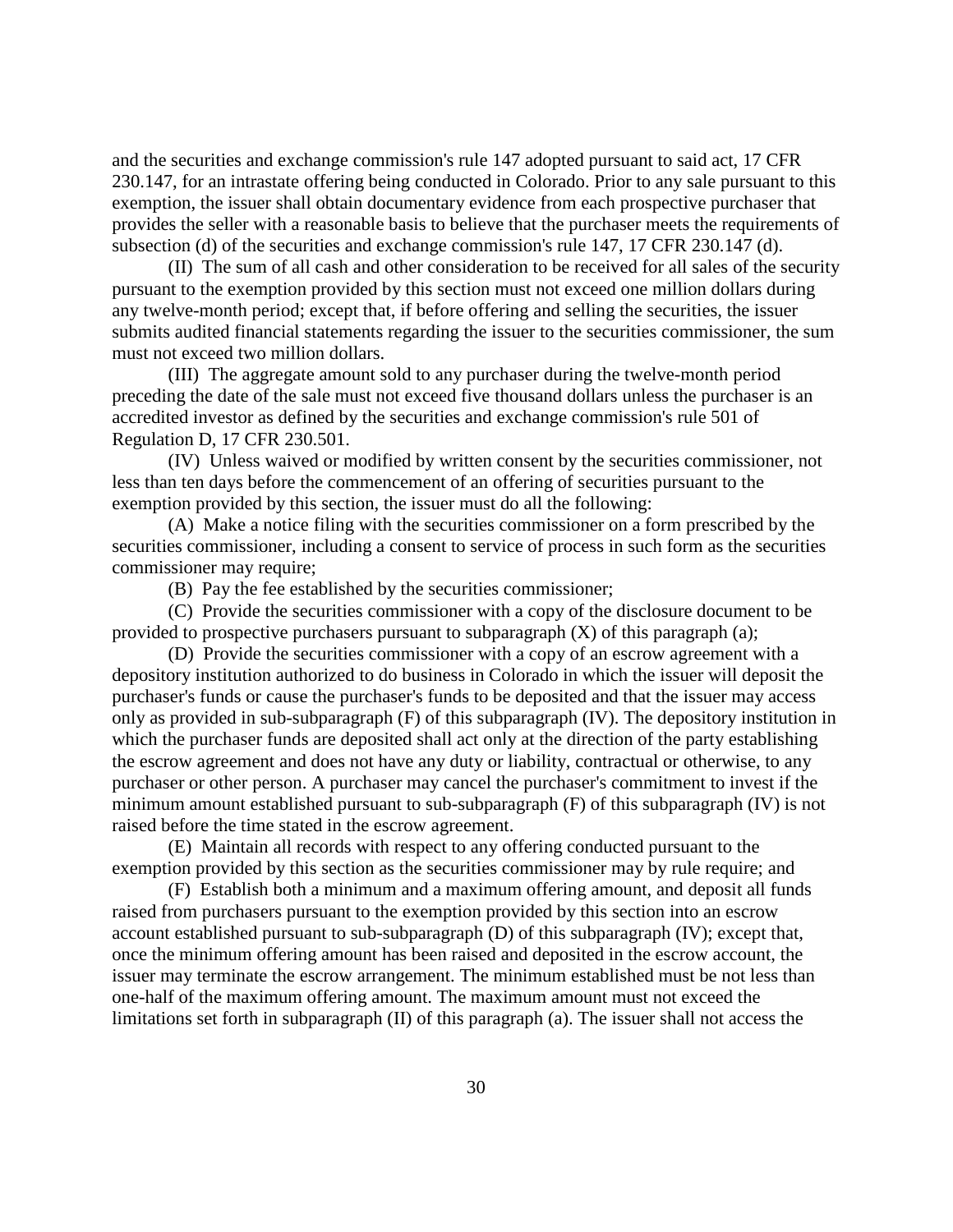escrow funds until the aggregate funds raised from all purchasers equals or exceeds the minimum amount. The issuer shall use all funds in accordance with representations made to purchasers.

(V) The issuer must not be, either before or as a result of the offering, an investment company, as defined in section 3 of the federal "Investment Company Act of 1940", 15 U.S.C. sec. 80a-3, an entity that would be an investment company but for the exclusions provided in section 3 (c) of the federal "Investment Company Act of 1940", 15 U.S.C. sec. 80a-3 (c), or subject to the reporting requirements of section 13 or 15 (d) of the federal "Securities Exchange Act of 1934", 15 U.S.C. sec. 78m or 78o (d).

(VI) The issuer shall inform all prospective purchasers of securities offered pursuant to the exemption provided by this section, in plain, nontechnical language using words with common and everyday meaning that are understandable to the average reader, that the securities have not been registered pursuant to federal or state securities law and that the securities are subject to limitations on resale. The issuer shall display the following legend conspicuously on the cover page of the disclosure document required by subparagraph  $(X)$  of this paragraph (a):

THESE SECURITIES HAVE NOT BEEN REGISTERED WITH, APPROVED BY, OR RECOMMENDED BY ANY FEDERAL OR STATE AGENCY. IN MAKING AN INVESTMENT DECISION, PURCHASERS MUST RELY ON THEIR OWN EXAMINATION OF THE ISSUER AND THE TERMS OF THE OFFERING, INCLUDING THE MERITS AND RISKS INVOLVED. THESE SECURITIES HAVE NOT BEEN RECOMMENDED BY ANY FEDERAL OR STATE SECURITIES COMMISSION OR DIVISION OR OTHER REGULATORY AUTHORITY. FURTHERMORE, THE FOREGOING AUTHORITIES HAVE NOT CONFIRMED THE ACCURACY OR DETERMINED THE ADEQUACY OF THIS DOCUMENT. ANY REPRESENTATION TO THE CONTRARY IS A CRIMINAL OFFENSE. THESE SECURITIES ARE SUBJECT TO RESTRICTIONS ON TRANSFERABILITY AND RESALE AND MAY NOT BE TRANSFERRED OR RESOLD EXCEPT AS PERMITTED BY SUBSECTION (e) OF SECURITIES AND EXCHANGE COMMISSION RULE 147, 17 CFR 230.147 (e), AS PROMULGATED PURSUANT TO THE FEDERAL "SECURITIES ACT OF 1933", AS AMENDED, AND THE APPLICABLE STATE SECURITIES LAWS, PURSUANT TO REGISTRATION OR EXEMPTION THEREFROM. INVESTORS SHOULD BE AWARE THAT THEY WILL BE REQUIRED TO BEAR THE FINANCIAL RISKS OF THIS INVESTMENT FOR AN INDEFINITE PERIOD OF TIME.

(VII) The issuer shall require each purchaser to certify in writing or electronically as follows:

I understand and acknowledge that I am investing in a high-risk, speculative business venture. I may lose all of my investment, or under some circumstances more than my investment, and I can afford this loss. This offering has not been reviewed or approved by any state or federal securities commission or division or other regulatory authority and no such person or authority has confirmed the accuracy or determined the adequacy of any disclosure made to me relating to this offering. The securities I am acquiring in this offering cannot be readily sold, are illiquid,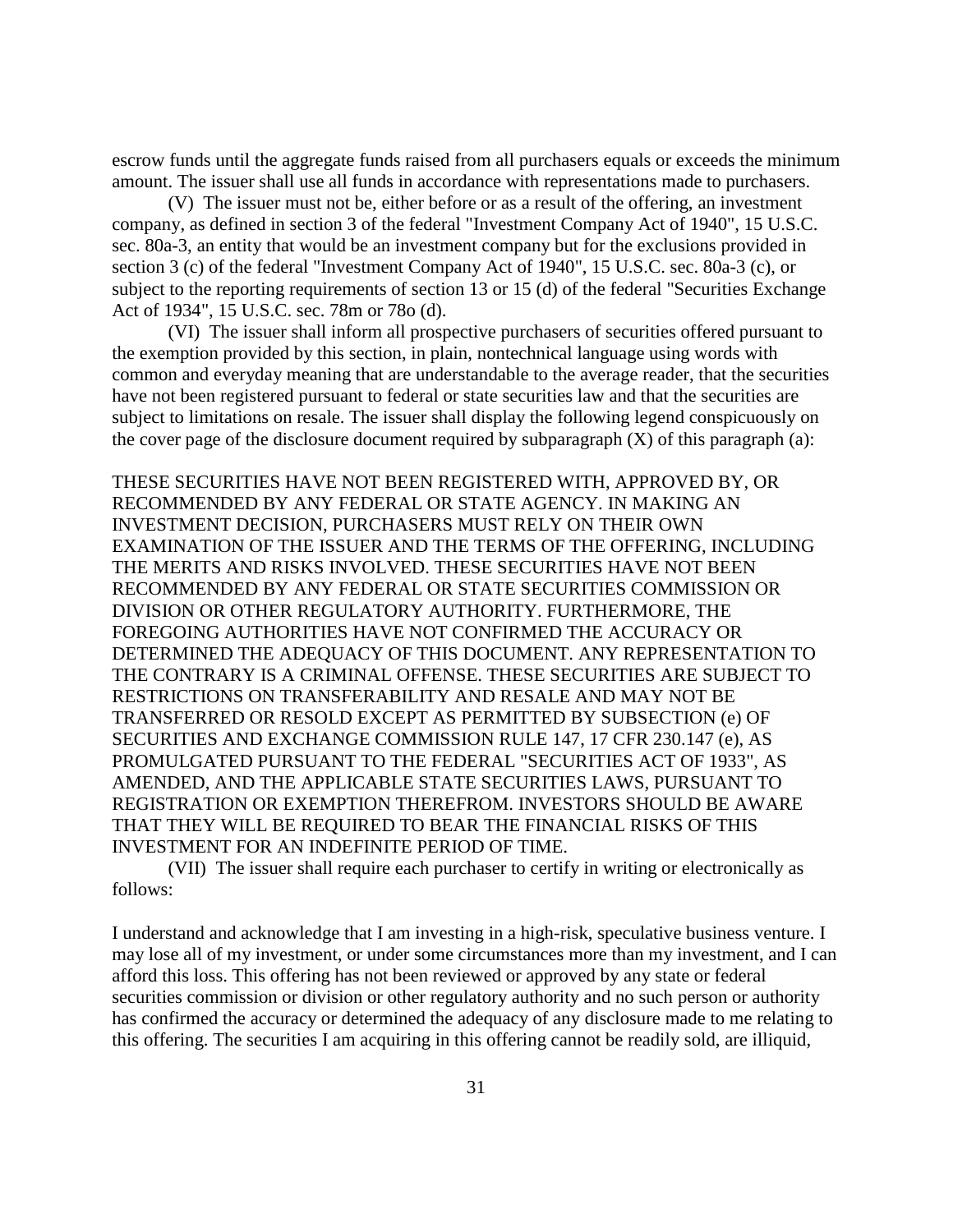there is no ready market for the sale of such securities, it may be difficult or impossible for me to sell or otherwise dispose of this investment, and, accordingly, I may be required to hold this investment indefinitely. I may be subject to tax on my share of the taxable income and losses of the company, whether or not I have sold or otherwise disposed of my investment or received any dividends or other distributions from the company.

(VIII) The issuer must obtain from each purchaser of a security offered pursuant to the exemption provided by this section evidence that the purchaser is a resident of Colorado or, if the purchaser is an entity, is organized pursuant to the laws of Colorado and, if applicable, is an accredited investor.

(IX) All payments for purchase of securities offered pursuant to the exemption provided by this section must be directed to and held by the depository institution specified in subsubparagraph (D) of subparagraph (IV) of this paragraph (a). The securities commissioner may request from the depository institution information necessary to ensure compliance with this section. This information is not a public record and is not available for public inspection.

(X) The issuer of securities offered pursuant to the exemption provided by this section must provide a disclosure document to each prospective purchaser at the time the offer of securities is made to the prospective purchaser that contains the information that the securities commissioner requires by rule.

(XI) All sales pursuant to an offering or single plan of financing pursuant to the exemption provided by this section must meet all of the terms and conditions of this section. The exemption provided by this section shall not be used in conjunction with any other exemption pursuant to section 11-51-307, 11-51-308, or 11-51-309 during the immediately preceding twelve-month period.

(XII) The exemption provided by this section is not available if an issuer or a person affiliated with the issuer or offering is subject to disqualification established by the securities commissioner by rule or contained in the securities and exchange commission's rule 506 (d) adopted pursuant to the federal "Securities Act of 1933", 17 CFR 230.506 (d).

(XIII) An issuer of a security pursuant to this section shall provide, free of charge, a quarterly report to the issuer's owners. An issuer may satisfy the reporting requirement of this subparagraph (XIII) by making the information available on a website operated by an online intermediary if the information is made available within forty-five days after the end of each fiscal quarter and remains available until the succeeding quarterly report is issued. An issuer shall file each quarterly report required pursuant to this subparagraph (XIII) with the division and, if the quarterly report is made available on a website operated by an online intermediary, the issuer shall also provide a written copy of the report to any owner upon request. The report must contain all the following:

(A) Compensation received by each director and executive officer, including cash compensation earned since the previous report and on an annual basis and any bonuses, stock options, other rights to receive securities of the issuer or any affiliate of the issuer, or other compensation received; and

(B) An analysis by management of the issuer of the business operations and financial condition of the issuer.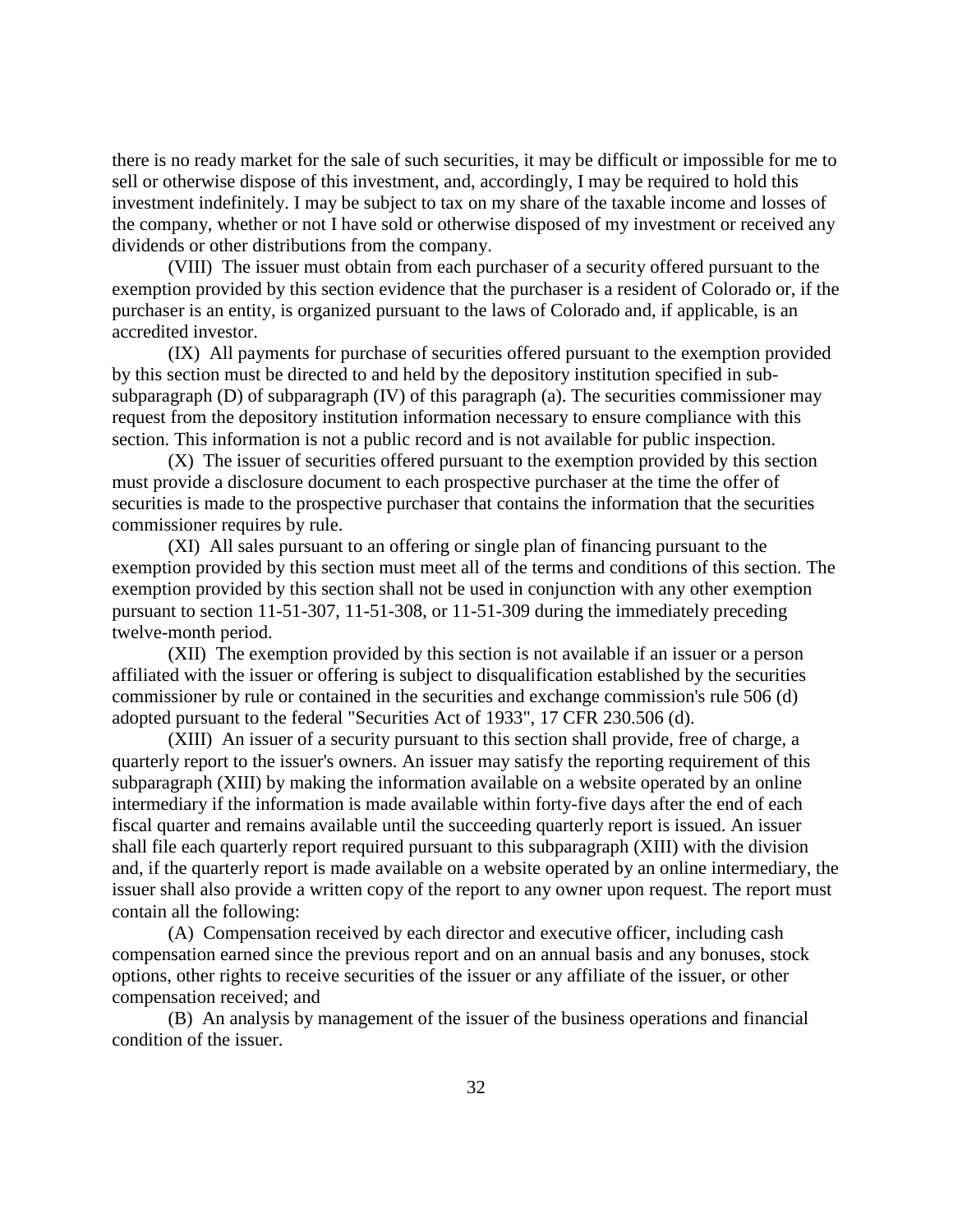(XIV) The issuer may distribute a notice within Colorado that is limited to a statement that the issuer is conducting an offering and that includes:

(A) The name of the online intermediary, sales representative, or licensed broker-dealer through which the offering is being conducted; and

(B) A link directing the potential investor to the online intermediary's or broker-dealer's website.

(b) An issuer may make an offering pursuant to the exemption provided by this section through:

(I) A broker-dealer that is licensed pursuant to part 4 of this article with its principal place of business in Colorado;

(II) A sales representative that is licensed pursuant to part 4 of this article; or

(III) An online intermediary that meets the requirements of paragraph (c) of this subsection (3).

(c) (I) Before acting as an online intermediary for an offering pursuant to the exemption provided by this section, the online intermediary must file a statement with the securities commissioner, accompanied by the filing fee established by the securities commissioner, that includes all the following:

(A) That the online intermediary consents to service of process in Colorado pursuant to section 11-51-706;

(B) That the online intermediary will provide information with respect to the offer of securities in Colorado only pursuant to the exemption provided by this section;

(C) The identity and location of, and contact information for, the online intermediary, including the names and physical addresses of the officers, directors, managers, partners, and other persons who control the business decisions of the online intermediary;

(D) A statement that sets forth any changes to the information contained in the original or any subsequently filed statement required by this subparagraph (I); and

(E) Notice of its intention to act as online intermediary for an offering, which statement must be on such form as the securities commissioner requires.

(II) An online intermediary shall maintain records of all offers of securities effected through its website and shall provide ready access to the records to the division, upon request. The records of an online intermediary required pursuant to this subparagraph (II) are subject to the reasonable periodic, special, or other examination or inspection by a representative of the securities commissioner, in or outside Colorado, as the securities commissioner considers necessary or appropriate in the public interest and for the protection of purchasers. An examination or inspection may be made at any time and without prior notice. The securities commissioner may copy, and remove for examination or inspection copies of, all records that the securities commissioner reasonably considers necessary or appropriate to conduct the examination or inspection. The securities commissioner may assess a reasonable charge for conducting an examination or inspection pursuant to this subparagraph (II). The securities commissioner may by rule require an online intermediary to:

(A) File with the securities commissioner specified financial and other information;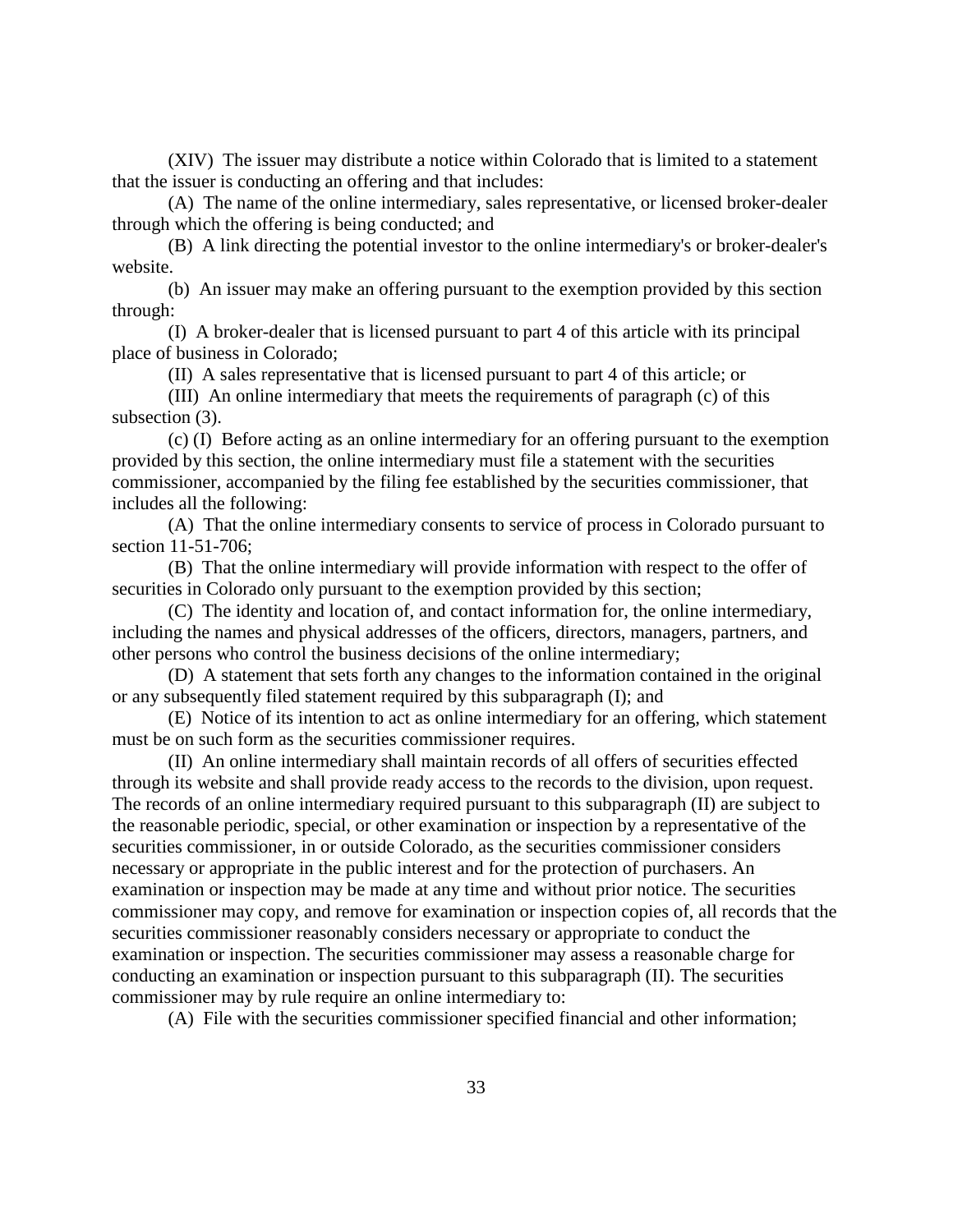(B) Make and maintain specified records and preserve such records for five years or such other period as may be specified by rule; and

(C) Establish written supervisory procedures and a system for applying such procedures that is reasonably expected to prevent and detect violations of this article.

(III) An online intermediary shall:

(A) Limit its offer of securities pursuant to the exemption provided by this section to only Colorado residents as that term is defined in subsection (d) of the securities and exchange commission's rule 147, 17 CFR 230.147 (d);

(B) Not hold a financial interest in any issuer or be affiliated with or under common control with an issuer whose securities appear on any website maintained for the offer of securities by the online intermediary; and

(C) Not be an owner of any issuer offering securities pursuant to the exemption provided by this section.

(IV) An online intermediary shall not be compensated based on the amount of securities sold. The fee that an online intermediary may charge an issuer for an offering of securities pursuant to the exemption provided by this section must be either:

(A) A fixed amount for each offering;

(B) A variable amount based on the length of time that the securities are offered by the online intermediary; or

(C) A combination of the fixed and variable amounts.

(V) An online intermediary shall not identify, promote, or otherwise refer to any individual security offered by it in any advertising for or on behalf of the online intermediary.

(VI) An online intermediary shall not engage in any other activities that the securities commissioner, by rule, determines are prohibited by the online intermediary.

(VII) An online intermediary and a director, executive officer, general partner, managing member, or other person with management authority over the online intermediary must not have been subject to any conviction, order, judgment, decree, or other action that would disqualify an issuer from claiming an exemption pursuant to rule 506 (a) to (d) adopted by the securities exchange commission pursuant to the federal "Securities Act of 1933", 17 CFR 230.506 (a) to (d).

(4) **Rules.** The securities commissioner may adopt rules to:

(a) Implement or enforce this section or provide exceptions or waivers to the requirements of this section; or

(b) Conform or add to the requirements of this section to accommodate the requirements of federal law applicable to the offer or sale of a security by an issuer under this section.

**Source: L. 2015:** Entire section added, (HB 15-1246), ch. 98, p. 279, § 1, effective August 5. **L. 2016:** (3)(a)(IV)(D), (3)(a)(IV)(F), and (3)(a)(IX) amended, (HB 16-1049), ch. 3, p. 5, § 1, effective March 9.

**11-51-309. Discretionary exemptions.** The securities commissioner may, by rule or order and subject to such terms and conditions as prescribed therein, from time to time add any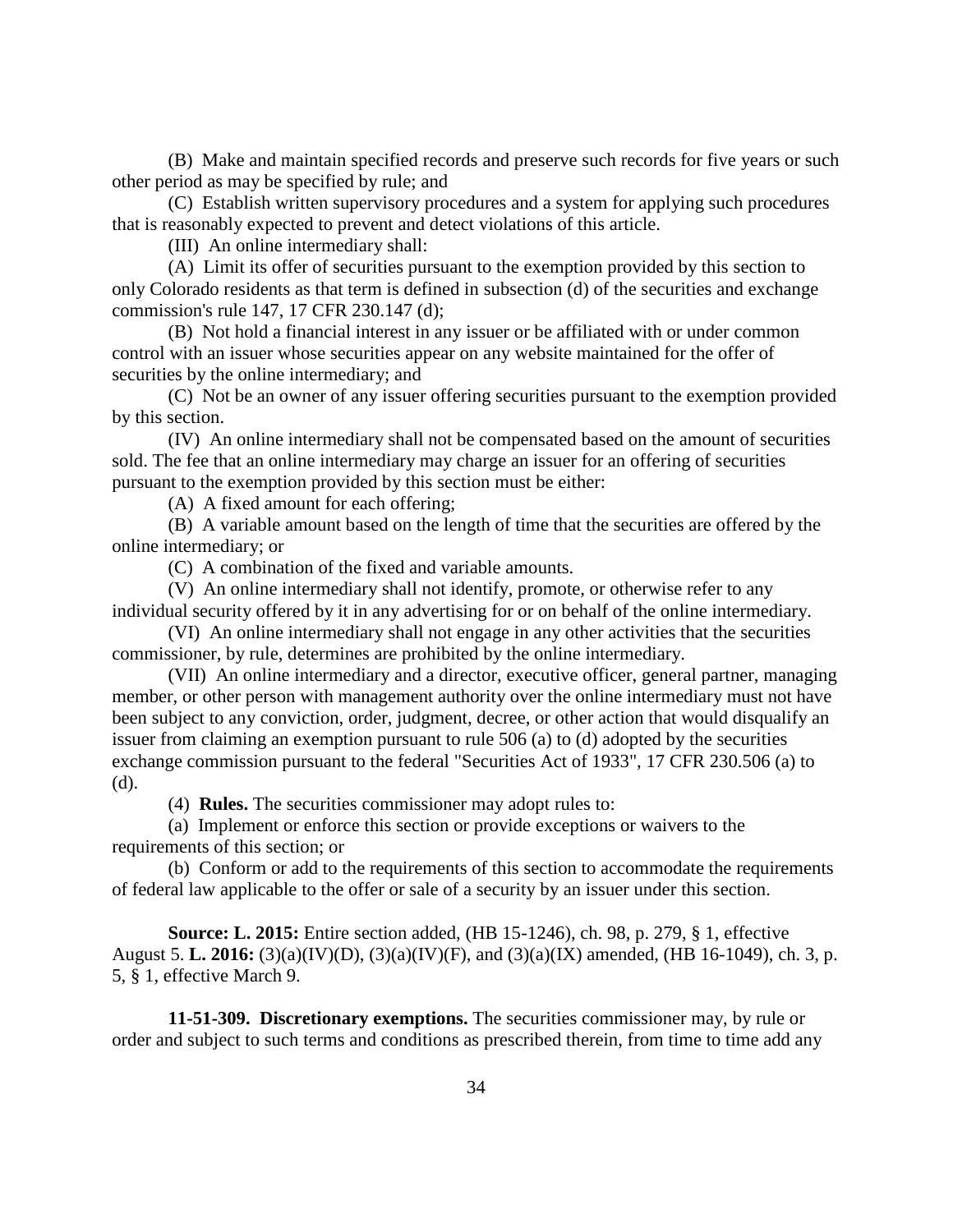securities to the securities exempted in section 11-51-307 or add any transactions to the transactions exempted in section 11-51-308, if the securities commissioner finds that the application of sections 11-51-301 and 11-51-305 to such securities or transactions is not necessary in the public interest and for the protection of investors.

**Source: L. 90:** Entire article R&RE, p. 719, § 1, effective July 1.

**Editor's note:** This section is similar to former § 11-51-113 as it existed prior to 1990.

**11-51-310. Denial or revocation of exemptions.** (1) (a) The securities commissioner may, by order, deny or revoke the exemption specified in section 11-51-307 (1)(g) with respect to a specific security or transaction if the securities commissioner finds that such order is necessary in the public interest and for the protection of investors.

(b) The securities commissioner may, by summary order under section 11-51-606 (3)(b), summarily suspend the exemption specified in section  $11-51-307(1)(g)$  as to a specific security or issuer pending final determination of any proceeding under this subsection (1).

(2) The securities commissioner may, by rule or order, deny or revoke any exemption specified in section 11-51-308 (1)(i), (1)(j), and (1)(p) with respect to a specific security, transaction, issuer, or class of persons if the issuer, any of its predecessors, or any of the issuer's directors, officers, general partners, beneficial owners of ten percent or more of any class of its equity securities, or any of its promoters then presently connected with the issuer in any capacity has been convicted within ten years of any felony in connection with the purchase or sale of any security. Such ten years shall be any ten years prior to any offer or sale of a security for which such exemption would otherwise be available.

(3) No order under subsection (1) or (2) of this section may operate retroactively. No person may be considered to have violated section 11-51-301 or 11-51-305 by reason of any offer or sale effected after the entry of an order under subsection (1) or (2) of this section if that person sustains the burden of proof that the person did not know, and in the exercise of reasonable care could not have known, of the order.

**Source: L. 90:** Entire article R&RE, p. 720, § 1, effective July 1. **L. 94:** (1)(b) amended, p. 1839, § 3, effective July 1.

**Editor's note:** This section is similar to former § 11-51-113 as it existed prior to 1990.

**11-51-311. Coordination of exemptions.** In furtherance of the policy stated in section 11-51-101 (3), the exemptions under sections 11-51-307 to 11-51-309 shall be coordinated with exemptions for securities and transactions under the federal "Securities Act of 1933" so that an offering registered under the federal "Securities Act of 1933" shall be subject to registration by filing under this article in the absence of an exemption under this article and so that an offering exempt from registration under the federal "Securities Act of 1933", other than pursuant to the exemption for intrastate offerings, shall also be exempt from registration under this article. The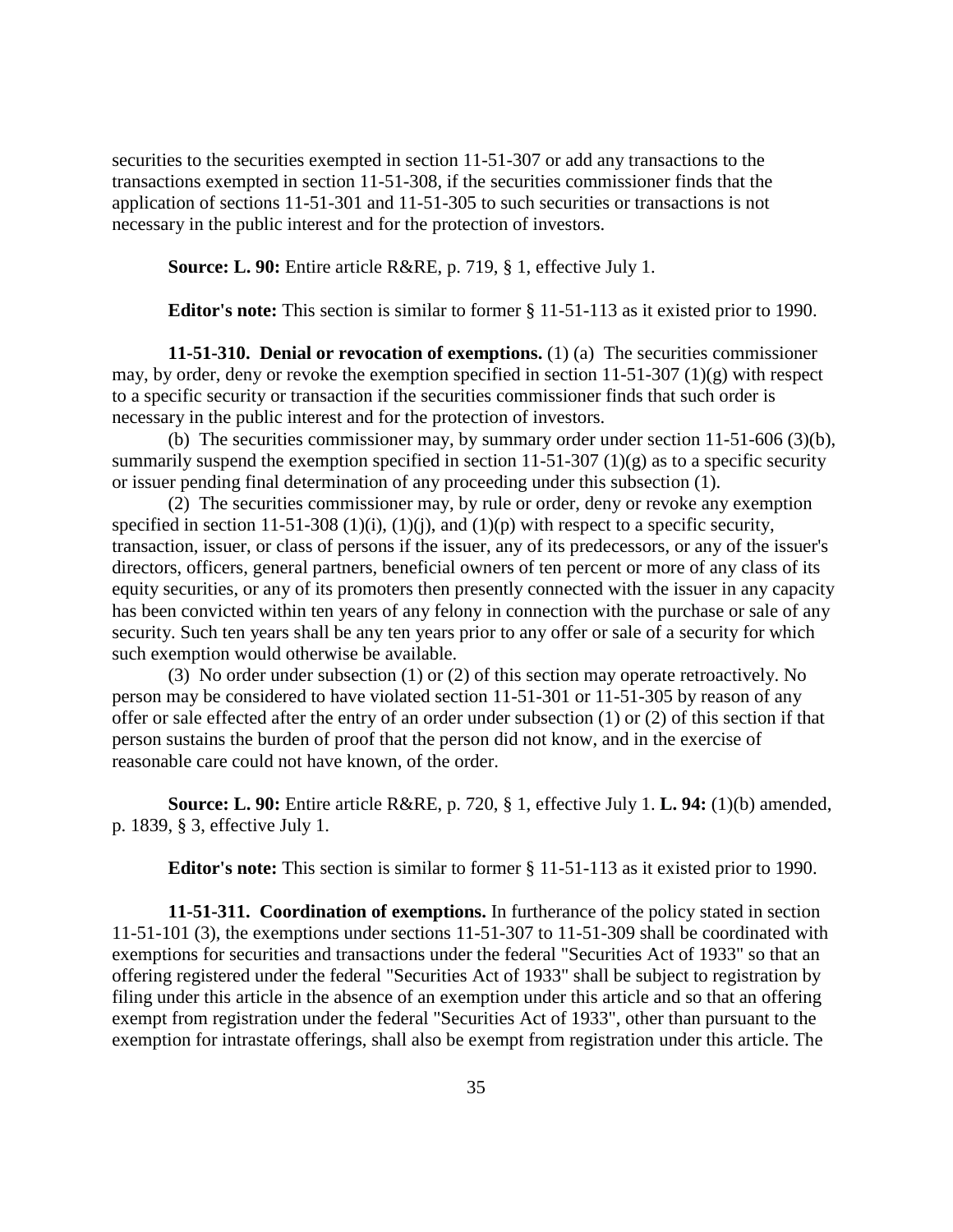securities commissioner shall make, amend, and rescind rules in order to effectuate such policy. Nothing in this section shall limit the powers or actions of the securities commissioner to make, amend, and rescind rules with regard to exemptions provided by sections 11-51-307 and 11-51- 308 or added by section 11-51-309 but not contained in the federal "Securities Act of 1933" or rules and regulations thereunder.

**Source: L. 90:** Entire article R&RE, p. 720, § 1, effective July 1.

**Editor's note:** This section is similar to former § 11-51-113 as it existed prior to 1990.

**Cross references:** For the "Securities Act of 1933", see Pub.L. 73-22, codified at 15 U.S.C. sec. 77a et seq.

## PART 4

# LICENSING AND REGULATION OF BROKER-DEALERS AND SALES REPRESENTATIVES

**11-51-401. Licensing and notice filing requirements.** (1) A person shall not transact business in this state as a broker-dealer or sales representative unless licensed or exempt from licensing under section 11-51-402.

(1.5) A person with a place of business in this state shall not transact business in this state as an investment adviser or investment adviser representative unless such person is licensed as such or exempt from licensing under section 11-51-402.

(1.6) A federal covered adviser either with a place of business in this state or who employs or otherwise engages an individual with a place of business in this state to act as an investment adviser representative shall not transact business in this state as a federal covered adviser unless such adviser has filed with the securities commissioner the notice and fee required in sections 11-51-403 and 11-51-404.

(2) Neither a broker-dealer nor an issuer shall employ or otherwise engage an individual to act as a sales representative in this state unless the sales representative is licensed or exempt from licensing under section 11-51-402.

(2.5) An investment adviser shall not employ or otherwise engage any individual with a place of business in this state to act as an investment adviser representative in this state unless such individual is licensed in accordance with section 11-51-403 or is exempt from licensing under section 11-51-402 (1).

(3) No broker-dealer, investment adviser, or issuer shall employ or otherwise engage a person to participate in any activity in this state contrary to an order by the securities commissioner applicable to that person under section 11-51-410. A broker-dealer, investment adviser, or issuer does not violate this subsection (3) if the broker-dealer, investment adviser, or issuer sustains the burden of proof that it did not know and in the exercise of reasonable care could not have known of the order. Upon request from a broker-dealer, investment adviser, or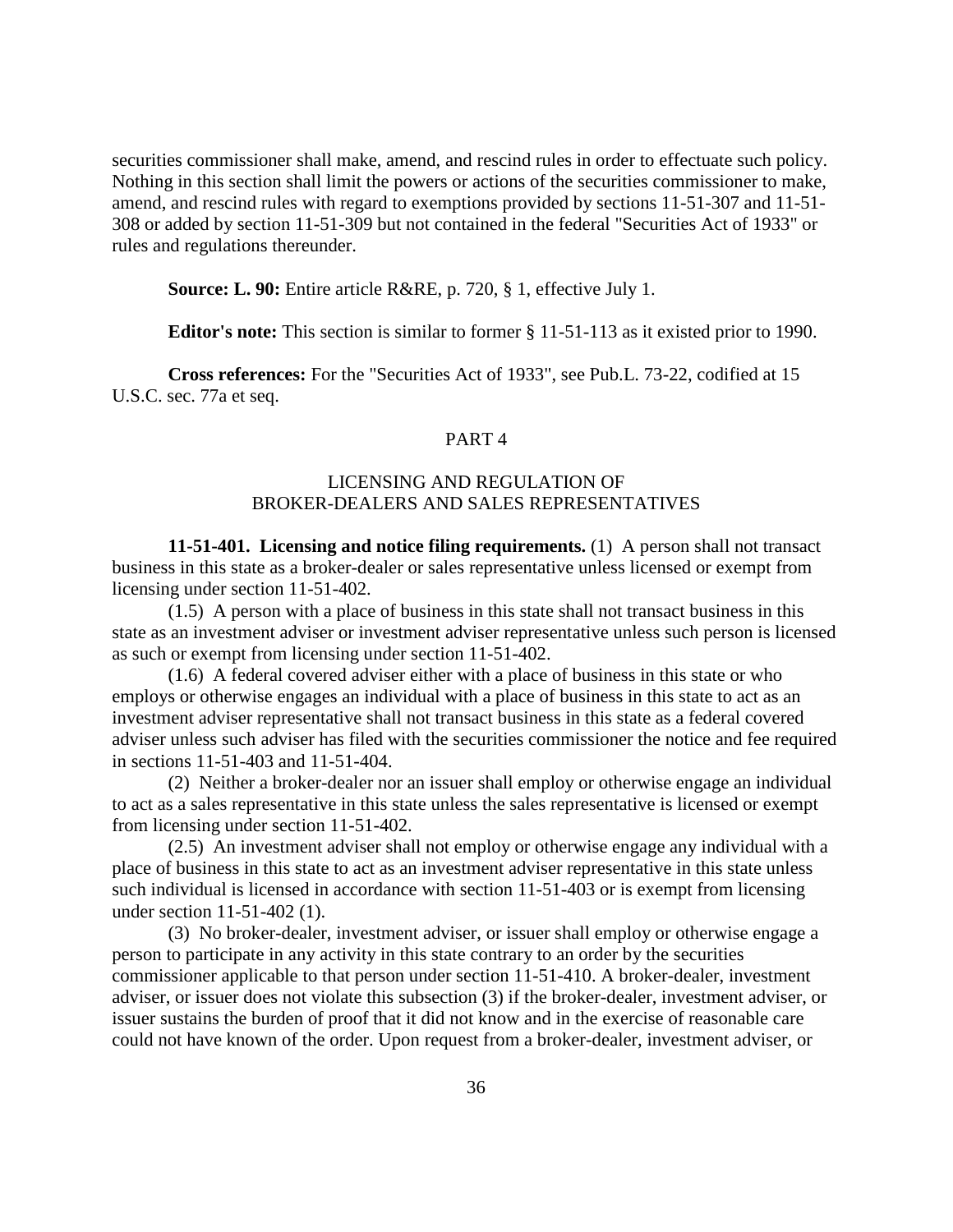issuer and for good cause shown, the securities commissioner may waive the prohibition of this subsection (3) with respect to a person subject to an order under section 11-51-410.

(4) No person shall act as an investment adviser for a local government investment pool trust fund under article 75 of title 24, C.R.S., unless the person has first notified the securities commissioner by filing the form prescribed by the securities commissioner.

**Source: L. 90:** Entire article R&RE, p. 720, § 1, effective July 1. **L. 98:** (1.5), (1.6), (2.5), and (4) added and (3) amended, p. 550, § 4, effective January 1, 1999.

**Editor's note:** This section is similar to former § 11-51-105 as it existed prior to 1990.

**Cross references:** For provisions concerning the use of the term "transacting business in this state" in subsections  $(1.5)$ ,  $(1.6)$ , and  $(2.5)$  of this section, see § 11-51-102  $(8)$ ; for the applicability of subsections (1) and (2), see  $\S$  11-51-102 (1) and (2).

**11-51-402. Exempt broker-dealers, sales representatives - sanctions - exempt investment advisers and investment adviser representatives.** (1) The following brokerdealers are exempt from the license requirement of section 11-51-401 (1):

(a) A broker-dealer who is registered as a broker-dealer under the federal "Securities Exchange Act of 1934" and has no place of business in this state if the business transacted in this state as a broker-dealer is exclusively with the following:

(I) Issuers in transactions involving their own securities;

(II) Other broker-dealers licensed or exempt from licensing under this article, except when the broker-dealer is acting as a clearing broker-dealer for such other broker-dealers;

(III) Financial or institutional investors;

(IV) Individuals who are existing customers of the broker-dealer and whose principal places of residence are not in this state;

(V) During any twelve consecutive months, not more than five persons in this state, excluding persons described in subparagraphs (I) to (IV) of this paragraph (a);

(b) Other broker-dealers the securities commissioner by rule or order exempts; and

(c) An online intermediary operating pursuant to section 11-51-308.5.

(2) The following sales representatives are exempt from the license requirement of section 11-51-401 (1):

(a) A sales representative employed or otherwise engaged by a broker-dealer exempt under subsection (1) of this section;

(b) A sales representative employed or otherwise engaged by an issuer in effecting transactions only in securities exempted by section 11-51-307 (1)(a) to (1)(d) or (1)(j);

(c) A sales representative employed by an issuer in effecting transactions only with employees, partners, officers, or directors of the issuer or of a parent or subsidiaries of the issuer, if no commission or other similar compensation is paid or given directly or indirectly to the sales representative for soliciting an employee, partner, officer, or director in this state; and

(d) Other sales representatives the securities commissioner by rule or order exempts.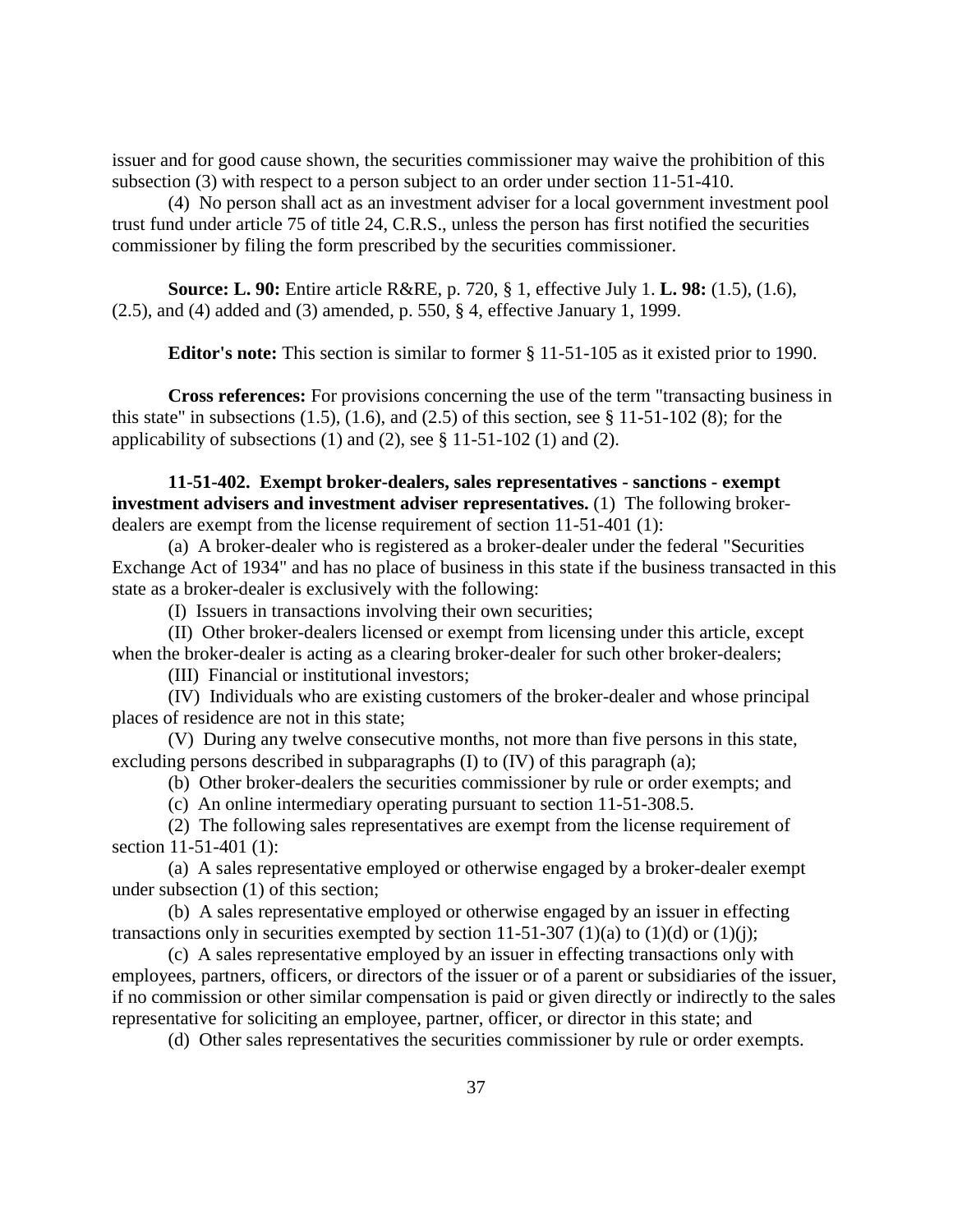(3) Any real estate broker or salesman licensed pursuant to part 1 of article 61 of title 12, C.R.S., who is trading only in securities comprised of notes, bonds, or evidences of indebtedness secured by mortgages or deeds of trust upon real estate, where the broker or salesman acts as the agent for the buyer or seller of the real estate securing the note, bond, or evidence of indebtedness being traded and is neither the issuer nor affiliated with or under the direct or indirect control of the issuer or an affiliate of the issuer of the note, bond, or evidence of indebtedness, is exempt from the license requirement of section 11-51-401 (1).

(4) (a) The securities commissioner may by order revoke, suspend, or impose conditions upon exemptions available pursuant to subparagraph (III) of paragraph (a) of subsection (1) of this section and paragraph (a) of subsection (2) of this section if the securities commissioner finds that a broker-dealer or sales representative who has an exemption pursuant to either of said sections offered or sold, other than in an unsolicited transaction, to a public entity in the state of Colorado a financial instrument that such broker-dealer or sales representative knew or should have known does not qualify for sale to the public entity pursuant to section 24-75-601.1, C.R.S., and that such action by the securities commissioner is in the public interest.

(b) Any proceeding concerning an order made pursuant to this subsection (4) shall be conducted as a proceeding under section  $11-51-606$  (1), (2), (4), and (5).

(5) The following investment advisers with no place of business in this state are exempt from the license requirement of section 11-51-401 (1.5):

(a) An investment adviser who:

(I) Is exempt from registration as an investment adviser pursuant to section 203 (b) of the federal "Investment Advisers Act of 1940";

(II) Has only clients in this state that are: Other investment advisers; federal covered advisers; broker-dealers; depository institutions; insurance companies; employee benefit plans with assets of not less than one million dollars; or other institutional investors other than any local government investment pool trust fund under article 75 of title 24, C.R.S., as are designated by rule or order of the securities commissioner; or

(III) During the preceding twelve-month period, has had not more than five clients other than those specified in subparagraph (II) of this paragraph (a).

(b) The commissioner may by rule or order exempt other investment advisers from the license requirement of section 11-51-401 (1.5).

(6) Investment adviser representatives employed by or otherwise associated with an investment adviser exempt under subsection (5) of this section are exempt from the license requirement of section 11-51-401 (1.5).

**Source: L. 90:** Entire article R&RE, p. 721, § 1, effective July 1. **L. 95:** (4) added, p. 773, § 2, effective May 24. **L. 98:** (5) and (6) added, p. 550, § 5, effective January 1, 1999. **L. 99:** (6) amended, p. 619, §10, effective August 4. **L. 2003:** (3) amended, p. 1988, § 23, effective May 22. **L. 2015:** IP(1), (1)(a)(V), and (1)(b) amended and (1)(c) added, (HB 15-1246), ch. 98, p. 287, § 3, effective August 5.

**Editor's note:** This section is similar to former § 11-51-105 as it existed prior to 1990.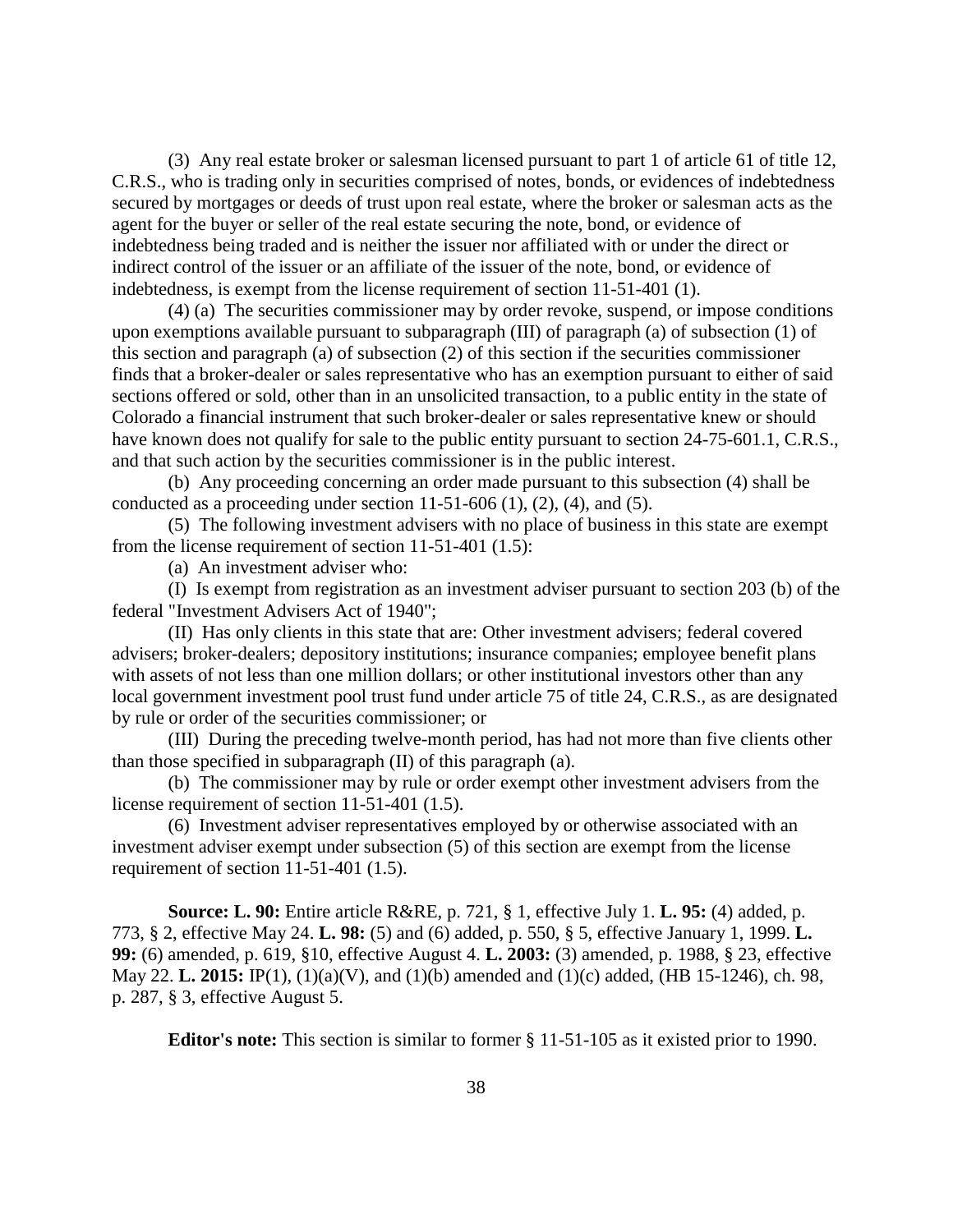**Cross references:** For the "Securities Exchange Act of 1934", see Pub.L. 73-291, codified at 15 U.S.C. sec. 78a et seq.; for the "Investment Advisers Act of 1940", see Pub.L. 76- 768, 54 Stat. 847 (1940).

**11-51-403. Application for license - notice filing requirements.** (1) An applicant for a license as a broker-dealer, sales representative, investment adviser, or investment adviser representative shall file with the securities commissioner or with the securities commissioner's designee an application for a license and the consent to service of process required by section 11- 51-706. The application shall contain the information and be in the form the securities commissioner requires by rule. If the information contained in an application is inaccurate or incomplete in any material respect when the application is filed or becomes inaccurate or incomplete in any material respect as a result of any subsequent event, the applicant shall promptly file an amendment to the application to cure the inaccuracy or omission. The securities commissioner may require an applicant to submit additional information that is material to an understanding of information about the applicant available to the securities commissioner in the application or otherwise, and an application shall be incomplete until all additional information required by the securities commissioner has been submitted.

(2) The application requirement of subsection (1) of this section for broker-dealers and sales representatives is satisfied by an applicant who has filed and maintains complete and current registration information with the securities and exchange commission, in the case of a broker-dealer, or a self-regulatory organization, in the case of a sales representative, if that registration information and the consent to service of process required by section 11-51-706 are provided to the securities commissioner through the central registration depository. Any additional information the securities commissioner may require from such an applicant pursuant to subsection (1) of this section must be material to an understanding of information about the broker-dealer or sales representative that is provided to the securities commissioner through the central registration depository.

(2.5) The application requirement of subsection (1) of this section for an investment adviser and an investment adviser representative is satisfied by an applicant who has filed and maintains complete and current registration information with the investment adviser registration depository if that registration information and the consent to service of process required by section 11-51-706 are provided to the securities commissioner through the investment adviser registration depository. Any additional information the securities commissioner may require from such an applicant pursuant to subsection (1) of this section must be material to an understanding of information about the investment adviser or investment adviser representative that is provided to the securities commissioner through the investment adviser registration depository.

(3) (a) A federal covered adviser who, during any calendar year, either has a place of business in this state or employs or engages an investment adviser representative with a place of business in this state shall file with the securities commissioner annually a consent to service of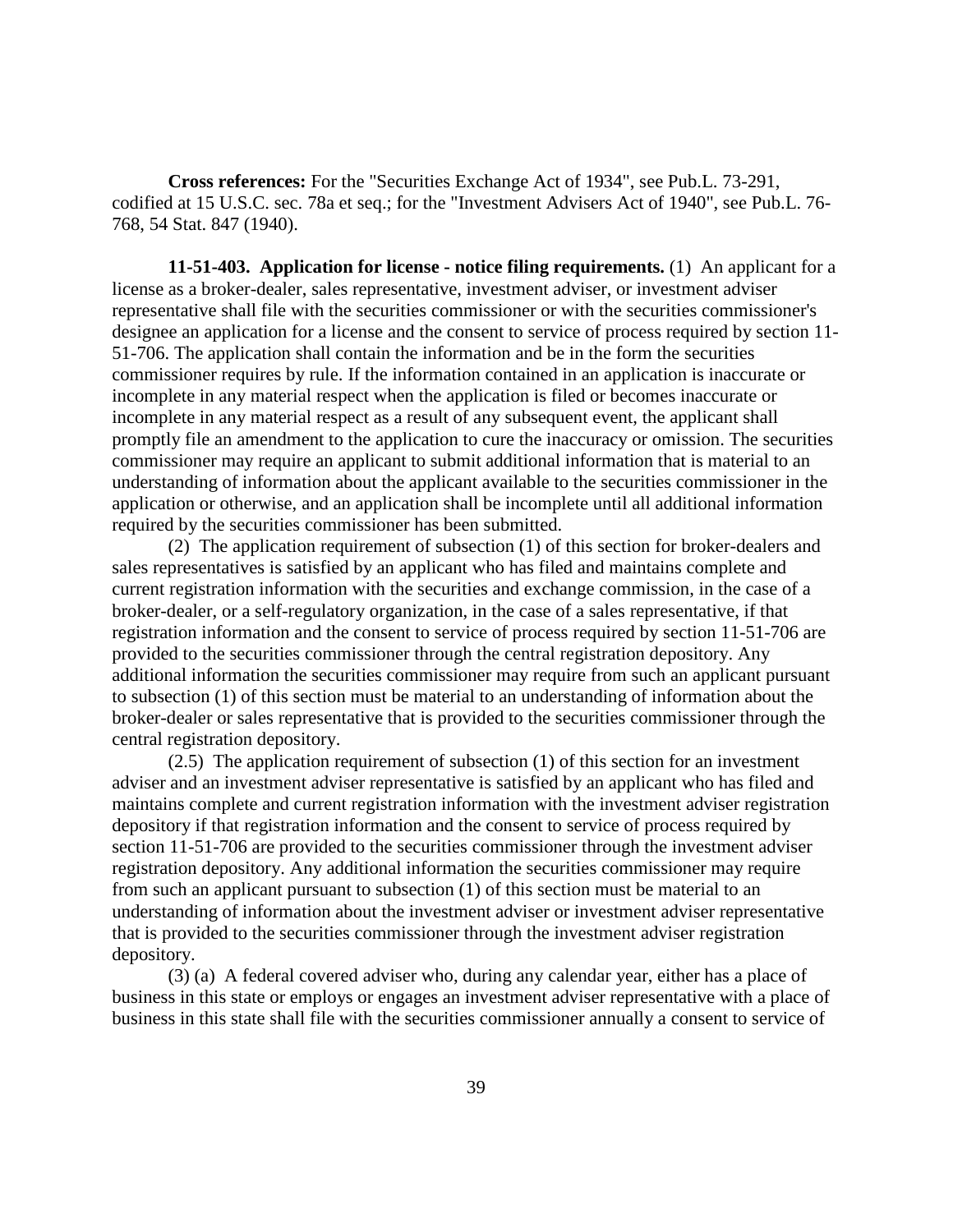process and such documents as are filed by such adviser with the securities and exchange commission that the commissioner may require by rule or order.

(b) The notice filing requirement described in paragraph (a) of this subsection (3) does not apply to any federal covered adviser who, during such calendar year, neither has a place of business in this state nor employs nor engages an investment adviser representative with a place of business in this state.

(c) A notice filing under this section shall be effective from its receipt by the securities commissioner until December 31 of each year. Thereafter, it may be renewed annually until the following December 31 by filing with the securities commissioner a copy of such documents as are required pursuant to paragraph (a) of this subsection (3) and payment of a fee pursuant to section 11-51-404.

(4) Any person required to pay a fee under this section may transmit through any designee of the securities commissioner any fee required by this section or by rules promulgated under this section.

**Source: L. 90:** Entire article R&RE, p. 722, § 1, effective July 1. **L. 98:** Entire section amended, p. 551, § 6, effective April 30. **L. 2001:** (1) amended and (2.5) and (4) added, p. 15, § 2, effective March 9.

**11-51-404. License and notice fees.** (1) (a) An applicant for a license as a brokerdealer, sales representative, investment adviser, or investment adviser representative shall pay an initial license fee, and a licensed person shall pay an annual license fee, determined and collected by the division of securities pursuant to section 11-51-707.

(b) A federal covered adviser required to file an annual notice with the securities commissioner pursuant to section 11-51-403 (3)(a) shall pay an annual notice fee that shall be determined and collected pursuant to section 11-51-707.

(2) If an annual license fee is not paid within ninety days after the application is filed, the securities commissioner may deem the application to be withdrawn.

(3) (a) (I) If an annual license or notice fee is not paid within thirty days after the securities commissioner sends a written notice that the fee was not paid when due, the amount of the annual license fee shall be double the amount originally payable.

(II) In the case of a broker-dealer, investment adviser, or federal covered adviser, written notice is deemed sent when the notice is sent to the broker-dealer, investment adviser, or federal covered adviser.

(III) In the case of a sales representative, written notice is deemed sent to the sales representative when the notice is sent to a broker-dealer or an issuer for whom the sales representative is licensed to act.

(IV) In the case of an investment adviser representative, written notice is deemed sent when the notice is sent to the investment adviser or federal covered adviser for whom the investment adviser representative is licensed to act.

(b) (I) If an annual license or notice fee is not paid within sixty days after the securities commissioner sends the written notice described in paragraph (a) of this subsection (3), the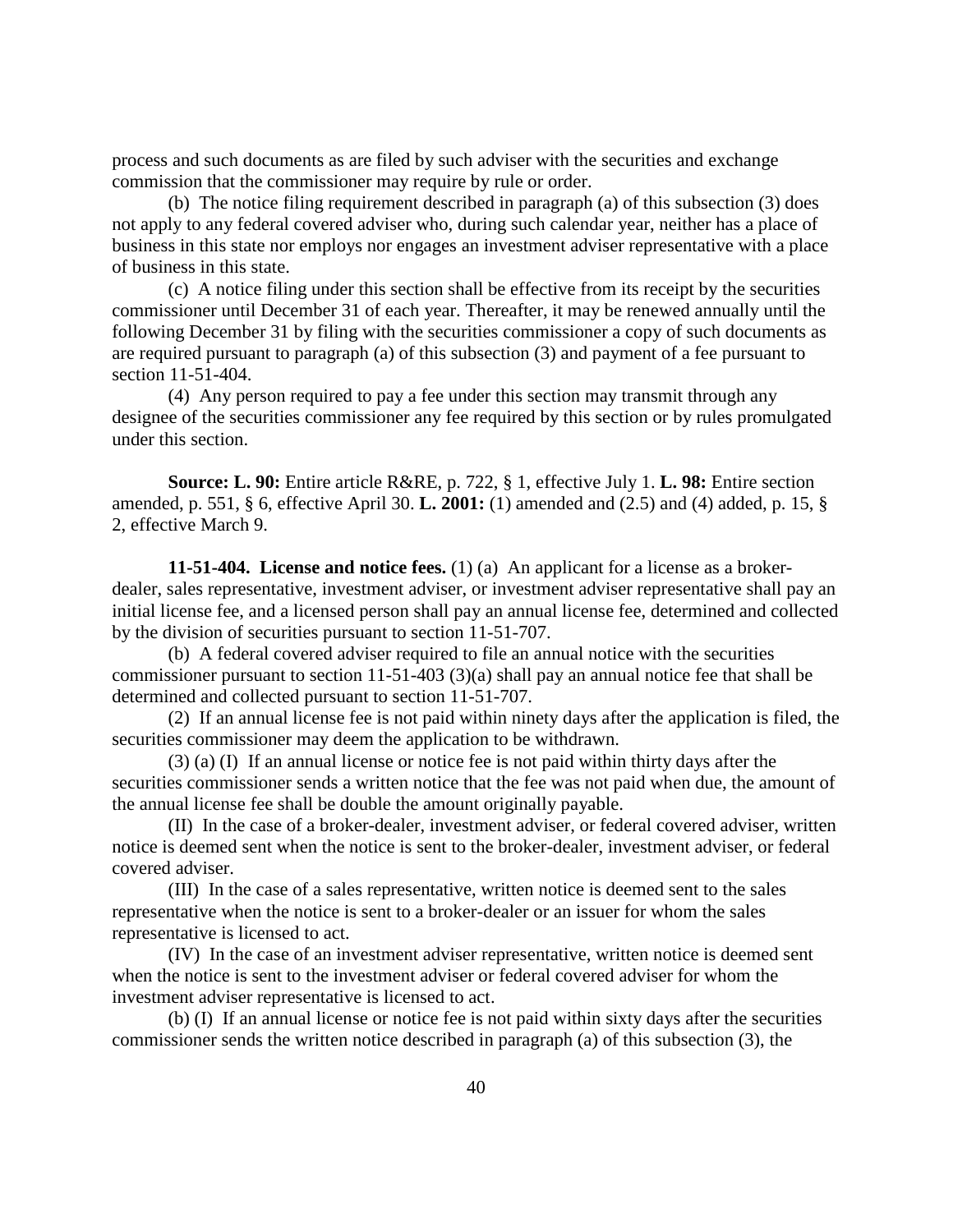securities commissioner may by order summarily suspend the license or, in the case of a federal covered adviser, the authority to do business in this state.

(II) In the case of a broker-dealer, investment adviser, or federal covered adviser, the securities commissioner shall send a copy of the order to the broker-dealer, investment adviser, or federal covered adviser whose license or authority to do business in this state has been summarily suspended.

(III) In the case of a sales representative who has been licensed to act for a broker-dealer or an issuer and whose license has been summarily suspended, the securities commissioner shall send a copy of the order to a broker-dealer or an issuer for whom the sales representative has been licensed to act.

(IV) In the case of an investment adviser representative who has been licensed to act for an investment adviser or federal covered adviser and whose license has been summarily suspended, the securities commissioner shall send a copy of the order to the investment adviser or federal covered adviser for whom the investment adviser representative has been licensed to act.

(4) If the annual license or notice fee is not paid within thirty days after the effective date of an order of summary suspension, the securities commissioner may by order summarily revoke the license or authority to do business in this state on the grounds that the license or authority has been abandoned.

(5) If an application is denied or withdrawn, or a license or authority to do business in this state is abandoned, revoked, suspended, or withdrawn, the securities commissioner shall retain all fees paid.

**Source: L. 90:** Entire article R&RE, p. 722, § 1, effective July 1. **L. 98:** Entire section amended, p. 552, § 7, effective April 30. **L. 2015:** (1)(a) amended, (SB 15-104), ch. 177, p. 578, § 6, effective May 11.

**Editor's note:** This section is similar to former § 11-51-106 as it existed prior to 1990.

**11-51-405. Examinations and alternate qualifications.** (1) In the case of a license as a broker-dealer, if the applicant is not registered as a broker-dealer under the federal "Securities Exchange Act of 1934", the securities commissioner may by rule require the successful completion of a standardized written examination by any individual who will have primary responsibility to supervise any licensed sales representative of the broker-dealer. In the case of an application for a license as a sales representative to act for a broker-dealer who is not registered as a broker-dealer under the federal "Securities Exchange Act of 1934" or to act for an issuer, the securities commissioner may by rule require the successful completion of a standardized written examination by the applicant. Examinations may differ among classes of applicants. Any examination may be administered by the securities commissioner or any person the securities commissioner may designate.

(2) An applicant for a license as a broker-dealer or sales representative who is a licensed real estate broker or salesman pursuant to part 1 of article 61 of title 12, C.R.S., and whose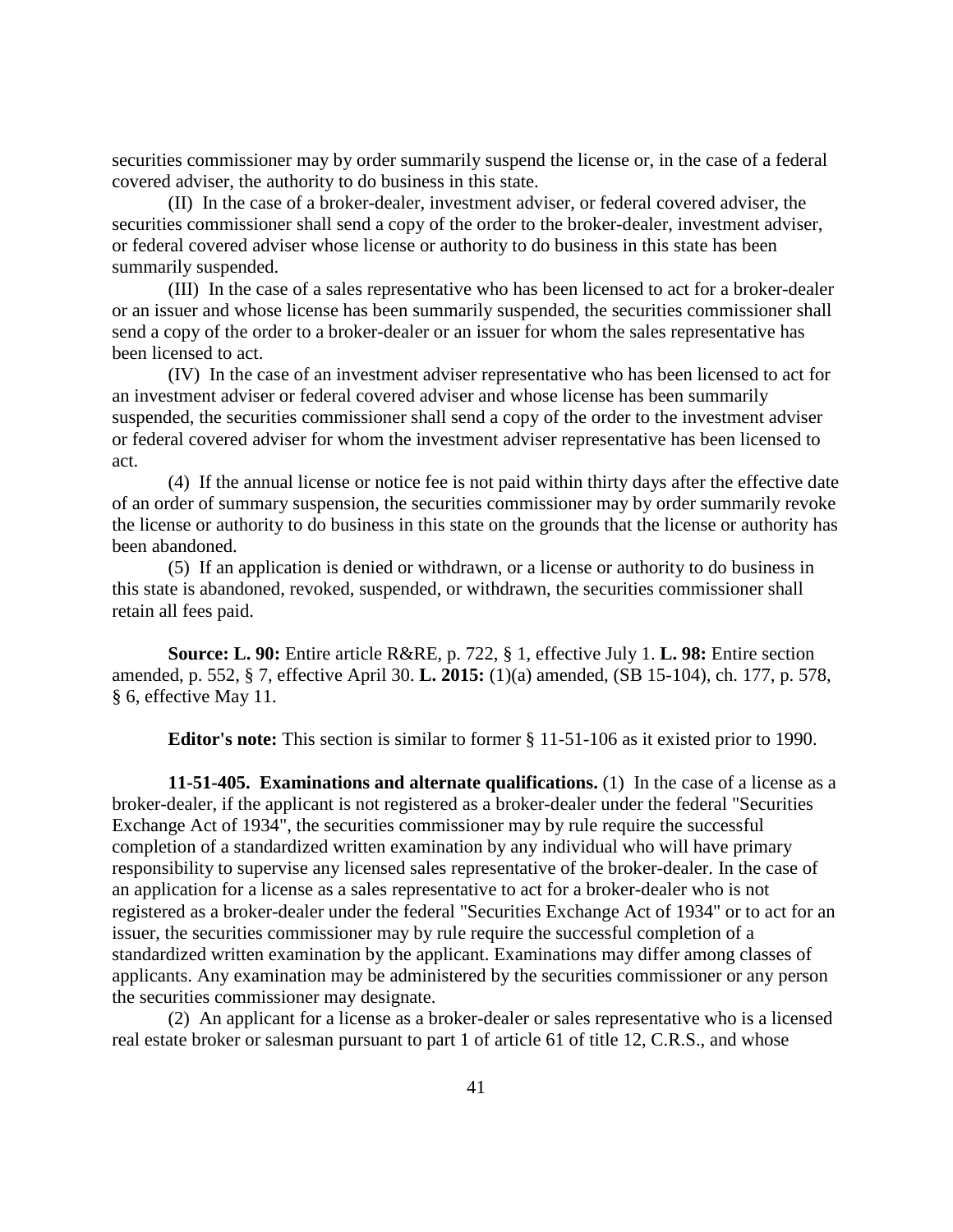securities activities in this state are limited to trading in securities comprised of notes, bonds, or other evidences of indebtedness secured by mortgages or deeds of trust upon real estate shall be excused from any examination requirement under subsection (1) of this section.

(3) In the case of a license as an investment adviser representative, the securities commissioner may by rule require the successful completion of one or more standardized written examinations. Examinations may differ among classes of applicants. Any examination may be administered by the securities commissioner or any person the securities commissioner may designate.

(4) The securities commissioner may by rule designate other qualifications and credentials that will be accepted in lieu of meeting the examination requirement set forth in subsection (3) of this section.

**Source: L. 90:** Entire article R&RE, p. 723, § 1, effective July 1. **L. 98:** (3) and (4) added, p. 553, § 8, effective January 1, 1999. **L. 2003:** (2) amended, p. 1989, § 24, effective May 22.

**Editor's note:** This section is similar to former § 11-51-106 (2.1) as it existed prior to 1990.

**Cross references:** For the "Securities Exchange Act of 1934", see Pub.L. 73-291, codified at 15 U.S.C. sec. 78a et seq.

**11-51-406. General provisions.** (1) (a) Unless a proceeding under section 11-51-410 is instituted, the license of a broker-dealer, sales representative, or investment adviser representative becomes effective upon the last to occur of the following:

(I) The passage of thirty days after the filing of the application or, in the event any amendment is filed before the license becomes effective, the passage of thirty days after the filing of the latest amendment, if the application, including all amendments, if any, was complete at the commencement of the thirty-day period;

(II) The examination requirement under section 11-51-405 is satisfied;

(III) In the case of a broker-dealer, the requirements of section 11-51-407 are satisfied;

and

(IV) The required fee has been paid.

(b) The securities commissioner may authorize an earlier effective date of licensing.

(c) A notice filing by a federal covered adviser becomes effective upon receipt by the securities commissioner of the documents and fee required to be filed pursuant to sections 11-51- 403 and 11-51-404.

(2) The securities commissioner may by rule or order, waive or reduce any of the requirements of this section and sections 11-51-405 and 11-51-407 with respect to any person or class of persons and, in connection with the waiver or reduction of any requirement, may limit or impose conditions on the securities activities that such person or class of persons may conduct in this state.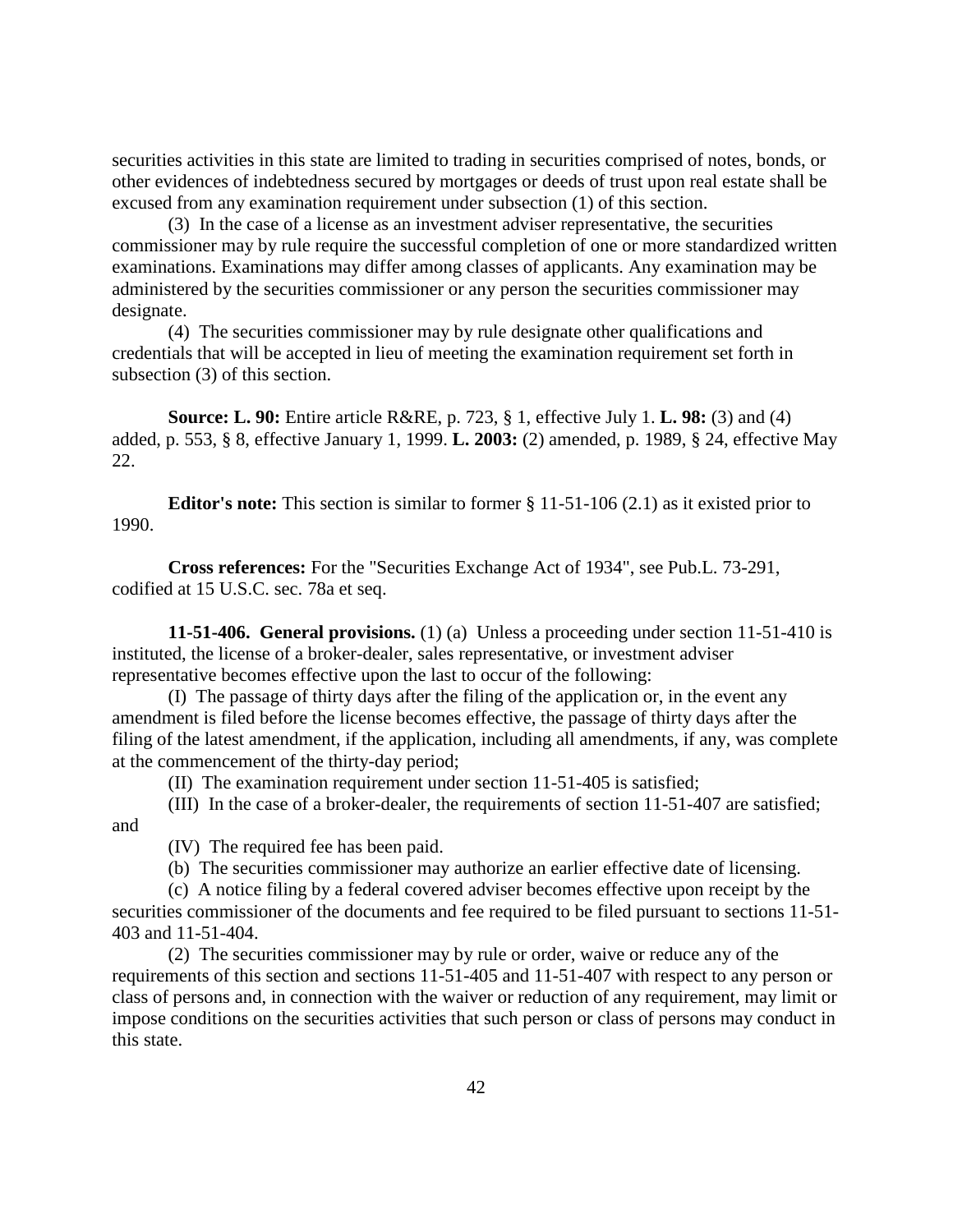(3) (a) The license of a sales representative is effective only with respect to actions taken for a broker-dealer or issuer for whom the sales representative is licensed.

(b) The license of an investment adviser representative is effective only with respect to actions taken for an investment adviser or federal covered adviser with whom such investment adviser representative is employed or otherwise associated with as shown in the most current information filed by or on behalf of such representative pursuant to section 11-51-403 or 11-51- 407 (3).

(4) (a) A person may act as a sales representative for more than one broker-dealer or issuer.

(b) A person may act as an investment adviser representative for more than one investment adviser or federal covered adviser and may also act as an investment adviser representative and a sales representative.

(5) (a) If a licensed sales representative ceases to be employed or otherwise engaged by a broker-dealer or issuer or ceases to act as a sales representative, the broker-dealer or, in the case of a sales representative licensed to act for an issuer, the sales representative shall promptly notify the securities commissioner. A notification required by this subsection (5) may be given by a broker-dealer who is registered as a broker-dealer under the federal "Securities Exchange Act of 1934" by filing the information through the central registration depository.

(b) If a licensed investment adviser representative ceases to be employed or otherwise engaged by an investment adviser or federal covered adviser or ceases to act as an investment adviser representative, the investment adviser or federal covered adviser shall promptly notify the securities commissioner.

(6) The license of a broker-dealer, sales representative, or investment adviser representative is effective until terminated by revocation or withdrawal.

**Source: L. 90:** Entire article R&RE, p. 723, § 1, effective July 1. **L. 98:** IP(1)(a), (3), (4), (5), and (6) amended and (1)(c) added, p. 554, § 9, effective January 1, 1999.

**Cross references:** For the "Securities Exchange Act of 1934", see Pub.L. 73-291, codified at 15 U.S.C. sec. 78a et seq.

**11-51-407. Operating requirements.** (1) (a) The securities commissioner may by rule require licensed broker-dealers who are not registered under the federal "Securities Exchange Act of 1934":

(I) To satisfy specified minimum financial responsibility requirements;

(II) To file with the securities commissioner specified financial and other information;

(III) To make and maintain specified records and to preserve such records for five years or such other period as may be specified;

(IV) To establish written supervisory procedures and a system for applying such procedures that is reasonably expected to prevent and detect violations of this article; and

(V) To acquire and keep in force a fidelity bond in such minimum amount and covering such risks as may be specified.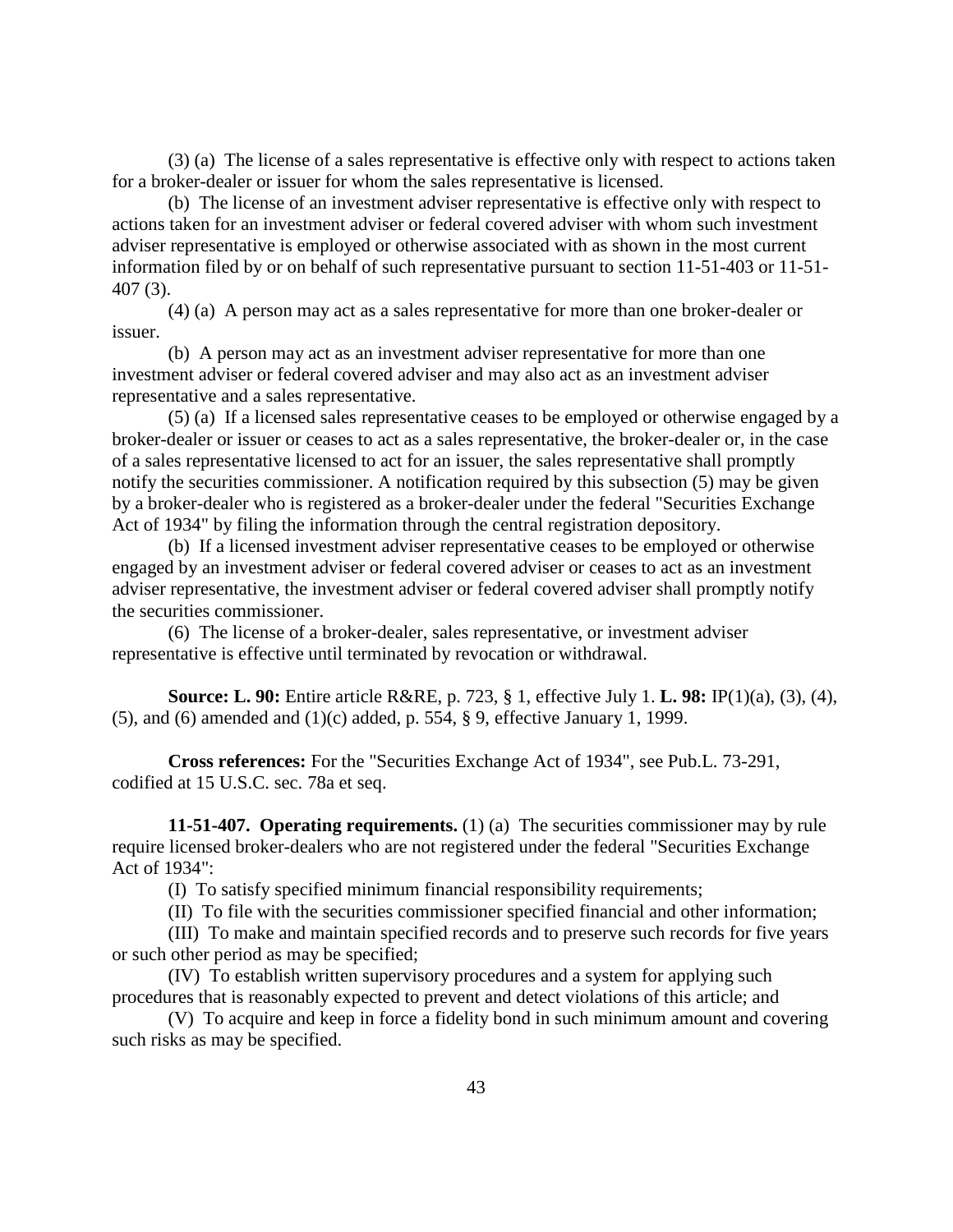(b) The securities commissioner may by rule require licensed investment advisers whose principal office and place of business is in this state, and licensed investment advisers whose principal office and place of business is not in this state but that is either not licensed in the state where it maintains its principal office and place of business or not in compliance with such state's financial operating requirements or books and records requirements:

(I) To file with the securities commissioner specified financial and other information;

(II) To make and maintain specified records and to preserve such records for five years or such other period as may be specified; and

(III) To establish written supervisory procedures and a system for applying such procedures that is reasonably expected to prevent and detect violations of this article.

(c) If a broker-dealer or investment adviser at any time knows, or has reason to know, that it is not in compliance with any rule made by the securities commissioner under this subsection (1), the broker-dealer or investment adviser shall promptly notify the securities commissioner of all relevant facts.

(2) The securities commissioner may by rule require licensed broker-dealers who are registered under the federal "Securities Exchange Act of 1934" to make, maintain, and preserve specified records, but no rule made by the securities commissioner under this subsection (2) shall require any broker-dealer to make, maintain, or preserve any records other than those required to be made, maintained, and preserved under the federal "Securities Exchange Act of 1934".

(3) (a) Every licensed broker-dealer, licensed investment adviser, and every licensed sales representative shall file with the securities commissioner such information as may be necessary to correct any information in that person's application for license that is or has become inaccurate in any material respect. The requirements of this subsection (3) may be satisfied by a broker-dealer who is registered as a broker-dealer under the federal "Securities Exchange Act of 1934" or by a sales representative licensed to act for such a broker-dealer by filing the correcting information through the central registration depository.

(b) A federal covered adviser who has filed the notice described in section 11-51-403 shall file with the securities commissioner a copy of each amendment filed by such adviser with the securities and exchange commission at the time such amendment is filed with the securities and exchange commission.

(4) Every licensed broker-dealer who is not registered under the federal "Securities Exchange Act of 1934" shall at all times have in its employment one or more individuals who have passed the written examination required under section 11-51-405 for individuals with supervisory responsibility. Every licensed investment adviser shall at all times have one or more individuals employed or otherwise associated with the investment adviser designated as having supervisory responsibilities over the investment adviser representatives of such adviser. Such individual or individuals shall have primary responsibility to supervise all of the licensed sales representatives of the broker-dealer, or all of the licensed investment adviser representatives of the investment adviser, as the case may be, and, for the purposes of section 11-51-410, each such individual who is not a partner, officer, or director of the broker-dealer or investment adviser shall be deemed a person occupying a similar status or performing similar functions as a partner,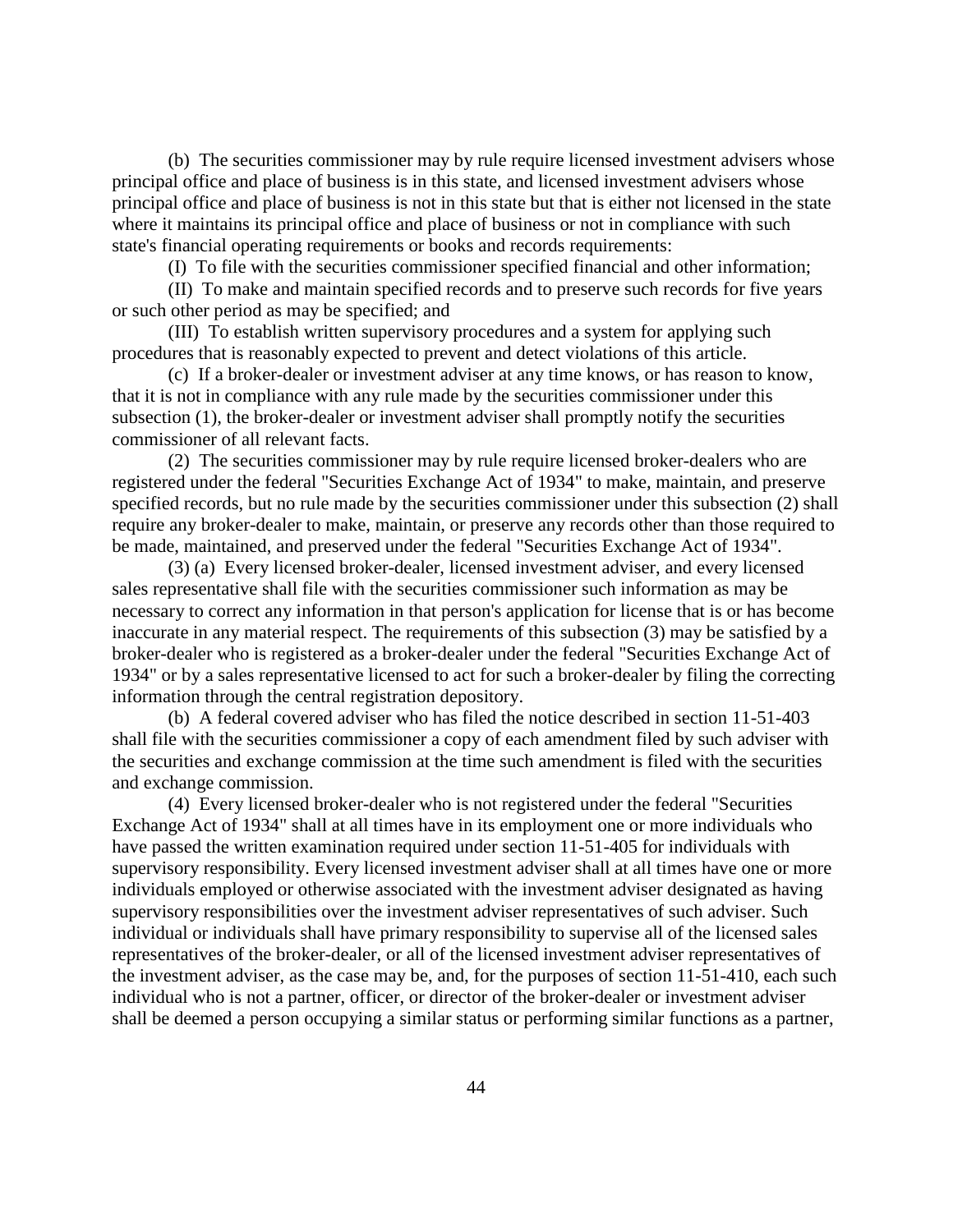officer, or director. A broker-dealer or investment adviser who is not in compliance with this subsection (4) shall promptly notify the securities commissioner of all relevant facts.

(5) No investment adviser with its principal office and place of business in this state or investment adviser representative of a licensed investment adviser with a place of business in this state shall take or maintain custody or possession of any funds or securities in which any client of such person has any beneficial interest unless:

(a) All of the securities of each client are segregated, marked to identify the particular client with any beneficial interest therein, and held in safekeeping in some place reasonably free from risk of loss, damage, or destruction; and

(b) (I) All of the funds of each client are deposited in one or more accounts, containing only clients' funds, at a depository institution; and

(II) Each account is maintained in the name of the investment adviser or a federal covered adviser as agent or trustee for such clients; and

(III) A separate record is maintained for each such account that shows the name and address of the depository institution where the account is maintained, the dates and amounts of deposits to and withdrawals from the account, and the exact amount of each client's beneficial interest in the account; and

(c) Written notification is sent to the client giving the place and manner in which the client's funds or securities will be maintained immediately after the investment adviser or investment adviser representative accepts custody or possession of such funds or securities from the client and thereafter, if and when there is any change in the place or manner, written notification is sent to the client explaining the change; and

(d) An itemized statement is sent to each client, at least once every three months, that shows the client's funds and securities in the custody or possession of the investment adviser or investment adviser representative at the end of the period and all debits, credits, and transactions affecting the funds and securities during the period; and

(e) A certified public accountant or, with the prior written consent of the client, a public accountant verifies all funds and securities of clients at least once during each calendar year through an actual examination. Such examination shall be at a time chosen by the accountant without prior notice to the investment adviser or investment adviser representative. The investment adviser shall file with the securities commissioner promptly after each such examination a certificate from the accountant in which such accountant avers to the commissioner that the accountant has performed an examination of the funds and securities accounts, and in which the accountant describes the nature and extent of the examination, and the results and conclusions reached.

(f) The investment adviser or investment adviser representative who has custody of client funds or securities posts bonds in amounts and with conditions the securities commissioner may by rule prescribe, subject to the limitations of section 222 (c) of the federal "Investment Advisers Act of 1940". Any equivalent deposit of cash or securities shall be accepted in lieu of any bonds so required. Every bond shall provide for suit thereon by any person who has a cause of action under section 11-51-604 (3) and (5).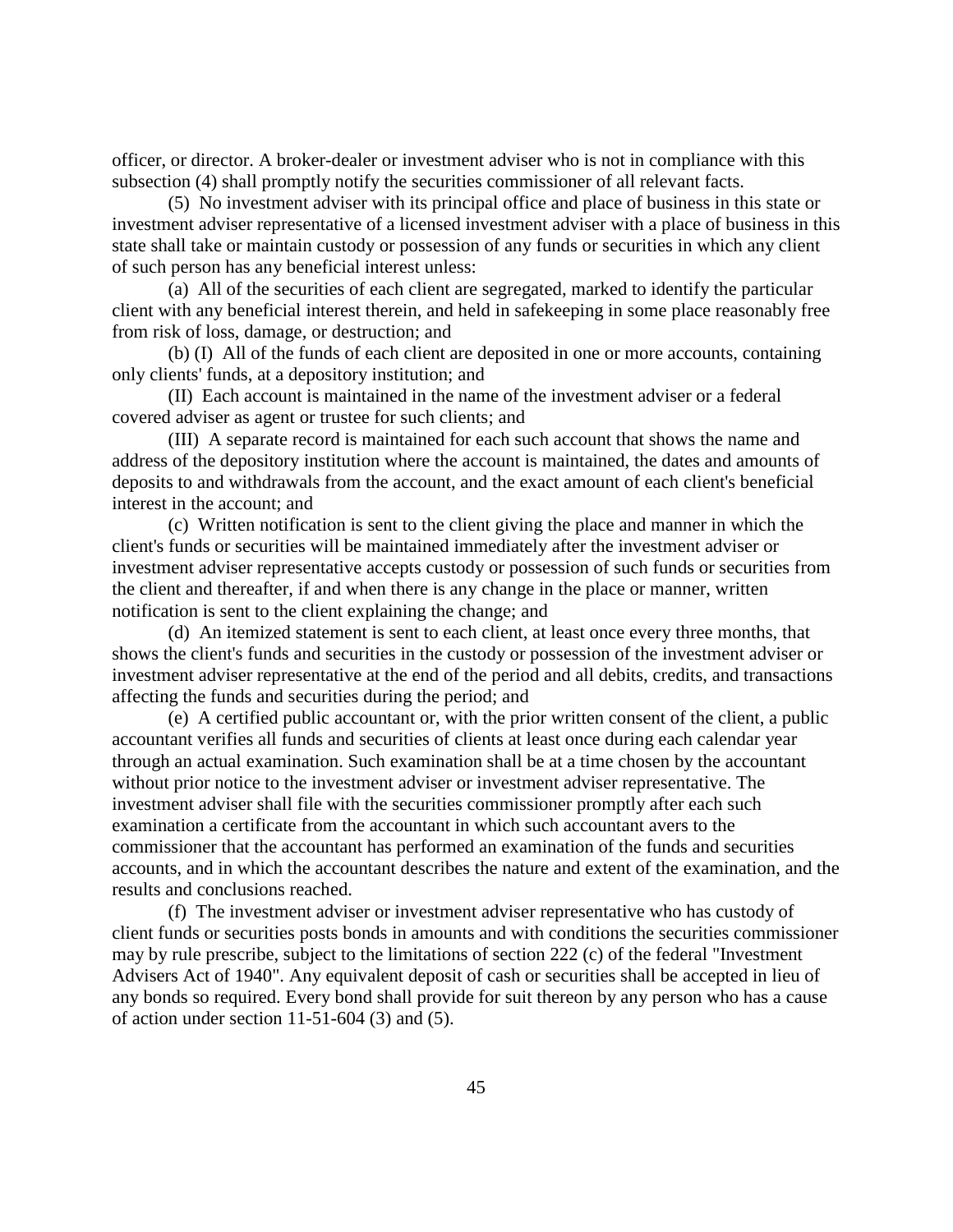**Source: L. 90:** Entire article R&RE, p. 724, § 1, effective July 1. **L. 98:** (1), (3), and (4) amended and (5) added, p. 555, § 10, effective January 1, 1999.

**Editor's note:** This section is similar to former § 11-51-110 as it existed prior to 1990.

**Cross references:** For the "Securities Exchange Act of 1934", see Pub.L. 73-291, codified at 15 U.S.C. sec. 78a et seq.; for the "Investment Advisers Act of 1940", see Pub.L. 76- 768, 54 Stat. 847 (1940).

**11-51-408. Licensing of successor firms.** (1) (a) A licensed broker-dealer or investment adviser may file an application for a license on behalf of a successor, whether or not the successor is in existence. If a broker-dealer or investment adviser succeeds to and continues the business of a licensed broker-dealer or investment adviser and the successor files an application for a license within thirty days after the succession, the license of the predecessor remains effective as the license of the successor for sixty days after the succession. An application filed pursuant to this subsection (1) must satisfy all requirements of an application under this article.

(b) A federal covered adviser may file a notice on behalf of a successor, whether or not the successor is in existence.

(2) If a successor is licensed or authorized to do business in this state pursuant to subsection (1) of this section, the license of each sales representative or investment adviser representative licensed to act for the predecessor shall remain effective as a license to act for the successor without a separate filing or payment of a separate fee.

**Source: L. 90:** Entire article R&RE, p. 725, § 1, effective July 1. **L. 98:** Entire section amended, p. 558, § 11, effective January 1, 1999.

**11-51-409. Access to records.** (1) The securities commissioner, in a manner reasonable under the circumstances, may examine, without notice, the records, within or without this state, of a licensed broker-dealer or investment adviser that are required to be made and maintained pursuant to this article in order to determine compliance with this article. A licensed brokerdealer or investment adviser may maintain such records in any form of data storage if the records are readily accessible to the securities commissioner in legible form.

(2) The securities commissioner, in a manner reasonable under the circumstances, may copy records required to be made and maintained under this article or require a licensed brokerdealer or investment adviser, at the expense of the broker-dealer or investment adviser, to copy such records and provide copies to the securities commissioner.

(3) The securities commissioner, in a manner reasonable under the circumstances, may examine, without notice, the records, within or without this state, of a licensed sales representative or investment adviser representative that are made and maintained by the sales representative or investment adviser representative in the normal course of business in order to determine compliance with this article.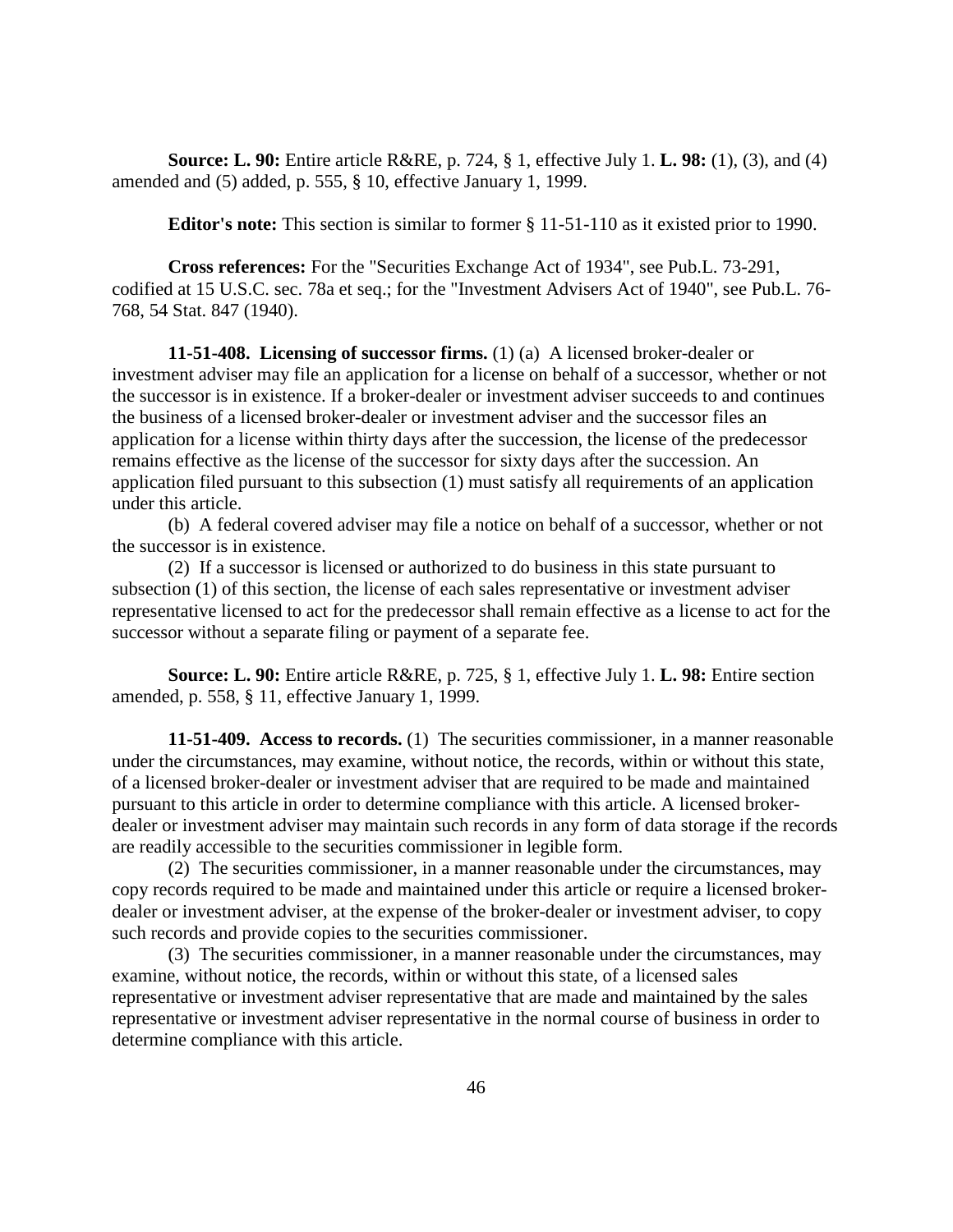(4) The securities commissioner, in a manner reasonable under the circumstances, may copy records made and maintained by a licensed sales representative or investment adviser representative in the normal course of business or require a licensed sales representative or investment adviser representative, at the sales representative's or investment adviser representative's expense, to copy such records and provide copies to the securities commissioner.

**Source: L. 90:** Entire article R&RE, p. 725, § 1, effective July 1. **L. 98:** Entire section amended, p. 558, § 12, effective January 1, 1999.

**Editor's note:** This section is similar to former § 11-51-110 as it existed prior to 1990.

**11-51-409.5. Mandatory disclosure - investment advisers and investment adviser representatives.** (1) Each investment adviser and investment adviser representative of a licensed investment adviser shall furnish a written disclosure statement to each prospective client and to each client who is to receive investment advisory services. Such statement shall, at a minimum, contain the information the securities commissioner by rule requires to be furnished to clients or prospective clients by an investment adviser and an investment adviser representative. In the interests of uniformity, the requirements for disclosure of information under such rules should be coordinated and consistent with those that would be imposed under the federal "Investment Advisers Act of 1940" and the rules promulgated pursuant to that act, and with the requirements of other states, unless the securities commissioner makes the specific finding that to do so would be contrary to the public interest, the protection of investors and advisory clients in this state, and the purposes of this article.

(2) The disclosure statement described in subsection (1) of this section shall be delivered before the client or prospective client incurs any obligation for or in connection with the investment advisory services. In addition, the investment adviser or investment adviser representative shall annually deliver or offer to deliver without charge upon written request of each client a true copy of the most recently available disclosure statement.

**Source: L. 98:** Entire section added, p. 559, § 13, effective January 1, 1999.

**Cross references:** For the "Investment Advisers Act of 1940", see Pub.L. 76-768, 54 Stat. 847 (1940).

**11-51-410. Denial, suspension, or revocation.** (1) The securities commissioner may by order deny an application for a license, suspend or revoke a license, censure a licensed person, limit or impose conditions on the securities activities that a licensed person may conduct in this state, and bar a person from association with any licensed broker-dealer, investment adviser, or federal covered adviser in the conduct of its business in this state in such capacities and for such period as the order specifies. These sanctions may be imposed only if the securities commissioner makes a finding, in addition to the findings required by section 11-51-704 (2), that the applicant or licensed person or, in the case of a broker-dealer or investment adviser, a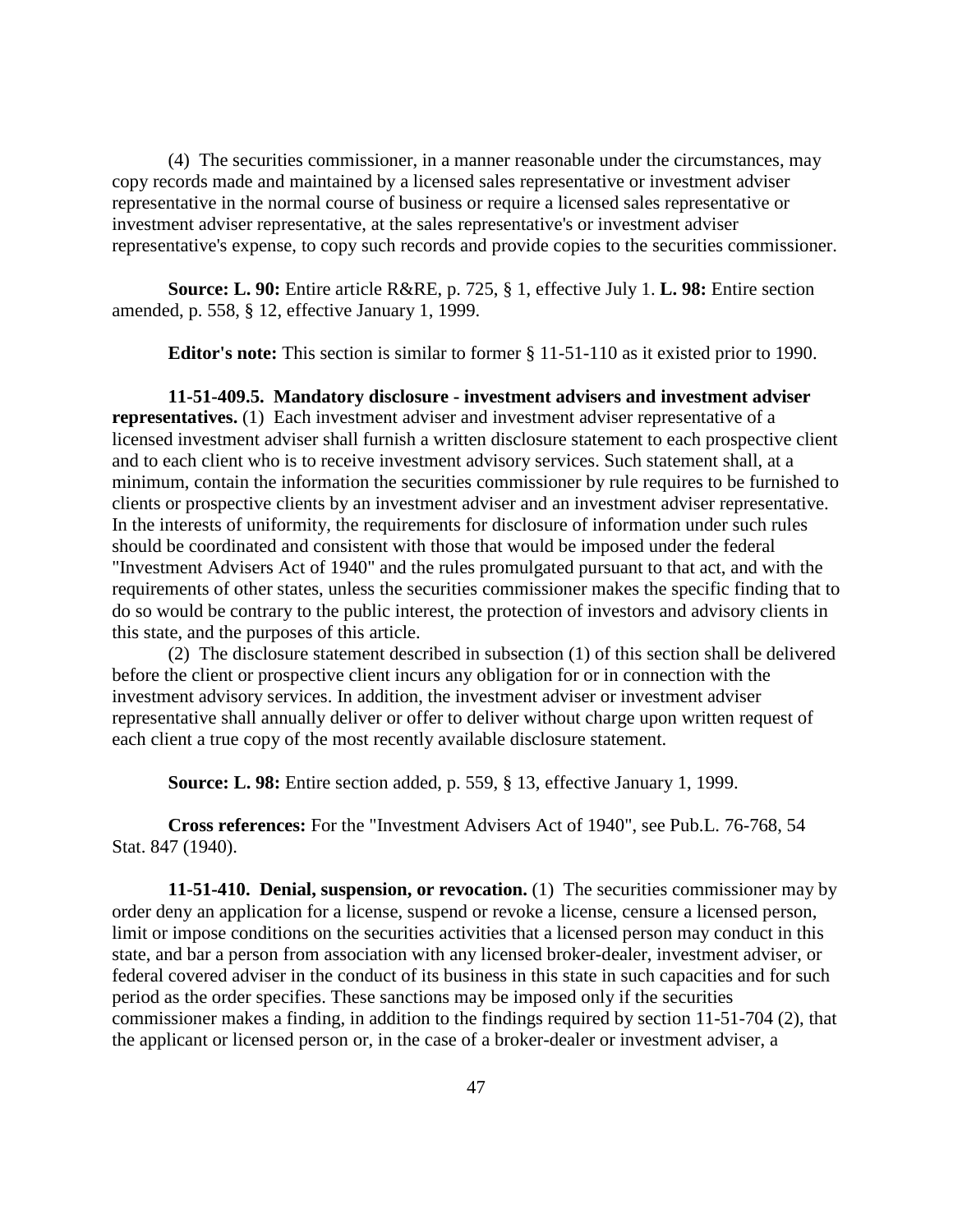partner, officer, director, person occupying a similar status or performing similar functions, or person directly or indirectly controlling the broker-dealer or investment adviser:

(a) Has filed an application for a license with the securities commissioner that, as of the effective date of the license or as of any date after filing in the case of an order denying effectiveness, was false or misleading as a result of an untrue statement of a material fact or an omission to state a material fact, unless the applicant sustains the burden of proof that the applicant did not know and in the exercise of reasonable care could not have known of the untruth or omission;

(b) Has willfully violated or willfully failed to comply with any provision of this article or any rule or order under this article, except any rule that is subject to the additional findings required by paragraph (g) of this subsection (1);

(c) Within the past ten years, has entered a plea of guilty or nolo contendere to, or has been convicted of, any felony, any misdemeanor involving a breach of fiduciary duty or fraud, or any misdemeanor in connection with a purchase or sale of a security;

(d) Is subject to a temporary or permanent injunction issued by a court of competent jurisdiction in an action instituted by the securities commissioner, the securities agency or administrator of another state or a foreign jurisdiction, the securities and exchange commission, or the commodity futures trading commission, for violating any securities registration or brokerdealer, investment adviser, federal covered adviser, or similar license requirement in any federal, state, or foreign law or for engaging in fraudulent conduct;

(e) Is currently the subject of an order of the securities commissioner denying, suspending, or revoking the person's license as a broker-dealer, investment adviser, sales representative, or investment adviser representative or barring the person from association with any licensed broker-dealer, investment adviser, or federal covered adviser;

(f) Is currently the subject of any of the following orders issued within the past five years:

(I) An order by the securities agency or administrator of another state or a foreign jurisdiction, entered after notice and opportunity for hearing and based upon fraudulent conduct, denying or revoking the person's license as a broker-dealer, investment adviser, sales representative, or investment adviser representative, or the substantial equivalent of those terms, or suspending or barring the right of the person to be associated with a broker-dealer, investment adviser, or federal covered adviser;

(II) An order by the securities and exchange commission, entered after notice and opportunity for hearing, denying, suspending, or revoking the person's registration as a brokerdealer under the federal "Securities Exchange Act of 1934" or as an investment adviser under the federal "Investment Advisers Act of 1940" or suspending or barring the right of the person to be associated with a broker-dealer or investment adviser;

(III) An order by the commodity futures trading commission, entered after notice and opportunity for hearing, denying, suspending, or revoking registration under the federal "Commodity Exchange Act"; or

(IV) A suspension or expulsion from membership in or association with a member of a self-regulatory organization;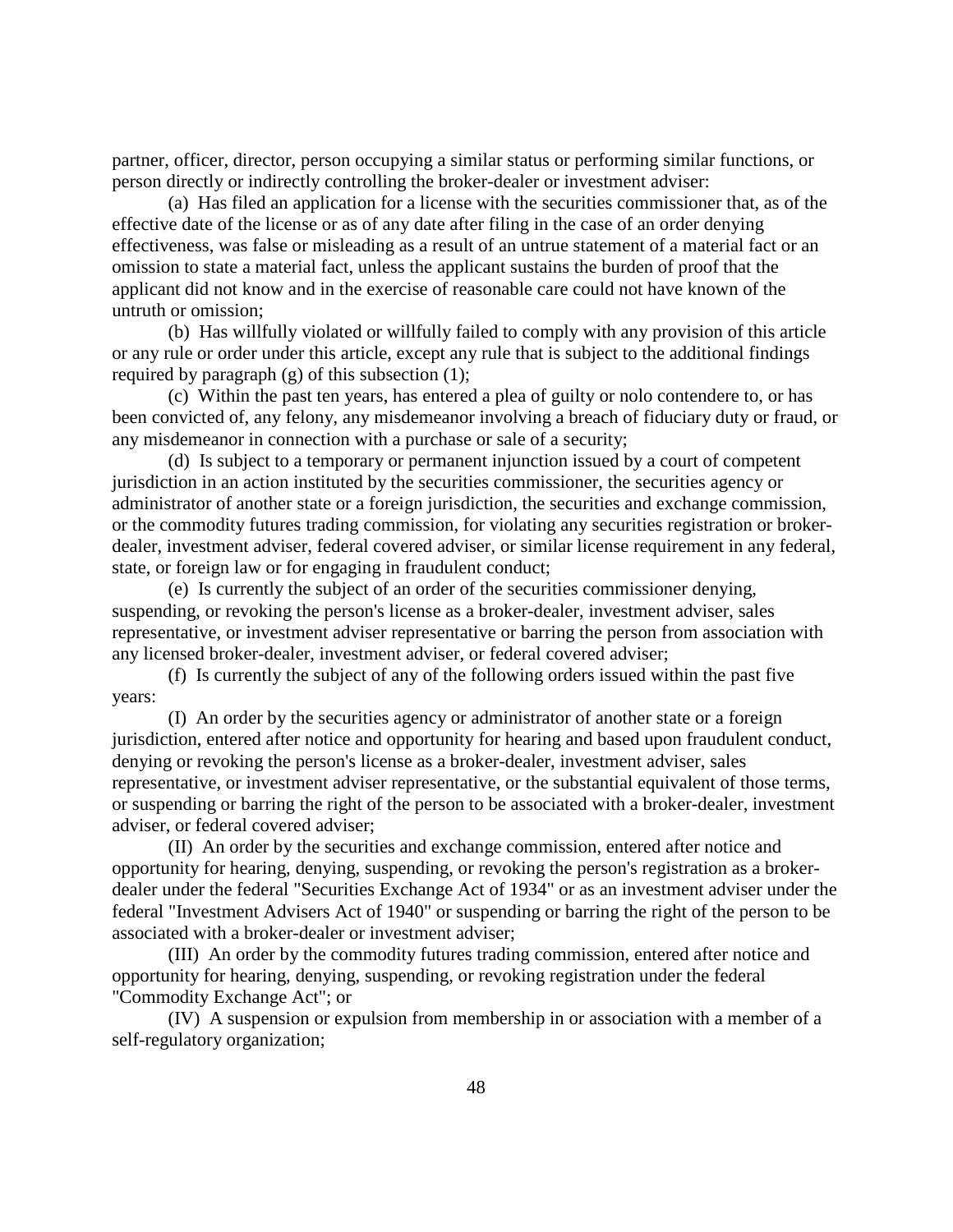(g) Has willfully engaged in a course of conduct involving the violation of one or more rules made by the securities commissioner that prohibit unfair and dishonest dealings by a broker-dealer or sales representative, including any rule that may be made to define conduct prohibited by section 11-51-501, if each such rule is based upon a finding, in addition to the findings required by section 11-51-704 (2), which finding itself must be based on information provided by broker-dealers and sales representatives at a hearing on the proposed rule, that licensed broker-dealers and sales representatives who will be required to comply with the rule generally agree that the conduct prohibited by the rule does not meet prevailing standards of fair and honest dealing within the securities industry and that it is reasonable to expect the rule will prevent or deter such conduct;

(h) In the case of a broker-dealer who is not registered under the federal "Securities Exchange Act of 1934", is not in compliance with of section 11-51-407 (4);

(i) Has failed reasonably to supervise, with a view to preventing violations of this article, another person who is subject to the person's supervision and who commits such a violation, but for the purpose of this paragraph (i) no person shall be deemed to have failed to supervise another person if there existed established procedures, and a system for applying such procedures, which would reasonably be expected to prevent and detect, insofar as practicable, any such violation by such other person and such person reasonably discharged the duties and obligations incumbent upon such person by reason of such procedures and system without reasonable cause to believe that such procedures and system were not being complied with;

(j) Has ceased to do business as a broker-dealer, investment adviser, sales representative, or investment adviser representative;

(k) Has offered or sold to a public entity in the state of Colorado a financial instrument that such person knew or should have known does not qualify for sale to the public entity under section 24-75-601.1, C.R.S.;

(l) In the case of an investment adviser or investment adviser representative, willfully has:

(I) Failed to provide a client with a written disclosure statement as required pursuant to section 11-51-409.5; or

(II) Engaged in conduct contrary to one or more rules wherein the securities commissioner prohibits dishonest or unethical conduct in connection with providing investment advisory services. This subparagraph (II) applies to an investment adviser representative employed by or affiliated with a federal covered adviser only to the extent permitted under the federal "National Securities Markets Improvement Act of 1996". In the interests of uniformity, any rules promulgated pursuant to this subparagraph (II) shall be coordinated and consistent with the regulation of federal covered advisers by the securities and exchange commission under the federal "Investment Advisers Act of 1940" and the rules promulgated pursuant to that act, and with the rules of other states regarding such conduct by investment advisers and investment adviser representatives, unless the securities commissioner makes the specific finding that to do so would be contrary to the public interest, the protection of investors and advisory clients in this state, and the purposes of this article.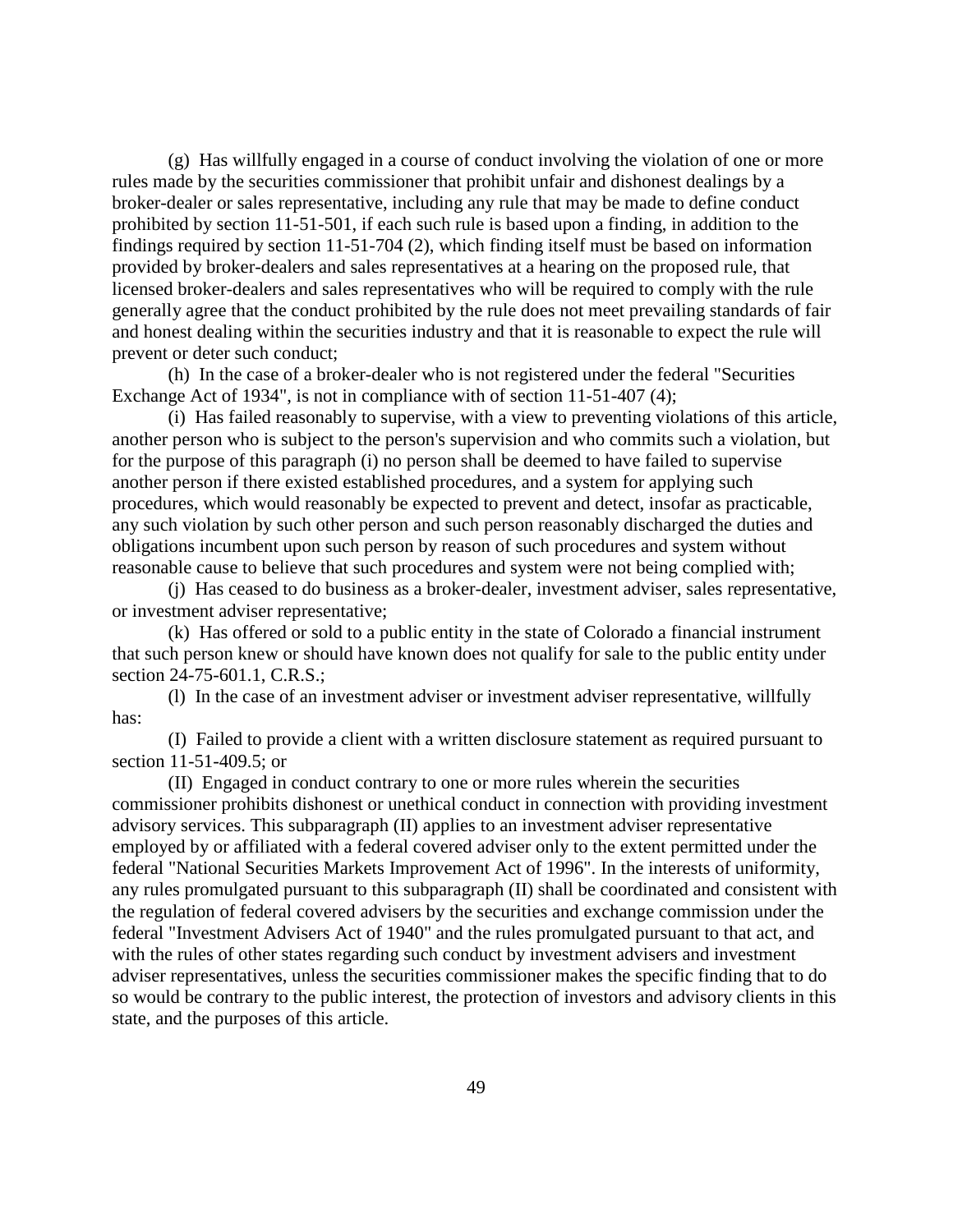(m) After notice and opportunity for a hearing, has been found within the previous ten years:

(I) By a court with jurisdiction, to have wilfully violated the laws of a foreign jurisdiction under which the business of securities, commodities, investment, franchises, insurance, banking, or finance is regulated;

(II) To have been the subject of an order of a securities regulator of a foreign jurisdiction denying, revoking, or suspending the right to engage in the business of securities as a brokerdealer, agent, sales representative, investment adviser, investment adviser representative, or similar person; or

(III) To have been suspended or expelled from membership or participation in a securities exchange or securities association operating under the securities laws of a foreign jurisdiction; or

(n) (I) Is not qualified because of training, experience, or knowledge of the securities business; except that in the case of an applicant who is a sales representative for a broker-dealer that is a member of a self-regulatory organization or for an individual as an investment adviser representative, a denial order may not be based on this paragraph (n) if the applicant has successfully completed all examinations required by this article.

(II) The securities commissioner may require an applicant for a license pursuant to section 11-51-403, who has not been registered or licensed in any state within the two years preceding the filing of an application in this state, to successfully complete an examination.

(2) The securities commissioner may not begin a proceeding under this section against any person more than ninety days after a license has been issued to that person on the basis of a fact or transaction which the person shows was known to the securities commissioner when the license was issued or when any prior license of the same class was issued to that person if such prior license was not revoked on the basis, in whole or in part, of such fact or transaction.

(3) For good cause shown the securities commissioner may waive or modify an order previously made under this section as it applies to any person with the consent of that person.

(4) The securities commissioner may suspend the license of a licensee pursuant to a summary order issued under section 11-51-606 (4) and such order shall be valid pending a final determination in any proceeding brought pursuant to this section subject to any modification made to such order under section 11-51-606 (4)(c).

(5) Where a person is an applicant for a license, or is licensed by the securities commissioner in more than one capacity, or both, and one or more grounds for sanction as set forth in subsection (1) of this section as they may apply to one application, license, or association with a broker-dealer, investment adviser, or federal covered adviser has been established either by findings of fact and conclusions of law or alleged before the securities commissioner on stipulation, the securities commissioner may impose one or more of such sanctions not only regarding the application, license, or association giving rise to the matter, but also upon any other application, license, or association under this section if the securities commissioner makes the additional findings that to do so is necessary and appropriate in the public interest and for the protection of investors.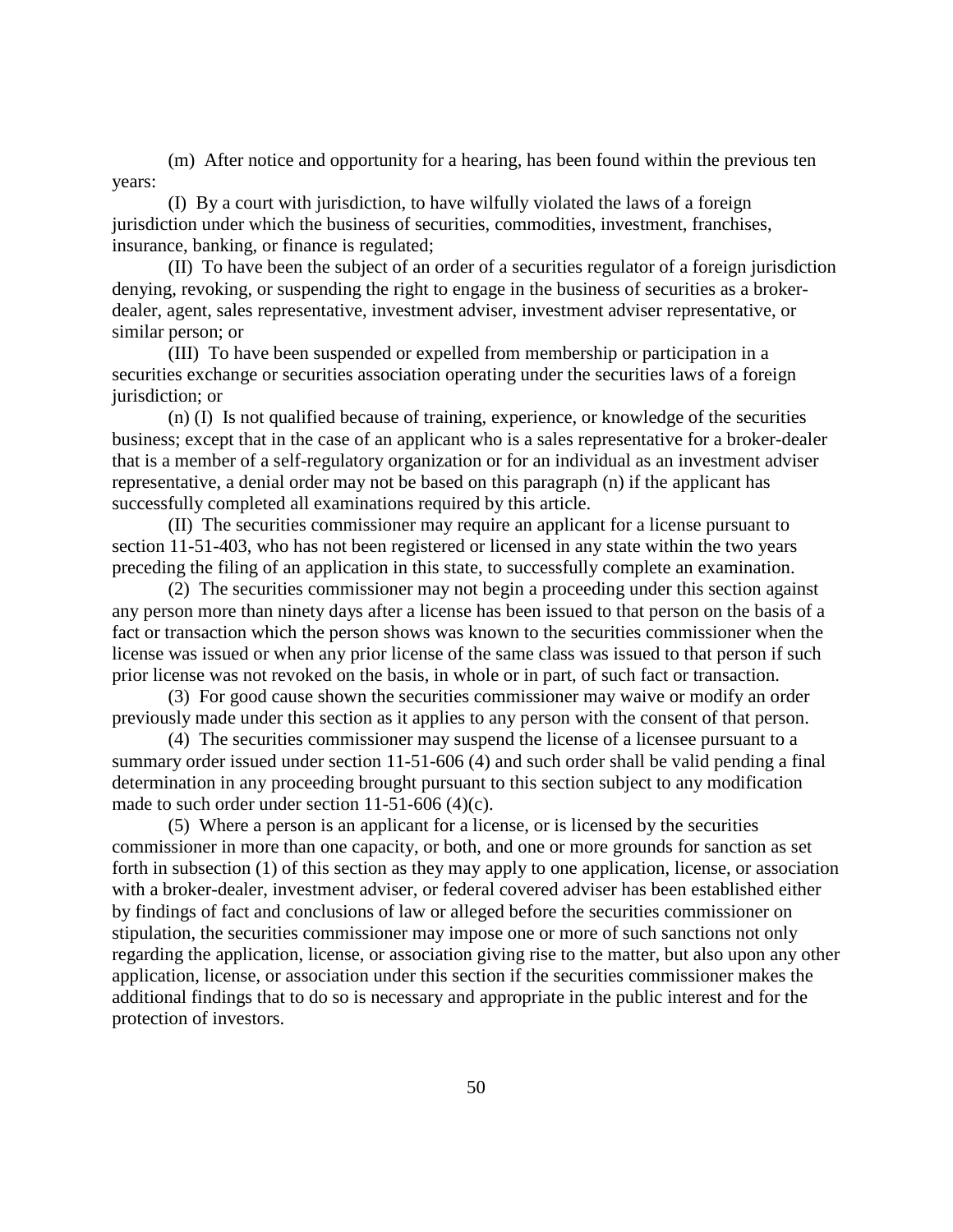**Source: L. 90:** Entire article R&RE, p. 726, § 1, effective July 1. **L. 94:** (1)(d) and (1)(f)(I) amended and (4) added, p. 1839, § 4, effective July 1. **L. 95:** (1)(i) and (1)(j) amended and (1)(k) added, p. 774, § 3, effective May 24. **L. 98:** (1) amended and (5) added, p. 559, § 14, effective January 1, 1999. **L. 2004:** (1)(m) and (1)(n) added, p. 515, § 3, effective July 1.

**Editor's note:** This section is similar to former § 11-51-111 as it existed prior to 1990.

**Cross references:** For the "Securities Exchange Act of 1934", see Pub.L. 73-291, codified at 15 U.S.C. sec. 78a et seq.; for the "Investment Advisers Act of 1940", see Pub.L. 76- 768, 54 Stat. 847 (1940); for the "Commodity Exchange Act", see Pub.L. 67-331, codified at 7 U.S.C. sec. 1 et seq.; for the "National Securities Markets Improvement Act of 1996", see Pub.L. 104-290, 110 Stat. 3416 (1996).

**11-51-411. Abandonment of license.** If a licensed person has died or ceased to exist as a legal entity, has been adjudicated incompetent, or cannot be located by the securities commissioner after a reasonable search, the securities commissioner may by order summarily revoke the license on the grounds that the license has been abandoned.

**Source: L. 90:** Entire article R&RE, p. 728, § 1, effective July 1.

**11-51-412. Withdrawal.** (1) An application for a license may be withdrawn without prejudice by the applicant upon written notice to the securities commissioner before the license becomes effective unless a proceeding under section 11-51-410 to deny the license is pending.

(2) Withdrawal from licensing as a broker-dealer, investment adviser, sales representative, or investment adviser representative becomes effective thirty days after receipt by the securities commissioner of an application to withdraw, or at such earlier time as the securities commissioner may allow, unless:

(a) A proceeding under section 11-51-410 against the licensed person is pending when the application is filed or is instituted within thirty days thereafter; or

(b) Additional information regarding the application is requested by the securities commissioner within thirty days after the application is filed.

(3) If a proceeding is pending or instituted under subsection (2) of this section, withdrawal becomes effective at the time and upon the conditions the securities commissioner by order determines. If additional information is requested, withdrawal is effective thirty days after the additional information is received by the securities commissioner. If no proceeding is pending or instituted under subsection (2) of this section and withdrawal becomes effective, the securities commissioner may institute a proceeding under section 11-51-410 within one year after withdrawal became effective and enter an order as of the last date on which licensing was effective.

(4) Unless another date is specified by the federal covered adviser, withdrawal of a notice filing by a federal covered adviser becomes effective upon receipt by the securities commissioner of notice from such adviser of the withdrawal.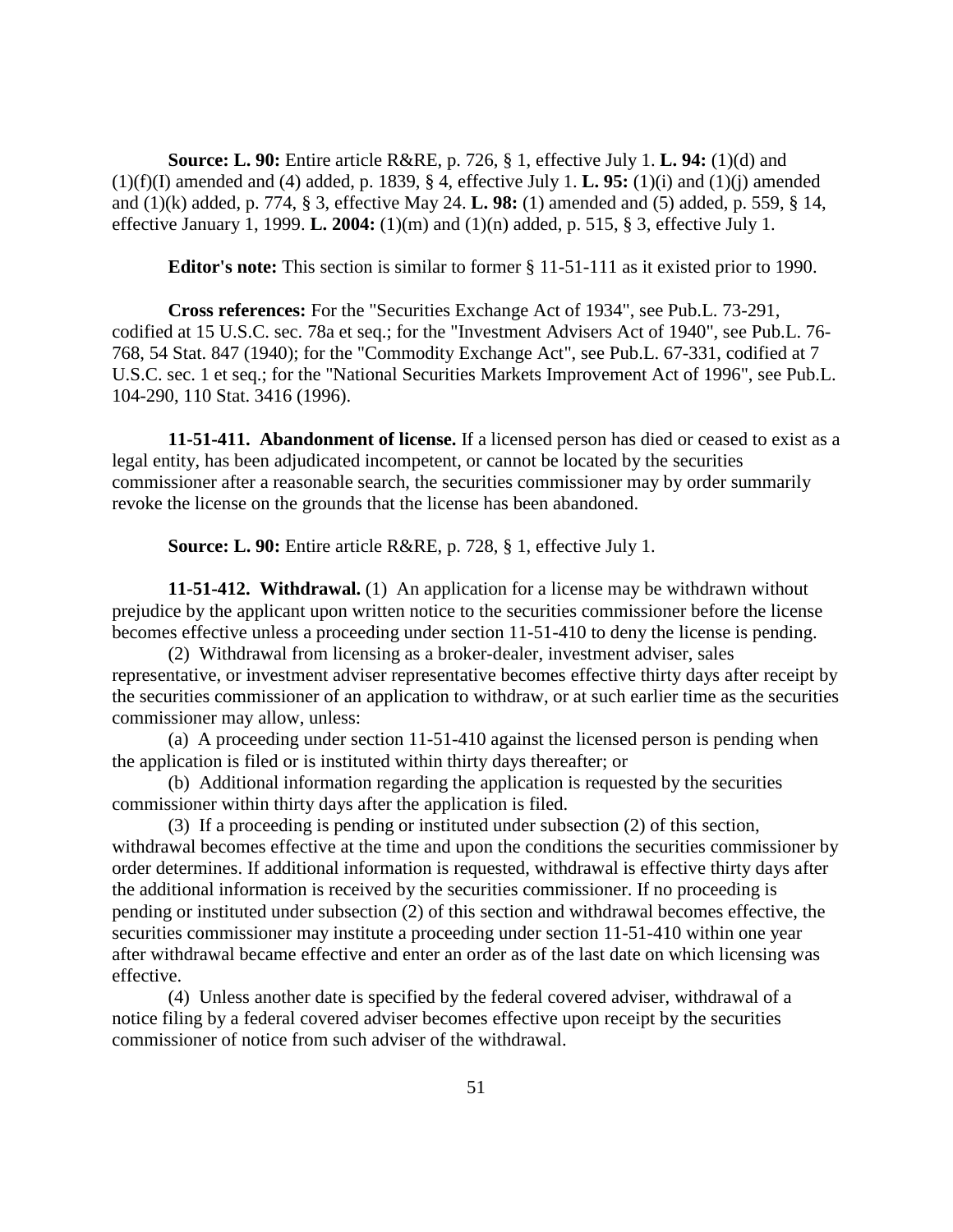**Source: L. 90:** Entire article R&RE, p. 728, § 1, effective July 1. **L. 98:** (2) amended and (4) added, p. 562, § 15, effective January 1, 1999.

## PART 5

# FRAUD AND OTHER PROHIBITED CONDUCT

**11-51-501. Fraud and other prohibited conduct.** (1) It is unlawful for any person, in connection with the offer, sale, or purchase of any security, directly or indirectly:

(a) To employ any device, scheme, or artifice to defraud;

(b) To make any untrue statement of a material fact or to omit to state a material fact necessary in order to make the statements made, in the light of the circumstances under which they are made, not misleading; or

(c) To engage in any act, practice, or course of business which operates or would operate as a fraud or deceit upon any person.

(2) It is unlawful for a custodian of the funds or securities of a local government investment pool trust fund organized under the provisions of part 7 of article 75 of title 24, C.R.S., to effect any transaction to relinquish possession of, distribute, expend, or transfer any of the assets of the trust fund without the prior written authorization of the board, except for:

(a) The purchase or sale of authorized investments or the exchange of such assets for other assets of equal or greater value if such sale, purchase, or exchange is solely in the accounts of the trust fund;

(b) Distributions to participating local governments; or

(c) The payment of routine fees and expenses that have been authorized by the board of trustees in the annual budget of the trust fund.

(3) It is unlawful for any investment adviser of a local government investment pool trust fund organized under the provisions of part 7 of article 75 of title 24, C.R.S., to:

(a) Take custody or possession of the funds or securities of the trust fund;

(b) Act as a principal in any transaction in securities with the trust fund unless the express prior written authorization of the board of trustees is obtained with regard to each such transaction and unless the transaction is effected without mark-up and at the fair market price of the securities purchased or sold; or

(c) Deposit, convey, or maintain the funds or securities of the trust fund in any account that is in any other name than that of the trust fund.

(4) It is unlawful for any broker-dealer or financial institution acting in an advisory capacity to a local government investment pool trust fund organized under the provisions of part 7 of article 75 of title 24, C.R.S., or any person employed by or directly associated with such broker-dealer or financial institution to:

(a) Act as a principal in any transaction in securities with the trust fund unless the express prior written authorization of the board of trustees is obtained with regard to each such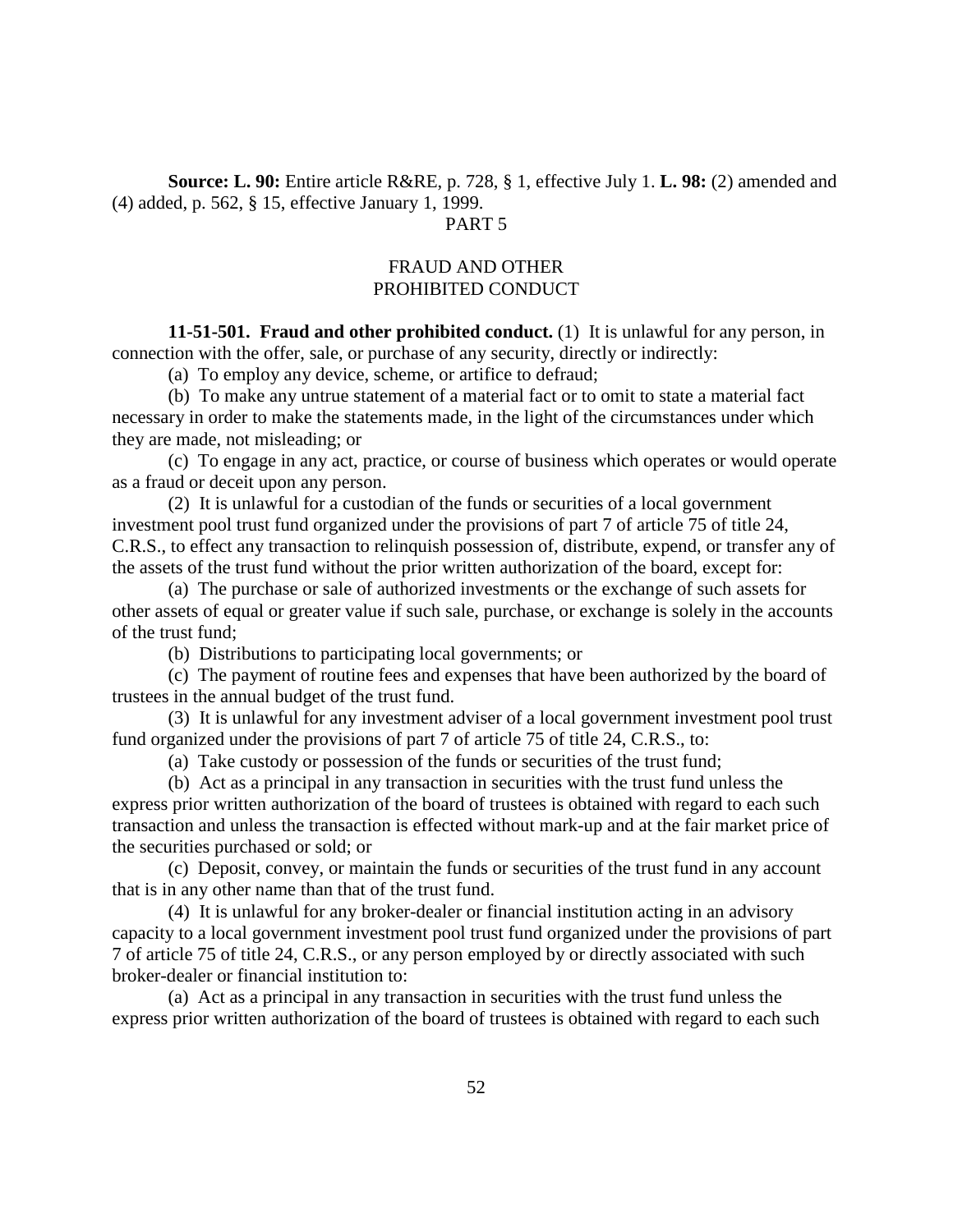transaction and unless the transaction is effected without mark-up and at the fair market price of the securities purchased or sold; or

(b) Deposit, convey, or maintain the funds or securities of the trust fund in any account that is in any other name than that of the trust fund.

(5) It is unlawful for any person who receives, directly or indirectly, any consideration from another person for advising the other person as to the value of securities or of any purchase or sale thereof, whether through the issuance of analyses or reports or otherwise to:

(a) Employ any device, scheme, or artifice to defraud any client or prospective client;

(b) Make an untrue statement of a material fact to any client or prospective client or to omit to state to any client or prospective client any material fact necessary to make the statements made, in light of the circumstances under which they are made, not misleading, in the disclosure statement delivered to any client or prospective client pursuant to section 11-51-409.5 or a similar document under the federal "Investment Advisers Act of 1940" or during the solicitation of any such client or otherwise in connection with providing investment advisory services; or

(c) Engage in any transaction, act, practice, or course of business that operates or would operate as a fraud or deceit upon any client or prospective client or that is fraudulent, deceptive, or manipulative.

(6) It is unlawful for an investment adviser or investment adviser representative acting as principal for such person's own account or on behalf of a third party to:

(a) Sell a security to a client without disclosing in writing pursuant to section 11-51- 409.5 the capacity in which the investment adviser or investment adviser representative is acting before the completion of the transaction; or

(b) Fail to obtain the written consent of the client to such transaction after disclosure has been made and before completion of the transaction.

(7) Nothing in subsection (5) or (6) of this section shall relieve an investment adviser, federal covered adviser, or investment adviser representative of liability under any other subsection of this section.

**Source: L. 90:** Entire article R&RE, p. 728, § 1, effective July 1. **L. 93:** (2) to (4) added, p. 326, § 2, effective July 1. **L. 98:** (5) to (7) added, p. 562, § 16, effective January 1, 1999.

**Editor's note:** This section is similar to former § 11-51-123 (1) as it existed prior to 1990.

**Cross references:** For the applicability of this section, see § 11-51-102 (1), (2), and (9); for the "Investment Advisers Act of 1940", see Pub.L. 76-768, 54 Stat. 847 (1940).

**11-51-502. Misleading filings.** It is unlawful for any person to make or cause to be made, in any document filed with the securities commissioner or in any proceeding under this article, any statement which the person knows or has reasonable grounds to know is, at the time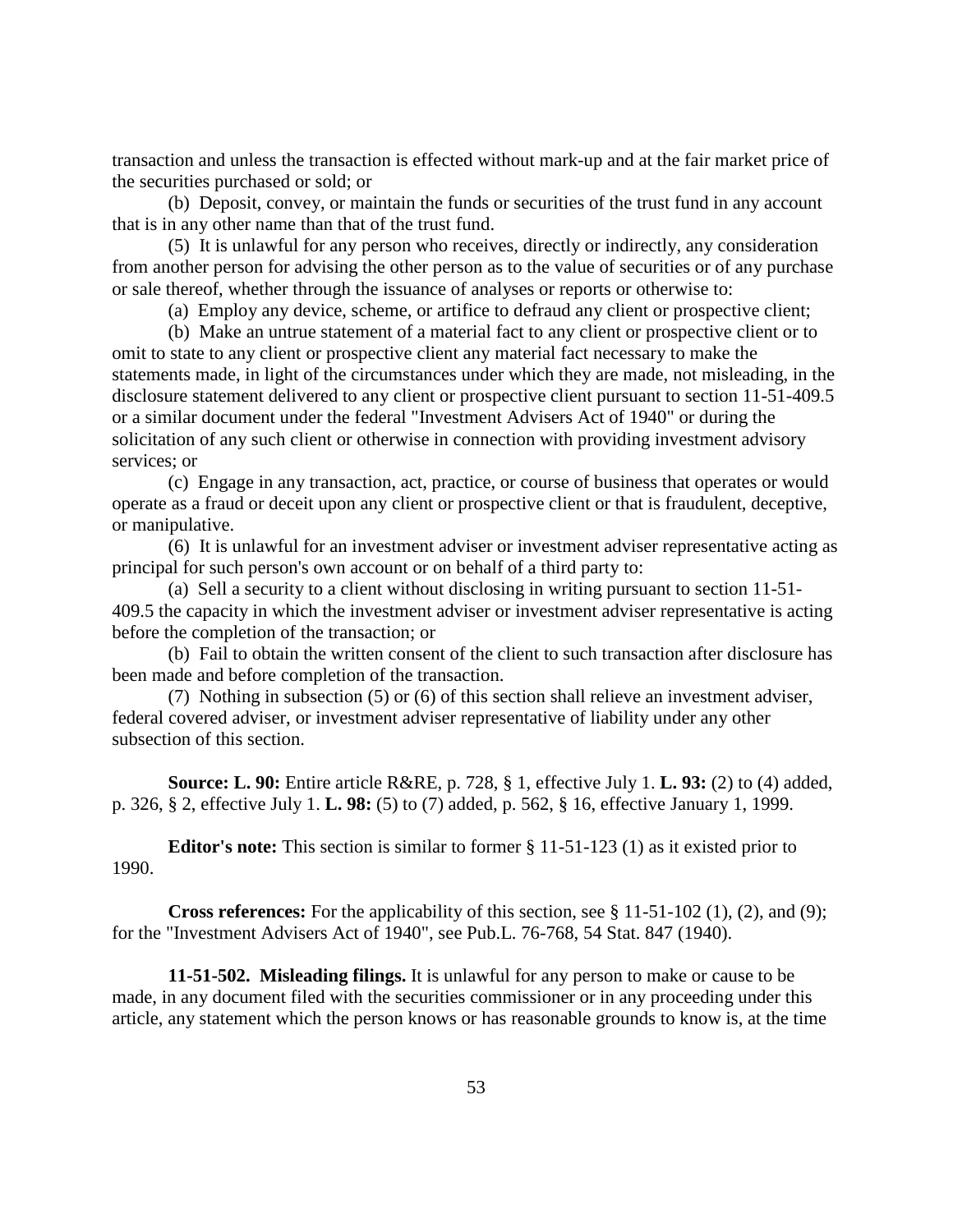and in the light of the circumstances under which it is made, false or misleading in any material respect.

**Source: L. 90:** Entire article R&RE, p. 729, § 1, effective July 1.

**Editor's note:** This section is similar to former § 11-51-115 as it existed prior to 1990.

#### **11-51-503. Unlawful representation concerning a license, registration, or**

**exemption.** (1) Neither the fact that an application for a license or a registration statement has been filed nor the fact that a person is licensed or a security is registered constitutes a finding by the securities commissioner that any document filed under this article is true, complete, and not misleading. No such fact, nor the fact that an exemption or exception is available for a person, security, or transaction, means that the securities commissioner has passed in any way upon the merits or qualifications of, or has recommended or given approval to, any person, security, or transaction.

(2) It is unlawful to make, or cause to be made, to any prospective purchaser or to any existing or prospective customer or client any representation inconsistent with subsection (1) of this section.

**Source: L. 90:** Entire article R&RE, p. 729, § 1, effective July 1.

**Editor's note:** This section is similar to former § 11-51-116 as it existed prior to 1990.

**Cross references:** For the applicability of this section, see § 11-51-102 (1) and (2).

# PART 6

## ENFORCEMENT AND CIVIL LIABILITY

**11-51-601. Investigations - subpoenas.** (1) The securities commissioner may make such public or private investigations within or outside of this state as the securities commissioner deems necessary to determine whether any person has violated or is about to violate any provision of this article or any rule or order under this article or to aid in the enforcement of this article or in the prescribing of rules and forms under this article, may require or permit any person to file a statement as to all the facts and circumstances concerning the matter to be investigated, and may publish information concerning any violation of this article or any rule or order under this article.

(2) For the purpose of any investigation or proceeding under this article, the securities commissioner or any officer designated by the securities commissioner may administer oaths and affirmations, subpoena witnesses, compel their attendance, take evidence, and require the production of any books, papers, correspondence, memoranda, agreements, or other documents or records which the securities commissioner deems relevant or material to the inquiry.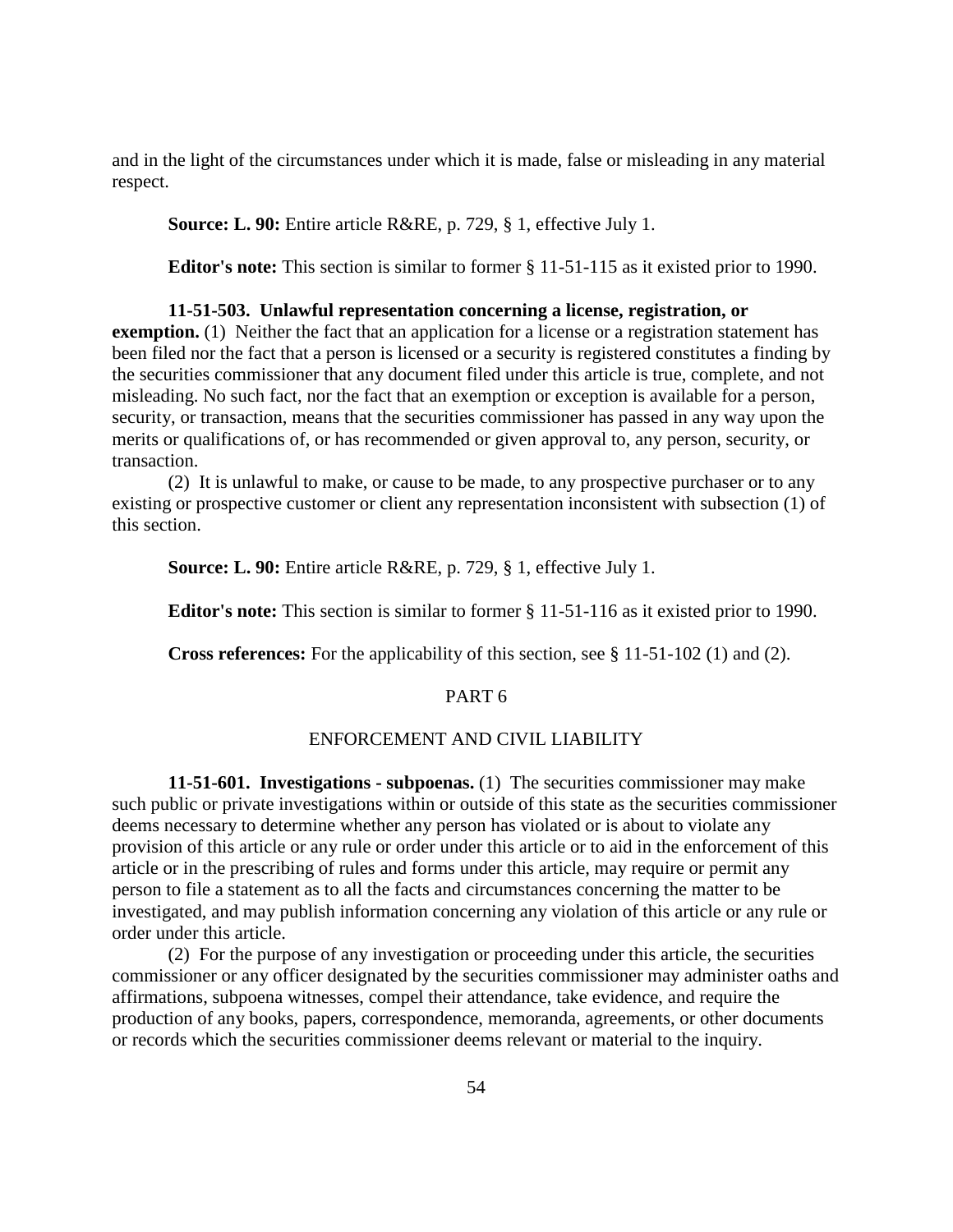(3) In case of contumacy by, or refusal to obey a subpoena issued to, any person, the district court of the city and county of Denver, upon application by the securities commissioner, may issue to the person an order requiring that person to appear before the securities commissioner, or the officer designated by the securities commissioner, to produce documentary evidence if so ordered or to give evidence touching the matter under investigation or in question. Failure to obey the order of the court may be punished by the court as a contempt of court.

(4) No person is excused from attending and testifying or from producing any document or record before the securities commissioner, or in obedience to the subpoena of the securities commissioner or any officer designated by the securities commissioner, or in any proceeding instituted by the securities commissioner on the ground that the testimony or evidence, documentary or otherwise, required of that person may tend to incriminate that person or subject that person to a penalty or forfeiture; but no document, evidence, or other information compelled under order of the district court of the city and county of Denver, or any information directly or indirectly derived from such document, evidence, or other information, may be used against an individual so compelled in any criminal case; except that the individual testifying is not exempt from prosecution and punishment for perjury in the first or second degree or contempt committed in testifying.

(5) (a) Information in the possession of, filed with, or obtained by the securities commissioner in connection with a private investigation under this section shall be confidential. No such information may be disclosed by the securities commissioner or any of the officers or employees of the division of securities unless necessary or appropriate in connection with a particular investigation or proceeding under this article or for any law enforcement purpose.

(b) As it relates solely to the preservation of the confidentiality of documents and other information obtained by the securities commissioner or any officer or employee of the division of securities pursuant to this section, the division of securities shall be construed as a criminal justice agency as defined in section 24-72-302 (3), C.R.S., and such documents and other information shall be treated as criminal justice records as defined in section 24-72-302 (4), C.R.S.

(c) Except as set forth in this subsection (5), no provision of this article either creates or derogates from any privilege which exists at common law or otherwise when documentary or other evidence is sought under a subpoena directed to the securities commissioner or any of the officers or employees of the division of securities.

**Source: L. 90:** Entire article R&RE, p. 729, § 1, effective July 1. **L. 94:** (5) amended, p. 1840, § 5, effective July 1.

**Editor's note:** This section is similar to former § 11-51-119 as it existed prior to 1990.

**11-51-602. Enforcement by injunction.** (1) Whenever it appears to the securities commissioner upon sufficient evidence satisfactory to the securities commissioner that any person has engaged in or is about to engage in any act or practice constituting a violation of any provision of this article or of any rule or order under this article, the securities commissioner may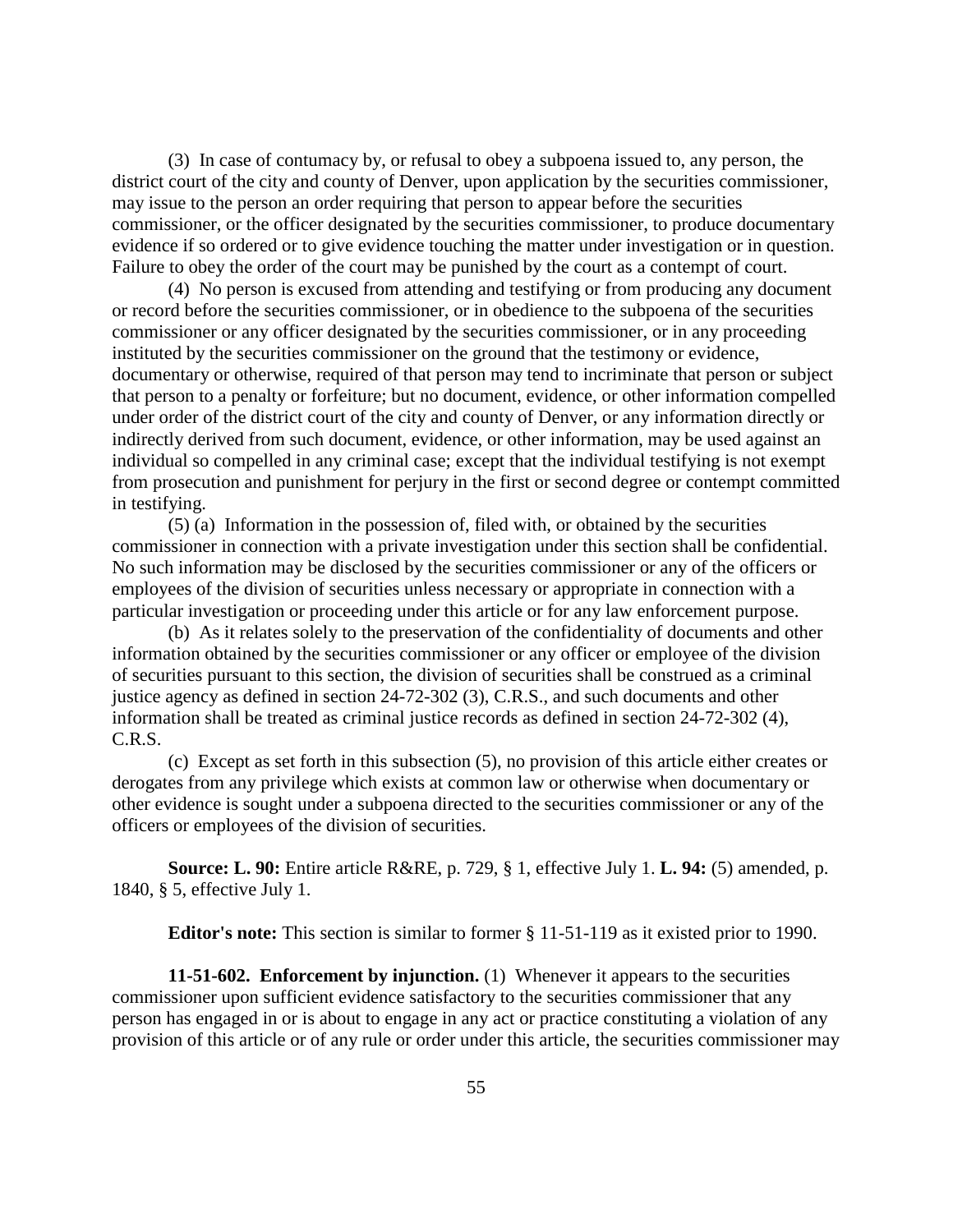apply to the district court of the city and county of Denver to temporarily restrain or preliminarily or permanently enjoin the act or practice in question and to enforce compliance with this article or any rule or order under this article. If the action is against a broker-dealer, investment adviser, federal covered adviser, sales representative, or investment adviser representative and the court finds that such person has committed a violation of section 11-51- 501, in addition to any other relief, the court may enter an order imposing such conditions on such person as the court deems appropriate. In any such action, the securities commissioner shall not be required to plead or prove irreparable injury or the inadequacy of the remedy at law. Under no circumstances shall the court require the securities commissioner to post a bond.

(2) The securities commissioner may include in any action authorized by subsection (1) of this section, relating to any violation of section 11-51-301, 11-51-401, or 11-51-501, a claim for damages under section 11-51-604 or restitution, disgorgement, or other equitable relief on behalf of some or all of the persons injured by the act or practice constituting the subject matter of the action, if the applicable scienter standard of section 11-51-604 is met. No person shall be liable for damages or for restitution, disgorgement, or other equitable relief in any action authorized by subsection (1) of this section for a violation of section 11-51-301 due solely to a failure to file the prescribed notification of exemption or to pay the required exemption fee for an exemption under section 11-51-308 (1)(p).

**Source: L. 90:** Entire article R&RE, p. 730, § 1, effective July 1. **L. 98:** (1) amended, p. 563, § 17, effective January 1, 1999.

**Editor's note:** This section is similar to former § 11-51-122 as it existed prior to 1990.

**11-51-603. Criminal penalties.** (1) Any person who willfully violates the provisions of section 11-51-501 commits a class 3 felony and shall be punished as provided in section 18-1.3- 401, C.R.S.

(2) Any person who willfully violates any of the provisions of this article, except section 11-51-501, commits a class 6 felony and shall be punished as provided in section 18-1.3-401, C.R.S.

(3) The securities commissioner may refer such evidence as is available to the securities commissioner under authority of this article concerning any violation which constitutes the commission of any felony or misdemeanor, including any violation of subsection (1) or (2) of this section, to the attorney general or the proper district attorney, who may, with or without such a reference, prosecute the appropriate criminal proceedings under this article or otherwise as authorized by law, or the securities commissioner may refer such evidence to the proper United States attorney.

(4) Nothing in this article limits the power of the state to punish any person for any conduct which constitutes a crime by statute.

(5) No person shall be prosecuted, tried, or punished for any criminal violation of this article unless the indictment, information, complaint, or action for the same is found or instituted within five years after the commission of the offense.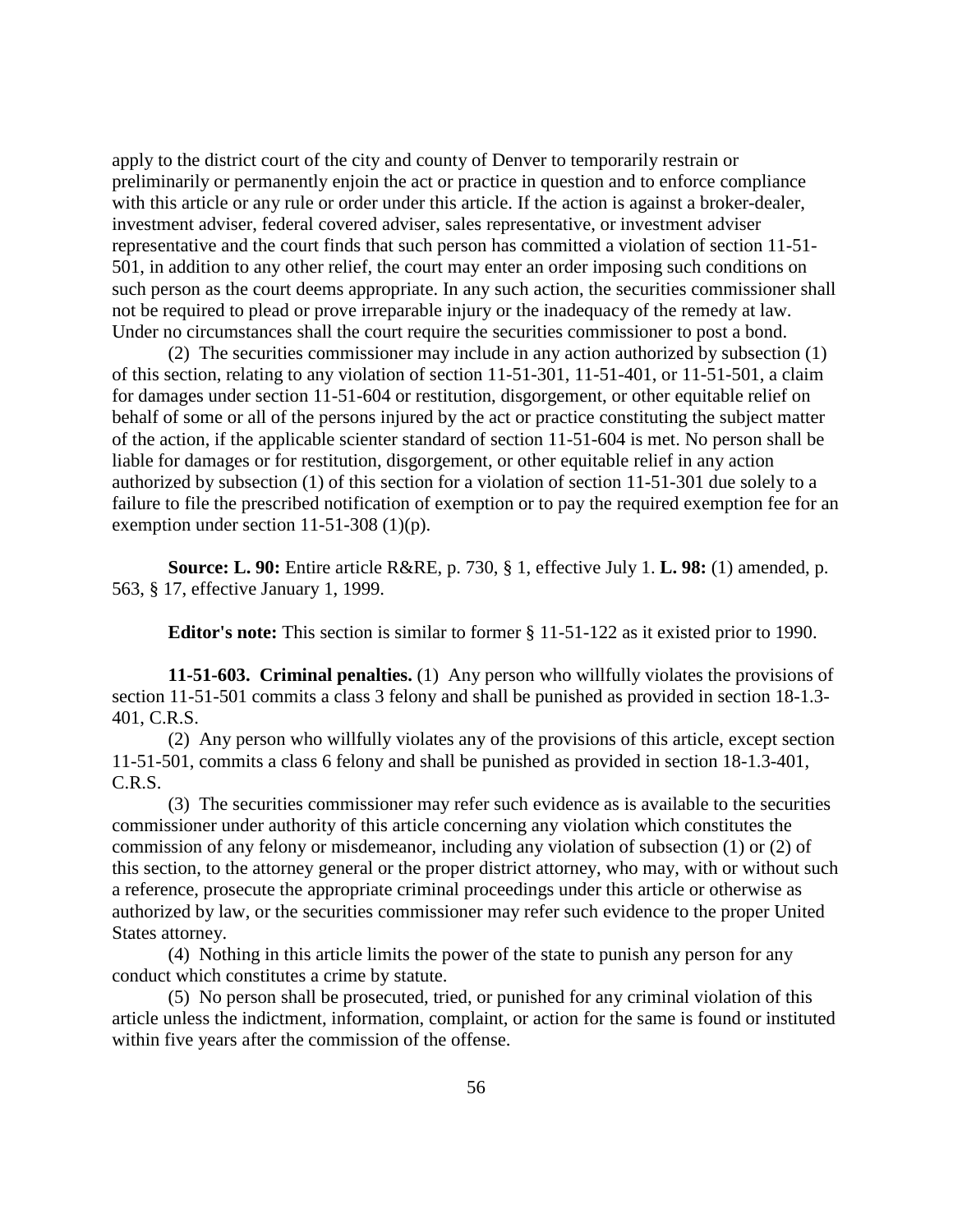**Source: L. 90:** Entire article R&RE, p. 731, § 1, effective July 1. **L. 2002:** (1) and (2) amended, p. 1471, § 42, effective October 1.

**Editor's note:** This section is similar to former § 11-51-124 as it existed prior to 1990.

**Cross references:** For the legislative declaration contained in the 2002 act amending subsections (1) and (2), see section 1 of chapter 318, Session Laws of Colorado 2002.

**11-51-603.5. Concurrent enforcement by attorney general - legislative declaration.**  (1) To facilitate the attorney general's enforcement of criminal violations under this article as contemplated by section 11-51-603 (3), the general assembly finds that the investigation of criminal violations under this article is the primary responsibility of the attorney general, concurrently with the district attorneys of this state.

(2) For the purpose of providing adequate funding to the department of law for the investigation and prosecution of allegations of securities fraud, a portion of the fees collected under this article shall be allocated to the department of law for the investigation and prosecution of criminal violations under this article.

**Source: L. 2005:** Entire section added, p. 802, § 1, effective June 1.

**11-51-604. Civil liabilities.** (1) Any person who sells a security in violation of section 11-51-301 is liable to the person buying the security from such seller for the consideration paid for the security, together with interest at the statutory rate from the date of payment, costs, and reasonable attorney fees, less the amount of any income received on the security, upon the tender of the security, or is liable for damages if the buyer no longer owns the security. Damages are deemed to be the amount that would be recoverable upon a tender, less the value of the security when the buyer disposed of it, and interest at the statutory rate from the date of disposition. No person is liable under this subsection (1) for a violation of section 11-51-301 due solely to a failure to file the prescribed notification of exemption or to pay the required exemption fee for an exemption under section 11-51-308 (1)(p).

(2) (a) Except as provided in paragraph (b) of this subsection (2), any broker-dealer or sales representative who sells a security in violation of section 11-51-401 is liable to the person buying the security from such seller for the consideration paid for the security, together with interest at the statutory rate from the date of payment, costs, and reasonable attorney fees, less the amount of any income received on the security, upon the tender of the security, or is liable for damages if the buyer no longer owns the security. Damages are deemed to be the amount that would be recoverable upon a tender, less the value of the security when the buyer disposed of it, and interest at the statutory rate from the date of disposition.

(b) No broker-dealer or sales representative is liable under this subsection (2) for a sale of a security exempt from registration under section 11-51-307 (1)(g) to (1)(j) or for a sale of a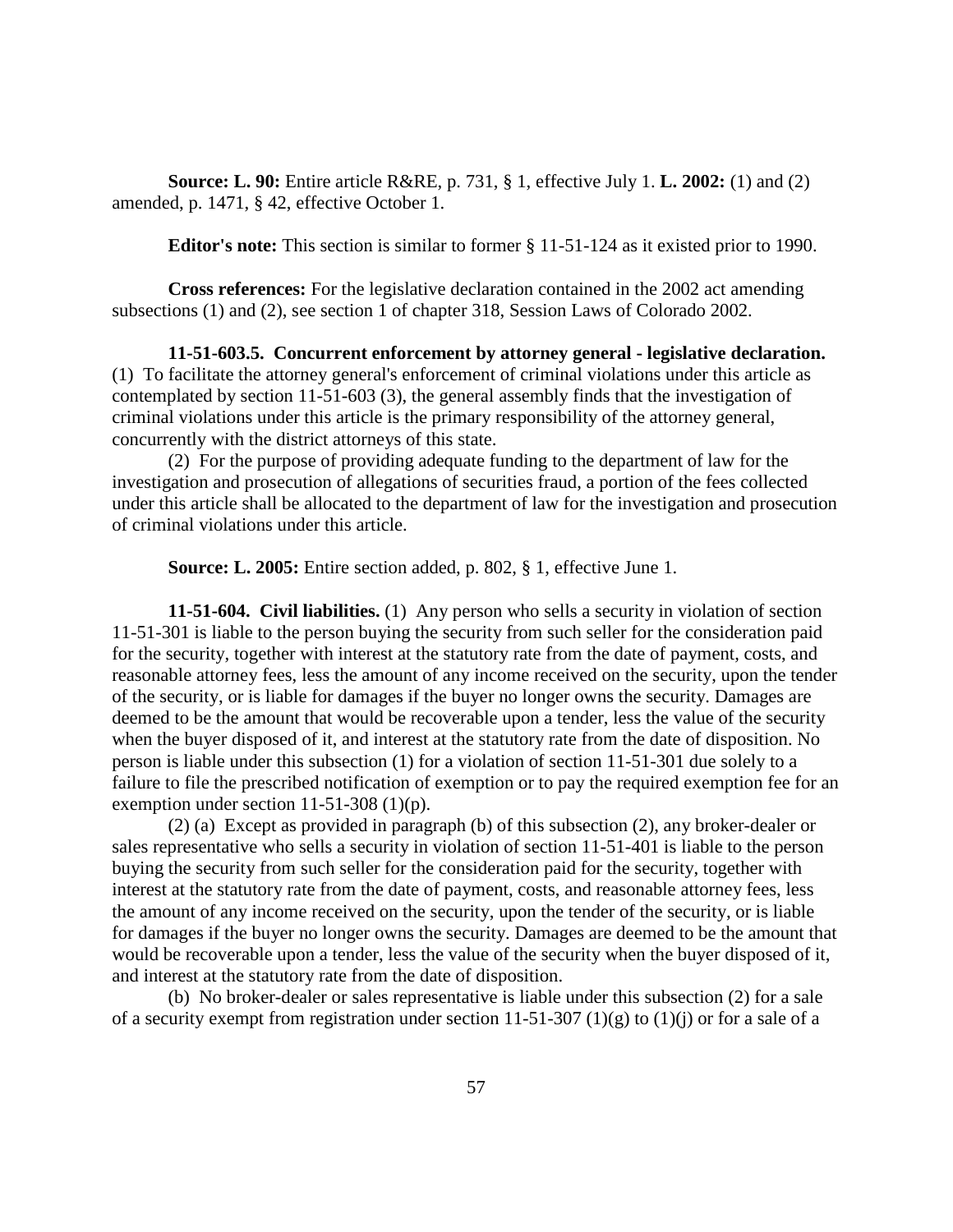security in a transaction exempt from registration under section  $11-51-308$  (1)(a), (1)(e) to (1)(l),  $(1)(o)$ , or  $(1)(p)$ ; but this paragraph (b) does not apply if at the time of such sale:

(I) In the case of a violation of section 11-51-401 arising from the failure of a brokerdealer to be licensed under this article, such broker-dealer was registered as a broker-dealer under the federal "Securities Exchange Act of 1934", licensed as a broker-dealer or its equivalent under the laws of another state, or held a limited license under this article; or

(II) In the case of a violation of section 11-51-401 arising from the failure of a sales representative to be licensed under this article, such sales representative was licensed as a sales representative or its equivalent under the laws of another state, held a limited license under this article, or in connection with such sale was acting for a broker-dealer which was registered as a broker-dealer under the federal "Securities Exchange Act of 1934", licensed as a broker-dealer or its equivalent under the laws of another state, or licensed under this article.

(2.5) An investment adviser or investment adviser representative who violates section 11-51-401 is liable to each person to whom investment advisory services are provided in violation of such section in an amount equal to the greater of one thousand dollars or the value of all the benefits derived directly or indirectly from the relationship or dealings with such person prior to such time as the violation may be cured, together with interest at the statutory rate from the date of receipt of such benefits, costs, and reasonable attorney fees.

(2.6) An investment adviser or investment adviser representative who provides investment advisory services to another person but who recklessly, knowingly, or with an intent to defraud fails to furnish to that person a written disclosure statement as required by section 11- 51-409.5 is liable to such other person in an amount equal to one thousand dollars, the value of all benefits derived directly or indirectly from the relationship or dealings with such person, or for actual damages suffered by such other person, whichever is greatest, plus interest at the statutory rate, costs, reasonable attorney fees, or such other legal or equitable relief as the court may deem appropriate.

(3) Any person who recklessly, knowingly, or with an intent to defraud sells or buys a security in violation of section 11-51-501 (1) or provides investment advisory services to another person in violation of section 11-51-501 (5) or (6) is liable to the person buying or selling such security or receiving such services in connection with the violation for such legal or equitable relief that the court deems appropriate, including rescission, actual damages, interest at the statutory rate, costs, and reasonable attorney fees.

(4) Any person who sells a security in violation of section 11-51-501 (1)(b)(the buyer not knowing of the untruth or omission) and who does not sustain the burden of proof that such person did not know, and in the exercise of reasonable care could not have known, of the untruth or omission is liable to the person buying the security from such person, who may sue to recover the consideration paid for the security, together with interest at the statutory rate from the date of payment, costs, and reasonable attorney fees, less the amount of any income received on the security, upon the tender of the security, or is liable for damages if the buyer no longer owns the security. Damages are deemed to be the amount that would be recoverable upon a tender, less the value of the security when the buyer disposed of it, and interest at the statutory rate from the date of disposition.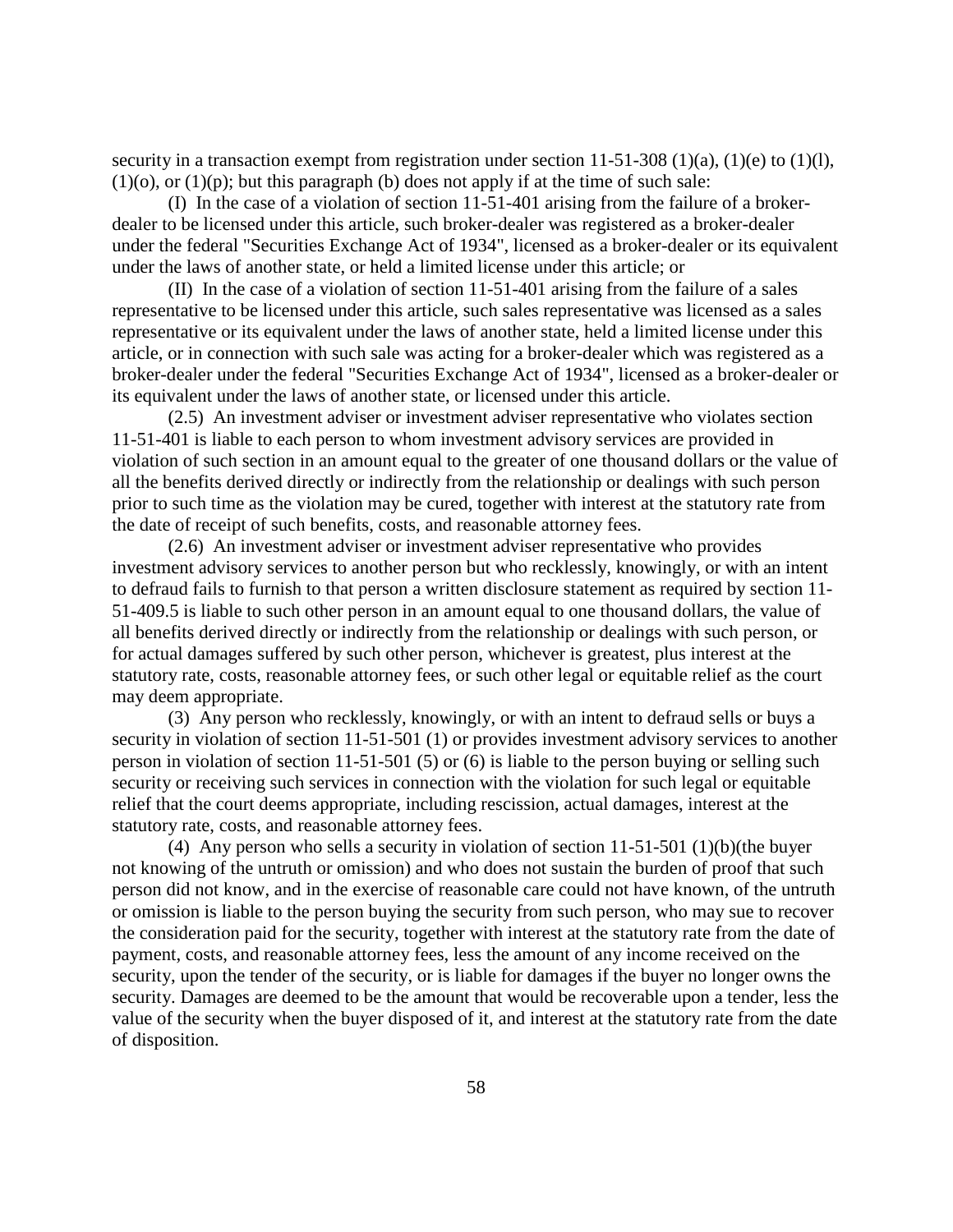(5) (a) Every person who, directly or indirectly, controls a person liable under subsection  $(1)$ ,  $(2)$ ,  $(2.5)$ ,  $(2.6)$ , or  $(3)$  of this section is liable jointly and severally with and to the same extent as such controlled person, unless the controlling person sustains the burden of proof that such person did not know, and in the exercise of reasonable care could not have known, of the existence of the facts by reason of which the liability is alleged to exist.

(b) Every person who, directly or indirectly, controls a person liable under subsection (3) or (4) of this section is liable jointly and severally with and to the same extent as such controlled person, unless such controlling person sustains the burden of proof that such person acted in good faith and did not, directly or indirectly, induce the act or acts constituting the violation or cause of action.

(c) Any person who knows that another person liable under subsection (3) or (4) of this section is engaged in conduct which constitutes a violation of section 11-51-501 and who gives substantial assistance to such conduct is jointly and severally liable to the same extent as such other person.

(6) Any tender specified in this section may be made at any time before entry of judgment.

(7) Every cause of action under this article survives the death of any individual who might have been a plaintiff or defendant.

(8) No person may sue under subsection  $(1)$ ,  $(2)$ ,  $(2.5)$ , or  $(2.6)$  or paragraph  $(a)$  of subsection (5) of this section more than two years after the contract of sale, or, as those provisions pertain to investment advisers, federal covered advisers, investment adviser representatives, and persons who provide investment advisory services, more than two years after the date of the violation. No person may sue under subsection (3) or (4) or paragraph (b) or (c) of subsection (5) of this section more than three years after the discovery of the facts giving rise to a cause of action under subsection (3) or (4) of this section or after such discovery should have been made by the exercise of reasonable diligence and in no event more than five years after the purchase or sale, or, as those provisions pertain to investment advisers, federal covered advisers, investment adviser representatives, and persons who provide investment advisory services, more than five years after the date of the violation.

(9) No buyer or seller of securities or recipient of investment advice may sue under this section if:

(a) The buyer or seller of securities or recipient of investment advice receives, before the action is commenced, documentation of:

(I) An offer stating how liability under this section may arise and fairly advising the buyer or seller of securities or recipient of investment advice of that person's rights in connection with the offer and any information necessary, including financial, to correct any material misrepresentation or omission in the information that was required by this article to be furnished to the person at the time of the purchase, sale, or rendering of investment advice;

(II) If the basis for relief under this subsection (9) is for a violation of subsection (1), (3), or (4) of this section and the person seeking recision is a buyer of securities: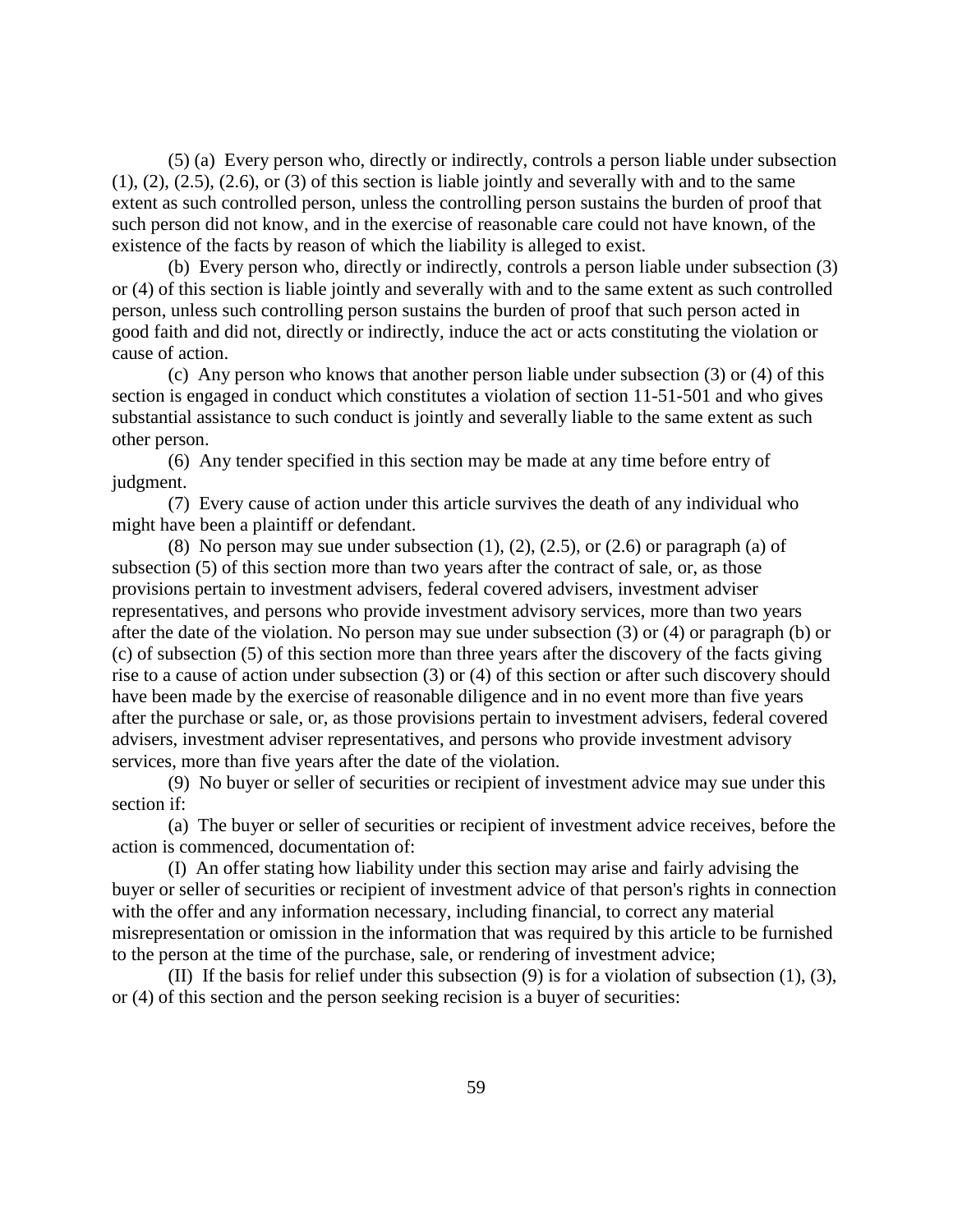(A) An offer to repurchase the security for cash, payable on delivery of the security, in an amount equal to the consideration paid plus interest at the statutory rate from the date of the purchase less the amount of any income received on the security; or

(B) If the buyer no longer owns the security, an offer to pay the purchaser, upon acceptance of the offer, damages in the amount that would be recoverable upon tender of the security less the value of the security when the buyer disposed of the security plus interest at the statutory rate from the date of the purchase, in cash, equal to the damages computed in the manner provided in this subparagraph (II);

(III) If the basis for relief under this subsection (9) is for a violation of subsection (1), (3), or (4) of this section and the person seeking recision is a seller of securities:

(A) An offer to tender the security, on payment by the seller of an amount equal to the purchase price paid, less income received on the security by the buyer, and interest at the statutory rate after the date of sale of the security to the buyer; or

(B) If the buyer no longer owns the security, an offer to pay the seller of the security upon acceptance of the offer, in cash, damages in the amount of the difference between the price at which the security was purchased and the value the security would have had at the time of the purchase in the absence of the buyer's conduct that may have caused liability and interest at the statutory rate after the date of sale of the security by the seller to the buyer;

(IV) If the basis for relief under this subsection (9) is a violation of subsection (2) of this section:

(A) If the person is a buyer, an offer to pay pursuant to subparagraph (II) of this paragraph (a); or

(B) If the person is a seller of securities, an offer to tender or to pay as specified in subparagraph (III) of this paragraph (a);

(V) If the basis for relief under this subsection (9) is a violation of subsection (2.5) of this section, an offer to reimburse, in cash, the consideration paid for the advice and interest at the statutory rate from the date of the payment;

(VI) If the basis for relief under this subsection (9) is a violation of subsection (2.6) of this section, an offer to reimburse, in cash, the consideration paid for the advice, the amount of any actual damages that may have been caused by the conduct, and interest at the statutory rate from the date of the violation causing the loss;

(b) The offer pursuant to paragraph (a) of this subsection (9) states that the offer must be accepted by the buyer or seller of securities or recipient of investment advice within thirty days after the offer is mailed by the buyer or seller of securities or recipient of investment advice. The party seeking recision may request that the securities commissioner authorize a time period for acceptance that is less than thirty days but not less than three days. The securities commissioner shall have the authority to grant such change in the acceptance period.

(c) The offeror has the ability to pay the amount offered or to tender the security under paragraph (a) of this subsection (9) at the time the offer is made;

(d) The offer pursuant to paragraph (a) of this subsection (9) is delivered to the buyer or seller of securities or recipient of investment advice, or sent in a manner that ensures receipt by the buyer or seller of securities or recipient of investment advice; or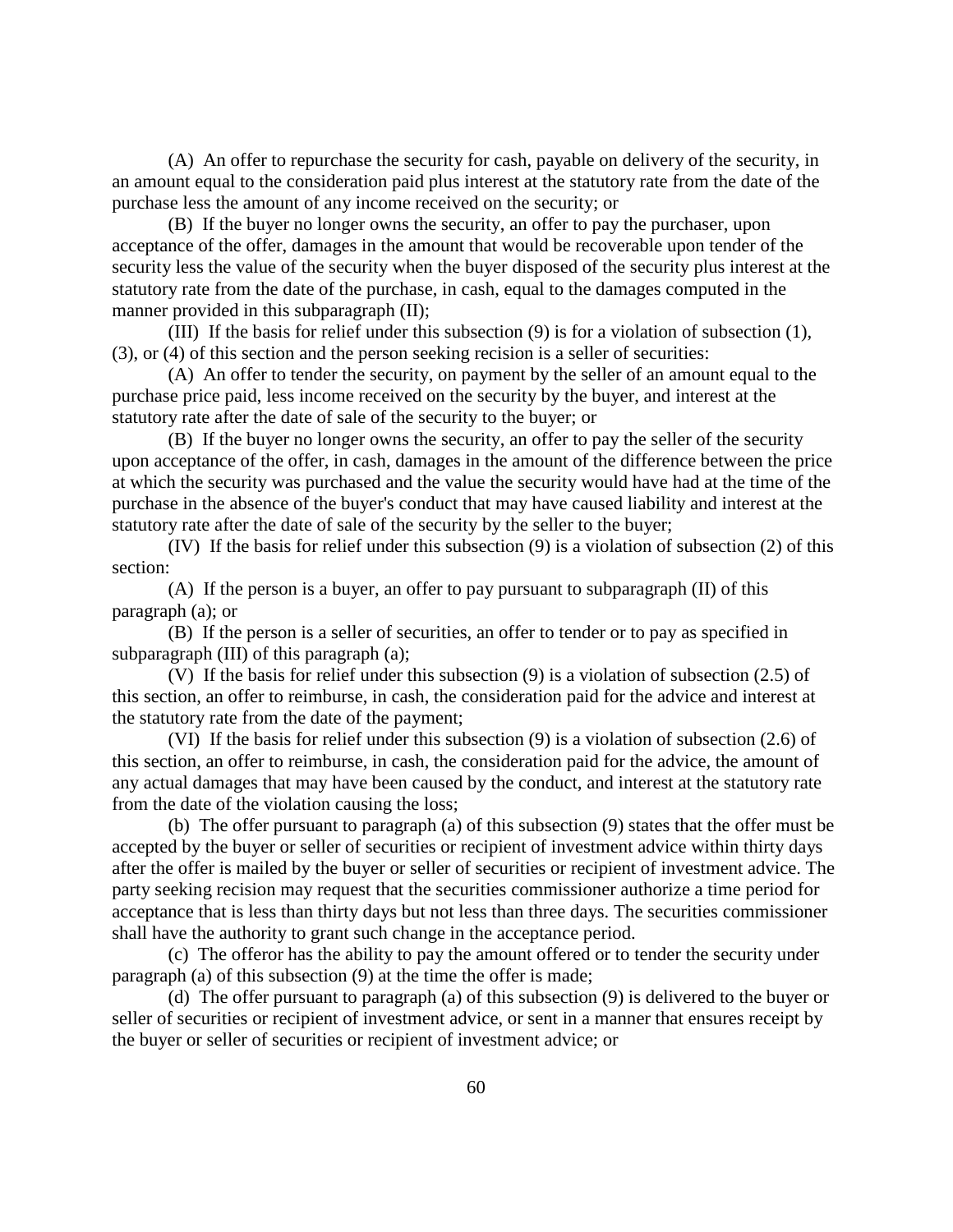(e) The buyer or seller of securities or recipient of investment advice who accepts the offer made pursuant to paragraph (a) of this subsection (9) is paid in accordance with the terms of the offer.

(10) No person who has made or engaged in the performance of any contract in violation of any provision of this article or any rule or order under this article or who has acquired any purported right under any such contract with knowledge of the facts by reason of which the making or performance of any such contract was in violation may base any suit on the contract.

(11) Any condition, stipulation, or provision binding any person acquiring or disposing of any security to waive compliance with any provision of this article or any rule or order under this article is void.

(12) The rights and remedies provided by this article may be pleaded and proved in the alternative and are in addition to any other rights or remedies that may exist at law or in equity, but this article does not create any cause of action not specified in this section or section 11-51- 602.

(13) Any person liable under this section may seek and obtain contribution from other persons liable under this section, directly or indirectly, for the same violation. Contribution shall be awarded by the court in accordance with the actual relative culpabilities of the various persons so liable.

(14) In the case of a willful violation of or a willful refusal to comply with or obey an order issued by the securities commissioner to any person pursuant to section 11-51-410 or 11- 51-606, the district court of the city and county of Denver, upon application by the securities commissioner, may issue to the person an order requiring that person to appear before the court regarding such violation or refusal. If the securities commissioner establishes by a preponderance of the evidence that the person willfully violated or willfully refused to comply with or obey the order, the court may impose legal and equitable sanctions as are available to the court in the case of contempt of court and as the court deems appropriate upon such person.

**Source: L. 90:** Entire article R&RE, p. 731, § 1, effective July 1. **L. 94:** (14) added, p. 1840, § 6, effective July 1. **L. 98:** (2.5) and (2.6) added and (3), (5)(a), and (8) amended, p. 564, § 18, effective January 1, 1999. **L. 2004:** (9) amended, p. 515, § 4, effective July 1.

**Editor's note:** This section is similar to former § 11-51-125 as it existed prior to 1990.

**Cross references:** For the applicability of this section, see § 11-51-102 (7); for the "Securities Exchange Act of 1934", see Pub.L. 73-291, codified at 15 U.S.C. sec. 78a et seq.

**11-51-605. Burden of proof.** In any proceeding under this article, the burden of proving an exemption or an exception from a definition is upon the person claiming it.

**Source: L. 90:** Entire article R&RE, p. 733, § 1, effective July 1.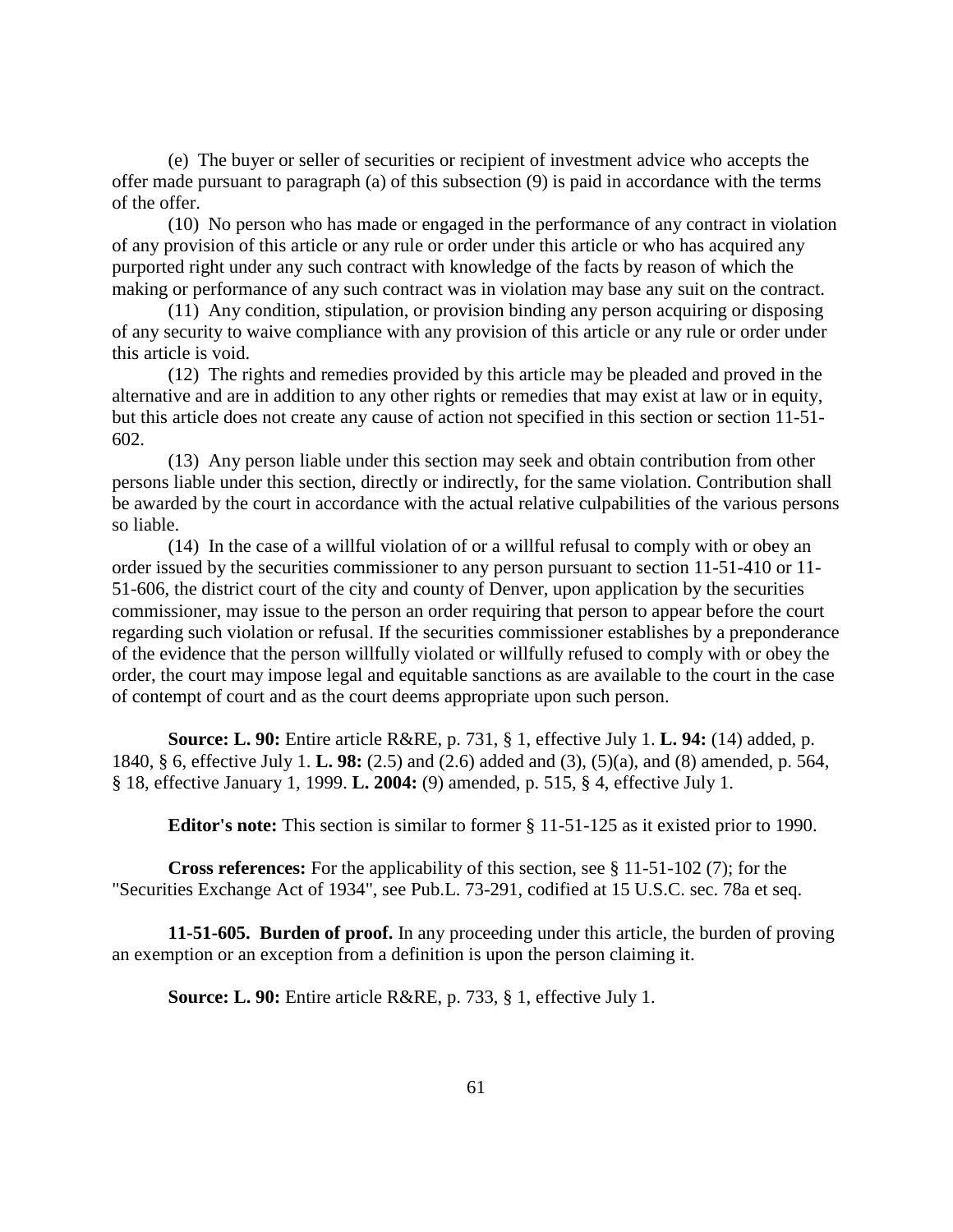**Editor's note:** This section is similar to former § 11-51-113 (5) as it existed prior to 1990.

**11-51-606. Conduct of proceedings - cease-and-desist orders - consent orders summary orders - issued by securities commissioner - rules.** (1) Any administrative proceeding under this article shall be conducted pursuant to the provisions of sections 24-4-104 and 24-4-105, C.R.S.; except that section 24-4-104 (3), C.R.S., shall not apply to any proceeding conducted pursuant to this article. Except as specified in paragraph (d) of subsection (1.5) or paragraph (e) of subsection (3) of this section, the securities commissioner shall refer the conduct of all hearings to an administrative law judge appointed pursuant to part 10 of article 30 of title 24, C.R.S., or a panel of the securities board in the discretion of the securities commissioner, based upon the complexity of the matter, number of parties to the matter, and legal issues presented in the matter. Every hearing in an administrative proceeding shall be public unless the securities commissioner, in the securities commissioner's discretion, grants a request joined in by all the respondents that the hearing be conducted privately.

(1.5) (a) Whenever it appears to the securities commissioner, based upon sufficient evidence as presented in a petition by an officer or employee of the division of securities, that a person has committed or may commit any of the acts or practices listed in paragraph (b) of this subsection (1.5), then, in addition to any specific powers granted under this article, the securities commissioner, in his or her discretion, may issue to such person an order to show cause why the securities commissioner should not enter a final order directing such person to cease and desist from the unlawful act or practice, or impose such other sanctions as provided in subparagraph (IV) of paragraph (d) of this subsection (1.5). The securities commissioner shall, within two calendar days, notify the chairperson of the securities board or an administrative law judge that an order to show cause has been issued, and the chairperson or administrative law judge shall set a date for hearing on such order before the securities board or administrative law judge as provided in paragraph (d) of this subsection (1.5).

(b) The securities commissioner may take action pursuant to paragraph (a) of this subsection (1.5) with regard to any of the following acts or practices:

(I) The sale of a security is subject to registration under this article and the security is being offered or has been offered or sold in violation of section 11-51-301, or any rule or order under said section;

(II) Any person has engaged or is about to engage in the offer or sale of a security or any other act or practice in violation of section 11-51-401 or any rule or order under said section;

(III) Any person has engaged or is about to engage in the offer or sale of a security or any other act or practice in violation of section 11-51-501 or any rule or order under said section;

(IV) Any person has engaged or is about to engage in any act or practice in violation of any provision of article 53 of this title; or

(V) Any person has violated or is about to violate any order previously entered by the securities commissioner.

(c) Any person against whom an order to show cause has been entered pursuant to paragraph (a) of this subsection (1.5) shall be promptly notified by the securities division of the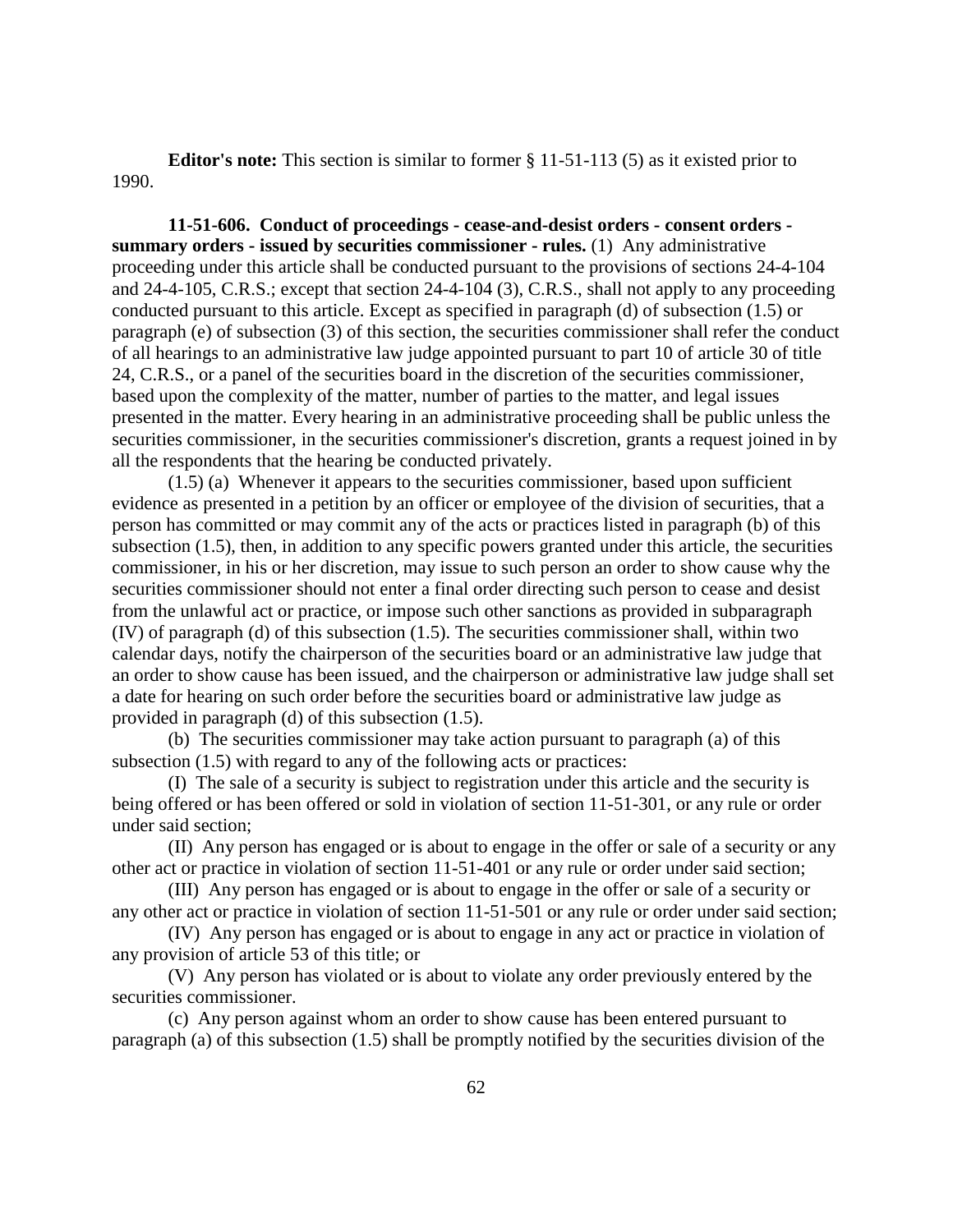entry of the order, along with a copy of the order, the factual and legal basis for the order, and the date set by the chairperson of the securities board or an administrative law judge for hearing on such order. Such notice may be served by United States mail, postage prepaid, to the lastknown address of such person, by personal service, by facsimile transmission, or as may be practicable upon any person against whom such order is entered. Mailing or facsimile transmission of an order or other documents under this subsection (1.5), or personal service of such orders or documents, shall constitute notice thereof to the person.

(d) (I) The hearing on an order to show cause shall be commenced no sooner than ten nor later than twenty-one calendar days following the date of transmission or service of the notification by the securities division as provided in paragraph (c) of this subsection (1.5). The hearing may be continued by agreement of all of the parties based upon the complexity of the matter, number of parties to the matter, and legal issues presented in the matter, but in no event shall the hearing commence later than thirty-five calendar days following the date of transmission or service of the notification.

(II) If a person against whom an order to show cause entered pursuant to paragraph (a) of this subsection (1.5) does not appear at the hearing, the securities division may present evidence that notification was properly sent or served upon such person pursuant to paragraph (c) of this subsection (1.5) and such other evidence related to the matter as the securities board or administrative law judge deems appropriate. In the case where such person does not appear, the securities commissioner may not issue an order unless there is a finding by the securities board or administrative law judge that there is a reasonable basis to believe such notification was actually received or served, or, after reasonable search by the securities division, the person against whom the order was entered cannot be located. The securities commissioner shall enter such order within ten days after his or her determination related to reasonable attempts of notification of the respondent, and the order shall become final as to that person by operation of law.

(III) At any hearing pursuant to this paragraph (d), the securities board or administrative law judge shall take evidence and hear arguments from the securities division and the person against whom the order to show cause has been entered, pursuant to such rules and procedures as may be adopted by the securities commissioner. Based on the evidence entered and arguments heard at the hearing, the securities board or administrative law judge shall enter findings of fact, conclusions of law, and an initial decision recommending to the securities commissioner that a final order be entered affirming, denying, vacating, or otherwise modifying the order to show cause. The initial decision shall be issued within ten days after the conclusion of the hearing provided pursuant to this paragraph (d) and shall be promptly delivered to the securities commissioner.

(IV) If the securities commissioner reasonably finds that the person against whom the order to show cause was entered has engaged, or is about to engage, in acts or practices constituting violations as set forth in paragraph (b) of this subsection (1.5) and makes the findings required by section 11-51-704 (2), he or she may issue a final cease-and-desist order imposing one or more of the following sanctions:

(A) Directing such person to cease and desist from further unlawful acts or practices;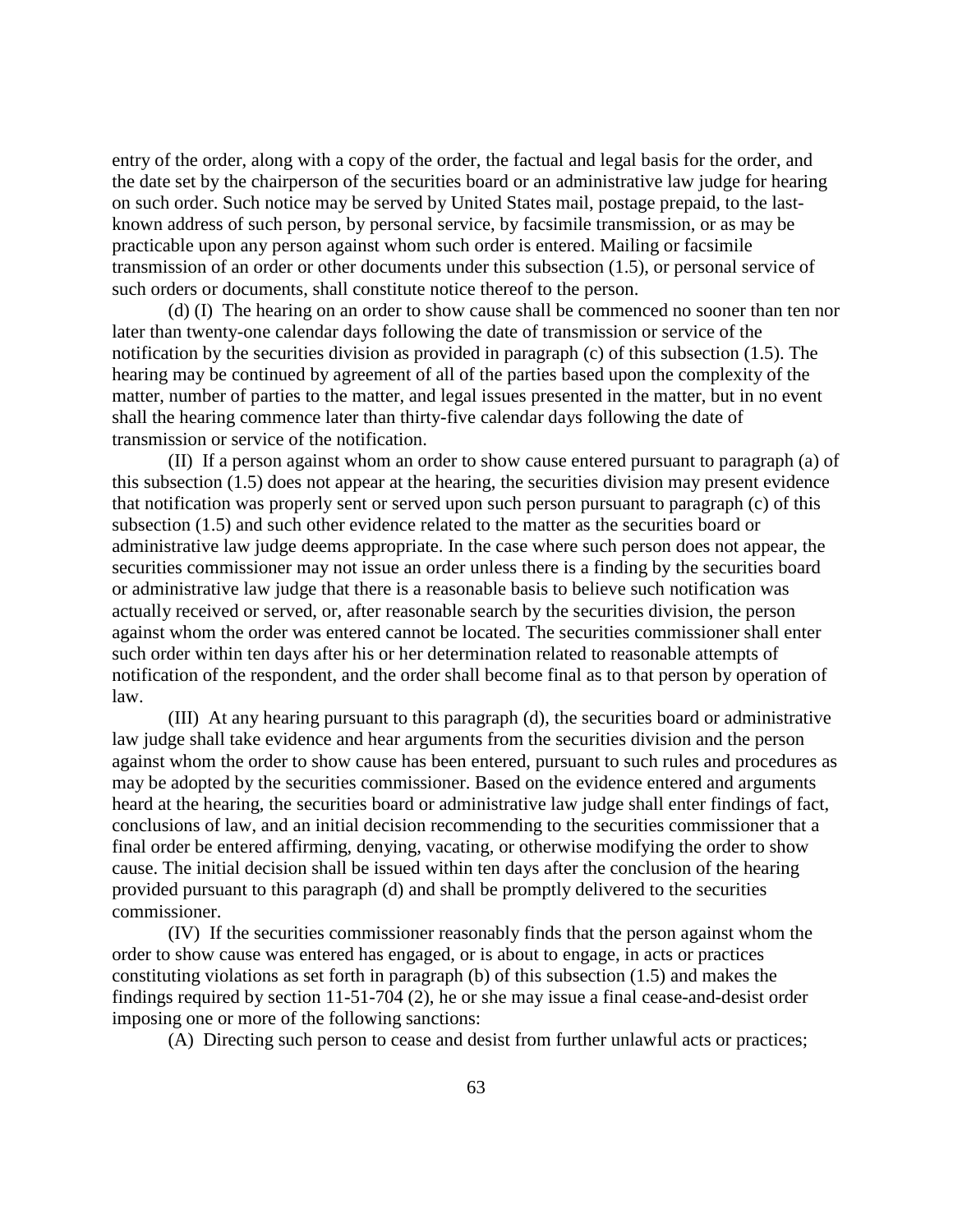(B) Censuring the person, if the person is a licensed broker-dealer, sales representative, investment adviser, or investment adviser representative; or

(C) Requiring such person to undertake or comply with conditions or limitations placed upon the activities, functions, or operations of such person, within such reasonable time period as may be imposed by the securities commissioner.

(V) The securities commissioner shall provide notice of the final order within ten calendar days after receiving the initial decision, in the manner set forth in paragraph (c) of this subsection (1.5), to each person against whom such order has been entered. The final order entered pursuant to subparagraph (IV) of this paragraph (d) shall be effective when issued, and shall be a final order for purposes of judicial review pursuant to section 11-51-607.

(2) (a) Whenever it appears to the securities commissioner, based upon sufficient evidence presented to the securities commissioner in a stipulation between an officer or employee of the division of securities and any person, that such person has engaged in or is about to engage in any act or practice constituting a violation of any provision of this article, any rule promulgated pursuant to this article, or any order issued under this article, or any act or practice constituting grounds for administrative sanction under this article, the securities commissioner may issue a consent order against such person.

(b) In any consent order issued pursuant to this subsection (2), the securities commissioner may:

(I) Prohibit the respondent from any further violation of any provision, rule, or order under this article that is alleged in the stipulation to have been violated or from engaging in the conduct alleged in the stipulation as grounds for sanction under this article; and

(II) Impose conditions, limitations, or sanctions as stipulated.

(3) (a) If it appears to the securities commissioner, based upon sufficient evidence as presented in a petition by an officer or employee of the division of securities, that, in the case of a registration statement subject to the escrow provisions in section 11-51-302 (5) or (6), there has been a violation of such escrow provisions, or, in the case of any registration statement under section 11-51-304, any of the grounds specified in section 11-51-306 (1) exist, the securities commissioner may enter a summary stop order postponing or suspending the effectiveness of the registration statement.

(b) If it appears to the securities commissioner, based upon sufficient evidence as presented in a petition by an officer or employee of the division of securities, that sufficient grounds exist under section 11-51-310 (1), the securities commissioner may enter a summary order under section 11-51-310 (1)(b) suspending the exemption from securities registration under section 11-51-307 (1)(g) as to a specified security or issuer pending final determination of a proceeding under that section.

(c) No summary order may be entered pursuant to this subsection (3) unless the securities commissioner determines, in addition to the findings required under section 11-51-704 (2), that immediate issuance of such summary order is imperatively necessary for the protection of investors. An order issued pursuant to this subsection (3) is effective when entered and shall be accompanied by a brief statement of findings of fact and conclusions of law.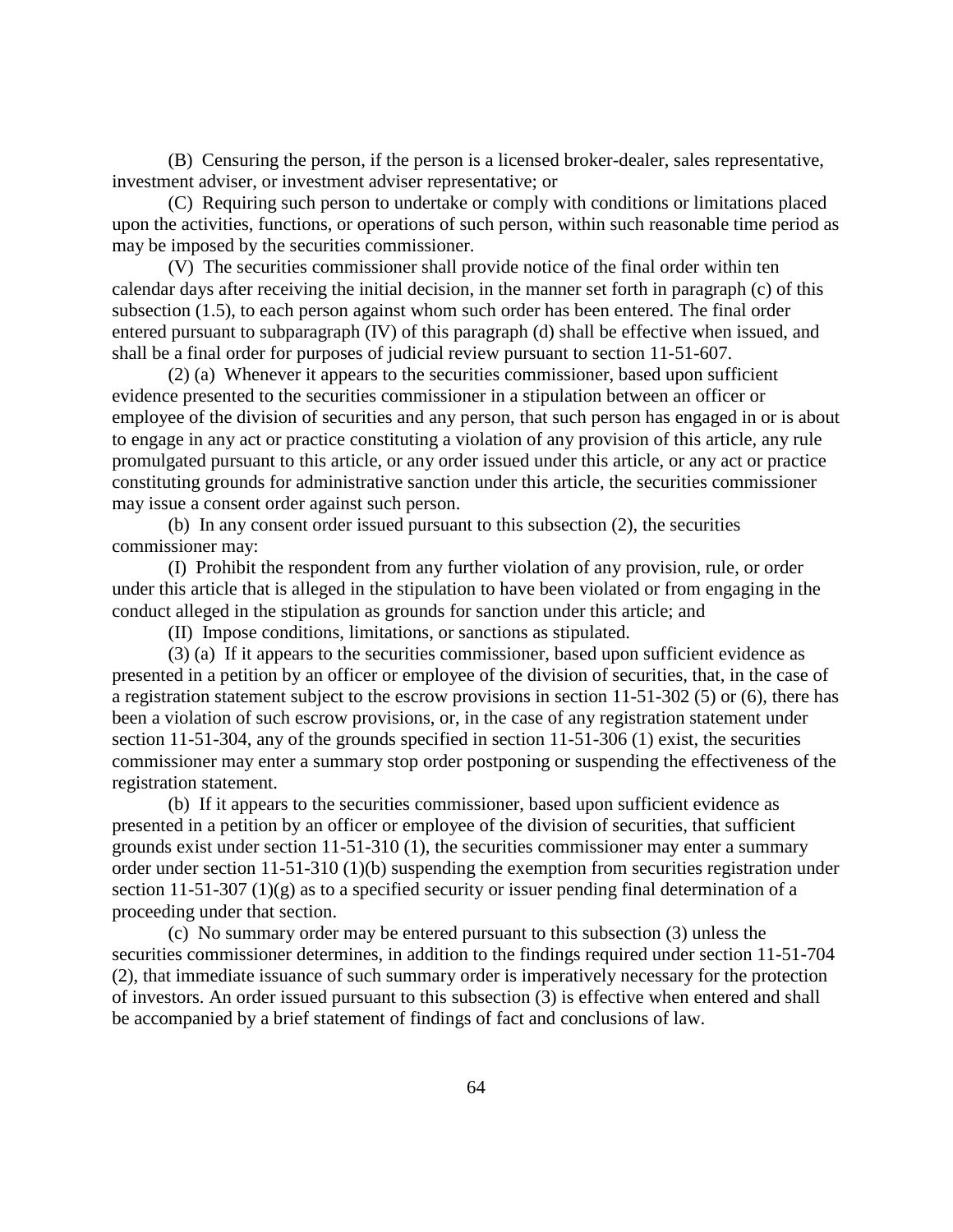(d) Upon entering a summary order, the securities commissioner shall promptly notify each person against whom it has been entered of its entry and the basis therefor by providing to each such person at such person's last known mailing address a copy of the order and the accompanying findings of fact and conclusions of law.

(e) (I) Any person against whom a summary stop order or summary order suspending exemption has been entered may make a written request to the securities commissioner that the matter be set for a hearing if such request is made within twenty-one calendar days after the date of entry of the order. Upon receipt of such request, the securities commissioner shall notify the chairperson of the securities board, and the chairperson shall set a date for a hearing within twenty-one days to determine whether to continue the summary order.

(II) Any such hearing before the securities board shall be conducted pursuant to the provisions of section 24-4-105, C.R.S. Following the hearing, the securities board shall issue its initial decision, accompanied by findings of fact and conclusions of law. The securities commissioner shall then enter a decision that shall be a final order for purposes of judicial review pursuant to section 11-51-607.

(III) If the securities commissioner does not receive a request for a hearing pursuant to subparagraph (I) of this paragraph (e), the order shall become final twenty-one calendar days after the entry of such order.

(4) (a) If it appears to the securities commissioner, based upon sufficient evidence as presented in a petition by an officer or employee of the division of securities, that any of the grounds specified in section 11-51-410 (1) exist as to any licensed person or, in the case of a licensed broker-dealer, a partner, officer, director, person occupying a similar status or performing similar functions, or a person directly or indirectly controlling a broker-dealer, the securities commissioner may issue to such person an order to show cause why the securities commissioner should not summarily suspend the license of that person or limit or impose conditions on the securities activities of that person pending final determination of a proceeding under sections 24-4-104 and 24-4-105, C.R.S. The securities commissioner shall promptly notify the chairperson of the securities board that an order to show cause has been issued, and the chairperson shall set a date for hearing on such order before the securities board.

(b) Any person against whom an order to show cause has been entered shall be promptly notified by the securities division of the entry of such order and the basis therefor. Such notice shall include a copy of the order, and shall include the date set by the chairperson of the securities board for hearing on such order. In the case of a broker-dealer, the notification shall be sent both to the broker-dealer's last known mailing address and, if different, the most current mailing address the broker-dealer has on file with the securities commissioner as required in section 11-51-407 (3). In the case of a sales representative, notification shall be sent to the sales representative's last known mailing address, the most current mailing address the sales representative has on file with the securities commissioner as required in section 11-51-407 (3), and the last known mailing address of the broker-dealer or issuer for which the sales representative is licensed to act.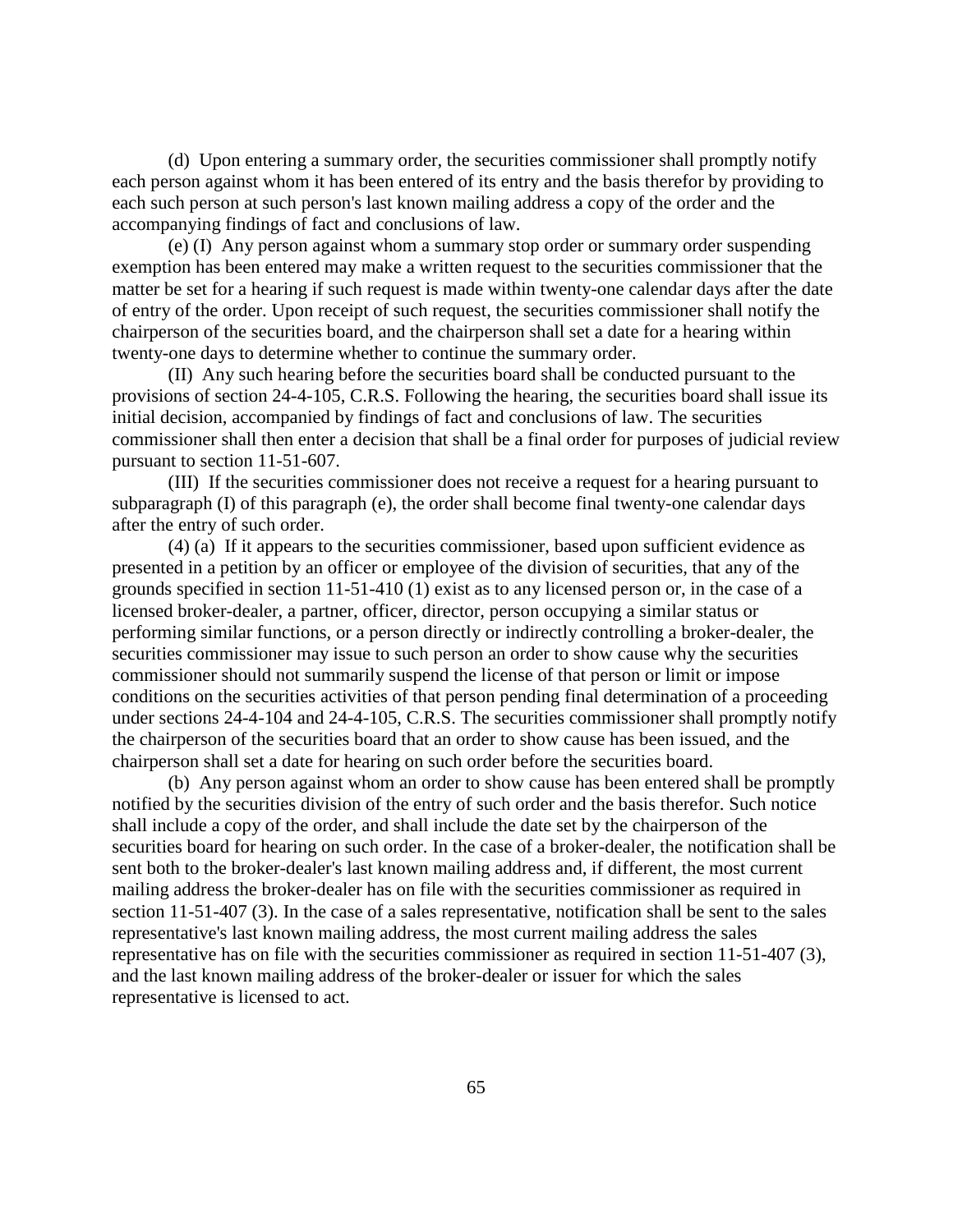(c) (I) The hearing on the order to show cause shall be commenced no sooner than seven, nor later than twenty, calendar days following the date of transmission of notification of the respondent by the division of securities as provided in paragraph (b) of this subsection (4).

(II) The securities board shall take evidence and hear arguments from the securities division and the respondent. If the respondent does not appear, the securities division may provide evidence that notification was promptly sent by the securities division to the respondent pursuant to paragraph (b) of this subsection (4). In the case where the respondent does not appear, the securities commissioner may not issue an order unless there is a finding by the securities board that there is reasonable basis to believe the respondent either received actual notice, or, after reasonable search by the securities division, cannot be located.

(III) Based on the evidence entered and arguments heard at the hearing, the securities board shall enter findings of fact, conclusions of law, and its initial decision recommending to the securities commissioner that an order be entered either denying the petition of the securities division for summary order or suspending the license of that person or otherwise limiting or imposing conditions on the securities activities of that person pending final determination of a proceeding under sections 24-4-104 and 24-4-105, C.R.S. Exceptions to the initial decision of the securities board must be filed with the securities commissioner within ten calendar days of the date of entry of such order. The securities commissioner shall then issue an order, which shall be a final order for purposes of judicial review pursuant to section 11-51-607.

(d) Any order entered under paragraph (c)(III) of this subsection (4) suspending a license or otherwise limiting or imposing conditions on the securities activities of the licensed person shall remain in effect during the pendency of a proceeding under sections 24-4-104 and 24-4- 105, C.R.S., unless vacated or modified on judicial review pursuant to section 11-51-607 or by subsequent order of the securities commissioner after notice and opportunity for hearing.

(5) No order under subsection (3)(b), (3)(c), or (4)(a) of this section may be entered by the securities commissioner unless a proceeding under sections 24-4-104 and 24-4-105, C.R.S., either has been commenced, or is commenced promptly following or contemporaneously with the entry of such an order.

(6) The securities commissioner may promulgate a rule that defines what constitutes prompt filing and notification pursuant to this section.

**Source: L. 90:** Entire article R&RE, p. 734, § 1, effective July 1. **L. 94:** Entire section amended, p. 1841, § 7, effective July 1. **L. 2001:** (1) amended and (1.5) added, p. 800, § 1, effective July 1. **L. 2004:** (1), (1.5)(a), (1.5)(c), and (1.5)(d) amended and (6) added, pp. 517, 519, §§ 5, 6, effective July 1.

**11-51-607. Judicial review of orders.** (1) Any person aggrieved by a final order of the securities commissioner may obtain a review of the order in the court of appeals pursuant to the provisions of section 24-4-106 (11), C.R.S.

(2) The commencement of proceedings under subsection (1) of this section does not, unless specifically ordered by the court, operate as a stay of the securities commissioner's order.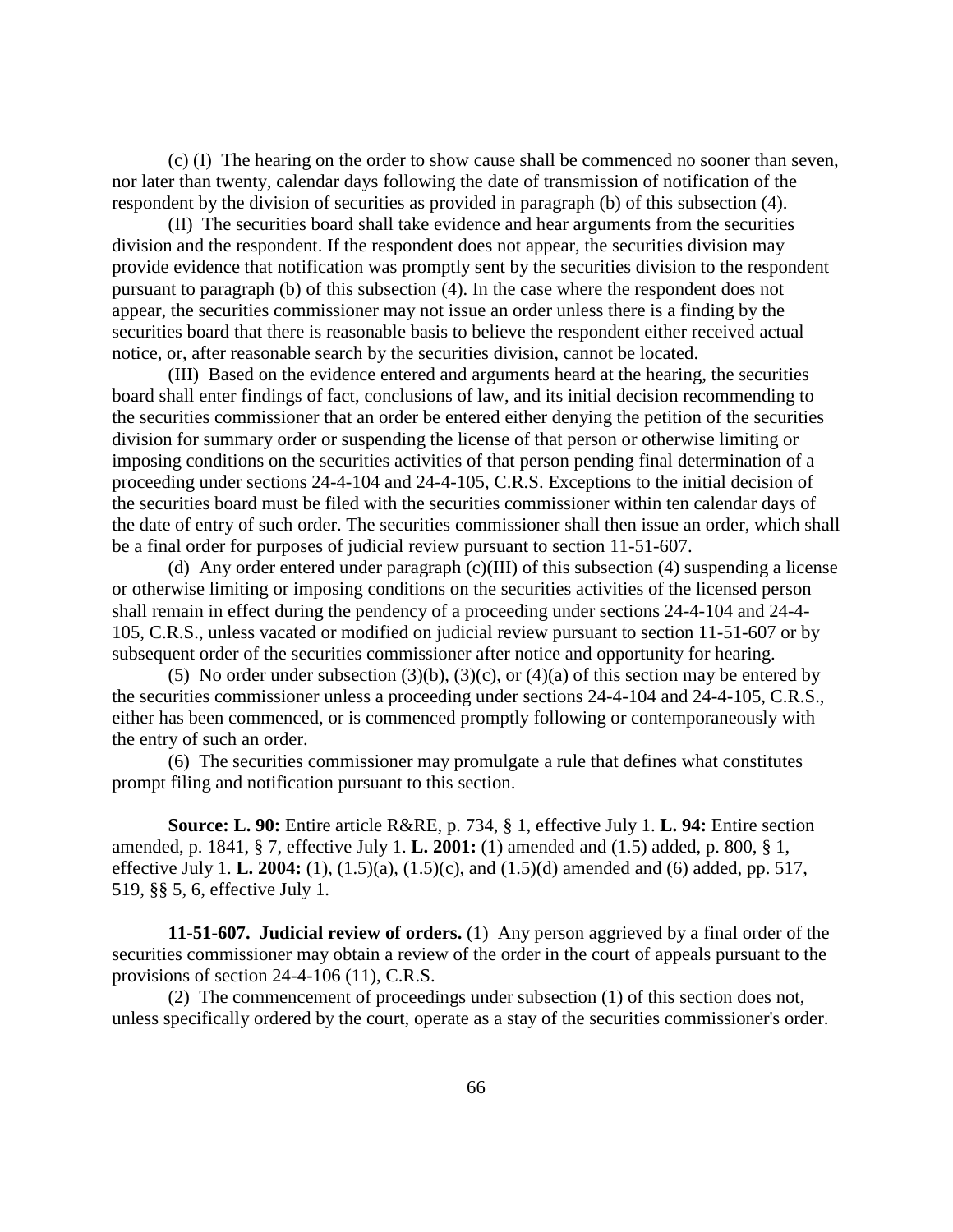**Source: L. 90:** Entire article R&RE, p. 734, § 1, effective July 1. **L. 94:** (1) amended, p. 1844, § 8, effective July 1.

**Editor's note:** This section is similar to former § 11-51-120 as it existed prior to 1990.

## PART 7

#### ADMINISTRATION AND FEES

**11-51-701. Division of securities - creation - powers and duties.** There is hereby created the division of securities within the department of regulatory agencies, the head of which shall be the commissioner of securities, who shall be appointed by the executive director of the department of regulatory agencies, pursuant to the provisions of section 13 of article XII of the state constitution, and the securities board. The division shall be responsible for the administration of the provisions of articles 51, 53, and 59 of this title and part 7 of article 75 of title 24, C.R.S., and shall perform such other duties as are imposed upon it by law.

**Source: L. 90:** Entire article R&RE, p. 734, § 1, effective July 1. **L. 91:** Entire section amended, p. 2425, § 3, effective June 8. **L. 93:** Entire section amended, p. 327, § 3, effective July 1. **L. 94:** Entire section amended, p. 1845, § 9, effective July 1.

**Editor's note:** This section is similar to former § 11-51-103 as it existed prior to 1990.

#### **11-51-702. Division subject to termination. (Repealed)**

**Source: L. 90:** Entire article R&RE, p. 734, § 1, effective July 1. **L. 91:** Entire section repealed, p. 678, § 7, effective April 20.

**Editor's note:** Prior to its repeal, this section was similar to former § 11-51-104 as it existed prior to 1990.

**11-51-702.5. Securities board - creation - duties - repeal.** (1) There is hereby created the securities board within the department of regulatory agencies which shall consist of five persons appointed by the governor, subject to the consent and approval of the senate, as follows:

(a) Two persons who are licensed by the state supreme court to practice law in the state of Colorado and who are conversant in securities law;

(b) One person certified as a certified public accountant pursuant to article 2 of title 12, C.R.S.; and

(c) Two persons who are members of the public at large.

(2) (a) One of the members of the securities board shall reside west of the continental divide.

(b) The members shall serve terms of three years with each term ending on July 1 of the year in which the term expires.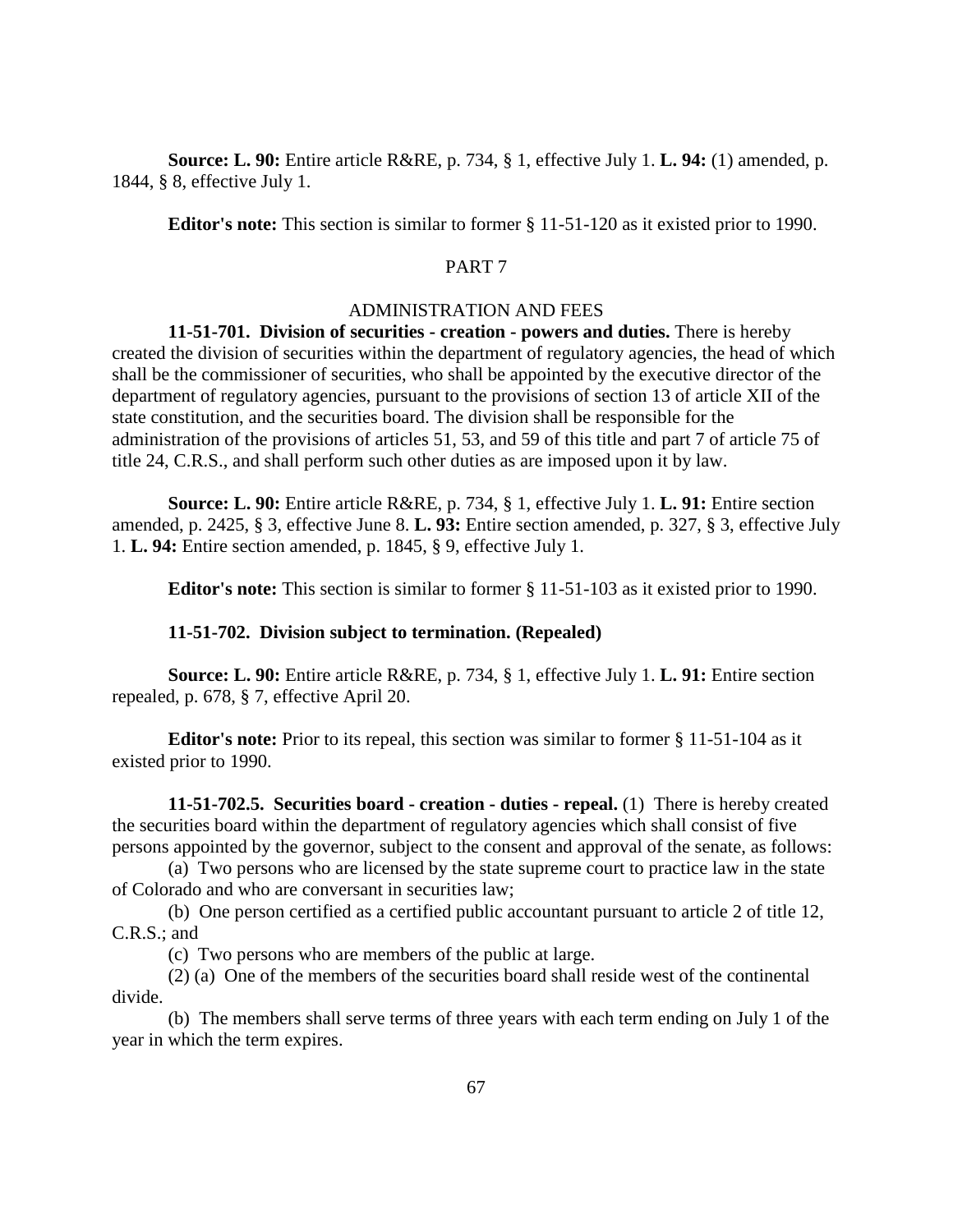(c) Any vacancy on the securities board occurring before the expiration of the term shall be filled by the governor for the remainder of the term.

(d) Securities board members may be removed for cause.

(e) Securities board members shall be reimbursed for actual and necessary expenses, not to include out-of-state travel expenses.

(f) Members of the board shall not serve more than two consecutive terms on the board.

(3) Securities board members shall be subject to the conflict of interest limitations placed on other employees of the division of securities pursuant to section 11-51-703 (2).

(4) The securities board shall provide oversight to the securities commissioner and shall be available to advise the securities commissioner at the request of the securities commissioner on issues affecting the division of securities and securities regulations in the state.

(5) The securities board shall meet as often as is necessary, but no less than quarterly. Meetings may be called by the chairperson of the securities board at the request of the securities commissioner or any member of the securities board.

(6) (a) The securities board shall aid and advise the securities commissioner at the request of the securities commissioner in connection with the duties of the securities commissioner under articles 51, 53, and 59 of this title and part 7 of article 75 of title 24, C.R.S., including but not limited to the promulgation of rules, issuance of orders, formulation of policies, and the setting of fees under such articles and other issues affecting the division of securities and securities regulation in the state.

(b) (Deleted by amendment, L. 2004, p. 15, § 1, effective July 1, 2004.)

(c) The securities board shall hear the matters described in section 11-51-606 (1.5)(d), (3)(e), and (4)(d) and issue the initial decisions as provided therein. The chairperson of the securities board shall determine the date and place for such hearings and may appoint a panel of the securities board consisting of no less than three board members to conduct such hearings. Any hearing held regarding an order issued by the securities commissioner under section 11-51- 606 (3) or (4) shall be heard by the securities board.

(7) (a) This section is repealed, effective September 1, 2026.

(b) Prior to such repeal, the functions of the securities board shall be reviewed as provided for in section 24-34-104, C.R.S.

**Source: L. 94:** Entire section added, p. 1845, § 10, effective July 1. **L. 96:** (6)(c) amended, p. 1467, § 6, effective June 1. **L. 2001:** (6)(c) amended, p. 802, § 2, effective July 1. **L. 2004:** (2)(f) added and (6)(b) and (7)(a) amended, p. 15, §§ 2, 1, effective July 1. **L. 2015:** (2)(b), (2)(f), and (7)(a) amended, (SB 15-102), ch. 249, p. 910, § 2, effective May 29.

**11-51-703. Administration of article.** (1) The securities commissioner is hereby empowered to administer and enforce all provisions of this article and to provide the division of securities with such books, records, files, and printing and other supplies and employ such officers and clerical and other assistance as may be necessary in the securities commissioner's discretion to perform the duties required of the securities commissioner under this article.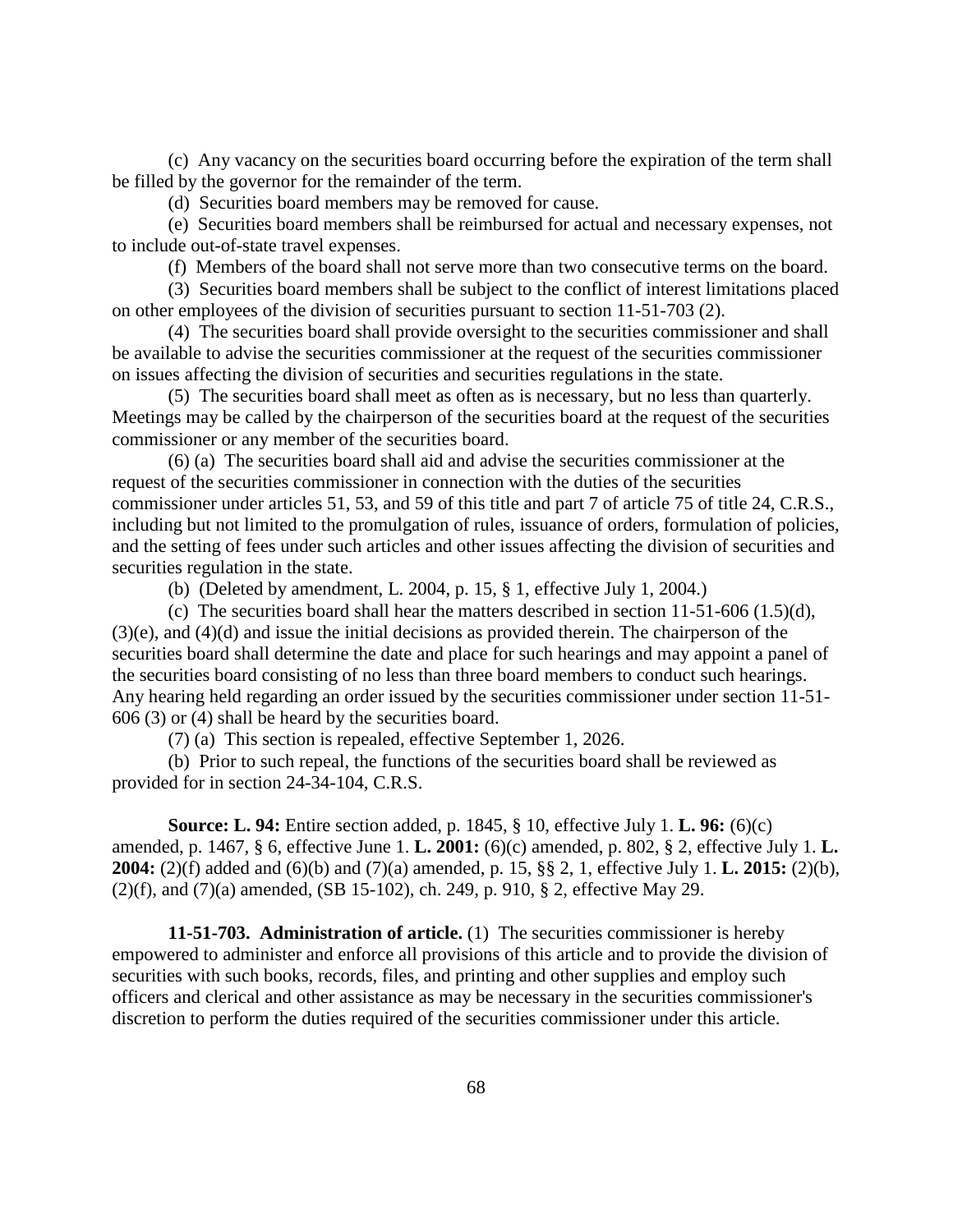(2) It is unlawful for the securities commissioner or any of the officers or employees of the division of securities to use for personal benefit any information which is filed with or obtained by the securities commissioner and which is not made public. No provision of this article authorizes the securities commissioner or any of such officers or employees to disclose any such information except among themselves or when necessary or appropriate in a proceeding or investigation under this article. No provision of this article either creates or derogates from any privilege which exists at common law or otherwise when documentary or other evidence is sought under a subpoena directed to the securities commissioner or any of the officers or employees of the division of securities.

(3) The securities commissioner may enter into an arrangement, agreement, or other working relationship with federal, other state, and self-regulatory authorities whereby public documents may be initially filed and maintained in the central registration depository, the investment adviser registration depository, or with other agencies or authorities. It is the intent of this subsection (3) that the securities commissioner be provided with the power to reduce the duplication of filings, reduce administrative costs, and, in conjunction with other states and with federal authorities, establish uniform procedures, forms, and administration to be used by this state and by such other states and by such federal authorities.

(4) The securities commissioner may delegate to any officer of the division of securities any power, duty, authority, or function created by this article and vested in the securities commissioner, but nothing in this subsection (4) shall authorize the securities commissioner to delegate to any officer the securities commissioner's authority to make rules, institute proceedings or actions under section 11-51-306, 11-51-410, or 11-51-602, refer evidence under section 11-51-603 (3), or exercise the authority created by this section, section 11-51-704 (1) or (2), or section 11-51-707 (3)(a) or (3)(b).

**Source: L. 90:** Entire article R&RE, p. 734, § 1, effective July 1. **L. 2001:** (3) amended, p. 16, § 3, effective March 9.

**Editor's note:** This section is similar to former § 11-51-117 as it existed prior to 1990.

**11-51-704. Rules, forms, and orders.** (1) The securities commissioner may, from time to time, make, amend, and rescind such rules, forms, and orders as are necessary to carry out the provisions of this article, including rules and forms governing registration statements, applications, and reports, and defining any terms, whether or not used in this article, insofar as the definitions are not inconsistent with the provisions of this article. For the purpose of rules and forms, the securities commissioner may classify securities, persons, and matters within the securities commissioner's jurisdiction and prescribe different requirements for different classes.

(2) No rule, form, or order may be made, amended, or rescinded unless the securities commissioner finds that the action is necessary or appropriate in the public interest and is consistent with the purposes and provisions of this article. In prescribing rules and forms, the securities commissioner may cooperate with the securities and exchange commission with a view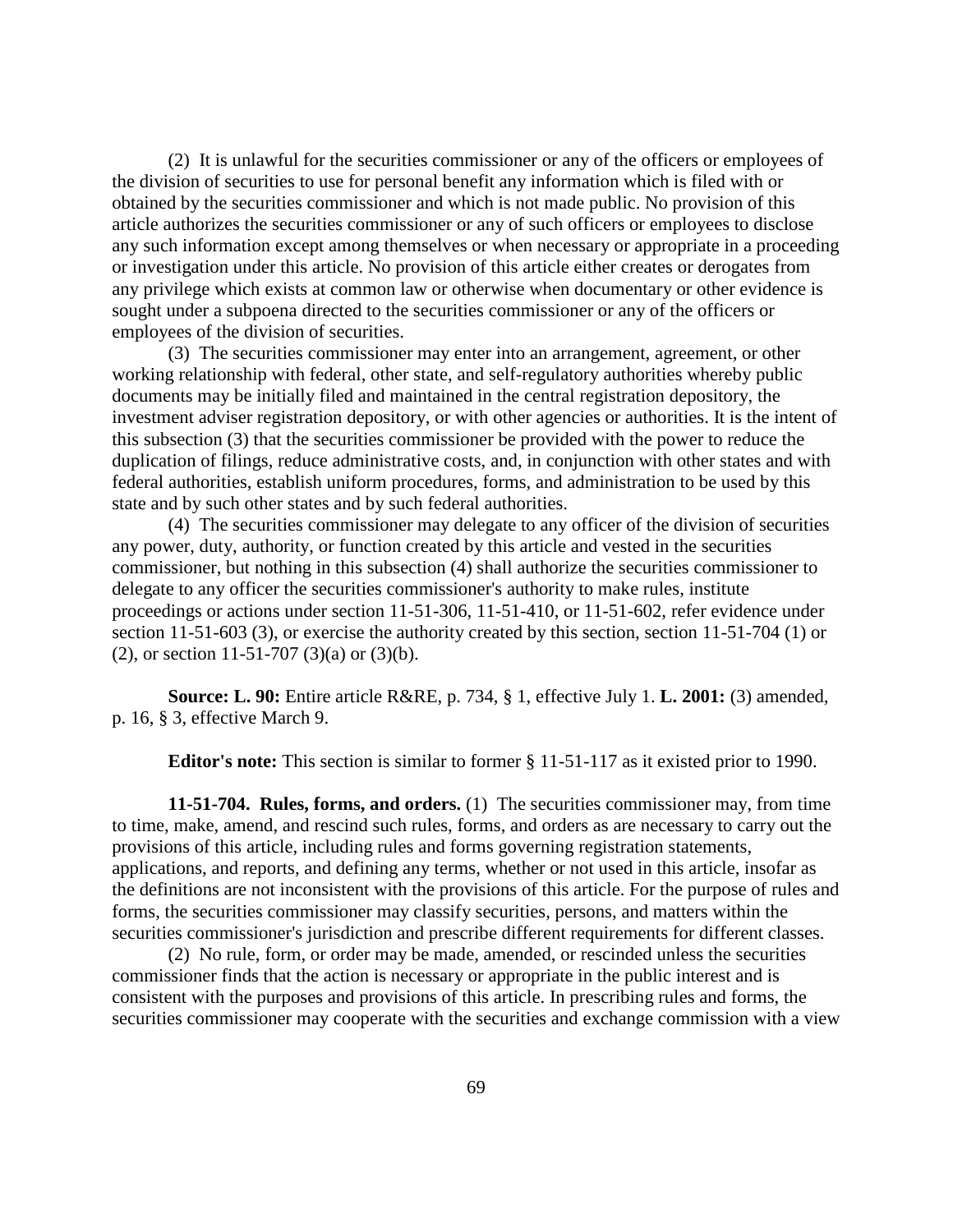to effectuating the policy of this article to achieve maximum uniformity in the form and content of registration statements, applications, and reports wherever practicable.

(3) The securities commissioner may, by rule or order, prescribe the form and content of financial statements required under this article, the circumstances under which consolidated financial statements shall be filed, and whether any required financial statements shall be certified by independent or certified public accountants. Unless the securities commissioner by rule or order provides otherwise, a financial statement required under this article must be prepared in accordance with generally accepted accounting principles or other accounting principles as are prescribed for the issuer of the financial statement by the securities and exchange commission.

(4) No provision of this article imposing any liability upon a person or providing a basis for any sanction against a person applies to any act done or omitted in good faith and in conformity with any rule, form, or order of the securities commissioner, notwithstanding that the rule, form, or order may later be amended or rescinded or be determined by any judicial or other authority to be invalid for any reason.

**Source: L. 90:** Entire article R&RE, p. 735, § 1, effective July 1.

**Editor's note:** This section is similar to former § 11-51-118 as it existed prior to 1990. **11-51-705. Interpretive opinions.** The securities commissioner may honor requests from interested persons for confirmation of the applicability of particular exemptions from securities registration under sections 11-51-307 to 11-51-309 or for other interpretive opinions regarding any provision of this article. Any person making such a request shall pay an opinion fee, which shall be determined and collected pursuant to section 11-51-707 and which shall not be refundable. In response to any request for a confirmation or other interpretive opinion received under this section, the securities commissioner may waive any condition imposed under this article as it applies to the person making such request.

**Source: L. 90:** Entire article R&RE, p. 736, § 1, effective July 1.

**Editor's note:** This section is similar to former § 11-51-126 as it existed prior to 1990.

**11-51-706. Consent to service of process.** (1) An applicant for licensing under this article, a person filing a registration statement under this article, and an issuer who proposes to offer in this state through an agent a security registered under this article shall file with the securities commissioner, in such form as the securities commissioner by rule prescribes, an irrevocable consent appointing the securities commissioner or the successor in office of the securities commissioner to be the attorney for said person to receive service of any lawful process in any noncriminal suit, action, or proceeding against such person, or the successor, executor, or administrator of such person, arising under this article or any rule or order under this article after the consent has been filed with the same force and validity as if served personally on the person filing the consent.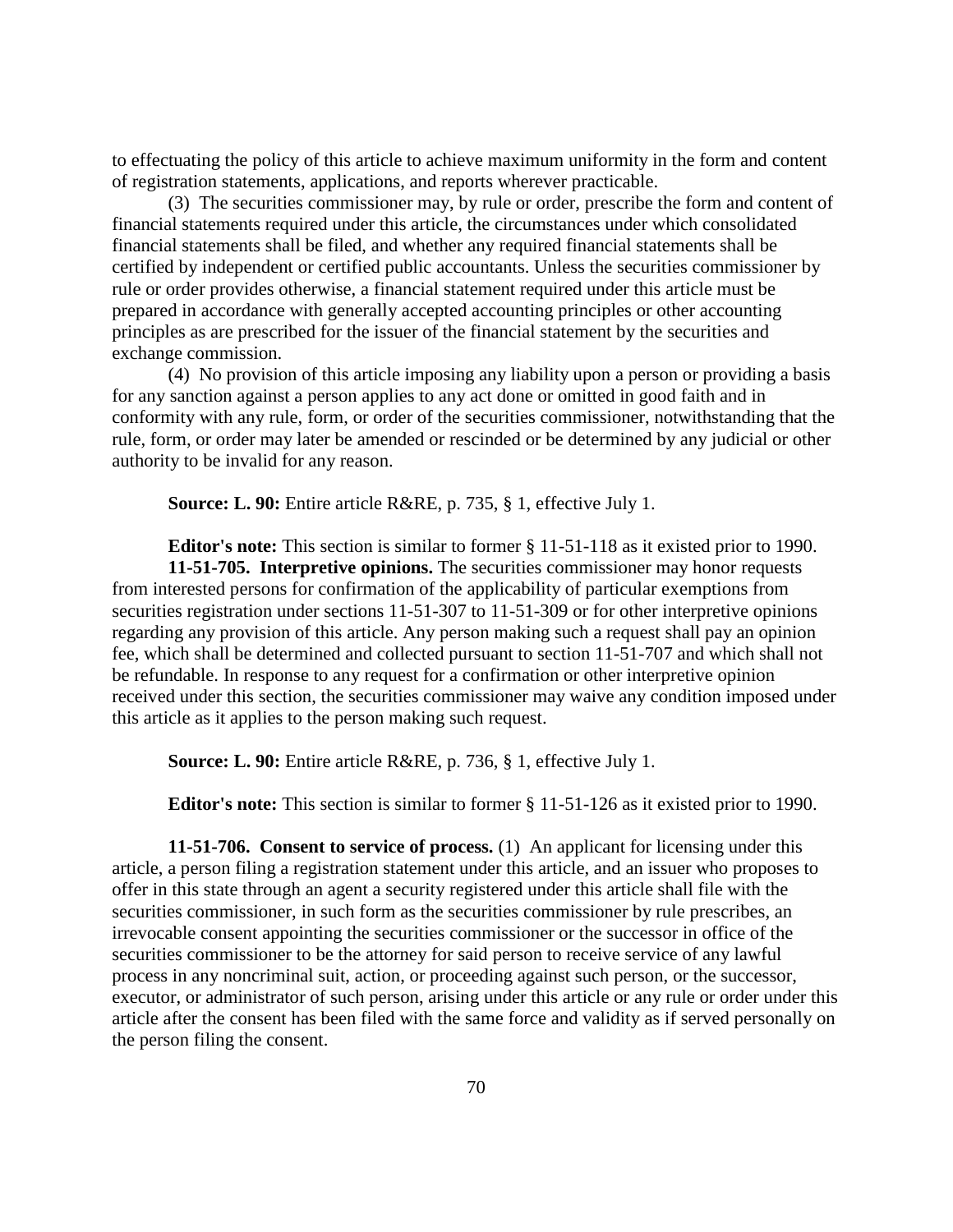(2) A person who has filed a consent in compliance with subsection (1) of this section in connection with a previous application for licensing or registration need not file an additional consent, but the securities commissioner may request, and in response to such request such person shall provide, verification of such previous consent.

(3) Service upon any person who has filed a consent pursuant to subsection (1) of this section may be made by leaving a copy of the process in the office of the securities commissioner, but it is not effective unless the plaintiff, who may be the securities commissioner in a suit, action, or proceeding instituted by the securities commissioner, forthwith sends a notice of the service and a copy of the process by registered mail to the defendant or respondent at the last address on file with the securities commissioner and unless the plaintiff's affidavit of compliance with this subsection (3) is filed in the case on or before the return day of the process, if any, or within such further time as the court allows.

(4) The methods of service of process provided for in this section are in addition to other methods of service of process provided for by law, including section 13-1-124, C.R.S. Any violation of this article shall be deemed to constitute the transaction of business within this state for the purpose of section 13-1-124, C.R.S.

**Source: L. 90:** Entire article R&RE, p. 736, § 1, effective July 1.

**Editor's note:** This section is similar to former § 11-51-127 as it existed prior to 1990.

**11-51-707. Collection of fees - division of securities cash fund created.** (1) A fee payable under this article shall be deemed paid when the securities commissioner receives the payment.

(2) The securities commissioner shall transmit all fees collected under this article, not including fees retained by contractors pursuant to contracts entered into in accordance with section 11-51-405 or 24-34-101, C.R.S., to the state treasurer, who shall credit the same to the division of securities cash fund, which fund is hereby created. Pursuant to subsection (3) of this section, the general assembly shall make annual appropriations from said fund for expenditures of the division of securities. The expenditures incurred by the division shall be made out of such appropriations upon vouchers and warrants drawn pursuant to law. All moneys credited to the division of securities cash fund shall be used as provided in this section and shall not be deposited in or transferred to the general fund of this state or any other fund.

(3) (a) The division shall set the amount of each fee which it is authorized by law to collect under this article. The budget request and the fees for the division shall reflect direct and indirect costs. The division, in the discretion of the securities commissioner, may set registration fees payable under section 11-51-302 according to a scale of rates applied to the dollar amount of securities to be registered, with a maximum fee specified. The division, in the discretion of the securities commissioner, may set an investment company registration renewal fee payable under section 11-51-302 (7) and an exemption fee payable under section 11-51-307 (1)(k) for each series, portfolio, separate account, or fund of an open-end management company or unit investment trust. The division, in the discretion of the securities commissioner, may set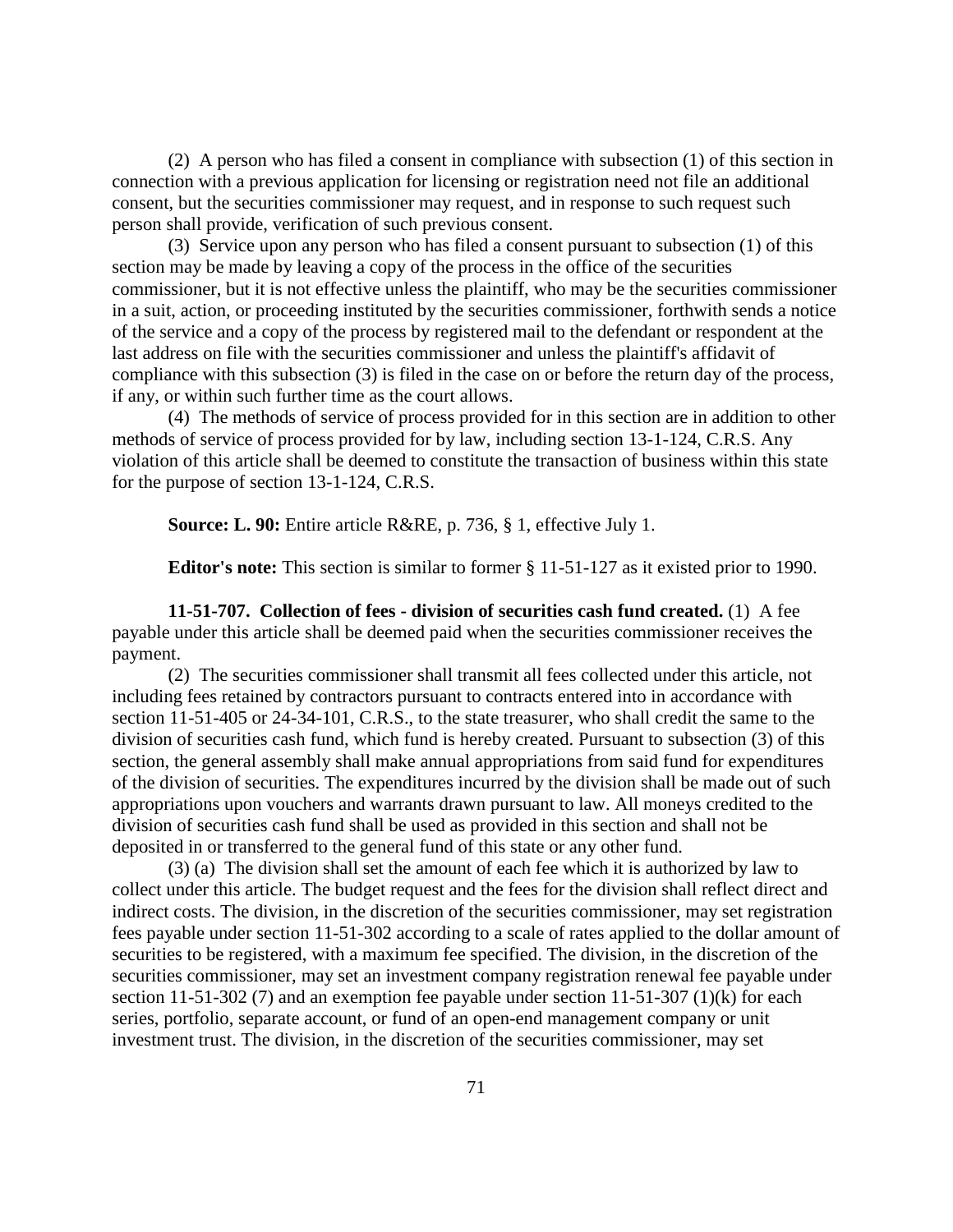registration fees payable under section 11-51-905 (4), according to a scale of rates applied to the asset size of the trust fund as of the date of registration. The division, in the discretion of the securities commissioner, may set annual fees payable under section 11-51-906 (4)(e), according to a scale of rates applied to the asset size of the trust fund as of the date of the filing of the annual audit.

(b) Based upon the appropriation made and subject to the approval of the executive director of the department of regulatory agencies, the division shall set its fees for a fiscal year so that the revenue generated from said fees approximates its direct and indirect costs, including statewide indirect costs. Such fees for a fiscal year may be adjusted by the securities commissioner no more often than twice during that fiscal year.

(c) On July 1 each year, whenever moneys appropriated to the division for its activities for the prior fiscal year are unexpended, said moneys shall be made a part of the appropriation to the division for the next fiscal year, and such amount shall not be raised from fees collected by the division. If a supplemental appropriation is made to the division for its activities, its fees, when adjusted for the fiscal year next following that in which the supplemental appropriation was made, shall be adjusted by an additional amount which is sufficient to compensate for such supplemental appropriation. Funds appropriated to the division in the annual long appropriations bill shall be designated as a cash fund and shall not exceed the amount anticipated to be raised from fees collected by the division.

**Source: L. 90:** Entire article R&RE, p. 737, § 1, effective July 1. **L. 93:** (3)(a) amended, p. 331, § 5, effective July 1. **L. 94:** (3)(a) amended, p. 1847, § 11, effective July 1. **L. 2004:** (2) amended, p. 1253, § 3, effective May 27.

**Editor's note:** This section is similar to former § 11-51-129 as it existed prior to 1990.

**11-51-708. Administrative files.** (1) A document is filed when it is received by the securities commissioner.

(2) The securities commissioner shall keep a register of all applications for licenses and registration statements which are or have ever been effective under this article and all orders which have been entered under this article. The register shall be open for public inspection.

(3) The information contained in or filed with any registration statement, application, or report may be made available to the public under article 72 of title 24, C.R.S.

(4) Upon request and at such reasonable charges as the securities commissioner prescribes, the securities commissioner shall furnish to any person photostatic or other copies of any entry in the register or any document which is a matter of public record and may certify their authenticity; and the securities commissioner may also provide certification of the absence of any entry in the register or the absence of any document or other record from division files which are of public record. In any action, proceeding, or prosecution under this article, any copy so certified, and any certification by the securities commissioner as to the absence of any such entry, document, or record from division files, are prima facie evidence of the contents of the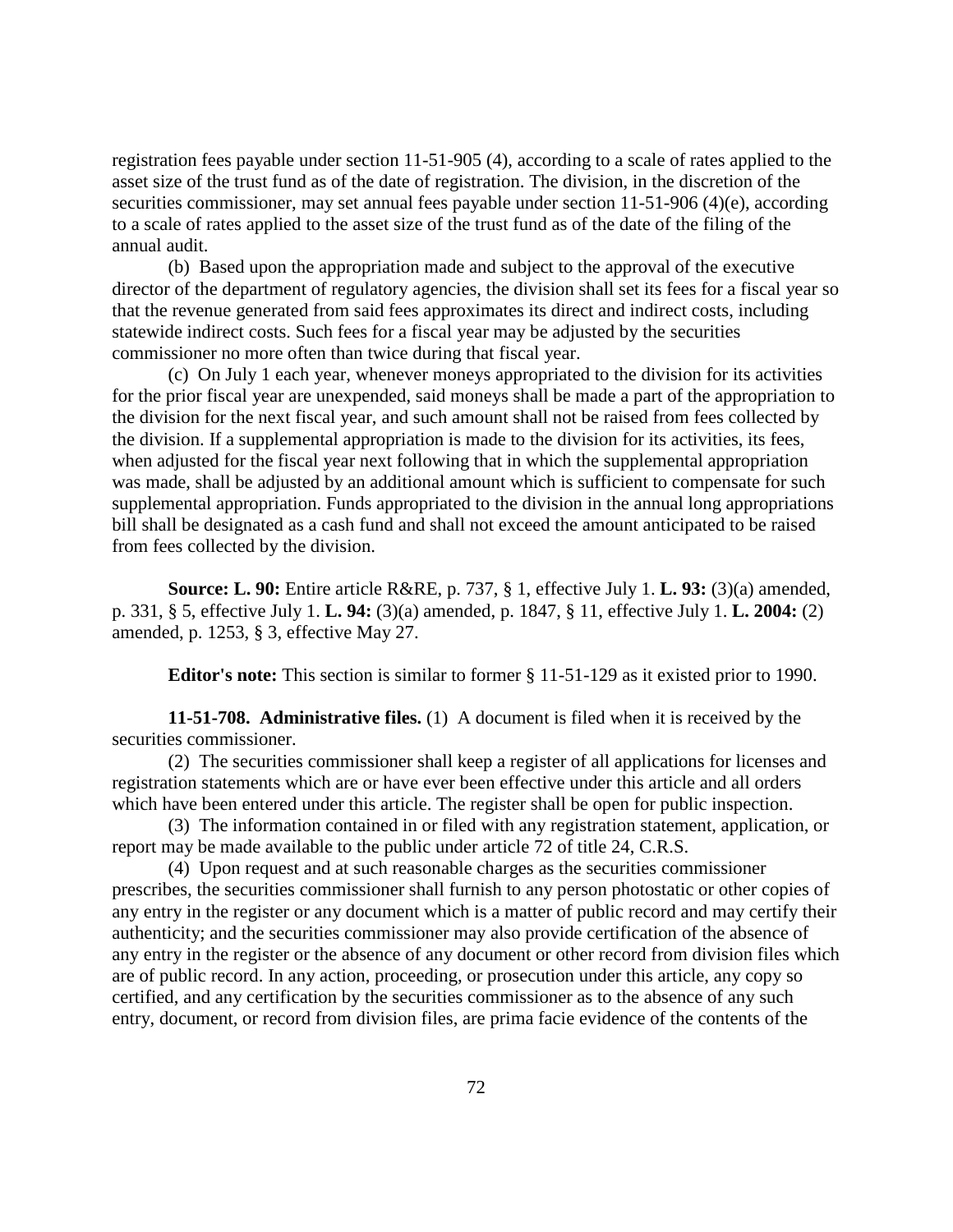entry, document, or record so certified or of the absence of the entry, document, or record which is the subject of such certification.

## **Source: L. 90:** Entire article R&RE, p. 738, § 1, effective July 1.

**Editor's note:** This section is similar to former § 11-51-126 as it existed prior to 1990.

# PART 8

### EFFECTIVE DATE - REPEAL OF ARTICLE

**11-51-801. Effective date of article.** This article shall be effective on and after July 1, 1990, subject to the provisions of section 11-51-802.

**Source: L. 90:** Entire article R&RE, p. 738, § 1, effective July 1.

**11-51-802. Savings provisions.** (1) Except as otherwise provided in this section, articles 51 and 52 of this title, as said articles existed prior to July 1, 1990, exclusively govern all suits, actions, prosecutions, or proceedings which are pending or may be initiated on the basis of facts or circumstances occurring prior to July 1, 1990; except that no civil suit or action may be maintained to enforce any liability under such prior law unless brought within any period of limitation which applied when the cause of action accrued.

(2) All registrations of securities under such prior law in effect immediately prior to July 1, 1990, shall remain in effect after said date subject to revocation, termination, or withdrawal as provided under such prior law and subject to all administrative orders and all conditions relating to such registrations as were in effect under such prior law.

(3) Such prior law applies to any offer to sell or sale made no later than January 1, 1991, pursuant to an offering begun in good faith before July 1, 1990, on the basis of an exemption available under said prior law.

(4) (a) Every person registered or exempt from registration as a broker, dealer, principal, or representative under articles 51 and 52 of this title, as said articles existed prior to July 1, 1990, shall be automatically licensed as a broker-dealer or sales representative, as the case may be, under this article on July 1, 1990, subject to all fines, censures, suspensions, revocations, conditions, or limitations imposed upon or in connection with such registration or exemption or upon such person, as if imposed upon or in connection with a license under this article, so long as such sanctions would have remained in effect under articles 51 and 52 of this title, as said articles existed prior to July 1, 1990. Such sanctions shall continue to be governed by such prior law.

(b) There are no grounds for the denial of automatic licensing under paragraph (a) of this subsection (4). After July 1, 1990, every person automatically licensed under paragraph (a) of this subsection (4) shall comply with the provisions of this article as if such person's license had been originally obtained by application under the provisions of this article.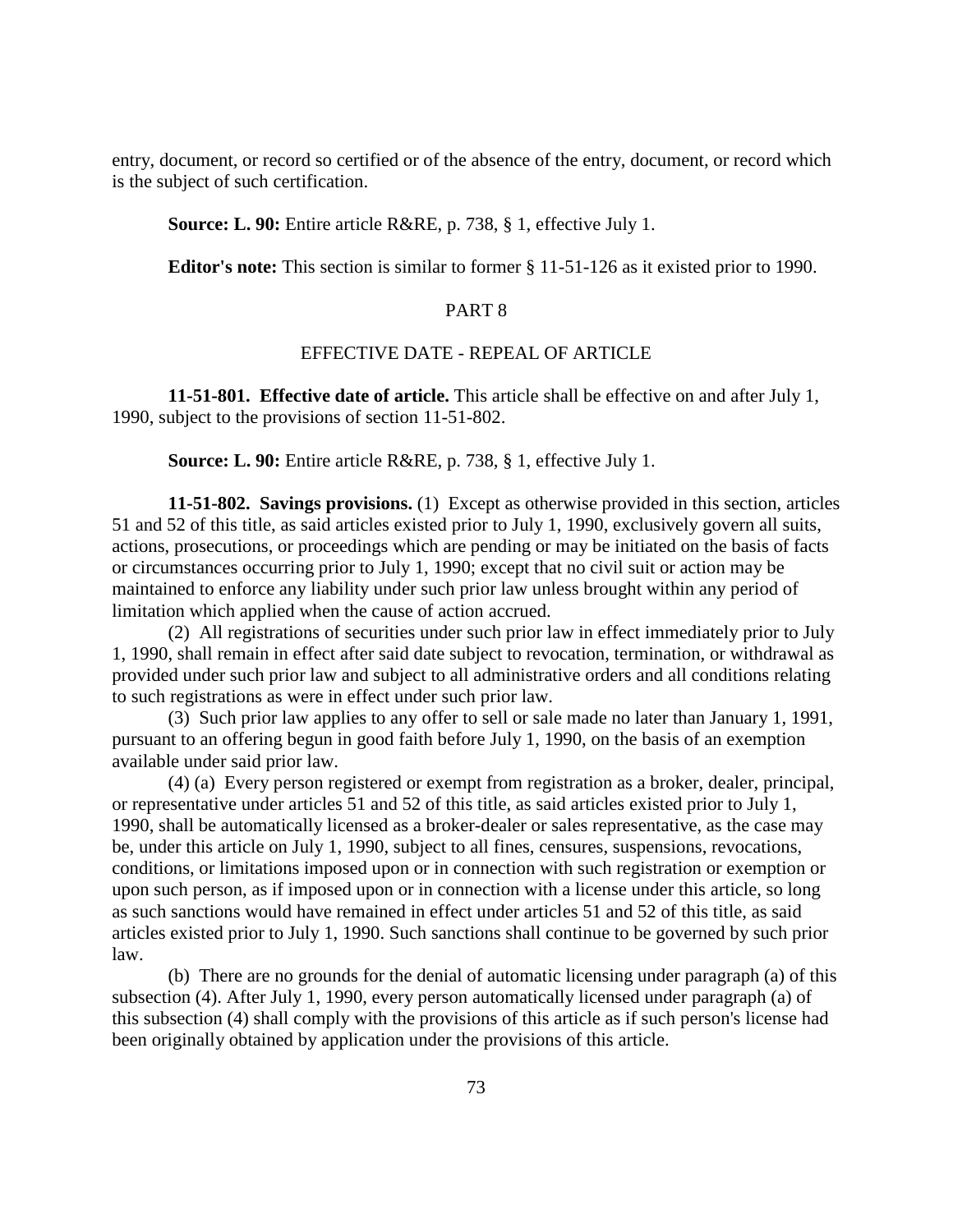(c) No proceeding under section 11-51-410 may be initiated by the securities commissioner against any person who is licensed pursuant to paragraph (a) of this subsection (4) if the proceeding is based upon:

(I) Any plea, conviction, decree, order, or other action described in section 11-51-410  $(1)(c)$  to  $(1)(f)$  entered or imposed prior to July 1, 1990; or

(II) Any act or course of conduct within section 11-51-410 (1)(a), (1)(b), (1)(g), (1)(i), or (1)(j) initiated and concluded prior to July 1, 1990.

(d) Nothing in this subsection (4) limits the authority of the securities commissioner or any hearing officer, administrative law judge, or court to consider any event or circumstance which has occurred or existed prior to July 1, 1990:

(I) In connection with any proceeding or action other than a proceeding under section 11-51-410; or

(II) Solely in connection with a determination of appropriate sanctions in a proceeding under section 11-51-410 which is based upon:

(A) Any plea, conviction, decree, order, or other action described in section 11-51-410  $(1)(c)$ ,  $(1)(d)$ ,  $(1)(e)$ , or  $(1)(f)$  entered or imposed on or after July 1, 1990; or

(B) Any act or course of conduct within section  $11-51-410$  (1)(a), (1)(b), (1)(g), (1)(h),  $(1)(i)$ , or  $(1)(i)$  concluded on or after July 1, 1990.

(e) Nothing in this subsection (4) limits the authority of the securities commissioner to initiate a proceeding under section 11-51-410 with regard to:

(I) Any plea, conviction, decree, order, or other action described in section 11-51-410  $(1)(c)$  to  $(1)(f)$  entered or imposed on or after July 1, 1990, without regard for when the underlying act or conduct was initiated or concluded; or

(II) Any act or course of conduct within section 11-51-410 (1)(a), (1)(b), (1)(g), (1)(h), (1)(i), or (1)(j) concluded on or after July 1, 1990, without regard for when such act or conduct was initiated.

(f) Any administrative action by the securities commissioner under articles 51 and 52 of this title, as said articles existed prior to July 1, 1990, initiated or pending prior to July 1, 1990, against an applicant for registration, or a person registered or exempt from registration, as a broker, dealer, principal, financial principal, representative, or financial representative shall be governed by such prior law; except that as of July 1, 1990, such action shall be construed as an action under section 11-51-410 either to deny an application for a license or to impose sanctions against a licensed person, as the case may be, and the sanctions provided under section 11-51- 410 shall apply.

(5) (a) Any person with a place of business in this state who is registered with the securities and exchange commission as an "investment adviser" under the federal "Investment Advisers Act of 1940", who is exempt from registration as an investment adviser pursuant to section 203 (b) of said act, or who is registered as an investment adviser in any other state, and who, prior to January 1, 1999, has filed an application and paid the appropriate fee in compliance with the requirements set forth in sections 11-51-403 and 11-51-404, shall be licensed automatically as an investment adviser under this article effective January 1, 1999.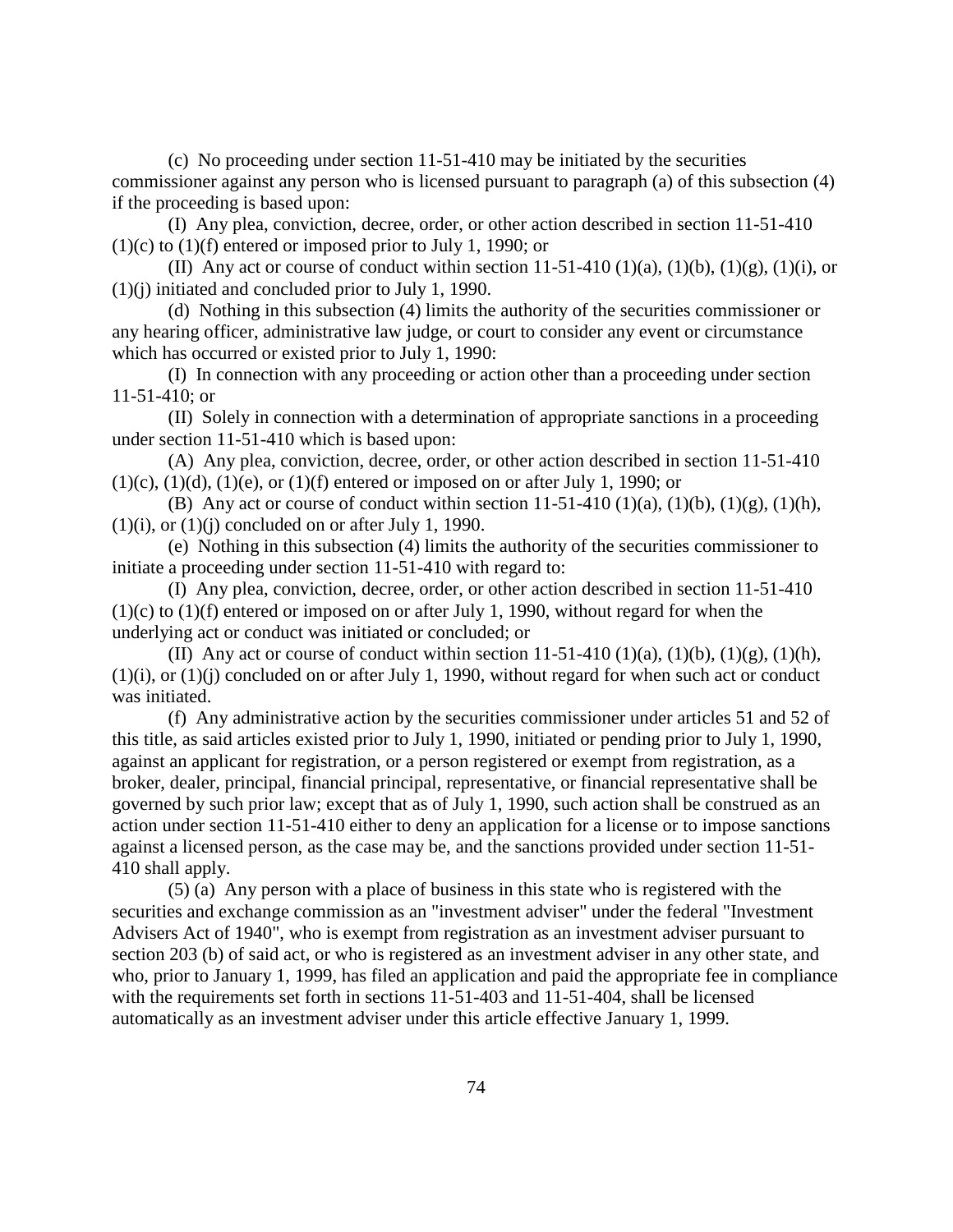(b) Any individual with a place of business in this state who is associated either with a federal covered adviser, or an investment adviser licensed automatically pursuant to paragraph (a) of this subsection (5), and regarding whom, prior to or on January 1, 1999, an application has been filed and the appropriate fee paid in compliance with the requirements set forth in sections 11-51-403 and 11-51-404, shall be licensed automatically as an investment adviser representative for such federal covered adviser or investment adviser under this article, effective January 1, 1999. Automatic licensing under this paragraph (b) is unavailable to any individual who is the subject of any plea, conviction, decree, order, or other action described in section 11-51-410  $(1)(c)$  to  $(1)(f)$  entered or imposed prior to January 1, 1999, or is currently the subject of a proceeding in which any of the sanctions set forth in such paragraphs could be imposed.

(c) After January 1, 1999, no proceeding under section 11-51-410 may be initiated by the securities commissioner against any person who is licensed automatically pursuant to paragraph (a) or (b) of this subsection (5) if the proceeding is based upon:

(I) Any plea, conviction, decree, order, or other action described in section 11-51-410 (1)(c) to (1)(f) entered or imposed prior to January 1, 1999; or

(II) Any act or course of conduct within section 11-51-410 (1)(a), (1)(b), (1)(g), (1)(h), (1)(i), or (1)(j) initiated and concluded prior to January 1, 1999.

(d) Nothing in this subsection (5) limits the authority of the securities commissioner or any hearing officer, administrative law judge, or court to consider any event or circumstance that has occurred or existed prior to January 1, 1999:

(I) In connection with any proceeding or action other than a proceeding under section 11-51-410; or

(II) Solely in connection with a determination of appropriate sanctions in a proceeding under section 11-51-410 based upon:

(A) Any plea, conviction, decree, order, or other action described in section 11-51-410 (1)(c) to (1)(f) entered or imposed on or after January 1, 1999; or

(B) Any act or course of conduct within section  $11-51-410$  (1)(a), (1)(b), (1)(g), (1)(h),  $(1)(i)$ , or  $(1)(j)$  concluded on or after January 1, 1999.

(e) Nothing in this subsection (5) limits the authority of the securities commissioner to initiate a proceeding under section 11-51-410 with regard to:

(I) Any plea, conviction, decree, order, or other action described in section 11-51-410  $(1)(c)$  to  $(1)(f)$  entered or imposed on or after January 1, 1999, without regard for when the underlying act or conduct was initiated or concluded; or

(II) Any act or course of conduct within section 11-51-410 (1)(a), (1)(b), (1)(g), (1)(h), (1)(i), or (1)(j) concluded on or after January 1, 1999, without regard for when such act or conduct was initiated.

**Source: L. 90:** Entire article R&RE, p. 738, § 1, effective July 1. **L. 98:** (5) added, p. 565, § 19, effective January 1, 1999.

**Editor's note:** This section is similar to former § 11-51-128 as it existed prior to 1990.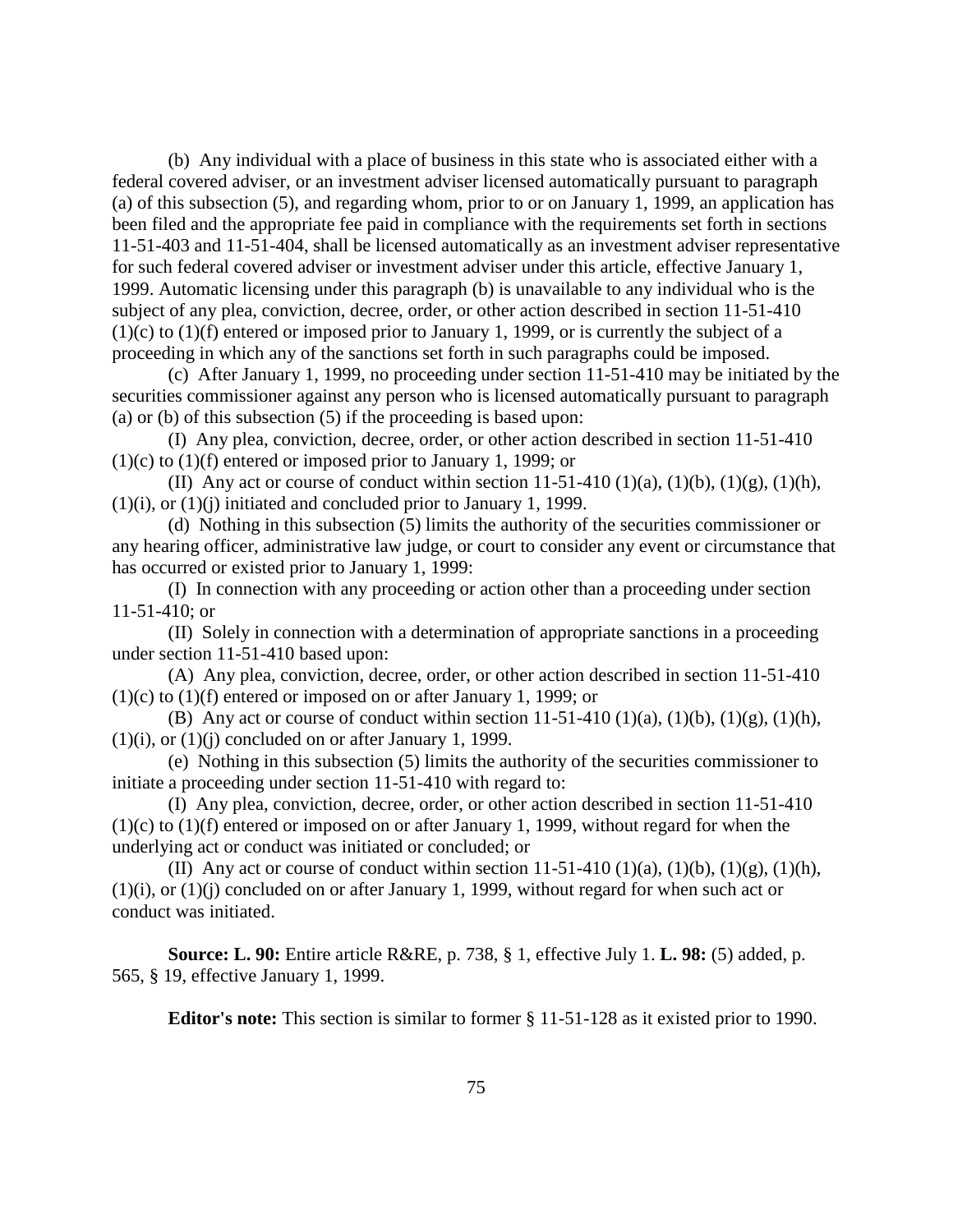**Cross references:** For the "Investment Advisers Act of 1940", see Pub.L. 76-768, 54 Stat. 847 (1940).

**11-51-803. Repeal of article.** (1) This article is repealed, effective September 1, 2026. (2) Prior to such repeal, the division of securities shall be reviewed as provided for in section 24-34-104, C.R.S.

**Source: L. 90:** Entire article R&RE, p. 740, § 1, effective July 1. **L. 91:** Entire section amended, p. 678, § 8, effective April 20. **L. 94:** (1) amended, p. 1847, § 12, effective July 1. **L. 2004:** (1) amended, p. 520, § 7, effective July 1. **L. 2015:** (1) amended, (SB 15-104), ch. 177, p. 578, § 7, effective May 11.

#### PART 9

# LOCAL GOVERNMENT INVESTMENT POOL TRUST FUND ADMINISTRATION AND ENFORCEMENT ACT

**11-51-901. Short title.** This part 9 shall be known and may be cited as the "Local Government Investment Pool Trust Fund Administration and Enforcement Act".

**Source: L. 93:** Entire part added, p. 327, § 4, effective July 1.

**11-51-902. General powers of securities commissioner.** The securities commissioner is hereby empowered to administer and enforce the provisions of part 7 of article 75 of title 24, C.R.S., and all the provisions of this part 9.

**Source: L. 93:** Entire part added, p. 327, § 4, effective July 1.

**11-51-903. Interests in local government investment pool trust fund.** (1) For the purposes of this part 9, unless the context otherwise requires:

(a) The interest of a participating local government in a local government investment pool trust fund is a "security", as defined by section 11-51-201 (17); and

(b) The solicitation of a local government to participate in a local government investment pool trust fund constitutes an "offer" to sell a security, as defined by section 11-51-201 (13)(c), by the trust fund to the local government, and the consummation of an agreement to participate in a local government investment pool trust fund constitutes a "sale" of a security, as defined by section 11-51-201 (13)(a), by the trust fund to the local government.

**Source: L. 93:** Entire part added, p. 327, § 4, effective July 1.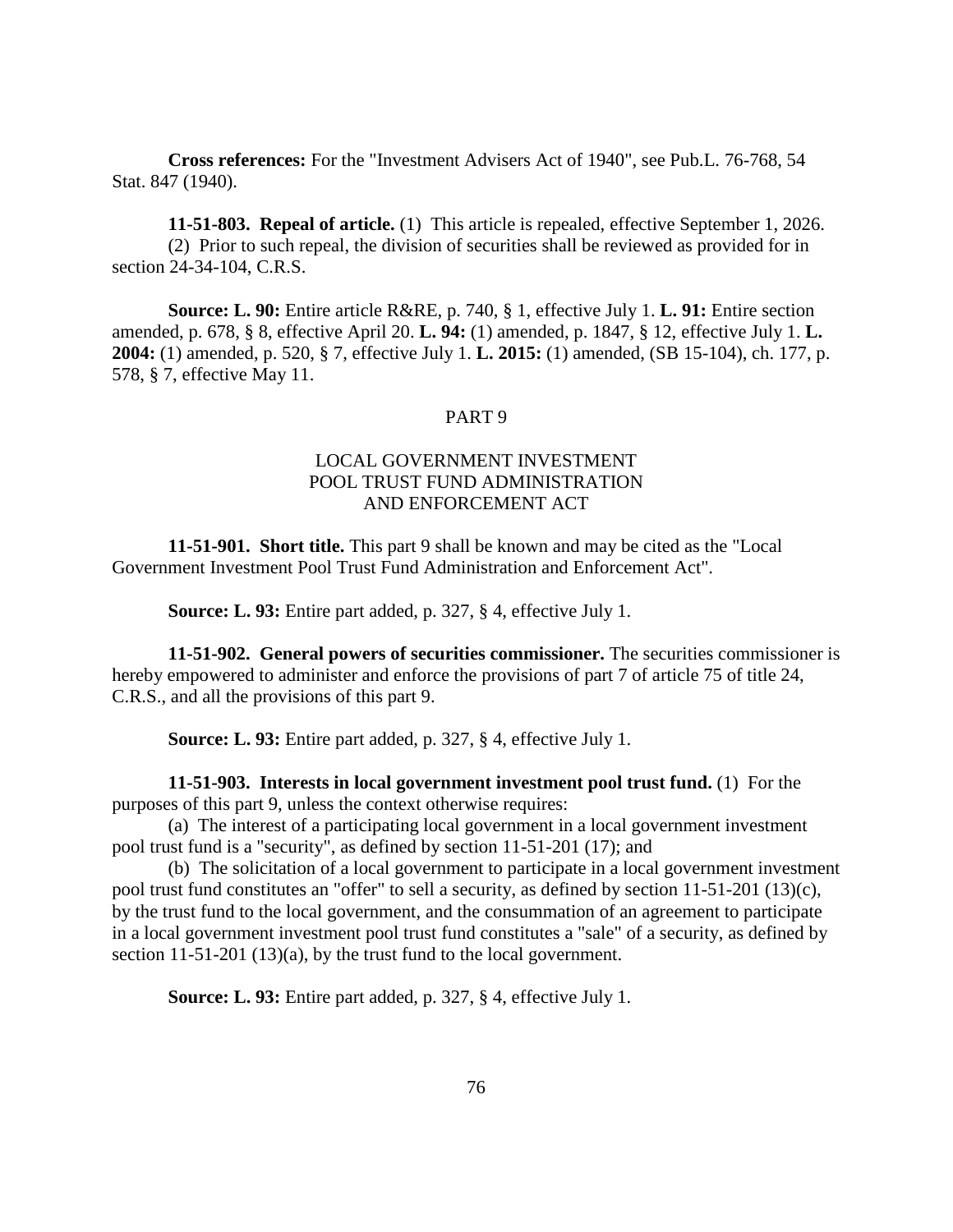**11-51-904. Requirement for registration of local government investment pools.** (1) It is unlawful for the board of trustees of any local government investment pool trust fund to permit the investment of trust fund assets unless the trust fund is registered with the securities commissioner under this part 9.

(2) It is unlawful for a local government to participate in a local government investment pool trust fund unless the trust fund is registered with the securities commissioner under this part 9.

**Source: L. 93:** Entire part added, p. 328, § 4, effective July 1.

**11-51-905. General registration requirements.** (1) A local government investment pool trust fund shall register with the securities commissioner under this part 9 by filing a notice, in such form as prescribed by the securities commissioner, and a copy of the resolution adopted pursuant to section 24-75-703, C.R.S.

(2) Any local government investment pool trust fund organized pursuant to the provisions of part 7 of article 75 of title 24, C.R.S., as it existed prior to July 1, 1993, shall register with the securities commissioner under this part 9 by filing a notice, in such form as prescribed by the securities commissioner, and the resolution adopted pursuant to the provisions of part 7 of article 75 of title 24, C.R.S., as it existed prior to July 1, 1993, no later than thirty days after July 1, 1993.

(3) The information to be provided to the securities commissioner by a local government investment pool trust fund in the notice for registration shall include, but need not be limited to:

- (a) The name and address of the trust fund;
- (b) The name and address of the administrator of the trust fund;
- (c) The name and address of each of the custodians of the assets of the trust fund;

(d) The name and address of each of the investment advisers of the trust fund and each of the financial institutions acting in an advisory capacity for the trust fund;

- (e) Identification of each participating local government in the trust fund; and
- (f) The total assets of the trust fund as of the date of filing.

(4) Every filing of the notice and resolution required under this section shall be accompanied by a fee, which shall be determined and collected pursuant to section 11-51-707; except that no such registration fee shall be more than five thousand dollars.

**Source: L. 93:** Entire part added, p. 328, § 4, effective July 1.

**11-51-906. Reports to securities commissioner.** (1) A local government investment pool trust fund shall inform the securities commissioner of any material change regarding the administrator, investment adviser, broker-dealer, or financial institution acting in an advisory capacity, or custodian of the trust fund within ten days of such change.

(2) (a) The board of trustees of a local government investment pool trust fund shall file quarterly reports with the securities commissioner in the form prescribed by the securities commissioner.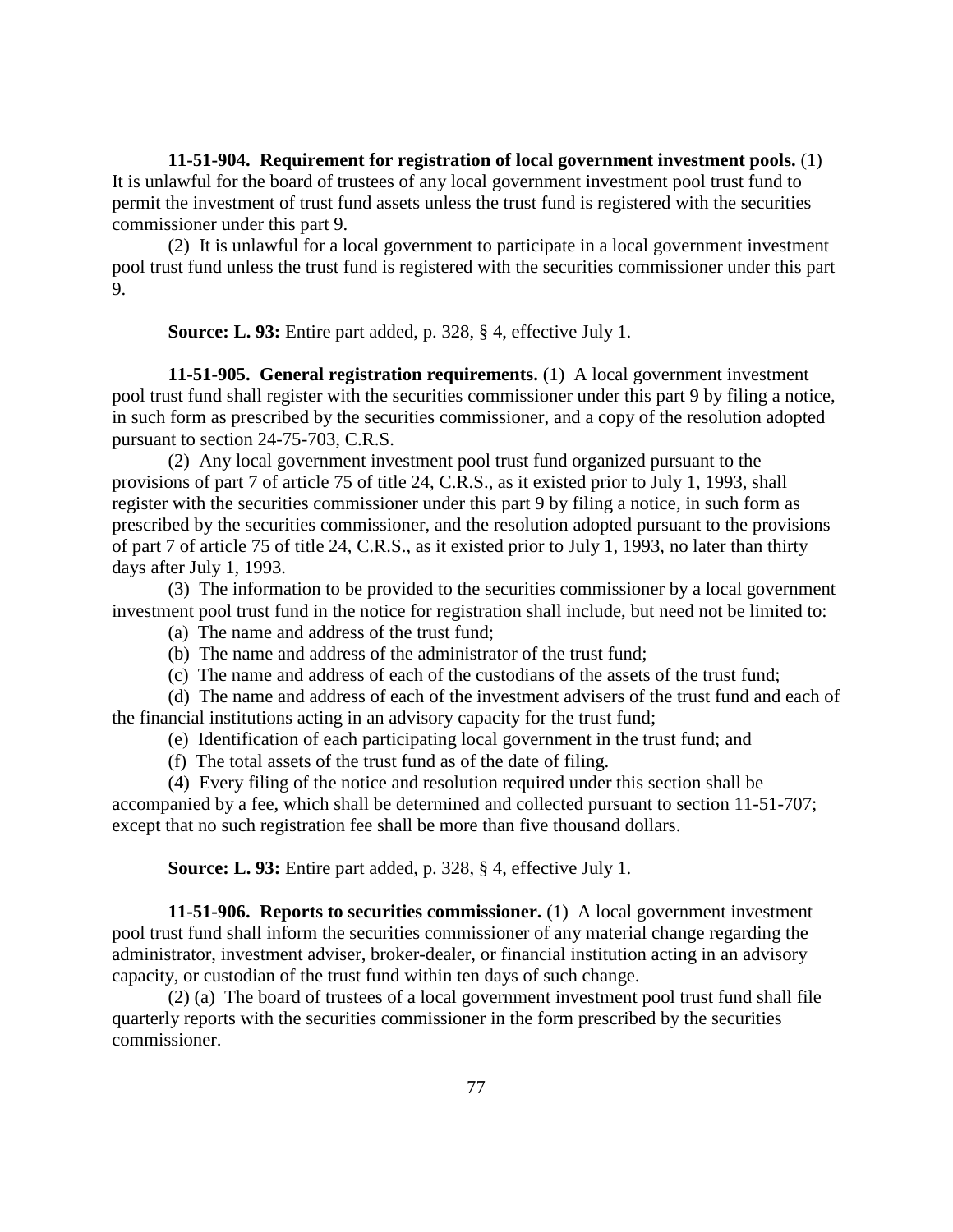(b) Such reports shall demonstrate that the trust fund is in full compliance with the provisions of part 7 of article 75 of title 24, C.R.S., as amended.

(c) The information to be provided in such quarterly reports may include, but need not be limited to:

(I) The identity of the participating local governments;

(II) The amount of participation of each such participating local government; and

(III) The total assets of the trust fund.

(d) In addition to the quarterly reports required in paragraph (a) of this subsection (2), the securities commissioner may, by rule or order, require the board of trustees of a local government investment pool trust fund to file such other periodic reports with the securities commissioner as are necessary to demonstrate that the trust fund is in full compliance with the provisions of part 7 of article 75 of title 24, C.R.S., as amended.

(3) The financial statements of a local government investment pool trust fund shall be prepared in accordance with generally accepted accounting principles except as the securities commissioner may otherwise provide by rule or order.

(4) (a) A local government investment pool trust fund shall file with the securities commissioner an annual audit of the trust fund to be completed at least annually, but at intervals of not more than fifteen months, performed by an independent certified public accountant.

(b) The securities commissioner may, by rule or order, provide that such audits include safeguards to ensure that they adequately describe the financial condition of the trust fund.

(c) Such audit shall be completed and submitted to the securities commissioner within the time lines the securities commissioner by rule or order prescribes.

(d) Such audit shall include, but need not be limited to, the following information:

(I) The name and address of each custodian holding or which at any time since the last annual audit held any assets of the trust fund;

(II) The amount and description of the assets of the trust fund on deposit with or otherwise in the custody of each such custodian; and

(III) Any other information the securities commissioner prescribes by rule or order.

(e) Every filing of the annual audit required under this subsection (4) shall be accompanied by a fee, which shall be determined and collected pursuant to section 11-51-707; except that no such annual fee shall be more than two thousand dollars.

**Source: L. 93:** Entire part added, p. 329, § 4, effective July 1.

**11-51-907. Access to records.** (1) The securities commissioner, in a manner reasonable under the circumstances, may examine, without notice, any accounts held by a custodian on behalf of a local government investment pool trust fund and all books, records, and papers pertaining thereto, and all accounts, books, records, and papers pertaining thereto, within or without this state, in the possession of any administrator, the board of trustees, any investment adviser of or broker-dealer or financial institution acting in an advisory capacity to the trust fund, any person employed by or directly associated with such broker-dealer or financial institution in connection with providing such advisory services, or any investment adviser representative.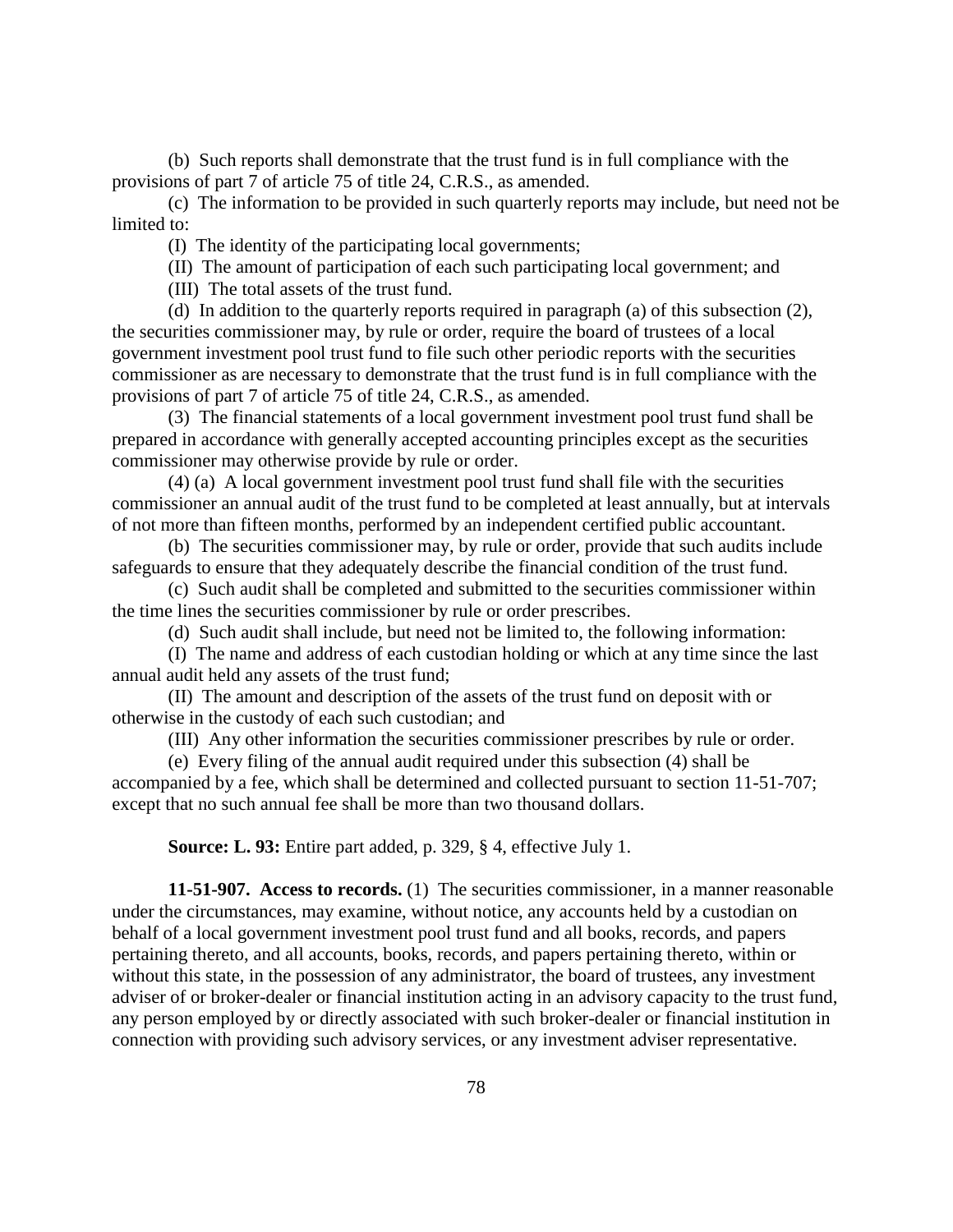(2) The securities commissioner, in a manner reasonable under the circumstances, may copy, or cause to be copied, or request from and shall receive copies of such documents as are made and maintained by the custodians, administrator, board of trustees, investment adviser of or broker-dealer or financial institution acting in advisory capacity to the trust fund, any person employed by or directly associated with such broker-dealer or financial institution in connection with providing such advisory services, or any investment advisor representative in connection with a local government investment pool trust fund in the normal course of business, at the expense of such person, in order to determine compliance with this part 9 and part 7 of article 75 of title 24, C.R.S., as amended.

**Source: L. 93:** Entire part added, p. 330, § 4, effective July 1.

**11-51-908. Confidentiality of information.** Financial information and the identities of participating local governments in the possession of, filed with, or obtained by the securities commissioner under this part 9 shall be confidential. No such information may be disclosed by the securities commissioner or any of the officers or employees of the division of securities except in connection with any investigation or proceeding or with the consent of the board of trustees of the local government investment pool trust fund to which such information pertains. Such information shall be construed as information within the meaning of section 24-72-204  $(3)(a)(IV)$ , C.R.S.

**Source: L. 93:** Entire part added, p. 331, § 4, effective July 1.

#### PART 10

# PROTECT VULNERABLE ADULTS FROM FINANCIAL EXPLOITATION ACT

**Editor's note:** Section 3 of chapter 289 (HB 17-1253), Session Laws of Colorado 2017, provides that the act adding this part 10 applies to suspected or attempted financial exploitation occurring on or after July 1, 2017.

**Cross references:** For the legislative declaration in HB 17-1253, see section 1 of chapter 289, Session Laws of Colorado 2017.

**11-51-1001. Short title.** The short title of this part 10 is the "Protection of Vulnerable Adults from Financial Exploitation Act".

**Source: L. 2017:** Entire part added, (HB 17-1253), ch. 289, p. 1604, § 2, effective July 1.

**11-51-1002. Definitions.** As used in this part 10, unless the context otherwise requires:

(1) "Broker-dealer" has the same meaning as in section 11-51-201 (2).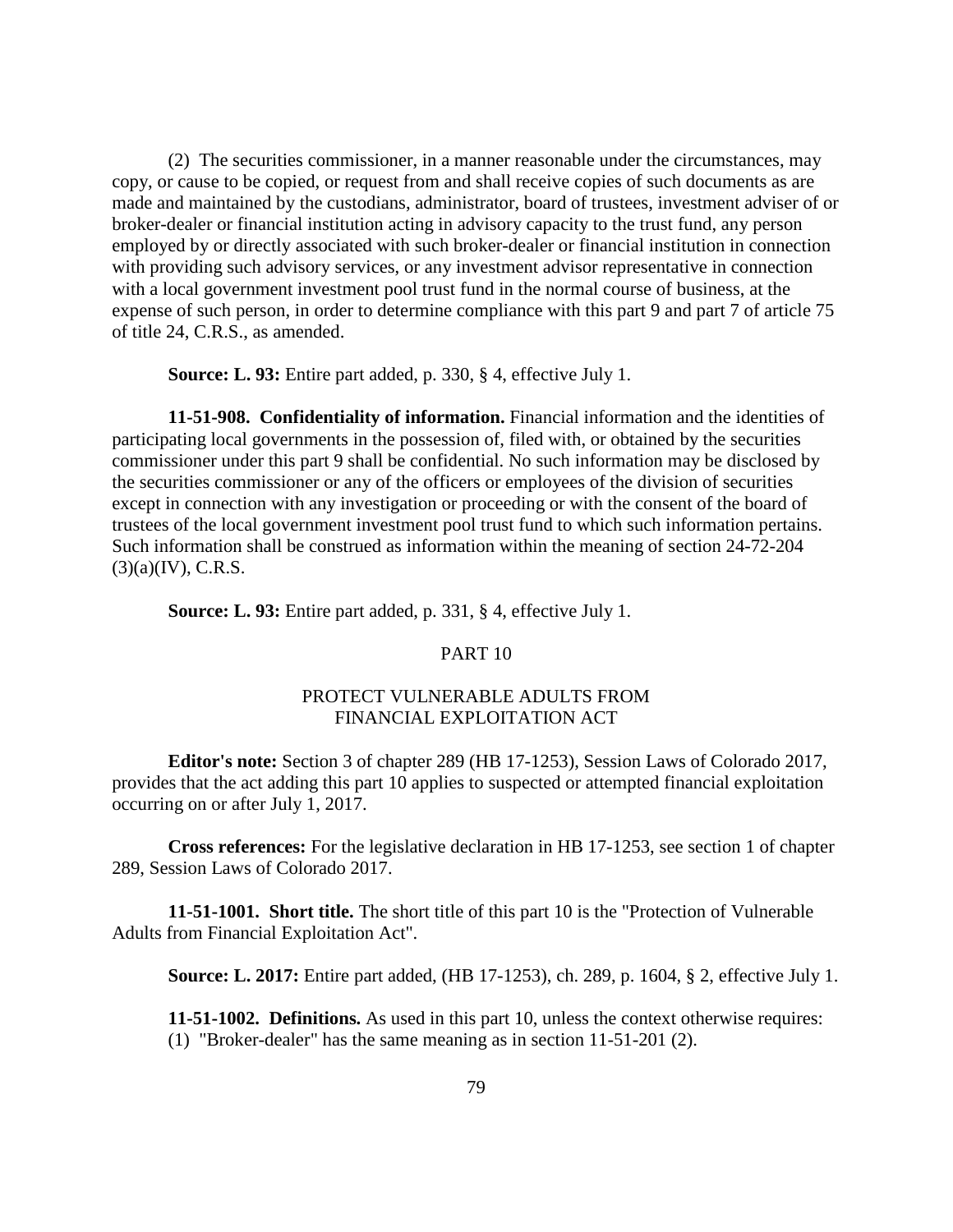(2) "Eligible adult" means:

(a) A person seventy years of age or older; or

(b) An individual eighteen years of age or older who is susceptible to mistreatment or self-neglect because the individual is unable to perform or obtain services necessary for his or her health, safety, or welfare, or lacks sufficient understanding or capacity to make or communicate responsible decisions concerning his or her person or affairs.

(3) "Financial exploitation" means an act or omission committed by a person who:

(a) Uses deception, harassment, intimidation, or undue influence to permanently or temporarily deprive an eligible adult of the use, benefit, or possession of any thing of value;

(b) Employs the services of a third party for the profit or advantage of the person or another person to the detriment of the eligible adult;

(c) Forces, compels, coerces, or entices an eligible adult to perform services for the profit or advantage of the person or another person against the will of the eligible adult; or

(d) Misuses the property of an eligible adult in a manner that adversely affects the eligible adult's ability to receive health care or health care benefits or to pay bills for basic needs or obligations.

(4) "Investment adviser" has the same meaning as in section 11-51-201 (9.5).

(5) "Investment adviser representative" has the same meaning as in section 11-51-201 (9.6).

(6) "Qualified individual" means any sales representative, investment adviser representative, or person who serves in a supervisory, compliance, or senior investor protection capacity for a broker-dealer or investment adviser.

(7) "Sales representative" has the same meaning as in section 11-51-201 (14).

**Source: L. 2017:** Entire part added, (HB 17-1253), ch. 289, p. 1604, § 2, effective July 1.

**11-51-1003. Governmental disclosures - immunity.** (1) If a qualified individual, while acting within the scope of employment, reasonably believes that financial exploitation of an eligible adult may have occurred, may have been attempted, or may be or is being attempted, the broker-dealer or investment adviser shall promptly notify the commissioner of securities appointed pursuant to section 11-51-701. The securities commissioner shall forward a copy of the report within one business day to local law enforcement and to the county department of human or social services handling adult protective services.

(2) A qualified individual who, in good faith and exercising reasonable care, makes a disclosure of information pursuant to this section is immune from administrative or civil liability that might otherwise arise from the disclosure or for any failure to notify the customer of the disclosure.

**Source: L. 2017:** Entire part added, (HB 17-1253), ch. 289, p. 1605, § 2, effective July 1.

**11-51-1004. Third-party disclosures - immunity.** (1) If a qualified individual, while acting within the scope of employment, reasonably believes that financial exploitation of an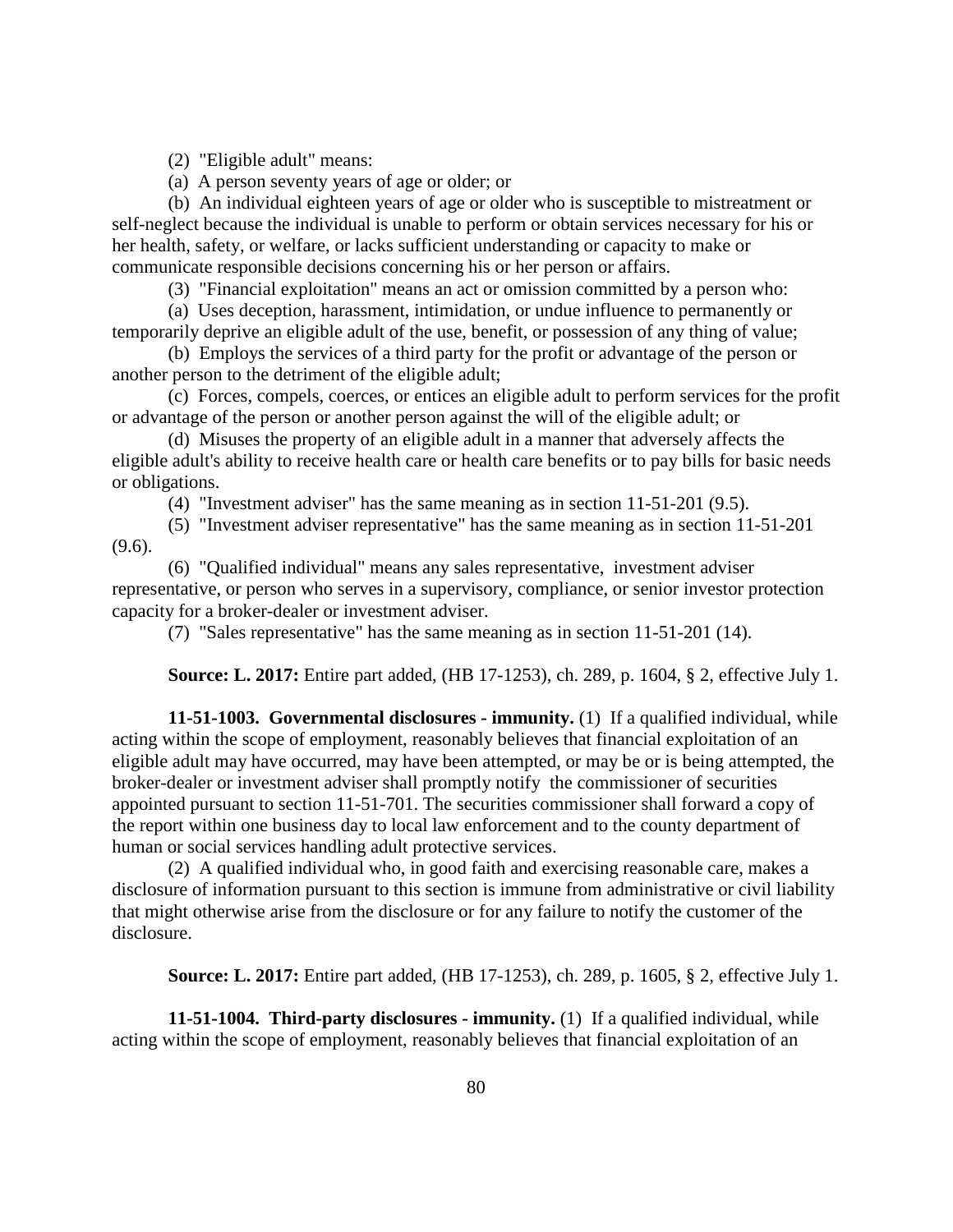eligible adult may have occurred, been attempted, or may be or is being attempted, a qualified individual may notify any third party previously designated by or reasonably associated with the eligible adult. Disclosure may not be made to any designated third party that is suspected of financial exploitation or other abuse of the eligible adult.

(2) Notwithstanding the provisions of subsection (1) of this section, if the qualified individual is also a person listed in section 18-6.5-108 (1)(b) and the qualified individual has made a report to law enforcement as required by section 18-6.5-108 (1), the report required by subsection (1) of this section does not have to be filed with the commissioner.

(3) A qualified individual who, in good faith and exercising reasonable care, complies with this section is immune from any administrative or civil liability that might otherwise arise from the disclosure.

**Source: L. 2017:** Entire part added, (HB 17-1253), ch. 289, p. 1605, § 2, effective July 1.

**11-51-1005. Delaying disbursements - immunity.** (1) A broker-dealer or investment adviser may delay a disbursement from an account of an eligible adult, or an account on which an eligible adult is a beneficiary, if:

(a) The broker-dealer or investment adviser, reasonably believes, after initiating an internal review of the requested disbursement and the suspected financial exploitation, that the requested disbursement may result in financial exploitation of an eligible adult; and

(b) The broker-dealer or investment adviser:

(I) Immediately, but in no event more than two business days after the requested disbursement, provides written notification of the delay and the reason for the delay to all parties authorized to transact business on the account, unless any such party is reasonably believed to have engaged in suspected or attempted financial exploitation of the eligible adult;

(II) Immediately, but in no event more than two business days after the requested disbursement, notifies the reporting agencies; and

(III) Continues its internal review of the suspected or attempted financial exploitation of the eligible adult, as necessary, and reports the review's results to the commissioner within seven business days after the requested disbursement.

(2) Any delay of a disbursement as authorized by this section expires upon the sooner of:

(a) A determination by the broker-dealer or investment adviser that the disbursement will not result in financial exploitation of the eligible adult; or

(b) Fifteen business days after the date on which the broker-dealer or investment adviser first delayed disbursement of the funds, unless the commissioner requests that the broker-dealer or investment adviser extend the delay. If a delay is requested, the delay expires no more than twenty-five business days after the date on which the broker-dealer or investment adviser first delayed disbursement of the funds unless sooner terminated or extended by the commissioner or an order of a court of competent jurisdiction.

(3) A court of competent jurisdiction may also enter an order extending the delay of the disbursement of funds or may order other protective relief based on the petition of the